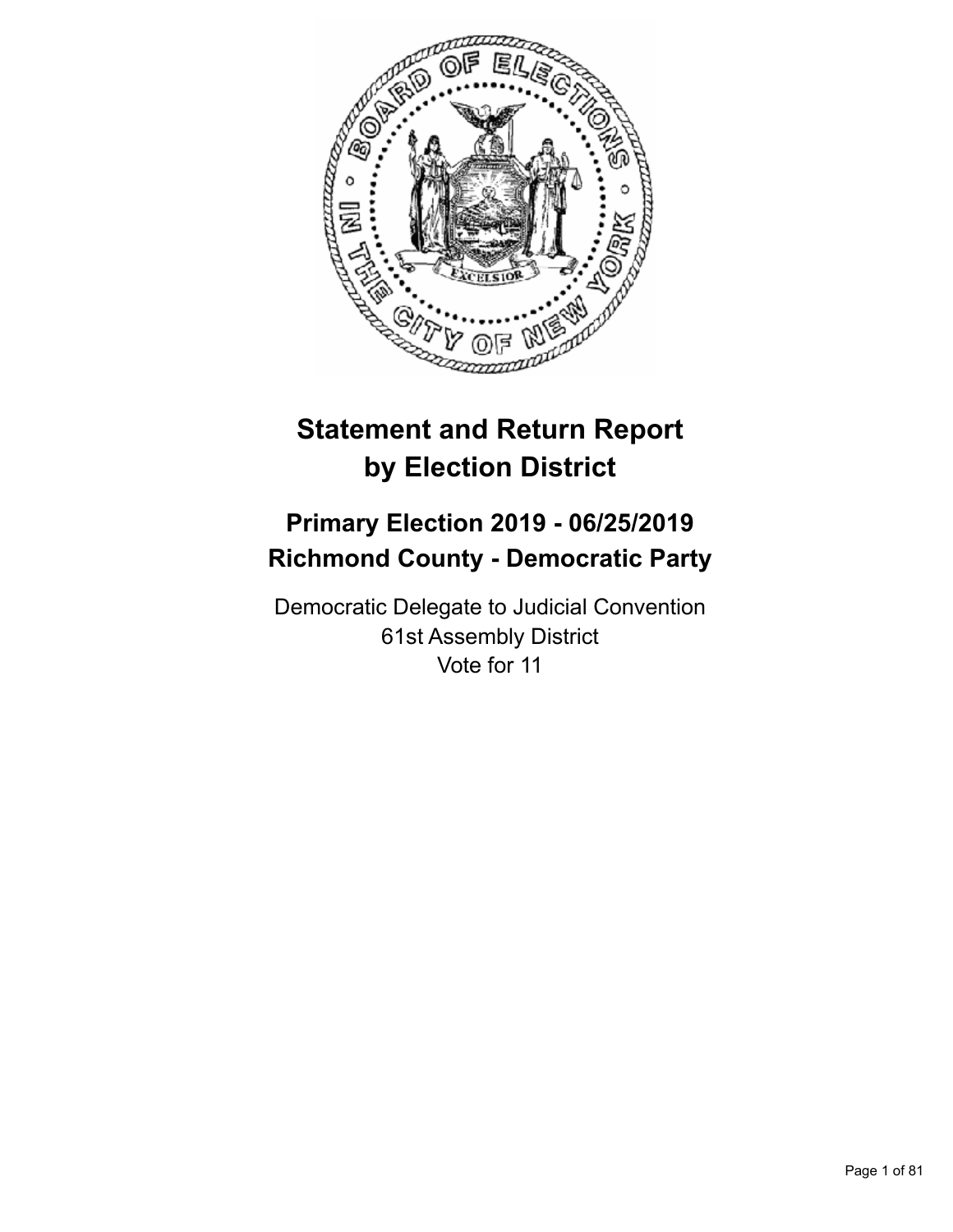

| PUBLIC COUNTER                                           | 22  |
|----------------------------------------------------------|-----|
| MANUALLY COUNTED EMERGENCY                               | 0   |
| <b>ABSENTEE / MILITARY</b>                               | 4   |
| <b>AFFIDAVIT</b>                                         | 0   |
| <b>Total Ballots</b>                                     | 26  |
| Less - Inapplicable Federal/Special Presidential Ballots | 0   |
| <b>Total Applicable Ballots</b>                          | 26  |
| <b>BRIAN K. GALVIN</b>                                   | 3   |
| WAYNE A. KALISH                                          | 4   |
| JEREMY GOMEZ                                             | 6   |
| BERNARDO M. PACE                                         | 3   |
| <b>JOHN W. VITUCCI</b>                                   | 4   |
| ROBERT W. OLIVARI JR.                                    | 3   |
| PAUL S. METCALF                                          | 6   |
| <b>IRINI N. BEKHIT</b>                                   | 6   |
| SHARONA A. PARCHMENT                                     | 7   |
| CHRISTOPHER H. BENBOW                                    | 3   |
| ROBERT A. FARRELL JR.                                    | 5   |
| MAX N. ROSE                                              | 22  |
| STEPHANIE M. SHAVUO                                      | 7   |
| VINCENT C. ARGENZIANO                                    | 4   |
| <b>CHARLES D. FALL</b>                                   | 17  |
| CARMEN J. COGNETTA JR.                                   | 4   |
| <b>MARGARET J. VENTRUDO</b>                              | 6   |
| JOHN F. MCBETH SR.                                       | 9   |
| DANIEL P. LAVELLE                                        | 8   |
| LAURA A. SWORD                                           | 8   |
| ROBERT L. CATALDO                                        | 5   |
| NICOLE M. NEGRON                                         | 11  |
| DEBORAH L. ROSE (WRITE-IN)                               | 1   |
| UNATTRIBUTABLE WRITE-IN (WRITE-IN)                       | 1   |
| <b>Total Votes</b>                                       | 153 |
| Unrecorded                                               | 133 |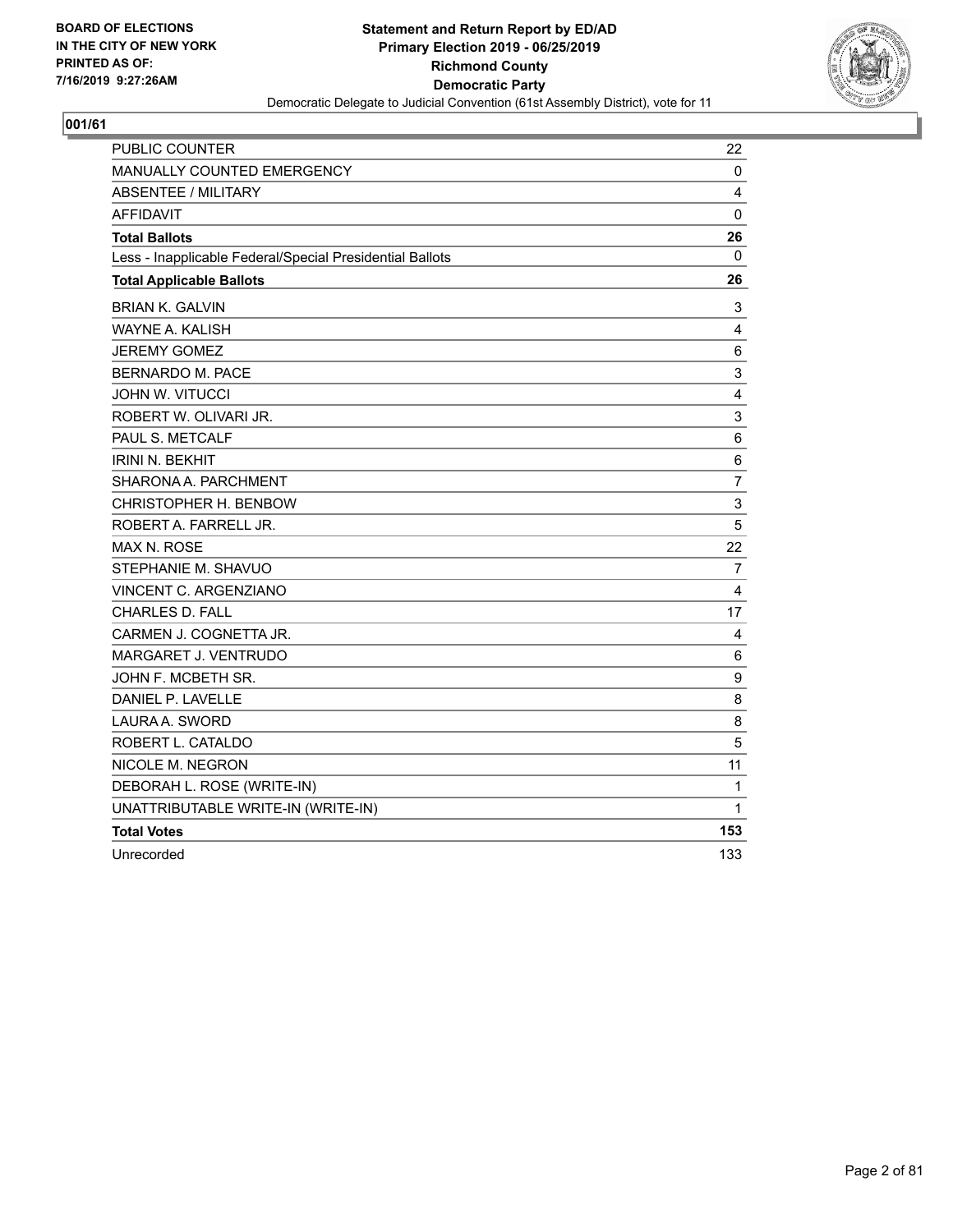

| <b>PUBLIC COUNTER</b>                                    | 25                      |
|----------------------------------------------------------|-------------------------|
| <b>MANUALLY COUNTED EMERGENCY</b>                        | 0                       |
| <b>ABSENTEE / MILITARY</b>                               | 3                       |
| AFFIDAVIT                                                | 0                       |
| <b>Total Ballots</b>                                     | 28                      |
| Less - Inapplicable Federal/Special Presidential Ballots | 0                       |
| <b>Total Applicable Ballots</b>                          | 28                      |
| <b>BRIAN K. GALVIN</b>                                   | $\overline{2}$          |
| <b>WAYNE A. KALISH</b>                                   | 3                       |
| <b>JEREMY GOMEZ</b>                                      | $\overline{7}$          |
| <b>BERNARDO M. PACE</b>                                  | $\overline{2}$          |
| <b>JOHN W. VITUCCI</b>                                   | 4                       |
| ROBERT W. OLIVARI JR.                                    | 4                       |
| PAUL S. METCALF                                          | $\overline{c}$          |
| <b>IRINI N. BEKHIT</b>                                   | $\mathbf{1}$            |
| SHARONA A. PARCHMENT                                     | $\overline{c}$          |
| CHRISTOPHER H. BENBOW                                    | 7                       |
| ROBERT A. FARRELL JR.                                    | 3                       |
| MAX N. ROSE                                              | 23                      |
| STEPHANIE M. SHAVUO                                      | 12                      |
| <b>VINCENT C. ARGENZIANO</b>                             | 10                      |
| <b>CHARLES D. FALL</b>                                   | 24                      |
| CARMEN J. COGNETTA JR.                                   | 12                      |
| <b>MARGARET J. VENTRUDO</b>                              | 15                      |
| JOHN F. MCBETH SR.                                       | 13                      |
| DANIEL P. LAVELLE                                        | 14                      |
| LAURA A. SWORD                                           | 13                      |
| ROBERT L. CATALDO                                        | 13                      |
| NICOLE M. NEGRON                                         | 16                      |
| DYLAN SCHWARTZ (WRITE-IN)                                | 1                       |
| <b>GENA MIMOZA (WRITE-IN)</b>                            | 1                       |
| JASMINE ROBINSON (WRITE-IN)                              | 1                       |
| JOHN F. ADRIAN (WRITE-IN)                                | 1                       |
| SARAH E. BLAS (WRITE-IN)                                 | $\mathbf{1}$            |
| UNATTRIBUTABLE WRITE-IN (WRITE-IN)                       | $\overline{\mathbf{c}}$ |
| VERONICA GAMBON (WRITE-IN)                               | 1                       |
| <b>Total Votes</b>                                       | 210                     |
| Unrecorded                                               | 98                      |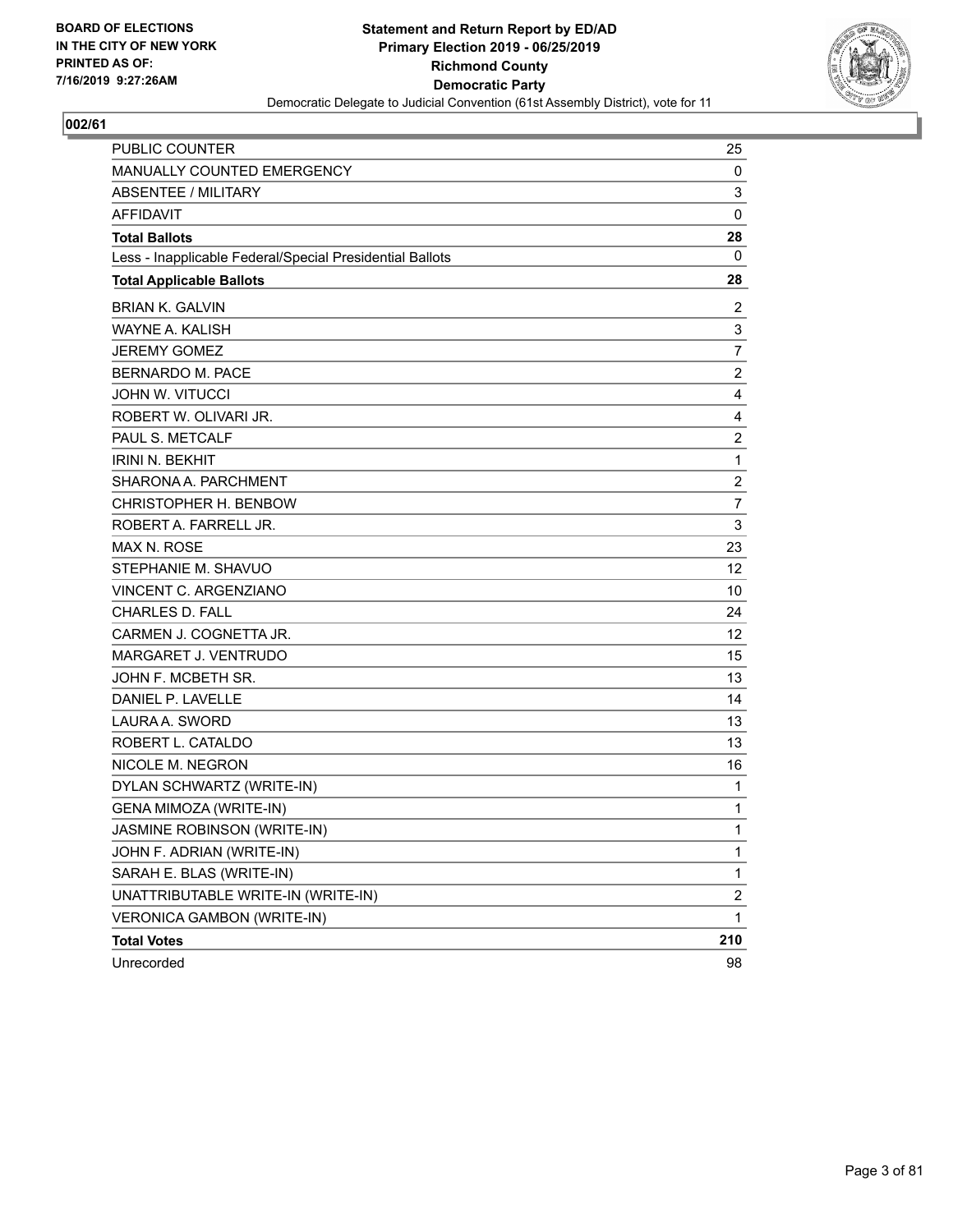

| <b>PUBLIC COUNTER</b>                                    | 41             |
|----------------------------------------------------------|----------------|
| MANUALLY COUNTED EMERGENCY                               | 0              |
| <b>ABSENTEE / MILITARY</b>                               | $\overline{2}$ |
| <b>AFFIDAVIT</b>                                         | $\Omega$       |
| <b>Total Ballots</b>                                     | 43             |
| Less - Inapplicable Federal/Special Presidential Ballots | 0              |
| <b>Total Applicable Ballots</b>                          | 43             |
| <b>BRIAN K. GALVIN</b>                                   | $\overline{7}$ |
| WAYNE A. KALISH                                          | 4              |
| <b>JEREMY GOMEZ</b>                                      | 4              |
| BERNARDO M. PACE                                         | 3              |
| <b>JOHN W. VITUCCI</b>                                   | 6              |
| ROBERT W. OLIVARI JR.                                    | 4              |
| PAUL S. METCALF                                          | 4              |
| <b>IRINI N. BEKHIT</b>                                   | $\overline{7}$ |
| SHARONA A. PARCHMENT                                     | 3              |
| CHRISTOPHER H. BENBOW                                    | 6              |
| ROBERT A. FARRELL JR.                                    | $\overline{4}$ |
| <b>MAX N. ROSE</b>                                       | 35             |
| STEPHANIE M. SHAVUO                                      | 15             |
| VINCENT C. ARGENZIANO                                    | 12             |
| <b>CHARLES D. FALL</b>                                   | 33             |
| CARMEN J. COGNETTA JR.                                   | 14             |
| MARGARET J. VENTRUDO                                     | 11             |
| JOHN F. MCBETH SR.                                       | 13             |
| DANIEL P. LAVELLE                                        | 20             |
| LAURA A. SWORD                                           | 16             |
| ROBERT L. CATALDO                                        | 13             |
| NICOLE M. NEGRON                                         | 16             |
| <b>Total Votes</b>                                       | 250            |
| Unrecorded                                               | 223            |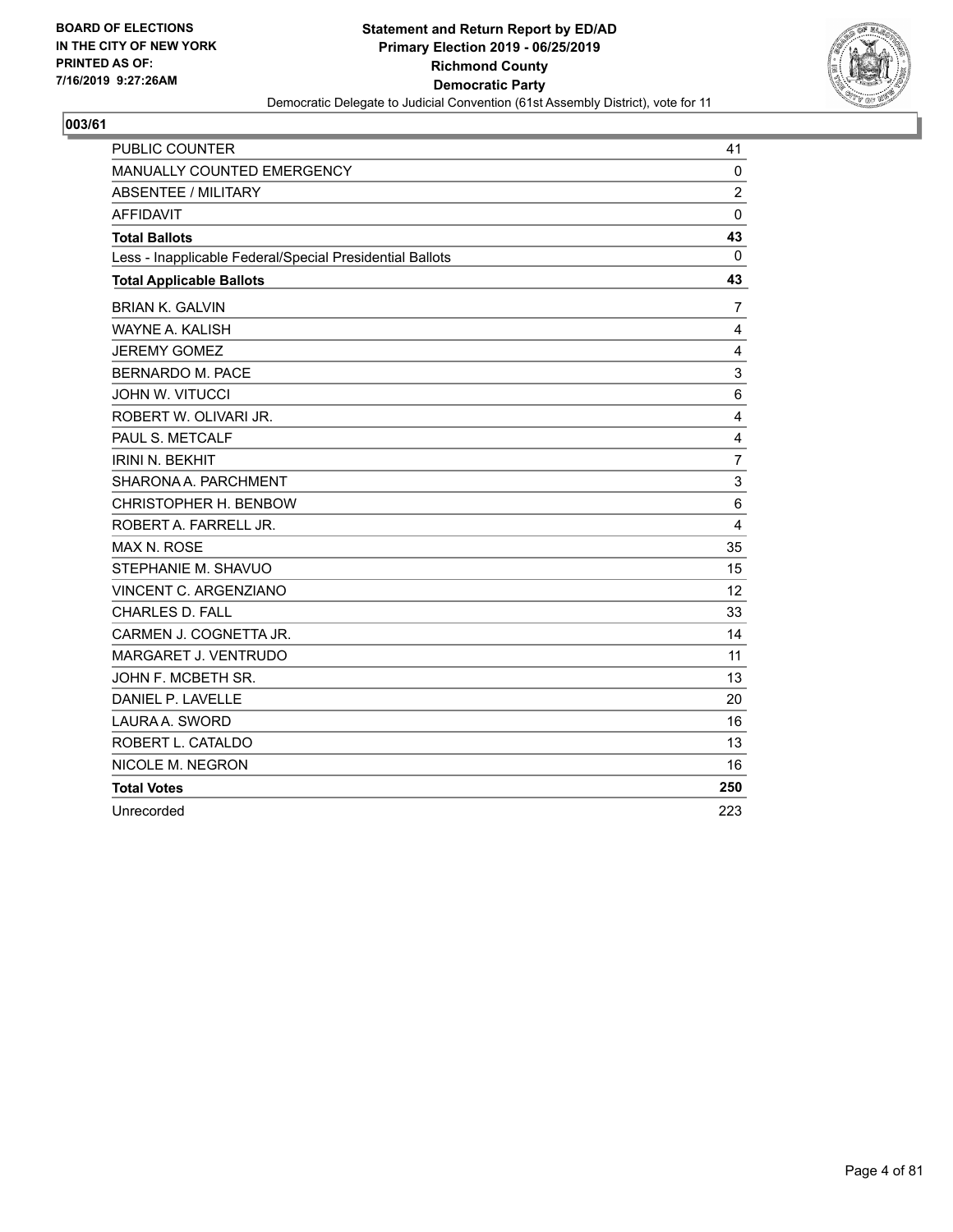

| <b>PUBLIC COUNTER</b>                                    | 19                      |
|----------------------------------------------------------|-------------------------|
| MANUALLY COUNTED EMERGENCY                               | 0                       |
| <b>ABSENTEE / MILITARY</b>                               | $\overline{c}$          |
| <b>AFFIDAVIT</b>                                         | $\mathbf{1}$            |
| <b>Total Ballots</b>                                     | 22                      |
| Less - Inapplicable Federal/Special Presidential Ballots | 0                       |
| <b>Total Applicable Ballots</b>                          | 22                      |
| <b>BRIAN K. GALVIN</b>                                   | $\overline{2}$          |
| WAYNE A. KALISH                                          | $\boldsymbol{2}$        |
| <b>JEREMY GOMEZ</b>                                      | $\overline{7}$          |
| BERNARDO M. PACE                                         | $\mathbf 5$             |
| <b>JOHN W. VITUCCI</b>                                   | 3                       |
| ROBERT W. OLIVARI JR.                                    | 8                       |
| PAUL S. METCALF                                          | $\overline{\mathbf{4}}$ |
| <b>IRINI N. BEKHIT</b>                                   | 8                       |
| SHARONA A. PARCHMENT                                     | 8                       |
| CHRISTOPHER H. BENBOW                                    | 12                      |
| ROBERT A. FARRELL JR.                                    | 5                       |
| <b>MAX N. ROSE</b>                                       | 19                      |
| STEPHANIE M. SHAVUO                                      | $\overline{7}$          |
| VINCENT C. ARGENZIANO                                    | $\overline{7}$          |
| <b>CHARLES D. FALL</b>                                   | 17                      |
| CARMEN J. COGNETTA JR.                                   | 5                       |
| MARGARET J. VENTRUDO                                     | $\overline{7}$          |
| JOHN F. MCBETH SR.                                       | 8                       |
| DANIEL P. LAVELLE                                        | 10                      |
| LAURA A. SWORD                                           | 9                       |
| ROBERT L. CATALDO                                        | 10                      |
| NICOLE M. NEGRON                                         | 9                       |
| DEBORAH L. ROSE (WRITE-IN)                               | $\overline{c}$          |
| DON M. BOSCO (WRITE-IN)                                  | 1                       |
| <b>Total Votes</b>                                       | 175                     |
| Unrecorded                                               | 67                      |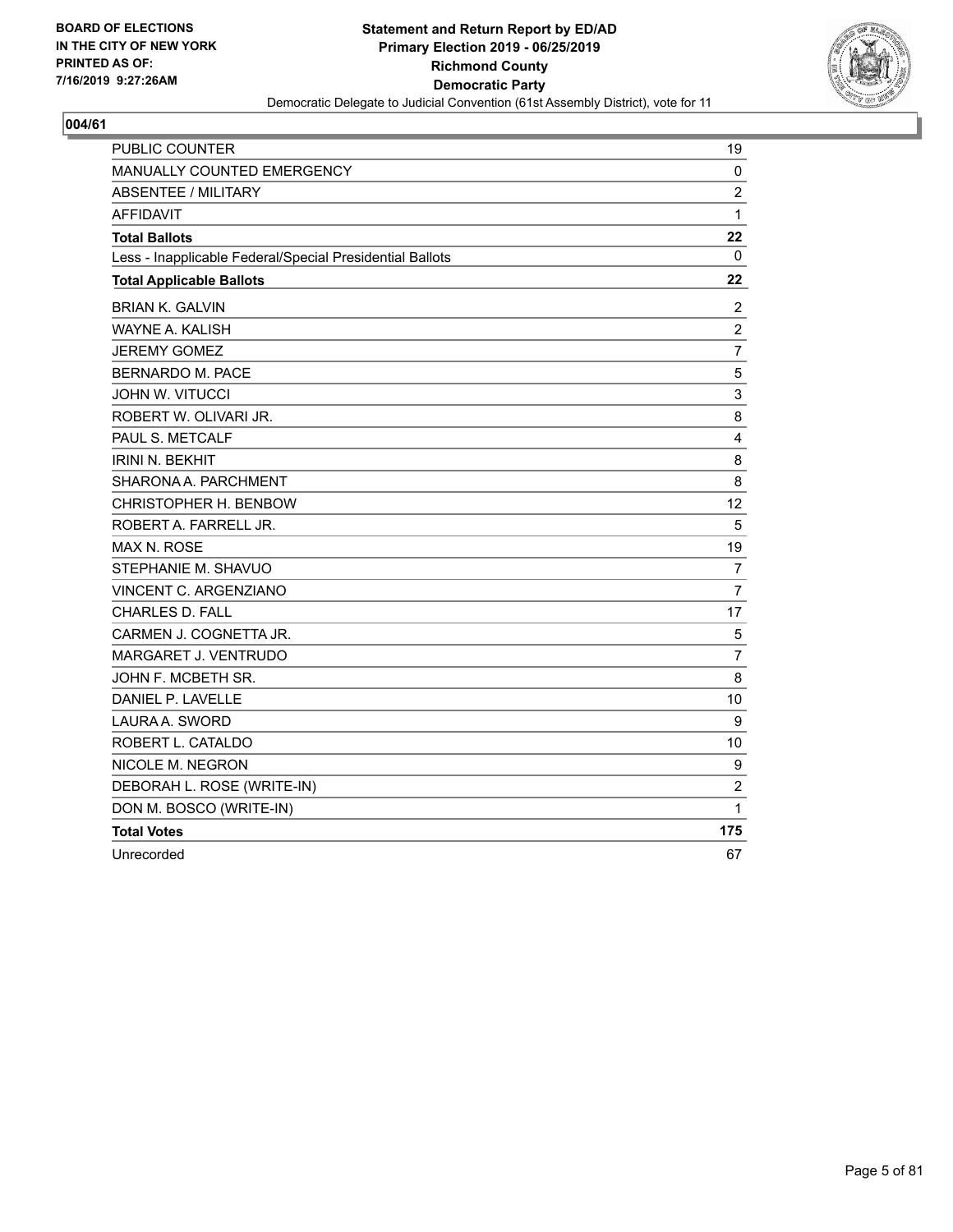

| PUBLIC COUNTER                                           | 36             |
|----------------------------------------------------------|----------------|
| MANUALLY COUNTED EMERGENCY                               | 0              |
| <b>ABSENTEE / MILITARY</b>                               | $\overline{2}$ |
| <b>AFFIDAVIT</b>                                         | $\mathbf 0$    |
| <b>Total Ballots</b>                                     | 38             |
| Less - Inapplicable Federal/Special Presidential Ballots | 0              |
| <b>Total Applicable Ballots</b>                          | 38             |
| <b>BRIAN K. GALVIN</b>                                   | 7              |
| WAYNE A. KALISH                                          | $\overline{4}$ |
| <b>JEREMY GOMEZ</b>                                      | 10             |
| BERNARDO M. PACE                                         | $\mathbf{3}$   |
| <b>JOHN W. VITUCCI</b>                                   | 6              |
| ROBERT W. OLIVARI JR.                                    | 6              |
| PAUL S. METCALF                                          | $\overline{7}$ |
| <b>IRINI N. BEKHIT</b>                                   | 8              |
| SHARONA A. PARCHMENT                                     | 12             |
| CHRISTOPHER H. BENBOW                                    | $\sqrt{5}$     |
| ROBERT A. FARRELL JR.                                    | 4              |
| MAX N. ROSE                                              | 32             |
| STEPHANIE M. SHAVUO                                      | 25             |
| VINCENT C. ARGENZIANO                                    | 16             |
| <b>CHARLES D. FALL</b>                                   | 25             |
| CARMEN J. COGNETTA JR.                                   | 19             |
| MARGARET J. VENTRUDO                                     | 25             |
| JOHN F. MCBETH SR.                                       | 16             |
| DANIEL P. LAVELLE                                        | 18             |
| LAURA A. SWORD                                           | 26             |
| ROBERT L. CATALDO                                        | 17             |
| NICOLE M. NEGRON                                         | 25             |
| GENA MIMOZA (WRITE-IN)                                   | 1              |
| UNATTRIBUTABLE WRITE-IN (WRITE-IN)                       | 5              |
| <b>Total Votes</b>                                       | 322            |
| Unrecorded                                               | 96             |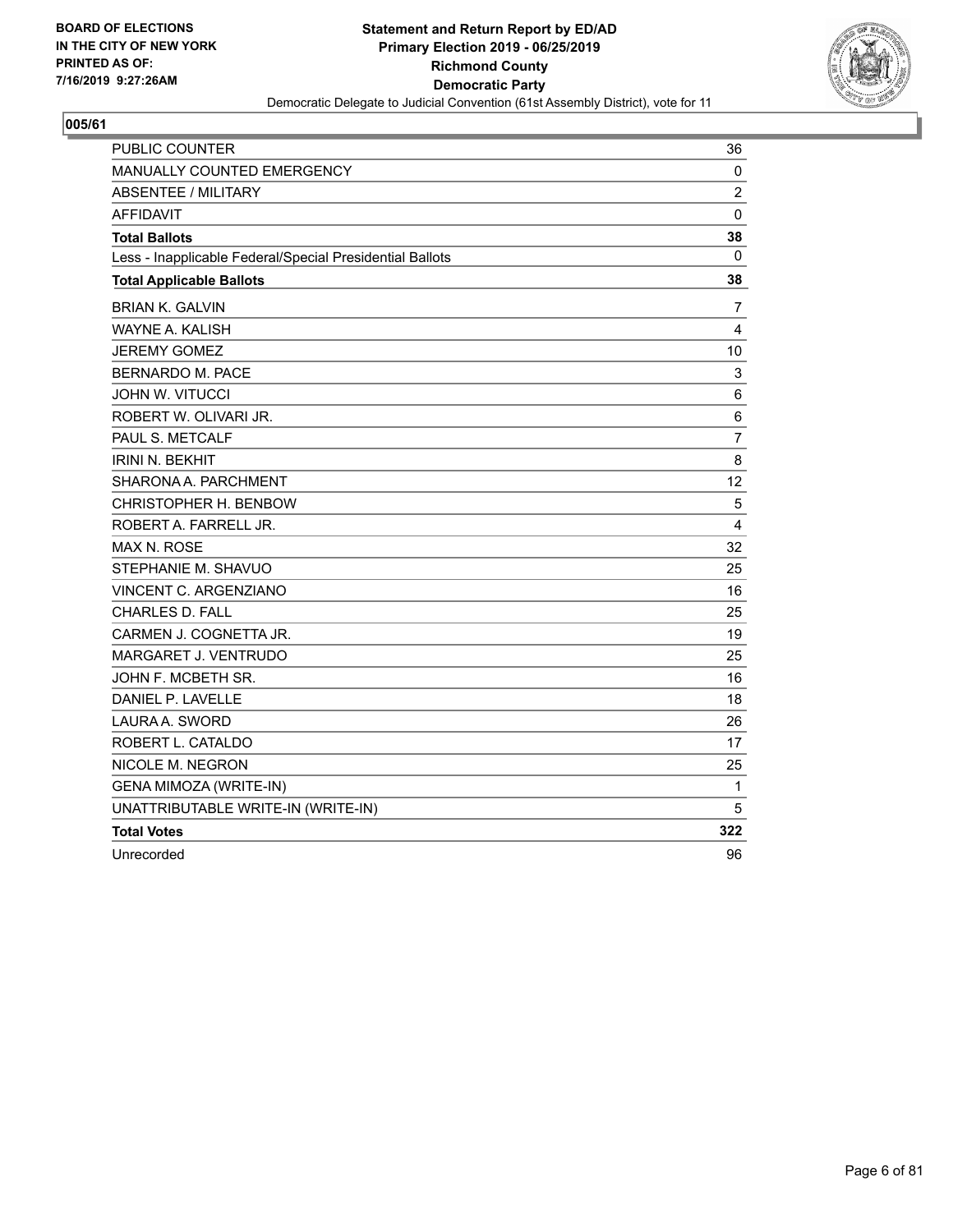

| <b>PUBLIC COUNTER</b>                                    | 10                        |
|----------------------------------------------------------|---------------------------|
| MANUALLY COUNTED EMERGENCY                               | $\mathbf 0$               |
| <b>ABSENTEE / MILITARY</b>                               | 8                         |
| <b>AFFIDAVIT</b>                                         | $\mathbf 0$               |
| <b>Total Ballots</b>                                     | 18                        |
| Less - Inapplicable Federal/Special Presidential Ballots | $\mathbf 0$               |
| <b>Total Applicable Ballots</b>                          | 18                        |
| <b>BRIAN K. GALVIN</b>                                   | 4                         |
| <b>WAYNE A. KALISH</b>                                   | 6                         |
| <b>JEREMY GOMEZ</b>                                      | 4                         |
| <b>BERNARDO M. PACE</b>                                  | $\mathsf 3$               |
| <b>JOHN W. VITUCCI</b>                                   | $\overline{c}$            |
| ROBERT W. OLIVARI JR.                                    | 6                         |
| PAUL S. METCALF                                          | $\overline{c}$            |
| <b>IRINI N. BEKHIT</b>                                   | $\ensuremath{\mathsf{3}}$ |
| SHARONA A. PARCHMENT                                     | 4                         |
| CHRISTOPHER H. BENBOW                                    | 4                         |
| ROBERT A. FARRELL JR.                                    | 6                         |
| <b>MAX N. ROSE</b>                                       | 10                        |
| STEPHANIE M. SHAVUO                                      | 7                         |
| VINCENT C. ARGENZIANO                                    | $\mathsf 3$               |
| CHARLES D. FALL                                          | $\sqrt{5}$                |
| CARMEN J. COGNETTA JR.                                   | 3                         |
| MARGARET J. VENTRUDO                                     | 6                         |
| JOHN F. MCBETH SR.                                       | 5                         |
| DANIEL P. LAVELLE                                        | $\overline{7}$            |
| LAURA A. SWORD                                           | 4                         |
| ROBERT L. CATALDO                                        | $\overline{4}$            |
| NICOLE M. NEGRON                                         | 6                         |
| <b>Total Votes</b>                                       | 104                       |
| Unrecorded                                               | 94                        |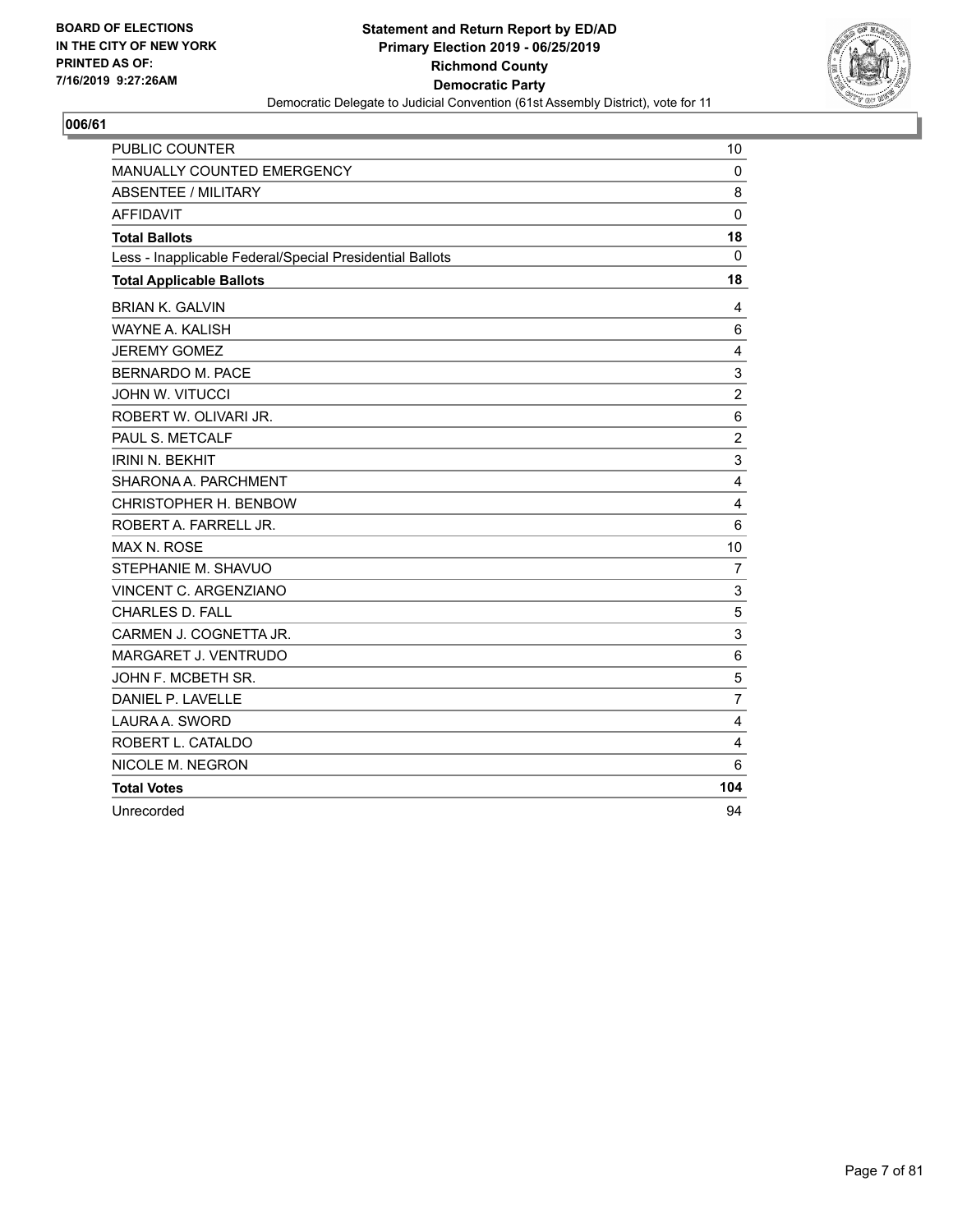

| <b>PUBLIC COUNTER</b>                                    | 33                        |
|----------------------------------------------------------|---------------------------|
| <b>MANUALLY COUNTED EMERGENCY</b>                        | 0                         |
| <b>ABSENTEE / MILITARY</b>                               | $\mathbf{1}$              |
| <b>AFFIDAVIT</b>                                         | 0                         |
| <b>Total Ballots</b>                                     | 34                        |
| Less - Inapplicable Federal/Special Presidential Ballots | 0                         |
| <b>Total Applicable Ballots</b>                          | 34                        |
| <b>BRIAN K. GALVIN</b>                                   | 11                        |
| <b>WAYNE A. KALISH</b>                                   | 3                         |
| <b>JEREMY GOMEZ</b>                                      | 13                        |
| <b>BERNARDO M. PACE</b>                                  | 0                         |
| <b>JOHN W. VITUCCI</b>                                   | 3                         |
| ROBERT W. OLIVARI JR.                                    | 4                         |
| PAUL S. METCALF                                          | $\ensuremath{\mathsf{3}}$ |
| <b>IRINI N. BEKHIT</b>                                   | $\mathbf{1}$              |
| SHARONA A. PARCHMENT                                     | 6                         |
| CHRISTOPHER H. BENBOW                                    | $\mathbf 0$               |
| ROBERT A. FARRELL JR.                                    | 6                         |
| <b>MAX N. ROSE</b>                                       | 29                        |
| STEPHANIE M. SHAVUO                                      | $\overline{7}$            |
| VINCENT C. ARGENZIANO                                    | $\overline{2}$            |
| <b>CHARLES D. FALL</b>                                   | 18                        |
| CARMEN J. COGNETTA JR.                                   | $\overline{2}$            |
| <b>MARGARET J. VENTRUDO</b>                              | 5                         |
| JOHN F. MCBETH SR.                                       | $\overline{7}$            |
| DANIEL P. LAVELLE                                        | $\overline{7}$            |
| LAURA A. SWORD                                           | 3                         |
| ROBERT L. CATALDO                                        | 1                         |
| NICOLE M. NEGRON                                         | 5                         |
| JAH DREDDZ (WRITE-IN)                                    | 1                         |
| <b>Total Votes</b>                                       | 137                       |
| Unrecorded                                               | 237                       |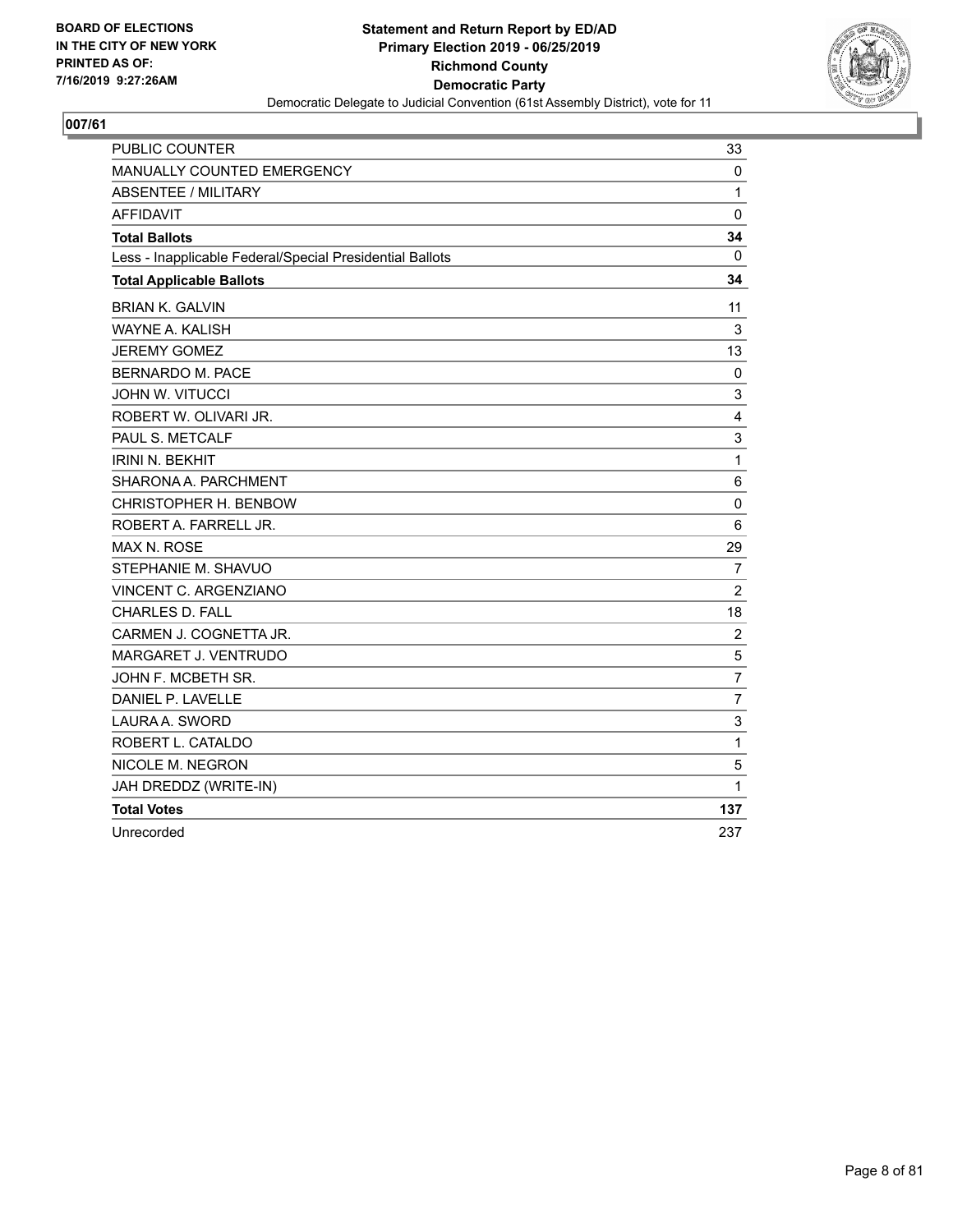

| PUBLIC COUNTER                                           | 14               |
|----------------------------------------------------------|------------------|
| MANUALLY COUNTED EMERGENCY                               | 0                |
| <b>ABSENTEE / MILITARY</b>                               | 0                |
| <b>AFFIDAVIT</b>                                         | 0                |
| <b>Total Ballots</b>                                     | 14               |
| Less - Inapplicable Federal/Special Presidential Ballots | 0                |
| <b>Total Applicable Ballots</b>                          | 14               |
| <b>BRIAN K. GALVIN</b>                                   | 0                |
| WAYNE A. KALISH                                          | 1                |
| <b>JEREMY GOMEZ</b>                                      | $\overline{c}$   |
| <b>BERNARDO M. PACE</b>                                  | $\mathbf{1}$     |
| <b>JOHN W. VITUCCI</b>                                   | $\mathbf 1$      |
| ROBERT W. OLIVARI JR.                                    | $\boldsymbol{2}$ |
| PAUL S. METCALF                                          | $\mathbf{1}$     |
| <b>IRINI N. BEKHIT</b>                                   | $\overline{c}$   |
| SHARONA A. PARCHMENT                                     | $\mathbf{1}$     |
| CHRISTOPHER H. BENBOW                                    | 0                |
| ROBERT A. FARRELL JR.                                    | $\mathbf{1}$     |
| MAX N. ROSE                                              | 12               |
| STEPHANIE M. SHAVUO                                      | 6                |
| VINCENT C. ARGENZIANO                                    | 5                |
| <b>CHARLES D. FALL</b>                                   | $\overline{7}$   |
| CARMEN J. COGNETTA JR.                                   | $\overline{7}$   |
| MARGARET J. VENTRUDO                                     | $\overline{7}$   |
| JOHN F. MCBETH SR.                                       | 5                |
| DANIEL P. LAVELLE                                        | $\overline{4}$   |
| LAURA A. SWORD                                           | 6                |
| ROBERT L. CATALDO                                        | $\sqrt{5}$       |
| NICOLE M. NEGRON                                         | $\overline{7}$   |
| ANN MARIE SELZER (WRITE-IN)                              | $\mathbf 1$      |
| MICHELLE ROLLER (WRITE-IN)                               | 1                |
| <b>Total Votes</b>                                       | 85               |
| Unrecorded                                               | 69               |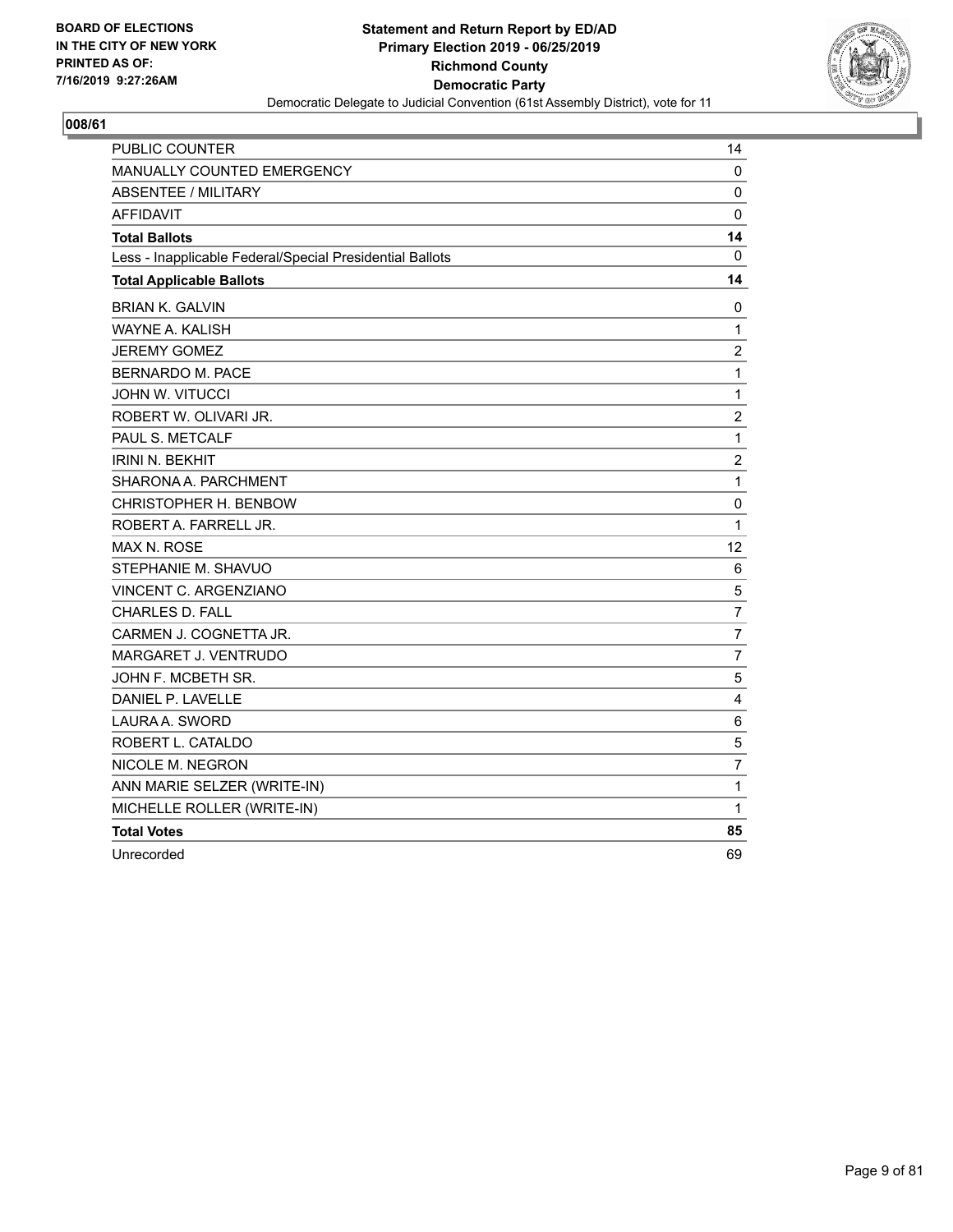

| PUBLIC COUNTER                                           | 15             |
|----------------------------------------------------------|----------------|
| <b>MANUALLY COUNTED EMERGENCY</b>                        | 0              |
| <b>ABSENTEE / MILITARY</b>                               | $\mathbf{1}$   |
| <b>AFFIDAVIT</b>                                         | 0              |
| <b>Total Ballots</b>                                     | 16             |
| Less - Inapplicable Federal/Special Presidential Ballots | 0              |
| <b>Total Applicable Ballots</b>                          | 16             |
| <b>BRIAN K. GALVIN</b>                                   | 2              |
| WAYNE A. KALISH                                          | 1              |
| <b>JEREMY GOMEZ</b>                                      | 1              |
| BERNARDO M. PACE                                         | 1              |
| JOHN W. VITUCCI                                          | 4              |
| ROBERT W. OLIVARI JR.                                    | 5              |
| PAUL S. METCALF                                          | $\mathbf 1$    |
| <b>IRINI N. BEKHIT</b>                                   | $\mathbf{1}$   |
| SHARONA A. PARCHMENT                                     | $\overline{2}$ |
| CHRISTOPHER H. BENBOW                                    | 4              |
| ROBERT A. FARRELL JR.                                    | 0              |
| <b>MAX N. ROSE</b>                                       | 14             |
| STEPHANIE M. SHAVUO                                      | 9              |
| VINCENT C. ARGENZIANO                                    | 5              |
| <b>CHARLES D. FALL</b>                                   | 13             |
| CARMEN J. COGNETTA JR.                                   | 7              |
| MARGARET J. VENTRUDO                                     | 9              |
| JOHN F. MCBETH SR.                                       | 8              |
| DANIEL P. LAVELLE                                        | 6              |
| LAURA A. SWORD                                           | 7              |
| ROBERT L. CATALDO                                        | 6              |
| NICOLE M. NEGRON                                         | 5              |
| DEBBIE ANN PAIGE (WRITE-IN)                              | 1              |
| JAMES SEXTON (WRITE-IN)                                  | $\overline{2}$ |
| LINDY CRESCITELLI (WRITE-IN)                             | $\overline{2}$ |
| SALLY JONES (WRITE-IN)                                   | $\mathbf{1}$   |
| <b>Total Votes</b>                                       | 117            |
| Unrecorded                                               | 59             |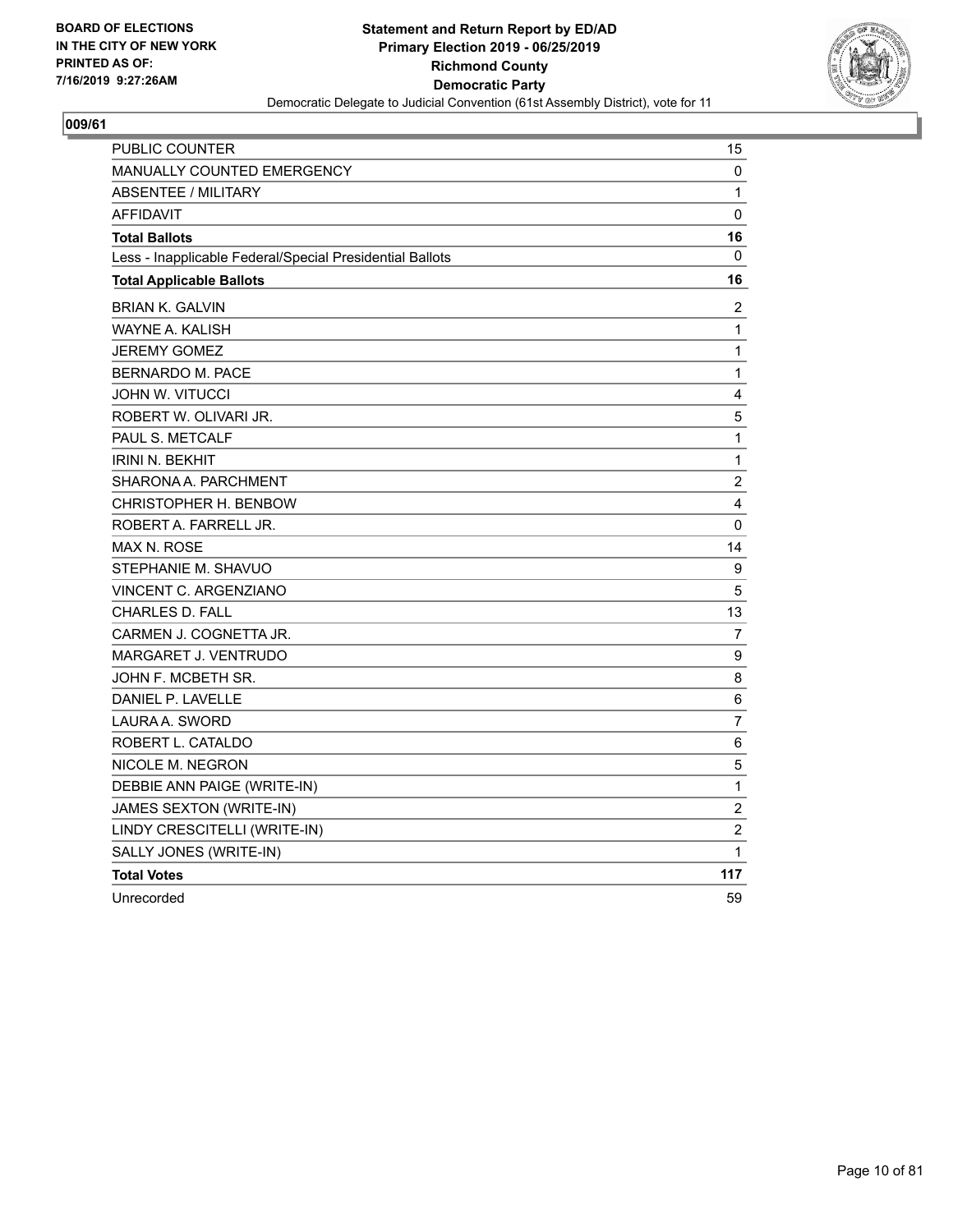

| <b>PUBLIC COUNTER</b>                                    | 33             |
|----------------------------------------------------------|----------------|
| <b>MANUALLY COUNTED EMERGENCY</b>                        | 0              |
| <b>ABSENTEE / MILITARY</b>                               | 6              |
| <b>AFFIDAVIT</b>                                         | 0              |
| <b>Total Ballots</b>                                     | 39             |
| Less - Inapplicable Federal/Special Presidential Ballots | $\mathbf{0}$   |
| <b>Total Applicable Ballots</b>                          | 39             |
| <b>BRIAN K. GALVIN</b>                                   | 9              |
| WAYNE A. KALISH                                          | 3              |
| <b>JEREMY GOMEZ</b>                                      | $\overline{7}$ |
| <b>BERNARDO M. PACE</b>                                  | $\mathbf 1$    |
| <b>JOHN W. VITUCCI</b>                                   | 5              |
| ROBERT W. OLIVARI JR.                                    | 9              |
| PAUL S. METCALF                                          | $\sqrt{5}$     |
| <b>IRINI N. BEKHIT</b>                                   | $\,6$          |
| SHARONA A. PARCHMENT                                     | 6              |
| CHRISTOPHER H. BENBOW                                    | 4              |
| ROBERT A. FARRELL JR.                                    | 6              |
| <b>MAX N. ROSE</b>                                       | 31             |
| STEPHANIE M. SHAVUO                                      | 8              |
| VINCENT C. ARGENZIANO                                    | 5              |
| <b>CHARLES D. FALL</b>                                   | 16             |
| CARMEN J. COGNETTA JR.                                   | $\overline{7}$ |
| MARGARET J. VENTRUDO                                     | 13             |
| JOHN F. MCBETH SR.                                       | 9              |
| DANIEL P. LAVELLE                                        | 8              |
| LAURA A. SWORD                                           | 13             |
| ROBERT L. CATALDO                                        | 6              |
| NICOLE M. NEGRON                                         | 14             |
| ALEXANDER S.F. COHEN (WRITE-IN)                          | 1              |
| ANNE ALLARCON (WRITE-IN)                                 | 1              |
| UNATTRIBUTABLE WRITE-IN (WRITE-IN)                       | 1              |
| <b>Total Votes</b>                                       | 194            |
| Unrecorded                                               | 235            |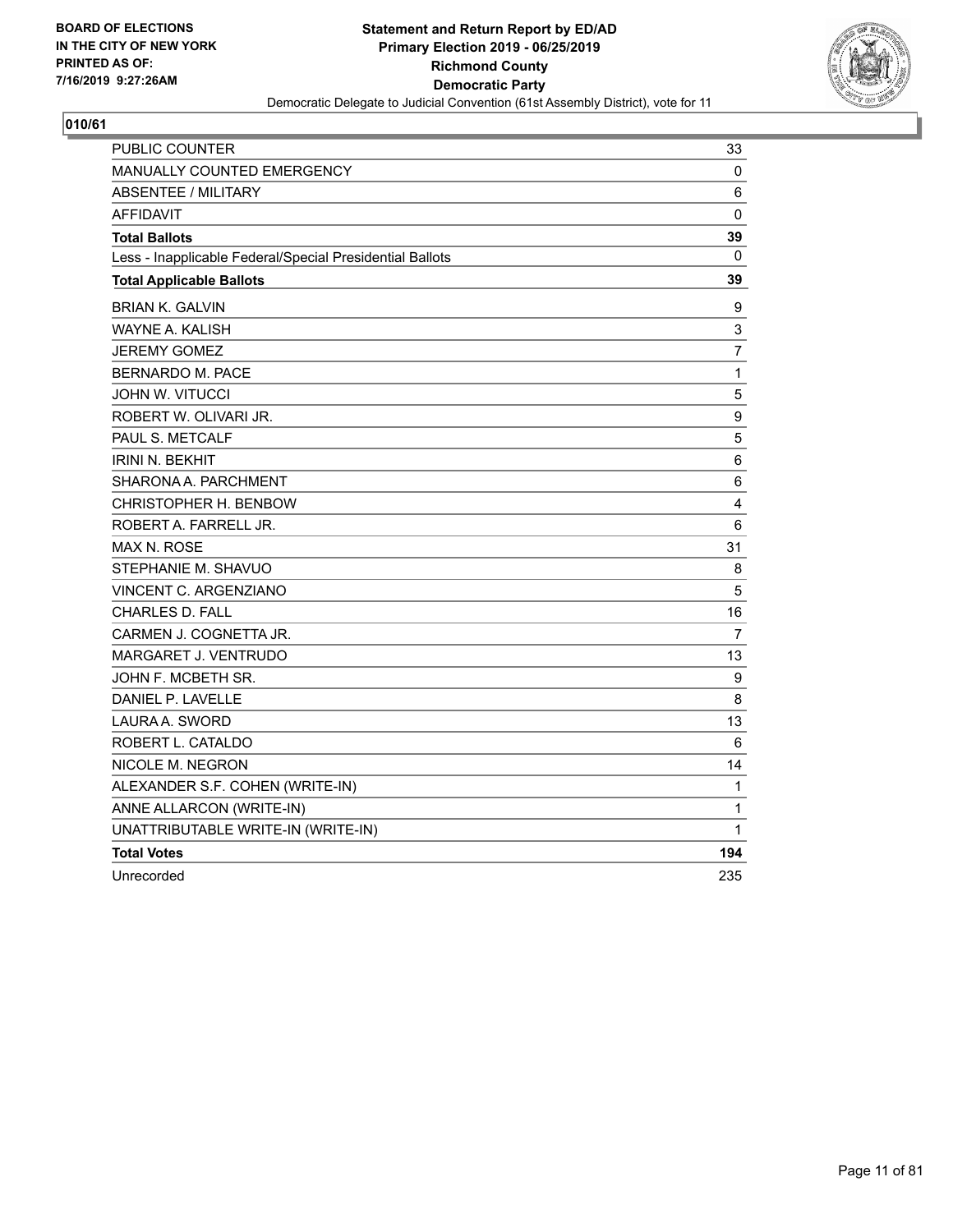

| <b>PUBLIC COUNTER</b>                                    | 21               |
|----------------------------------------------------------|------------------|
| <b>MANUALLY COUNTED EMERGENCY</b>                        | 0                |
| <b>ABSENTEE / MILITARY</b>                               | 8                |
| <b>AFFIDAVIT</b>                                         | $\mathbf{0}$     |
| <b>Total Ballots</b>                                     | 29               |
| Less - Inapplicable Federal/Special Presidential Ballots | 0                |
| <b>Total Applicable Ballots</b>                          | 29               |
| <b>BRIAN K. GALVIN</b>                                   | 4                |
| <b>WAYNE A. KALISH</b>                                   | $\overline{c}$   |
| <b>JEREMY GOMEZ</b>                                      | 7                |
| <b>BERNARDO M. PACE</b>                                  | 5                |
| <b>JOHN W. VITUCCI</b>                                   | 3                |
| ROBERT W. OLIVARI JR.                                    | $\boldsymbol{9}$ |
| PAUL S. METCALF                                          | $\mathbf 5$      |
| <b>IRINI N. BEKHIT</b>                                   | $\,6$            |
| SHARONA A. PARCHMENT                                     | 6                |
| CHRISTOPHER H. BENBOW                                    | 9                |
| ROBERT A. FARRELL JR.                                    | 5                |
| <b>MAX N. ROSE</b>                                       | 16               |
| STEPHANIE M. SHAVUO                                      | 11               |
| <b>VINCENT C. ARGENZIANO</b>                             | 4                |
| <b>CHARLES D. FALL</b>                                   | 17               |
| CARMEN J. COGNETTA JR.                                   | $\overline{7}$   |
| <b>MARGARET J. VENTRUDO</b>                              | 6                |
| JOHN F. MCBETH SR.                                       | 6                |
| DANIEL P. LAVELLE                                        | 8                |
| LAURA A. SWORD                                           | 10               |
| ROBERT L. CATALDO                                        | $\overline{7}$   |
| NICOLE M. NEGRON                                         | 11               |
| DEBORAH L. ROSE (WRITE-IN)                               | 1                |
| <b>Total Votes</b>                                       | 165              |
| Unrecorded                                               | 154              |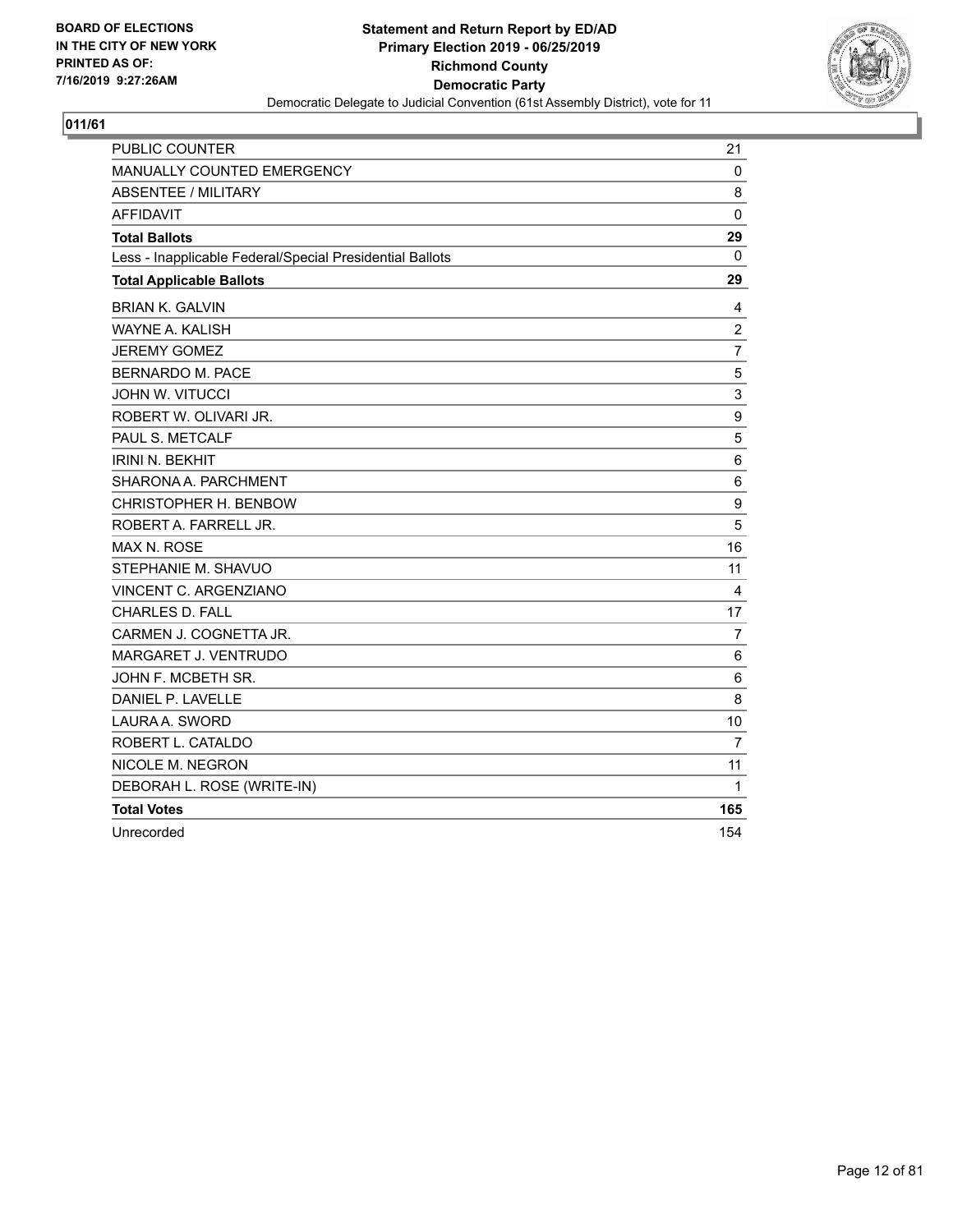

| PUBLIC COUNTER                                           | 42             |
|----------------------------------------------------------|----------------|
| <b>MANUALLY COUNTED EMERGENCY</b>                        | 0              |
| <b>ABSENTEE / MILITARY</b>                               | $\overline{c}$ |
| AFFIDAVIT                                                | $\mathbf{1}$   |
| <b>Total Ballots</b>                                     | 45             |
| Less - Inapplicable Federal/Special Presidential Ballots | $\mathbf 0$    |
| <b>Total Applicable Ballots</b>                          | 45             |
| <b>BRIAN K. GALVIN</b>                                   | 6              |
| WAYNE A. KALISH                                          | 0              |
| <b>JEREMY GOMEZ</b>                                      | 4              |
| <b>BERNARDO M. PACE</b>                                  | 3              |
| <b>JOHN W. VITUCCI</b>                                   | 11             |
| ROBERT W. OLIVARI JR.                                    | $\overline{7}$ |
| PAUL S. METCALF                                          | 6              |
| <b>IRINI N. BEKHIT</b>                                   | 8              |
| SHARONA A. PARCHMENT                                     | $\overline{7}$ |
| CHRISTOPHER H. BENBOW                                    | 10             |
| ROBERT A. FARRELL JR.                                    | 8              |
| MAX N. ROSE                                              | 43             |
| STEPHANIE M. SHAVUO                                      | 32             |
| VINCENT C. ARGENZIANO                                    | 26             |
| <b>CHARLES D. FALL</b>                                   | 36             |
| CARMEN J. COGNETTA JR.                                   | 29             |
| MARGARET J. VENTRUDO                                     | 29             |
| JOHN F. MCBETH SR.                                       | 26             |
| DANIEL P. LAVELLE                                        | 34             |
| LAURA A. SWORD                                           | 34             |
| ROBERT L. CATALDO                                        | 24             |
| NICOLE M. NEGRON                                         | 27             |
| CHARLES ROLAND (WRITE-IN)                                | 1              |
| <b>Total Votes</b>                                       | 411            |
| Unrecorded                                               | 84             |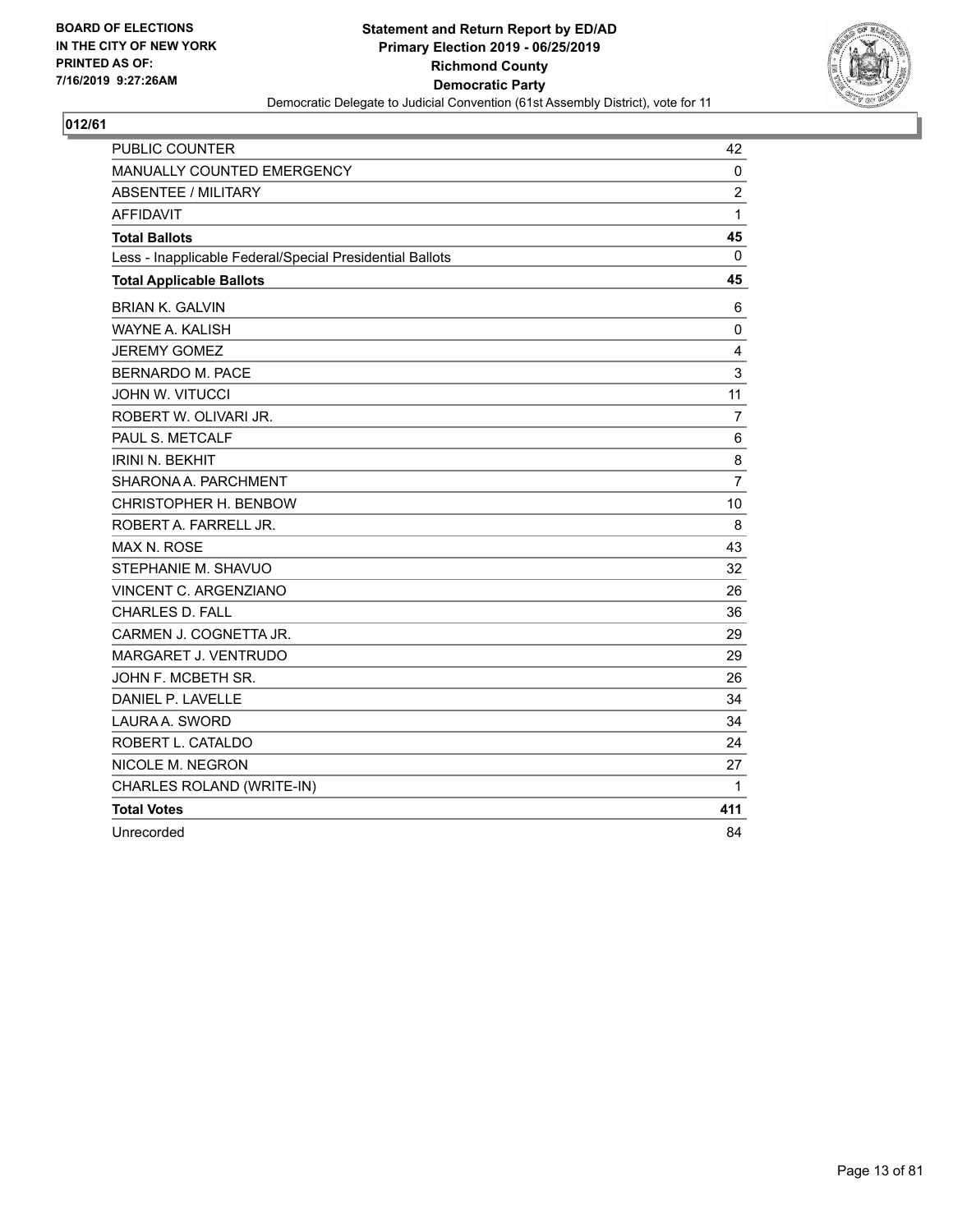

| <b>PUBLIC COUNTER</b>                                    | 15             |
|----------------------------------------------------------|----------------|
| MANUALLY COUNTED EMERGENCY                               | 0              |
| <b>ABSENTEE / MILITARY</b>                               | 4              |
| <b>AFFIDAVIT</b>                                         | $\mathbf{0}$   |
| <b>Total Ballots</b>                                     | 19             |
| Less - Inapplicable Federal/Special Presidential Ballots | $\Omega$       |
| <b>Total Applicable Ballots</b>                          | 19             |
| <b>BRIAN K. GALVIN</b>                                   | 3              |
| <b>WAYNE A. KALISH</b>                                   | $\overline{c}$ |
| <b>JEREMY GOMEZ</b>                                      | 8              |
| <b>BERNARDO M. PACE</b>                                  | $\overline{c}$ |
| JOHN W. VITUCCI                                          | $\overline{c}$ |
| ROBERT W. OLIVARI JR.                                    | 3              |
| PAUL S. METCALF                                          | 3              |
| <b>IRINI N. BEKHIT</b>                                   | 3              |
| SHARONA A. PARCHMENT                                     | 4              |
| CHRISTOPHER H. BENBOW                                    | 4              |
| ROBERT A. FARRELL JR.                                    | 3              |
| MAX N. ROSE                                              | 14             |
| STEPHANIE M. SHAVUO                                      | 12             |
| VINCENT C. ARGENZIANO                                    | 8              |
| <b>CHARLES D. FALL</b>                                   | 14             |
| CARMEN J. COGNETTA JR.                                   | 8              |
| MARGARET J. VENTRUDO                                     | 12             |
| JOHN F. MCBETH SR.                                       | 9              |
| DANIEL P. LAVELLE                                        | 11             |
| LAURA A. SWORD                                           | 7              |
| ROBERT L. CATALDO                                        | $\overline{7}$ |
| NICOLE M. NEGRON                                         | 10             |
| <b>BOBBY DIGI OLISA (WRITE-IN)</b>                       | 1              |
| LUIS HERNANDEZ (WRITE-IN)                                | 1              |
| <b>Total Votes</b>                                       | 151            |
| Unrecorded                                               | 58             |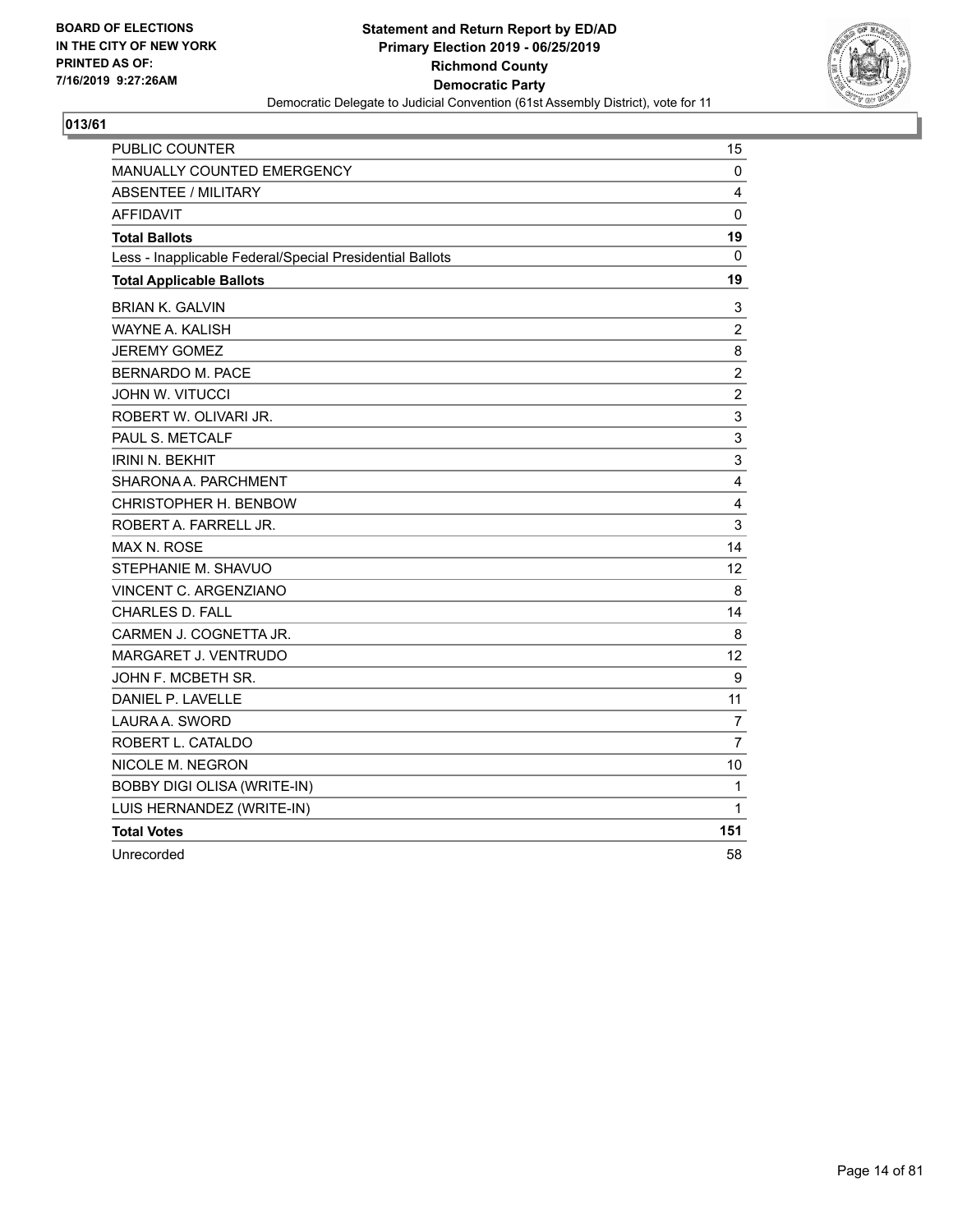

| <b>PUBLIC COUNTER</b>                                    | 12             |
|----------------------------------------------------------|----------------|
| MANUALLY COUNTED EMERGENCY                               | 0              |
| <b>ABSENTEE / MILITARY</b>                               | 3              |
| <b>AFFIDAVIT</b>                                         | $\mathbf{0}$   |
| <b>Total Ballots</b>                                     | 15             |
| Less - Inapplicable Federal/Special Presidential Ballots | $\Omega$       |
| <b>Total Applicable Ballots</b>                          | 15             |
| <b>BRIAN K. GALVIN</b>                                   | 3              |
| WAYNE A. KALISH                                          | $\overline{c}$ |
| <b>JEREMY GOMEZ</b>                                      | 3              |
| <b>BERNARDO M. PACE</b>                                  | $\overline{2}$ |
| <b>JOHN W. VITUCCI</b>                                   | $\overline{4}$ |
| ROBERT W. OLIVARI JR.                                    | 3              |
| PAUL S. METCALF                                          | 5              |
| <b>IRINI N. BEKHIT</b>                                   | $\overline{c}$ |
| SHARONA A. PARCHMENT                                     | 5              |
| CHRISTOPHER H. BENBOW                                    | 0              |
| ROBERT A. FARRELL JR.                                    | 3              |
| <b>MAX N. ROSE</b>                                       | 14             |
| STEPHANIE M. SHAVUO                                      | $\overline{7}$ |
| VINCENT C. ARGENZIANO                                    | 4              |
| <b>CHARLES D. FALL</b>                                   | 12             |
| CARMEN J. COGNETTA JR.                                   | 9              |
| MARGARET J. VENTRUDO                                     | 4              |
| JOHN F. MCBETH SR.                                       | 10             |
| DANIEL P. LAVELLE                                        | 8              |
| LAURA A. SWORD                                           | 8              |
| ROBERT L. CATALDO                                        | 6              |
| NICOLE M. NEGRON                                         | 10             |
| DEBORAH L. ROSE (WRITE-IN)                               | 4              |
| <b>Total Votes</b>                                       | 128            |
| Unrecorded                                               | 37             |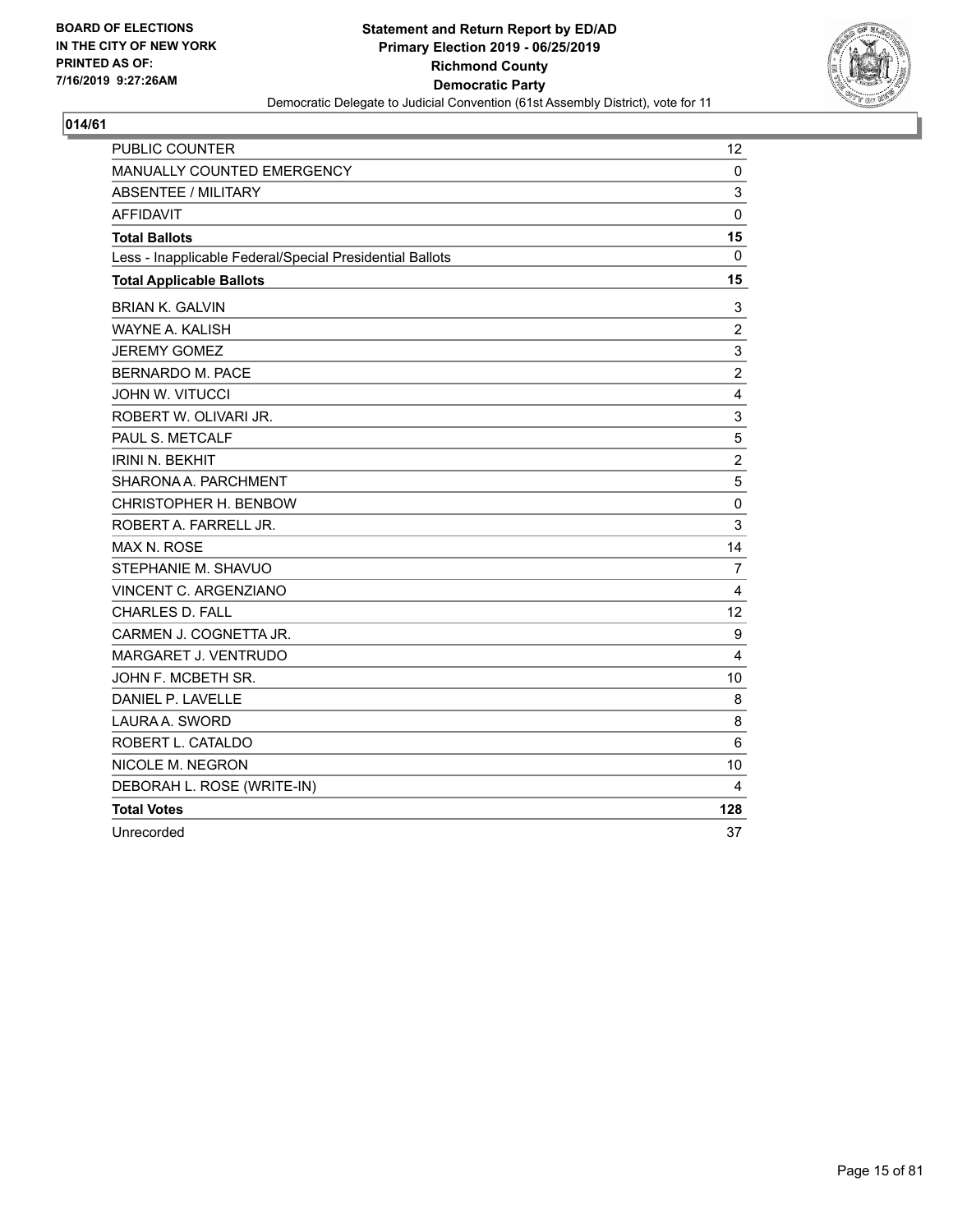

| PUBLIC COUNTER                                           | 18             |
|----------------------------------------------------------|----------------|
| MANUALLY COUNTED EMERGENCY                               | 0              |
| ABSENTEE / MILITARY                                      | 4              |
| <b>AFFIDAVIT</b>                                         | 0              |
| <b>Total Ballots</b>                                     | 22             |
| Less - Inapplicable Federal/Special Presidential Ballots | 0              |
| <b>Total Applicable Ballots</b>                          | 22             |
| <b>BRIAN K. GALVIN</b>                                   | 4              |
| <b>WAYNE A. KALISH</b>                                   | $\mathbf{1}$   |
| <b>JEREMY GOMEZ</b>                                      | 6              |
| <b>BERNARDO M. PACE</b>                                  | 5              |
| <b>JOHN W. VITUCCI</b>                                   | 6              |
| ROBERT W. OLIVARI JR.                                    | 6              |
| PAUL S. METCALF                                          | 5              |
| <b>IRINI N. BEKHIT</b>                                   | 5              |
| SHARONA A. PARCHMENT                                     | 9              |
| CHRISTOPHER H. BENBOW                                    | 5              |
| ROBERT A. FARRELL JR.                                    | 7              |
| <b>MAX N. ROSE</b>                                       | 21             |
| STEPHANIE M. SHAVUO                                      | 12             |
| VINCENT C. ARGENZIANO                                    | 9              |
| <b>CHARLES D. FALL</b>                                   | 13             |
| CARMEN J. COGNETTA JR.                                   | 9              |
| MARGARET J. VENTRUDO                                     | 12             |
| JOHN F. MCBETH SR.                                       | $\overline{7}$ |
| DANIEL P. LAVELLE                                        | 13             |
| LAURA A. SWORD                                           | 9              |
| ROBERT L. CATALDO                                        | 9              |
| NICOLE M. NEGRON                                         | 10             |
| KAREN VIVIANI (WRITE-IN)                                 | 1              |
| MARYANN MELENDEZ (WRITE-IN)                              | 1              |
| <b>Total Votes</b>                                       | 185            |
| Unrecorded                                               | 57             |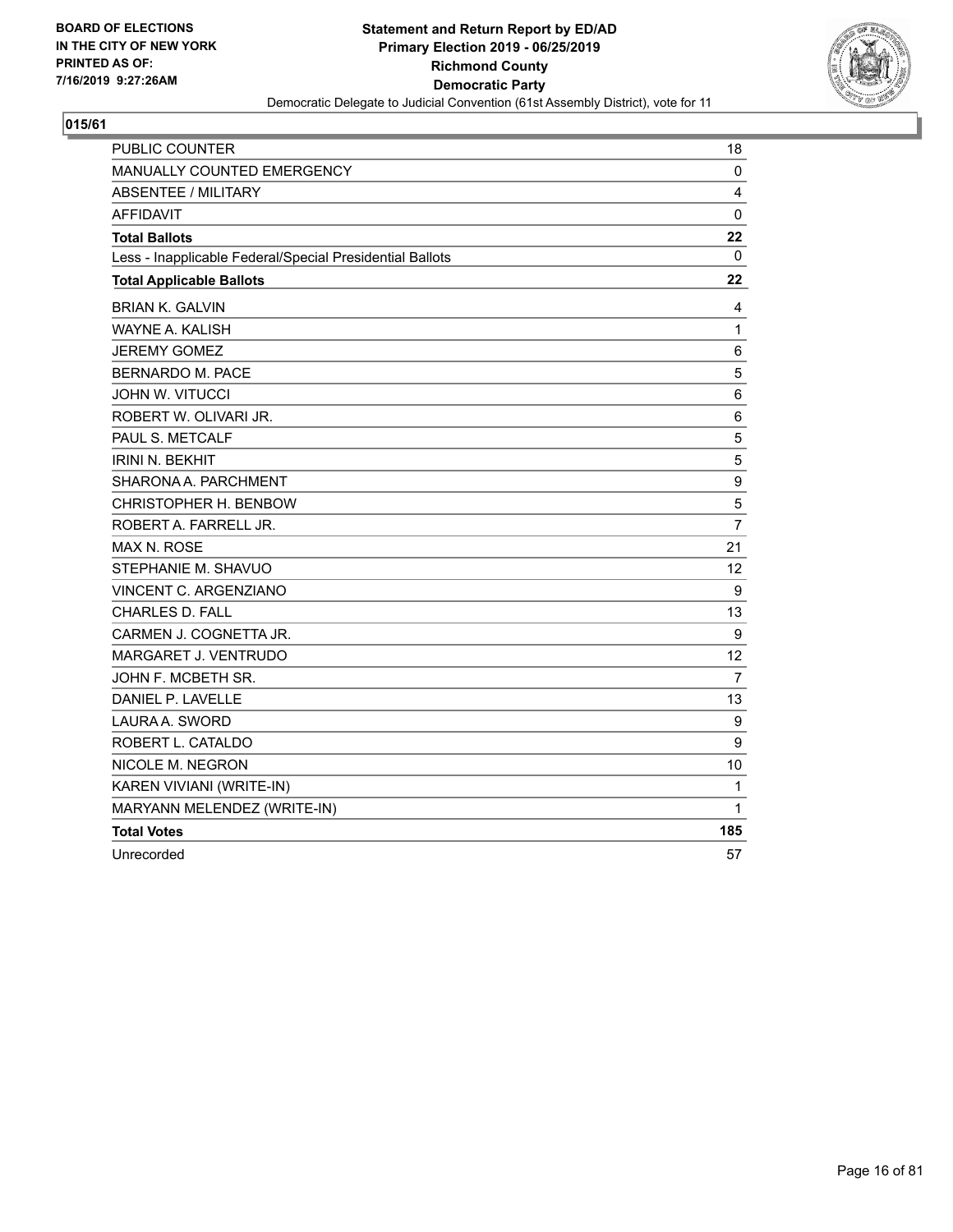

| <b>PUBLIC COUNTER</b>                                    | 28             |
|----------------------------------------------------------|----------------|
| MANUALLY COUNTED EMERGENCY                               | 0              |
| <b>ABSENTEE / MILITARY</b>                               | 3              |
| <b>AFFIDAVIT</b>                                         | $\mathbf{0}$   |
| <b>Total Ballots</b>                                     | 31             |
| Less - Inapplicable Federal/Special Presidential Ballots | 0              |
| <b>Total Applicable Ballots</b>                          | 31             |
| <b>BRIAN K. GALVIN</b>                                   | 2              |
| <b>WAYNE A. KALISH</b>                                   | $\overline{c}$ |
| <b>JEREMY GOMEZ</b>                                      | 4              |
| <b>BERNARDO M. PACE</b>                                  | $\mathbf{1}$   |
| <b>JOHN W. VITUCCI</b>                                   | 3              |
| ROBERT W. OLIVARI JR.                                    | $\mathbf{1}$   |
| PAUL S. METCALF                                          | 3              |
| <b>IRINI N. BEKHIT</b>                                   | 0              |
| SHARONA A. PARCHMENT                                     | 3              |
| CHRISTOPHER H. BENBOW                                    | 0              |
| ROBERT A. FARRELL JR.                                    | 3              |
| <b>MAX N. ROSE</b>                                       | 26             |
| STEPHANIE M. SHAVUO                                      | 17             |
| VINCENT C. ARGENZIANO                                    | 16             |
| <b>CHARLES D. FALL</b>                                   | 23             |
| CARMEN J. COGNETTA JR.                                   | 18             |
| MARGARET J. VENTRUDO                                     | 19             |
| JOHN F. MCBETH SR.                                       | 19             |
| DANIEL P. LAVELLE                                        | 19             |
| LAURA A. SWORD                                           | 20             |
| ROBERT L. CATALDO                                        | 18             |
| NICOLE M. NEGRON                                         | 23             |
| MICHAEL DOWNEY (WRITE-IN)                                | 1              |
| <b>Total Votes</b>                                       | 241            |
| Unrecorded                                               | 100            |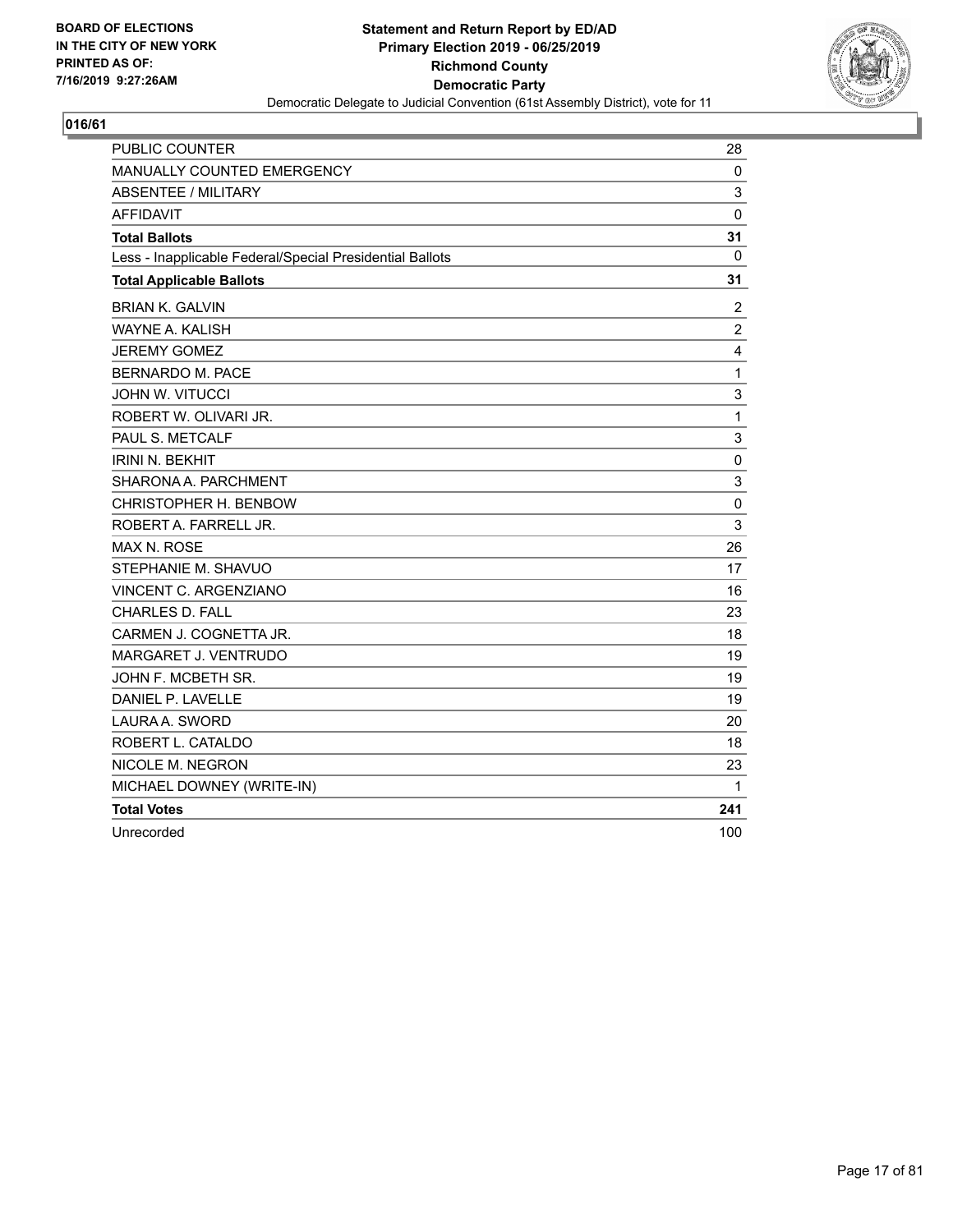

| PUBLIC COUNTER                                           | 14               |
|----------------------------------------------------------|------------------|
| MANUALLY COUNTED EMERGENCY                               | 0                |
| <b>ABSENTEE / MILITARY</b>                               | $\mathbf{1}$     |
| <b>AFFIDAVIT</b>                                         | $\mathbf 0$      |
| <b>Total Ballots</b>                                     | 15               |
| Less - Inapplicable Federal/Special Presidential Ballots | $\mathbf 0$      |
| <b>Total Applicable Ballots</b>                          | 15               |
| <b>BRIAN K. GALVIN</b>                                   | 1                |
| <b>WAYNE A. KALISH</b>                                   | $\mathbf{1}$     |
| <b>JEREMY GOMEZ</b>                                      | 8                |
| <b>BERNARDO M. PACE</b>                                  | 3                |
| <b>JOHN W. VITUCCI</b>                                   | 3                |
| ROBERT W. OLIVARI JR.                                    | 3                |
| PAUL S. METCALF                                          | 4                |
| <b>IRINI N. BEKHIT</b>                                   | $\mathbf{1}$     |
| SHARONA A. PARCHMENT                                     | $\overline{4}$   |
| CHRISTOPHER H. BENBOW                                    | 5                |
| ROBERT A. FARRELL JR.                                    | 3                |
| <b>MAX N. ROSE</b>                                       | 12               |
| STEPHANIE M. SHAVUO                                      | 5                |
| VINCENT C. ARGENZIANO                                    | 5                |
| <b>CHARLES D. FALL</b>                                   | $\boldsymbol{9}$ |
| CARMEN J. COGNETTA JR.                                   | 5                |
| MARGARET J. VENTRUDO                                     | 3                |
| JOHN F. MCBETH SR.                                       | 4                |
| DANIEL P. LAVELLE                                        | 4                |
| LAURA A. SWORD                                           | $\overline{7}$   |
| ROBERT L. CATALDO                                        | 6                |
| NICOLE M. NEGRON                                         | 10               |
| UNATTRIBUTABLE WRITE-IN (WRITE-IN)                       | 1                |
| <b>Total Votes</b>                                       | 107              |
| Unrecorded                                               | 58               |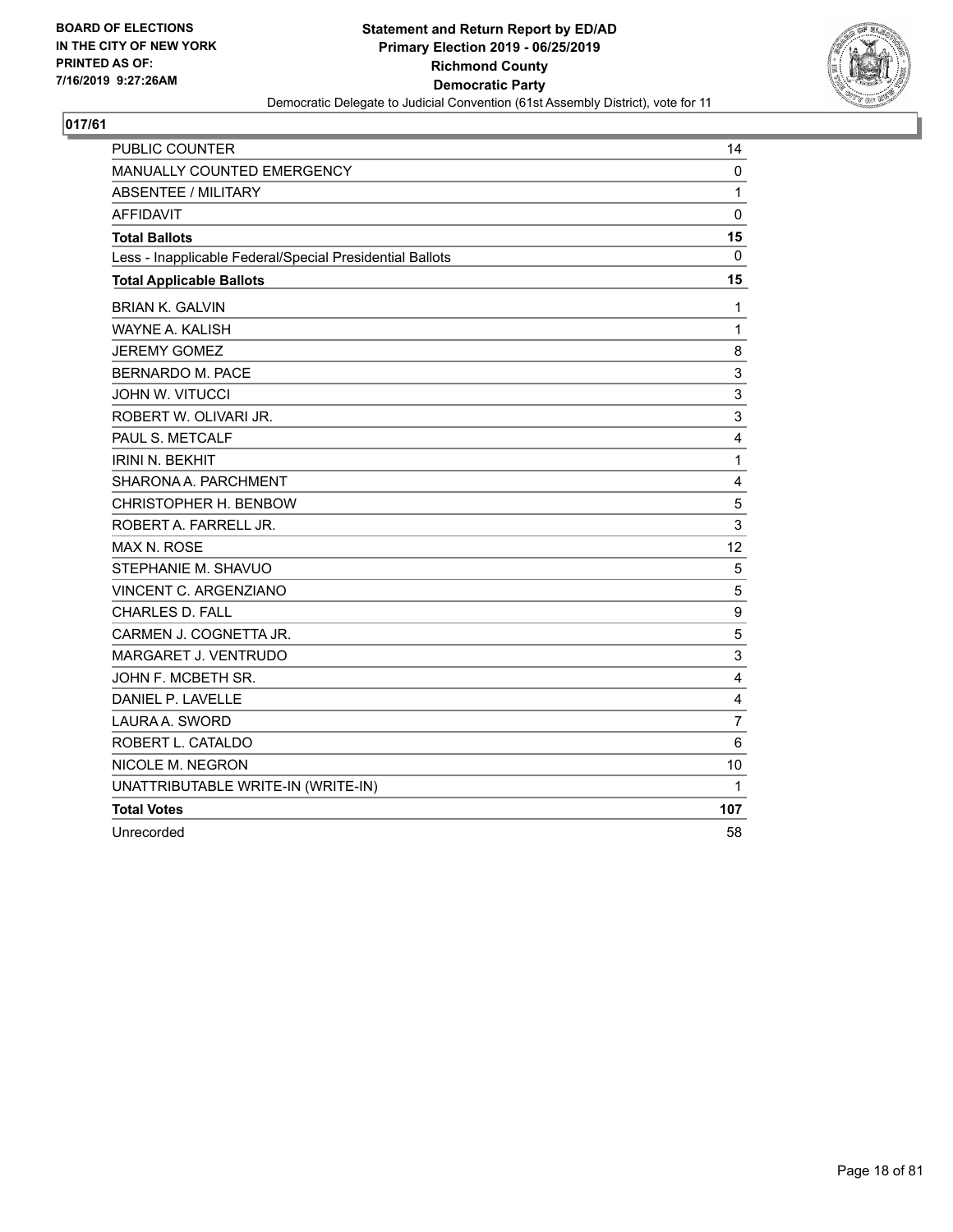

| <b>PUBLIC COUNTER</b>                                    | 16             |
|----------------------------------------------------------|----------------|
| <b>MANUALLY COUNTED EMERGENCY</b>                        | 0              |
| <b>ABSENTEE / MILITARY</b>                               | 6              |
| <b>AFFIDAVIT</b>                                         | $\mathbf 0$    |
| <b>Total Ballots</b>                                     | 22             |
| Less - Inapplicable Federal/Special Presidential Ballots | 0              |
| <b>Total Applicable Ballots</b>                          | 22             |
| <b>BRIAN K. GALVIN</b>                                   | 6              |
| <b>WAYNE A. KALISH</b>                                   | 5              |
| <b>JEREMY GOMEZ</b>                                      | 5              |
| <b>BERNARDO M. PACE</b>                                  | $\overline{c}$ |
| <b>JOHN W. VITUCCI</b>                                   | 5              |
| ROBERT W. OLIVARI JR.                                    | $\overline{2}$ |
| PAUL S. METCALF                                          | 4              |
| <b>IRINI N. BEKHIT</b>                                   | 5              |
| SHARONA A. PARCHMENT                                     | $\,6$          |
| CHRISTOPHER H. BENBOW                                    | 1              |
| ROBERT A. FARRELL JR.                                    | 4              |
| <b>MAX N. ROSE</b>                                       | 18             |
| STEPHANIE M. SHAVUO                                      | 15             |
| VINCENT C. ARGENZIANO                                    | 13             |
| CHARLES D. FALL                                          | 13             |
| CARMEN J. COGNETTA JR.                                   | 15             |
| MARGARET J. VENTRUDO                                     | 14             |
| JOHN F. MCBETH SR.                                       | 13             |
| DANIEL P. LAVELLE                                        | 15             |
| LAURA A. SWORD                                           | 17             |
| ROBERT L. CATALDO                                        | 9              |
| NICOLE M. NEGRON                                         | 13             |
| <b>Total Votes</b>                                       | 200            |
| Unrecorded                                               | 42             |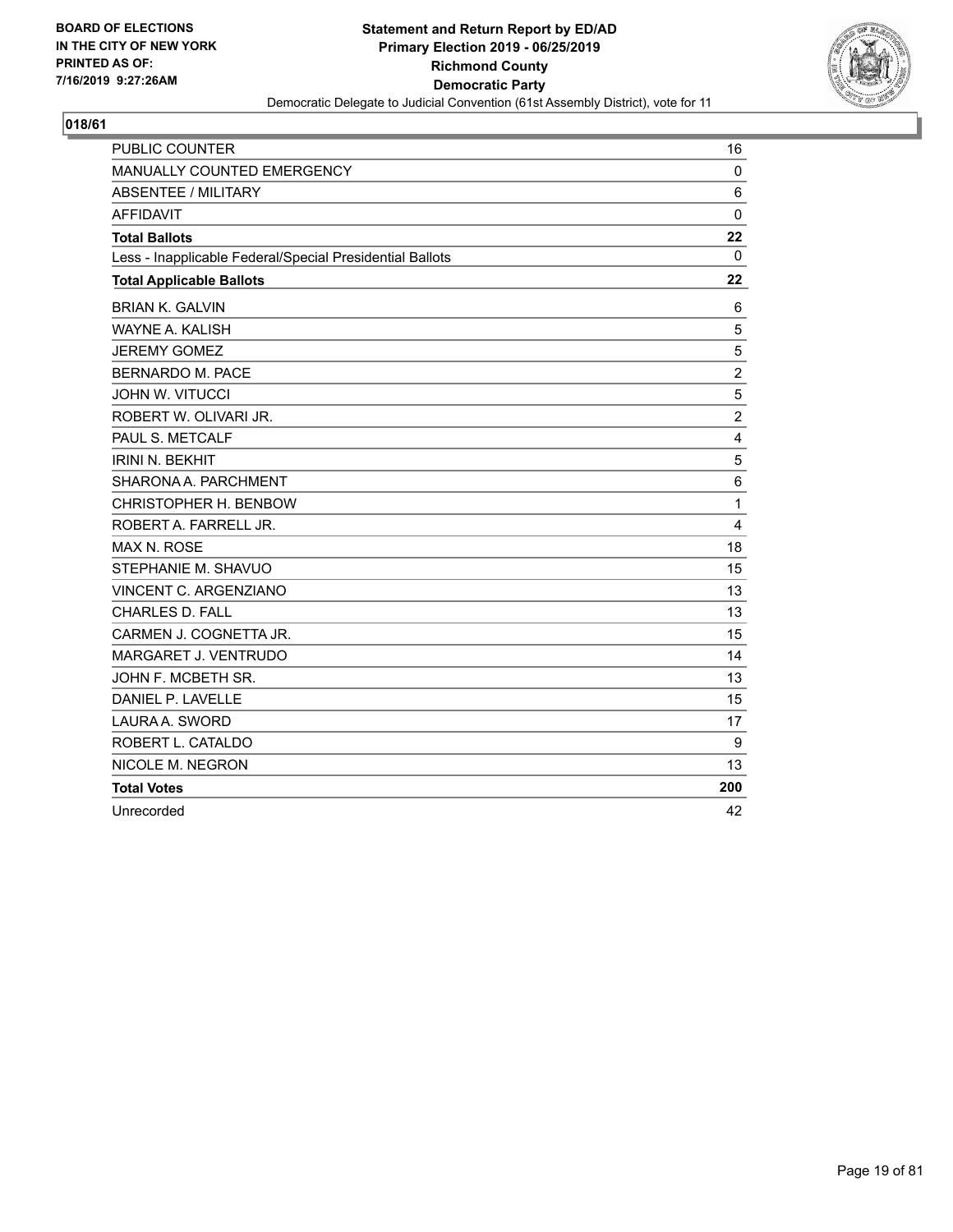

| <b>PUBLIC COUNTER</b>                                    | 19           |
|----------------------------------------------------------|--------------|
| MANUALLY COUNTED EMERGENCY                               | $\mathbf{0}$ |
| <b>ABSENTEE / MILITARY</b>                               | 4            |
| <b>AFFIDAVIT</b>                                         | $\mathbf{0}$ |
| <b>Total Ballots</b>                                     | 23           |
| Less - Inapplicable Federal/Special Presidential Ballots | 0            |
| <b>Total Applicable Ballots</b>                          | 23           |
| <b>BRIAN K. GALVIN</b>                                   | 6            |
| WAYNE A. KALISH                                          | 4            |
| <b>JEREMY GOMEZ</b>                                      | 5            |
| <b>BERNARDO M. PACE</b>                                  | 4            |
| <b>JOHN W. VITUCCI</b>                                   | 5            |
| ROBERT W. OLIVARI JR.                                    | 3            |
| PAUL S. METCALF                                          | 5            |
| <b>IRINI N. BEKHIT</b>                                   | 4            |
| SHARONA A. PARCHMENT                                     | 6            |
| CHRISTOPHER H. BENBOW                                    | 4            |
| ROBERT A. FARRELL JR.                                    | 3            |
| <b>MAX N. ROSE</b>                                       | 18           |
| STEPHANIE M. SHAVUO                                      | 10           |
| <b>VINCENT C. ARGENZIANO</b>                             | 11           |
| <b>CHARLES D. FALL</b>                                   | 12           |
| CARMEN J. COGNETTA JR.                                   | 11           |
| MARGARET J. VENTRUDO                                     | 12           |
| JOHN F. MCBETH SR.                                       | 13           |
| DANIEL P. LAVELLE                                        | 13           |
| LAURA A. SWORD                                           | 12           |
| ROBERT L. CATALDO                                        | 12           |
| NICOLE M. NEGRON                                         | 12           |
| <b>Total Votes</b>                                       | 185          |
| Unrecorded                                               | 68           |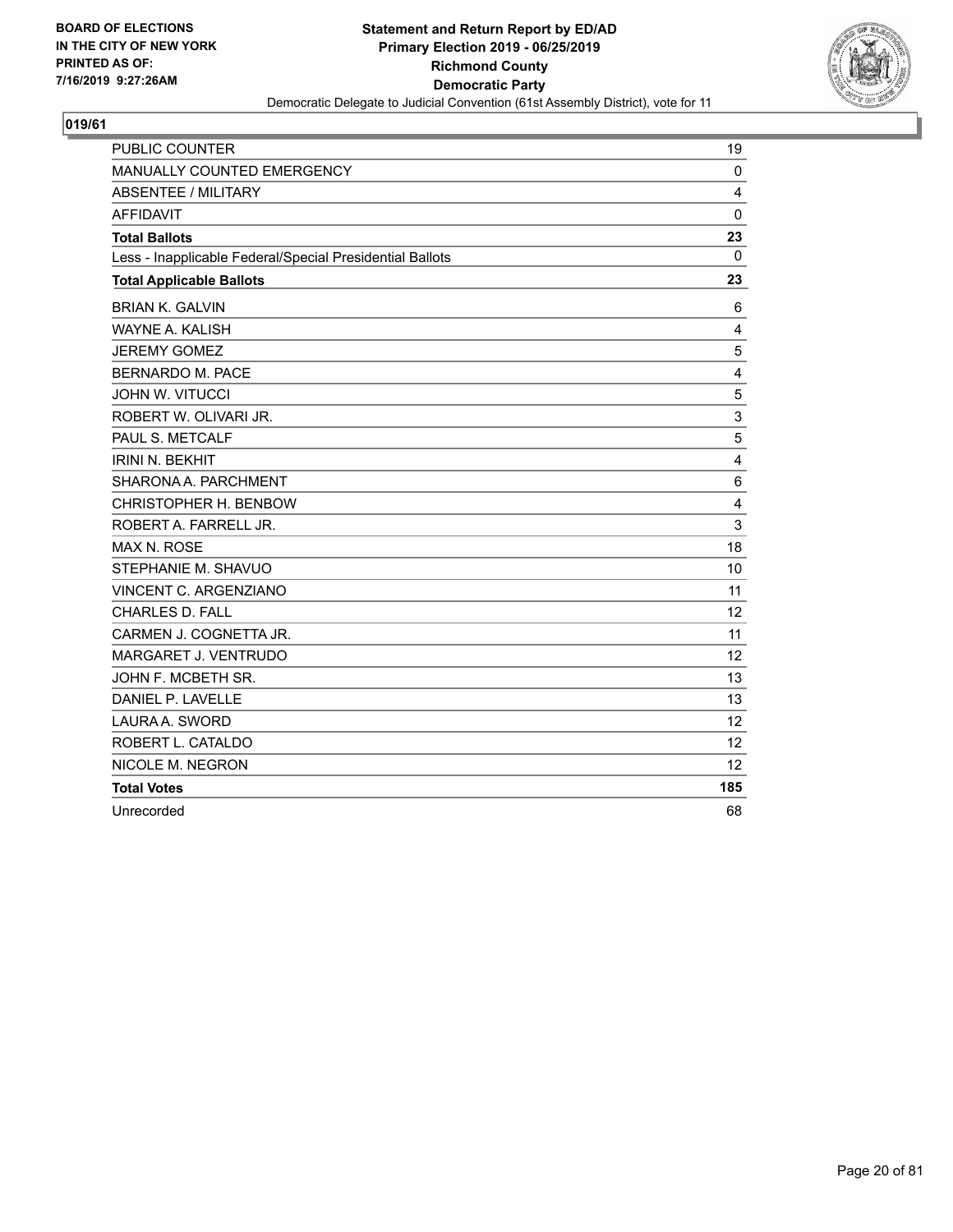

| PUBLIC COUNTER                                           | 8              |
|----------------------------------------------------------|----------------|
| MANUALLY COUNTED EMERGENCY                               | $\mathbf 0$    |
| <b>ABSENTEE / MILITARY</b>                               | 5              |
| <b>AFFIDAVIT</b>                                         | $\mathbf{0}$   |
| <b>Total Ballots</b>                                     | 13             |
| Less - Inapplicable Federal/Special Presidential Ballots | $\mathbf{0}$   |
| <b>Total Applicable Ballots</b>                          | 13             |
| <b>BRIAN K. GALVIN</b>                                   | 3              |
| WAYNE A. KALISH                                          | $\mathbf 0$    |
| <b>JEREMY GOMEZ</b>                                      | 4              |
| <b>BERNARDO M. PACE</b>                                  | $\mathbf{1}$   |
| <b>JOHN W. VITUCCI</b>                                   | 4              |
| ROBERT W. OLIVARI JR.                                    | $\overline{c}$ |
| PAUL S. METCALF                                          | $\overline{c}$ |
| <b>IRINI N. BEKHIT</b>                                   | $\overline{c}$ |
| SHARONA A. PARCHMENT                                     | 3              |
| CHRISTOPHER H. BENBOW                                    | 3              |
| ROBERT A. FARRELL JR.                                    | $\overline{2}$ |
| <b>MAX N. ROSE</b>                                       | 13             |
| STEPHANIE M. SHAVUO                                      | 3              |
| VINCENT C. ARGENZIANO                                    | $\overline{2}$ |
| <b>CHARLES D. FALL</b>                                   | 5              |
| CARMEN J. COGNETTA JR.                                   | $\overline{4}$ |
| MARGARET J. VENTRUDO                                     | 4              |
| JOHN F. MCBETH SR.                                       | $\overline{c}$ |
| DANIEL P. LAVELLE                                        | $\,6$          |
| LAURA A. SWORD                                           | 3              |
| ROBERT L. CATALDO                                        | $\overline{2}$ |
| NICOLE M. NEGRON                                         | 8              |
| <b>Total Votes</b>                                       | 78             |
| Unrecorded                                               | 65             |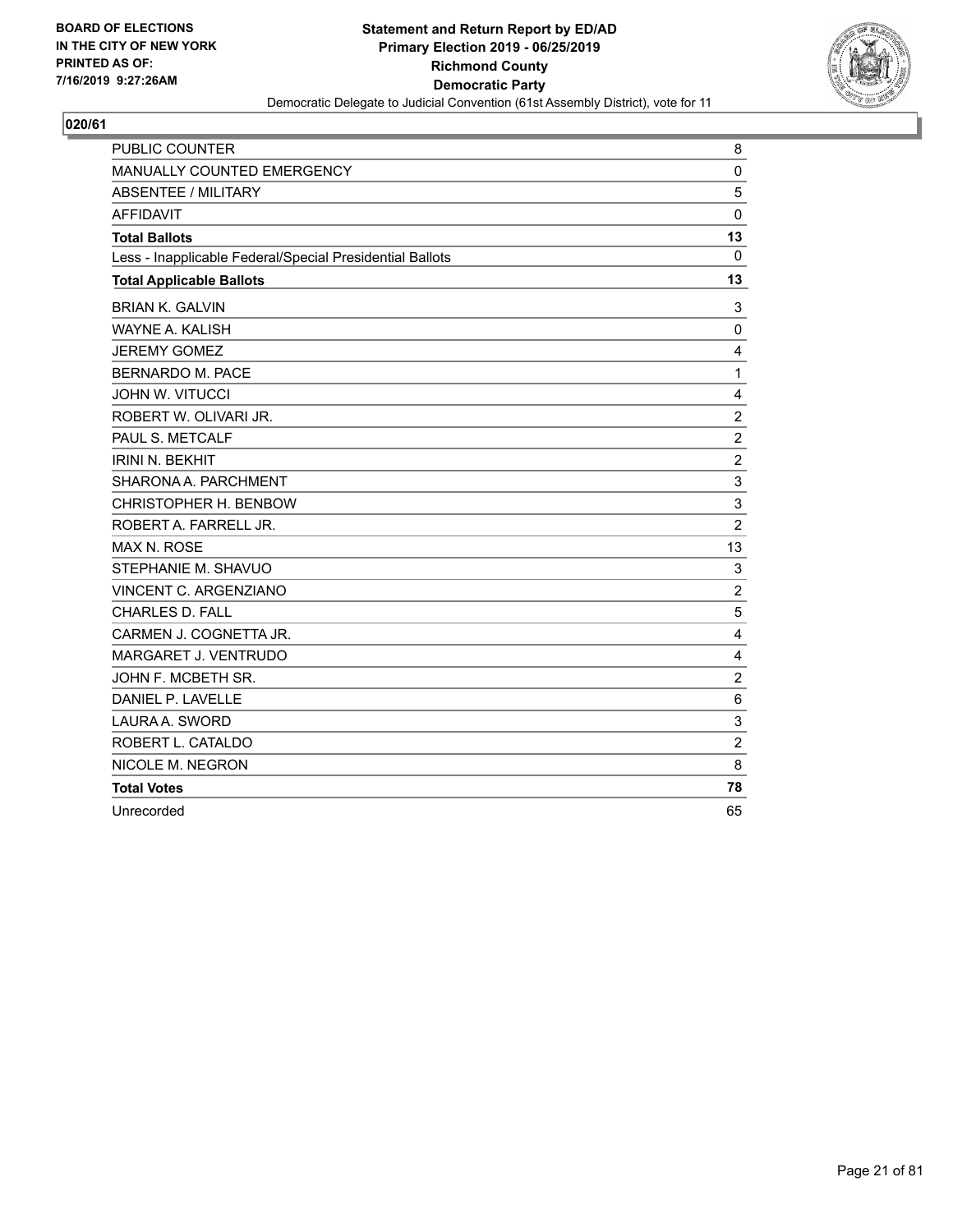

| <b>PUBLIC COUNTER</b>                                    | 17             |
|----------------------------------------------------------|----------------|
| <b>MANUALLY COUNTED EMERGENCY</b>                        | 0              |
| <b>ABSENTEE / MILITARY</b>                               | $\mathbf{1}$   |
| <b>AFFIDAVIT</b>                                         | $\mathbf{1}$   |
| <b>Total Ballots</b>                                     | 19             |
| Less - Inapplicable Federal/Special Presidential Ballots | 0              |
| <b>Total Applicable Ballots</b>                          | 19             |
| <b>BRIAN K. GALVIN</b>                                   | 1              |
| <b>WAYNE A. KALISH</b>                                   | 0              |
| <b>JEREMY GOMEZ</b>                                      | 3              |
| <b>BERNARDO M. PACE</b>                                  | $\mathbf{1}$   |
| <b>JOHN W. VITUCCI</b>                                   | $\mathbf{1}$   |
| ROBERT W. OLIVARI JR.                                    | 0              |
| PAUL S. METCALF                                          | $\overline{2}$ |
| <b>IRINI N. BEKHIT</b>                                   | $\pmb{0}$      |
| SHARONA A. PARCHMENT                                     | 3              |
| CHRISTOPHER H. BENBOW                                    | $\mathbf{1}$   |
| ROBERT A. FARRELL JR.                                    | 5              |
| MAX N. ROSE                                              | 15             |
| STEPHANIE M. SHAVUO                                      | $\overline{7}$ |
| VINCENT C. ARGENZIANO                                    | $\overline{2}$ |
| CHARLES D. FALL                                          | 13             |
| CARMEN J. COGNETTA JR.                                   | 5              |
| MARGARET J. VENTRUDO                                     | 4              |
| JOHN F. MCBETH SR.                                       | 9              |
| DANIEL P. LAVELLE                                        | 6              |
| LAURA A. SWORD                                           | 6              |
| ROBERT L. CATALDO                                        | 4              |
| NICOLE M. NEGRON                                         | $\overline{7}$ |
| <b>Total Votes</b>                                       | 95             |
| Unrecorded                                               | 114            |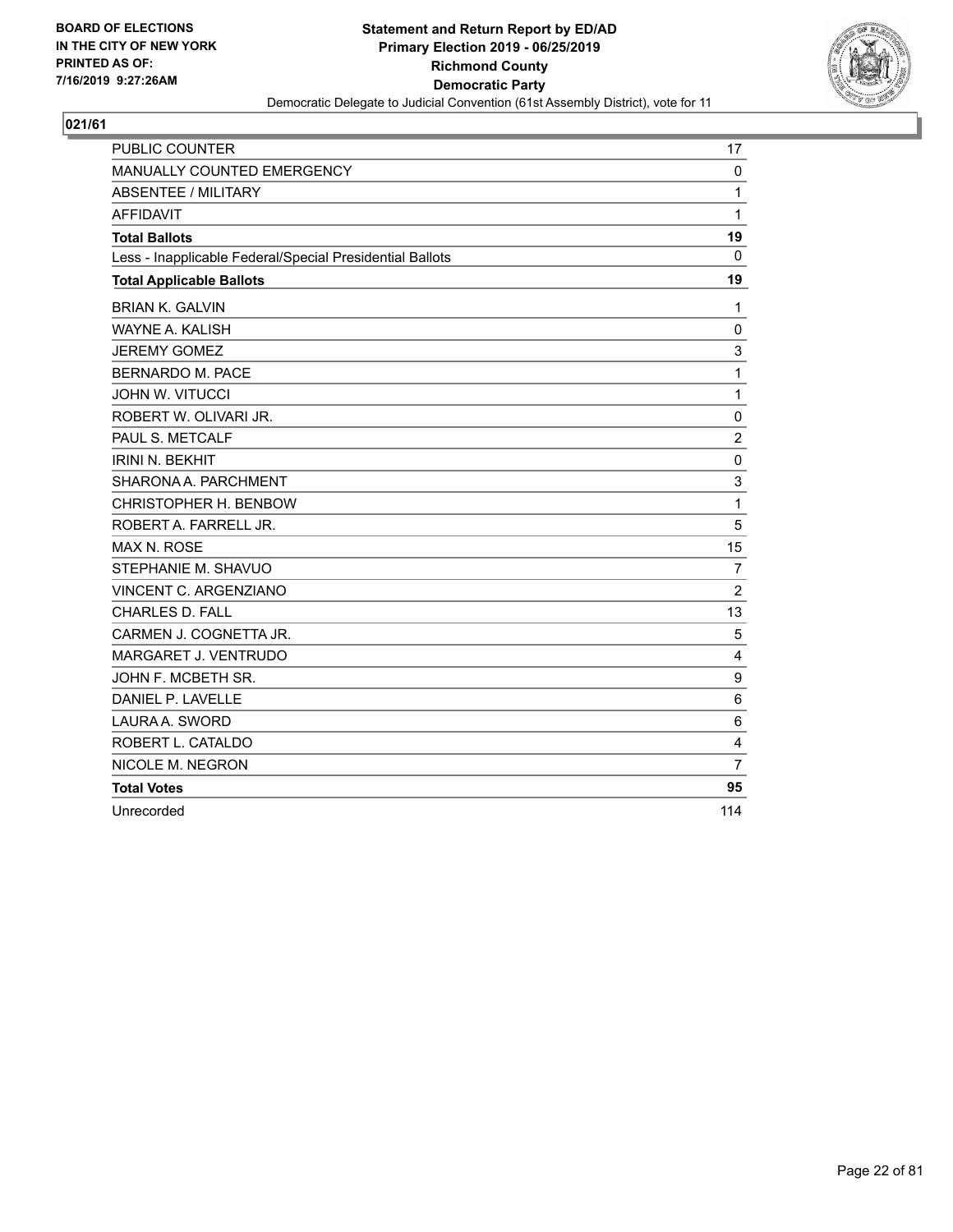

| <b>PUBLIC COUNTER</b>                                    | 22             |
|----------------------------------------------------------|----------------|
| MANUALLY COUNTED EMERGENCY                               | 0              |
| <b>ABSENTEE / MILITARY</b>                               | $\mathbf{1}$   |
| <b>AFFIDAVIT</b>                                         | 0              |
| <b>Total Ballots</b>                                     | 23             |
| Less - Inapplicable Federal/Special Presidential Ballots | 0              |
| <b>Total Applicable Ballots</b>                          | 23             |
| <b>BRIAN K. GALVIN</b>                                   | 4              |
| WAYNE A. KALISH                                          | 3              |
| <b>JEREMY GOMEZ</b>                                      | $\overline{c}$ |
| <b>BERNARDO M. PACE</b>                                  | $\mathbf 0$    |
| <b>JOHN W. VITUCCI</b>                                   | $\mathbf{1}$   |
| ROBERT W. OLIVARI JR.                                    | 1              |
| PAUL S. METCALF                                          | $\overline{c}$ |
| <b>IRINI N. BEKHIT</b>                                   | 3              |
| SHARONA A. PARCHMENT                                     | 4              |
| CHRISTOPHER H. BENBOW                                    | $\overline{c}$ |
| ROBERT A. FARRELL JR.                                    | $\mathbf{1}$   |
| <b>MAX N. ROSE</b>                                       | 21             |
| STEPHANIE M. SHAVUO                                      | 8              |
| VINCENT C. ARGENZIANO                                    | 4              |
| <b>CHARLES D. FALL</b>                                   | 15             |
| CARMEN J. COGNETTA JR.                                   | 6              |
| MARGARET J. VENTRUDO                                     | 1              |
| JOHN F. MCBETH SR.                                       | 10             |
| DANIEL P. LAVELLE                                        | 3              |
| LAURA A. SWORD                                           | 5              |
| ROBERT L. CATALDO                                        | 3              |
| NICOLE M. NEGRON                                         | 9              |
| <b>Total Votes</b>                                       | 108            |
| Unrecorded                                               | 145            |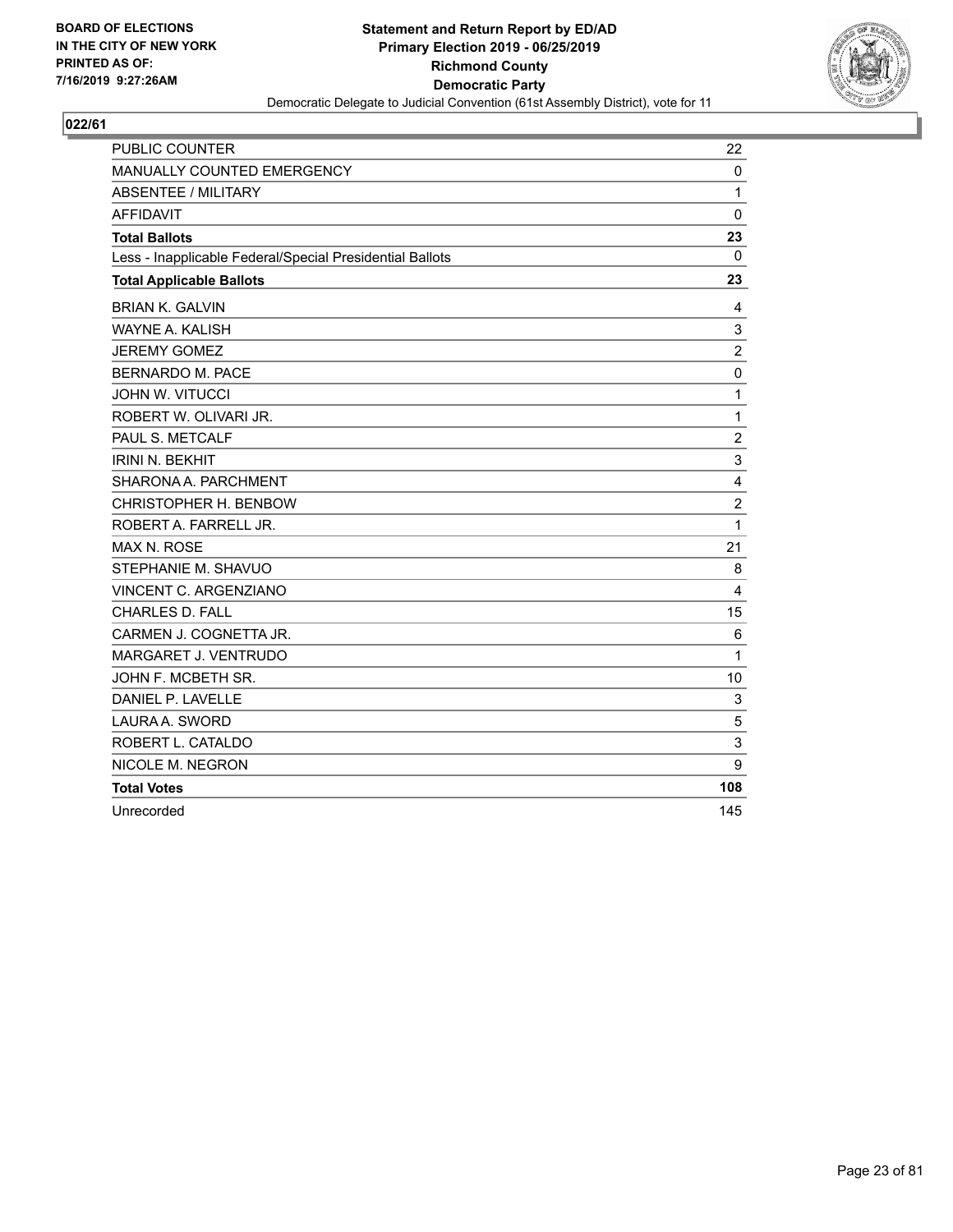

| <b>PUBLIC COUNTER</b>                                    | 22             |
|----------------------------------------------------------|----------------|
| <b>MANUALLY COUNTED EMERGENCY</b>                        | 0              |
| <b>ABSENTEE / MILITARY</b>                               | $\overline{2}$ |
| <b>AFFIDAVIT</b>                                         | $\mathbf 0$    |
| <b>Total Ballots</b>                                     | 24             |
| Less - Inapplicable Federal/Special Presidential Ballots | 0              |
| <b>Total Applicable Ballots</b>                          | 24             |
| <b>BRIAN K. GALVIN</b>                                   | 3              |
| <b>WAYNE A. KALISH</b>                                   | 3              |
| <b>JEREMY GOMEZ</b>                                      | 4              |
| <b>BERNARDO M. PACE</b>                                  | $\overline{c}$ |
| <b>JOHN W. VITUCCI</b>                                   | 5              |
| ROBERT W. OLIVARI JR.                                    | 3              |
| PAUL S. METCALF                                          | $\overline{2}$ |
| <b>IRINI N. BEKHIT</b>                                   | $\overline{7}$ |
| SHARONA A. PARCHMENT                                     | $\overline{c}$ |
| CHRISTOPHER H. BENBOW                                    | 4              |
| ROBERT A. FARRELL JR.                                    | 3              |
| MAX N. ROSE                                              | 19             |
| STEPHANIE M. SHAVUO                                      | 9              |
| VINCENT C. ARGENZIANO                                    | 9              |
| CHARLES D. FALL                                          | 16             |
| CARMEN J. COGNETTA JR.                                   | 9              |
| MARGARET J. VENTRUDO                                     | 8              |
| JOHN F. MCBETH SR.                                       | 15             |
| DANIEL P. LAVELLE                                        | 12             |
| LAURA A. SWORD                                           | 5              |
| ROBERT L. CATALDO                                        | 9              |
| NICOLE M. NEGRON                                         | 9              |
| <b>Total Votes</b>                                       | 158            |
| Unrecorded                                               | 106            |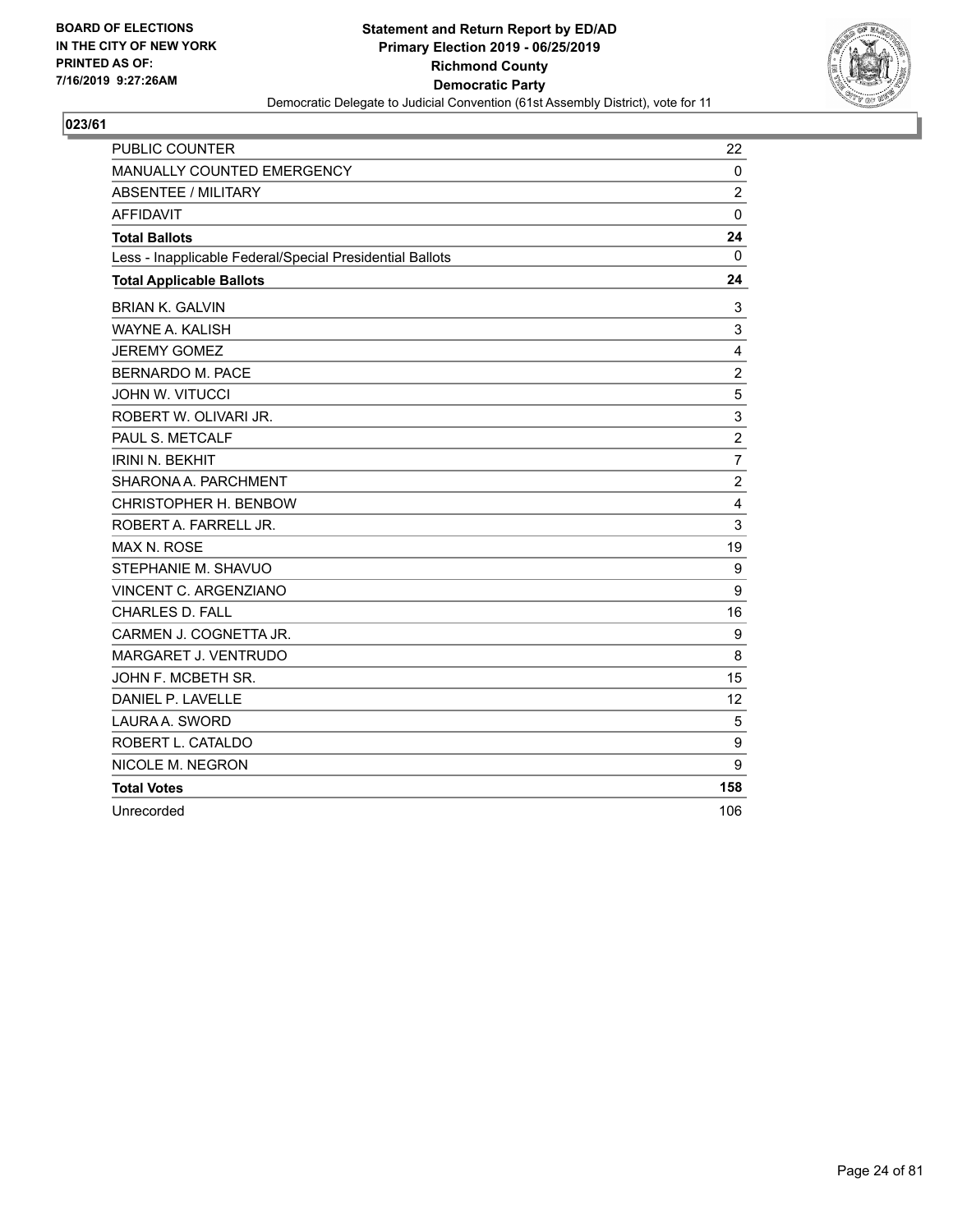

| <b>PUBLIC COUNTER</b>                                    | $\overline{7}$ |
|----------------------------------------------------------|----------------|
| <b>MANUALLY COUNTED EMERGENCY</b>                        | $\mathbf 0$    |
| <b>ABSENTEE / MILITARY</b>                               | 1              |
| <b>AFFIDAVIT</b>                                         | $\Omega$       |
| <b>Total Ballots</b>                                     | 8              |
| Less - Inapplicable Federal/Special Presidential Ballots | 0              |
| <b>Total Applicable Ballots</b>                          | 8              |
| <b>BRIAN K. GALVIN</b>                                   | 1              |
| WAYNE A. KALISH                                          | $\overline{c}$ |
| <b>JEREMY GOMEZ</b>                                      | 3              |
| <b>BERNARDO M. PACE</b>                                  | $\mathbf{1}$   |
| <b>JOHN W. VITUCCI</b>                                   | 4              |
| ROBERT W. OLIVARI JR.                                    | $\overline{c}$ |
| PAUL S. METCALF                                          | $\overline{2}$ |
| <b>IRINI N. BEKHIT</b>                                   | $\overline{c}$ |
| SHARONA A. PARCHMENT                                     | $\overline{2}$ |
| CHRISTOPHER H. BENBOW                                    | $\mathbf 0$    |
| ROBERT A. FARRELL JR.                                    | $\overline{2}$ |
| <b>MAX N. ROSE</b>                                       | $\overline{7}$ |
| STEPHANIE M. SHAVUO                                      | 4              |
| VINCENT C. ARGENZIANO                                    | $\mathbf 0$    |
| <b>CHARLES D. FALL</b>                                   | 5              |
| CARMEN J. COGNETTA JR.                                   | 1              |
| MARGARET J. VENTRUDO                                     | $\mathbf{1}$   |
| JOHN F. MCBETH SR.                                       | $\overline{2}$ |
| DANIEL P. LAVELLE                                        | 3              |
| LAURA A. SWORD                                           | 4              |
| ROBERT L. CATALDO                                        | 1              |
| NICOLE M. NEGRON                                         | 4              |
| <b>Total Votes</b>                                       | 53             |
| Unrecorded                                               | 35             |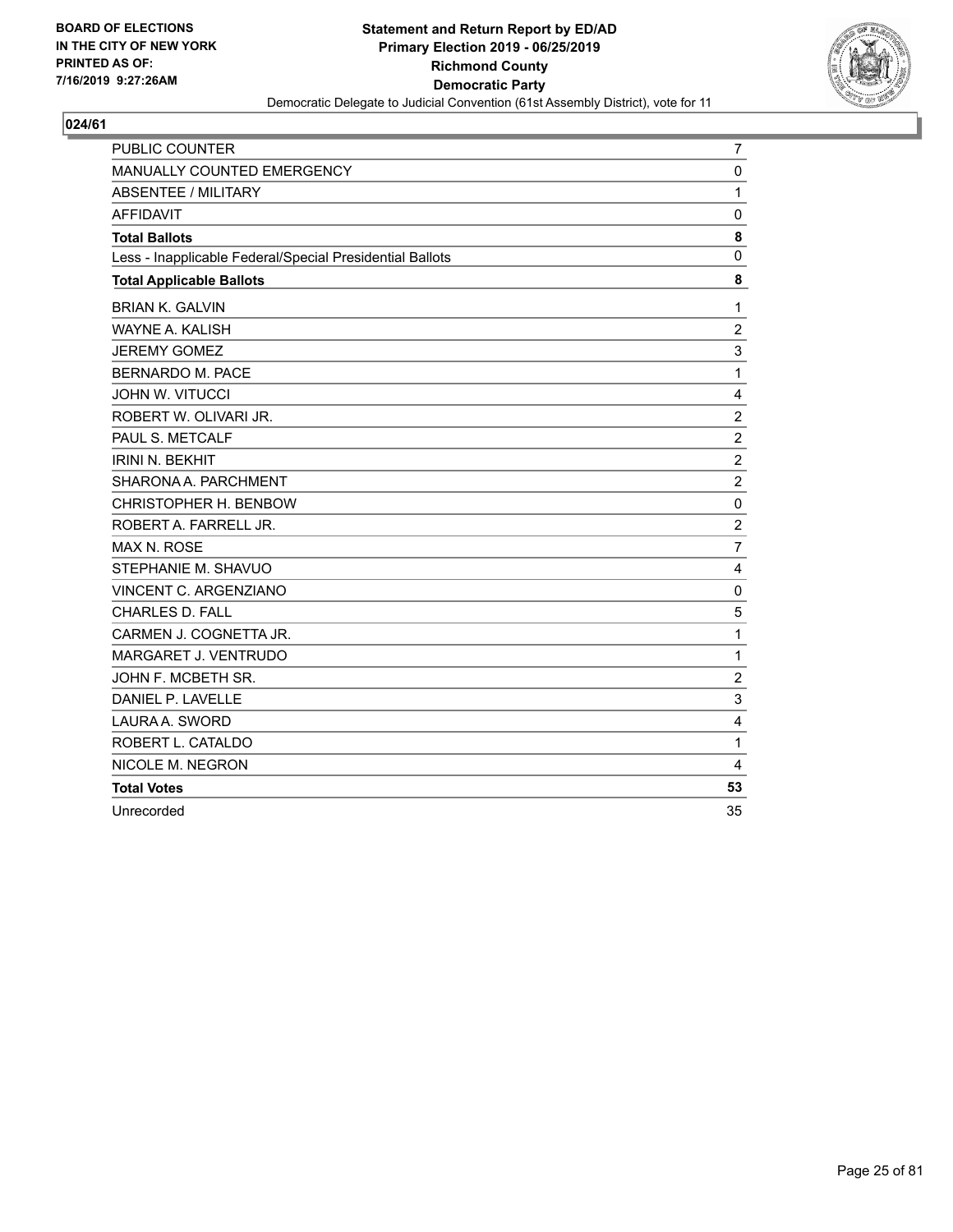

| <b>PUBLIC COUNTER</b>                                    | 11             |
|----------------------------------------------------------|----------------|
| <b>MANUALLY COUNTED EMERGENCY</b>                        | $\mathbf 0$    |
| <b>ABSENTEE / MILITARY</b>                               | $\mathbf{1}$   |
| <b>AFFIDAVIT</b>                                         | $\mathbf{0}$   |
| <b>Total Ballots</b>                                     | 12             |
| Less - Inapplicable Federal/Special Presidential Ballots | $\mathbf{0}$   |
| <b>Total Applicable Ballots</b>                          | 12             |
| <b>BRIAN K. GALVIN</b>                                   | 3              |
| WAYNE A. KALISH                                          | 3              |
| <b>JEREMY GOMEZ</b>                                      | $\overline{c}$ |
| BERNARDO M. PACE                                         | $\mathbf 0$    |
| <b>JOHN W. VITUCCI</b>                                   | $\mathbf{1}$   |
| ROBERT W. OLIVARI JR.                                    | 3              |
| PAUL S. METCALF                                          | 3              |
| <b>IRINI N. BEKHIT</b>                                   | 0              |
| SHARONA A. PARCHMENT                                     | $\overline{2}$ |
| CHRISTOPHER H. BENBOW                                    | $\mathbf 0$    |
| ROBERT A. FARRELL JR.                                    | 3              |
| MAX N. ROSE                                              | 10             |
| STEPHANIE M. SHAVUO                                      | $\overline{2}$ |
| VINCENT C. ARGENZIANO                                    | $\mathbf 0$    |
| <b>CHARLES D. FALL</b>                                   | 6              |
| CARMEN J. COGNETTA JR.                                   | $\overline{4}$ |
| MARGARET J. VENTRUDO                                     | 3              |
| JOHN F. MCBETH SR.                                       | 3              |
| DANIEL P. LAVELLE                                        | $\overline{7}$ |
| LAURA A. SWORD                                           | 4              |
| ROBERT L. CATALDO                                        | 4              |
| NICOLE M. NEGRON                                         | 3              |
| <b>Total Votes</b>                                       | 66             |
| Unrecorded                                               | 66             |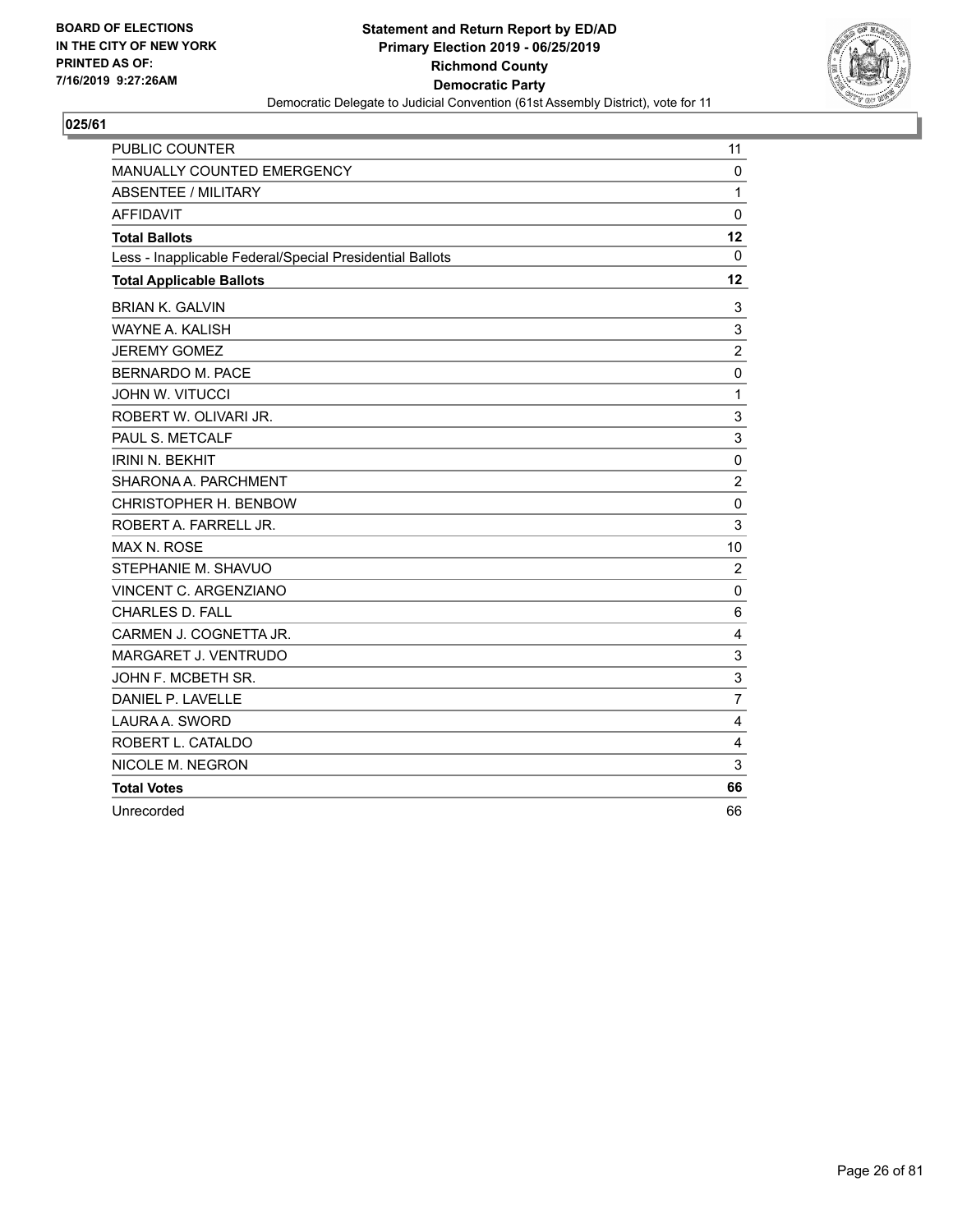

| <b>PUBLIC COUNTER</b>                                    | 10             |
|----------------------------------------------------------|----------------|
| MANUALLY COUNTED EMERGENCY                               | 0              |
| <b>ABSENTEE / MILITARY</b>                               | 4              |
| <b>AFFIDAVIT</b>                                         | 0              |
| <b>Total Ballots</b>                                     | 14             |
| Less - Inapplicable Federal/Special Presidential Ballots | 0              |
| <b>Total Applicable Ballots</b>                          | 14             |
| <b>BRIAN K. GALVIN</b>                                   | 1              |
| WAYNE A. KALISH                                          | $\overline{c}$ |
| <b>JEREMY GOMEZ</b>                                      | 3              |
| <b>BERNARDO M. PACE</b>                                  | 3              |
| <b>JOHN W. VITUCCI</b>                                   | $\mathbf 1$    |
| ROBERT W. OLIVARI JR.                                    | $\overline{c}$ |
| PAUL S. METCALF                                          | 3              |
| <b>IRINI N. BEKHIT</b>                                   | $\mathbf{1}$   |
| SHARONA A. PARCHMENT                                     | 3              |
| CHRISTOPHER H. BENBOW                                    | $\overline{c}$ |
| ROBERT A. FARRELL JR.                                    | $\overline{2}$ |
| <b>MAX N. ROSE</b>                                       | 11             |
| STEPHANIE M. SHAVUO                                      | 9              |
| VINCENT C. ARGENZIANO                                    | $\mathbf{1}$   |
| <b>CHARLES D. FALL</b>                                   | 9              |
| CARMEN J. COGNETTA JR.                                   | 3              |
| MARGARET J. VENTRUDO                                     | 5              |
| JOHN F. MCBETH SR.                                       | 6              |
| DANIEL P. LAVELLE                                        | 4              |
| LAURA A. SWORD                                           | 4              |
| ROBERT L. CATALDO                                        | 4              |
| NICOLE M. NEGRON                                         | 6              |
| BELINDA DIXON (WRITE-IN)                                 | $\overline{2}$ |
| SHEREE GOODE (WRITE-IN)                                  | $\overline{c}$ |
| <b>Total Votes</b>                                       | 89             |
| Unrecorded                                               | 65             |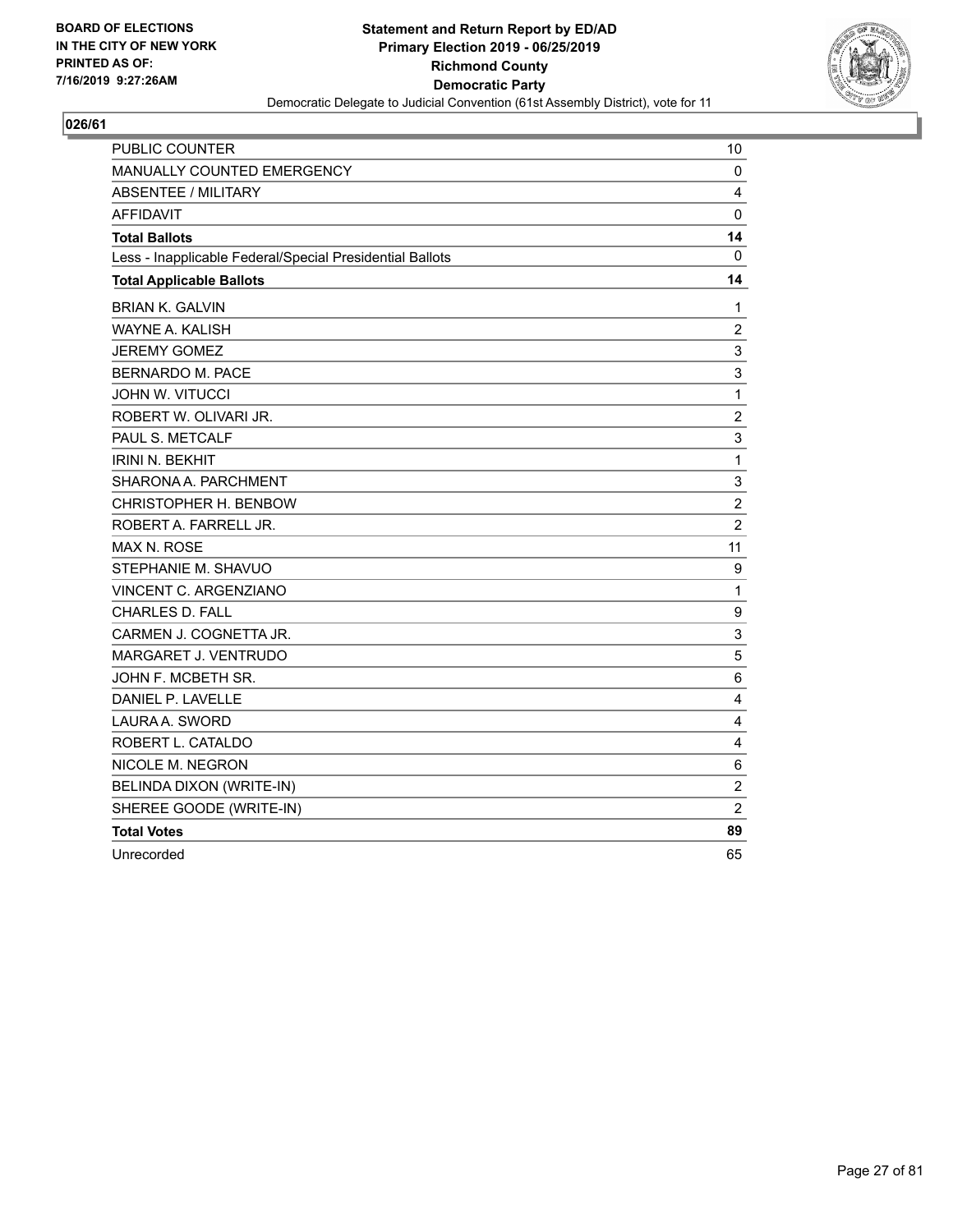

| <b>PUBLIC COUNTER</b>                                    | 8                |
|----------------------------------------------------------|------------------|
| <b>MANUALLY COUNTED EMERGENCY</b>                        | 0                |
| <b>ABSENTEE / MILITARY</b>                               | $\mathbf{1}$     |
| <b>AFFIDAVIT</b>                                         | $\mathbf 0$      |
| <b>Total Ballots</b>                                     | $\boldsymbol{9}$ |
| Less - Inapplicable Federal/Special Presidential Ballots | $\mathbf 0$      |
| <b>Total Applicable Ballots</b>                          | 9                |
| <b>BRIAN K. GALVIN</b>                                   | $\overline{2}$   |
| WAYNE A. KALISH                                          | 0                |
| <b>JEREMY GOMEZ</b>                                      | 3                |
| <b>BERNARDO M. PACE</b>                                  | $\mathbf 1$      |
| <b>JOHN W. VITUCCI</b>                                   | $\overline{c}$   |
| ROBERT W. OLIVARI JR.                                    | $\mathbf{1}$     |
| PAUL S. METCALF                                          | $\overline{c}$   |
| <b>IRINI N. BEKHIT</b>                                   | 0                |
| SHARONA A. PARCHMENT                                     | 1                |
| CHRISTOPHER H. BENBOW                                    | 0                |
| ROBERT A. FARRELL JR.                                    | $\mathbf{1}$     |
| <b>MAX N. ROSE</b>                                       | 8                |
| STEPHANIE M. SHAVUO                                      | 4                |
| VINCENT C. ARGENZIANO                                    | $\overline{c}$   |
| <b>CHARLES D. FALL</b>                                   | $6\phantom{1}6$  |
| CARMEN J. COGNETTA JR.                                   | $\mathbf{1}$     |
| MARGARET J. VENTRUDO                                     | $\overline{c}$   |
| JOHN F. MCBETH SR.                                       | 5                |
| DANIEL P. LAVELLE                                        | 3                |
| LAURA A. SWORD                                           | 3                |
| ROBERT L. CATALDO                                        | $\overline{2}$   |
| NICOLE M. NEGRON                                         | $\mathbf{1}$     |
| SHEREE GOODE (WRITE-IN)                                  | 1                |
| <b>Total Votes</b>                                       | 51               |
| Unrecorded                                               | 48               |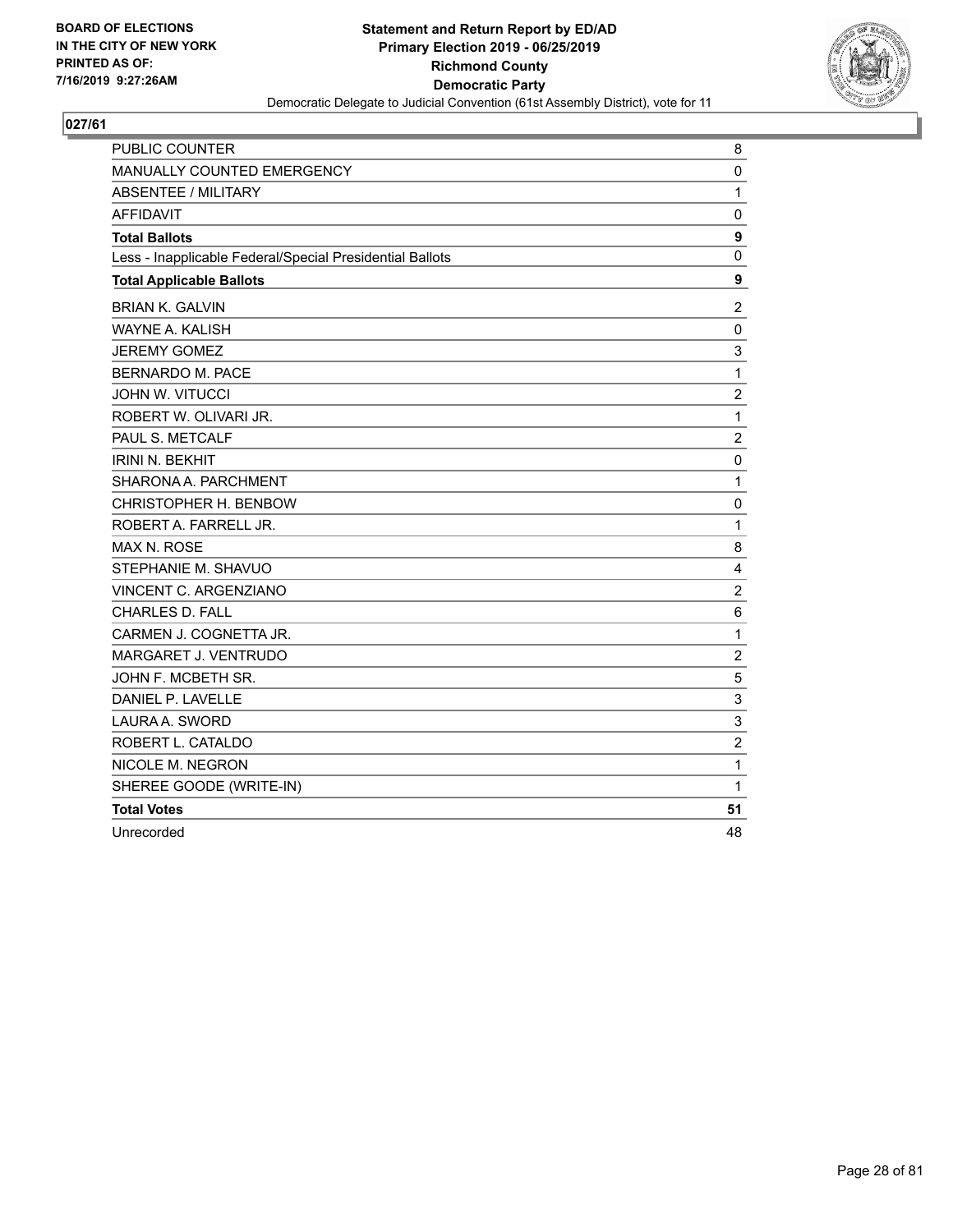

| <b>PUBLIC COUNTER</b>                                    | 9              |
|----------------------------------------------------------|----------------|
| <b>MANUALLY COUNTED EMERGENCY</b>                        | 0              |
| <b>ABSENTEE / MILITARY</b>                               | $\mathbf{1}$   |
| <b>AFFIDAVIT</b>                                         | $\mathbf 0$    |
| <b>Total Ballots</b>                                     | 10             |
| Less - Inapplicable Federal/Special Presidential Ballots | $\mathbf{0}$   |
| <b>Total Applicable Ballots</b>                          | 10             |
| <b>BRIAN K. GALVIN</b>                                   | 4              |
| <b>WAYNE A. KALISH</b>                                   | 1              |
| <b>JEREMY GOMEZ</b>                                      | 0              |
| <b>BERNARDO M. PACE</b>                                  | $\overline{c}$ |
| <b>JOHN W. VITUCCI</b>                                   | 3              |
| ROBERT W. OLIVARI JR.                                    | 3              |
| PAUL S. METCALF                                          | 5              |
| <b>IRINI N. BEKHIT</b>                                   | $\overline{c}$ |
| SHARONA A. PARCHMENT                                     | 4              |
| CHRISTOPHER H. BENBOW                                    | $\overline{c}$ |
| ROBERT A. FARRELL JR.                                    | 3              |
| <b>MAX N. ROSE</b>                                       | 10             |
| STEPHANIE M. SHAVUO                                      | 5              |
| VINCENT C. ARGENZIANO                                    | 5              |
| <b>CHARLES D. FALL</b>                                   | 10             |
| CARMEN J. COGNETTA JR.                                   | 5              |
| MARGARET J. VENTRUDO                                     | 5              |
| JOHN F. MCBETH SR.                                       | $\overline{7}$ |
| DANIEL P. LAVELLE                                        | $\overline{7}$ |
| LAURA A. SWORD                                           | 4              |
| ROBERT L. CATALDO                                        | 6              |
| NICOLE M. NEGRON                                         | $\overline{7}$ |
| <b>Total Votes</b>                                       | 100            |
| Unrecorded                                               | 10             |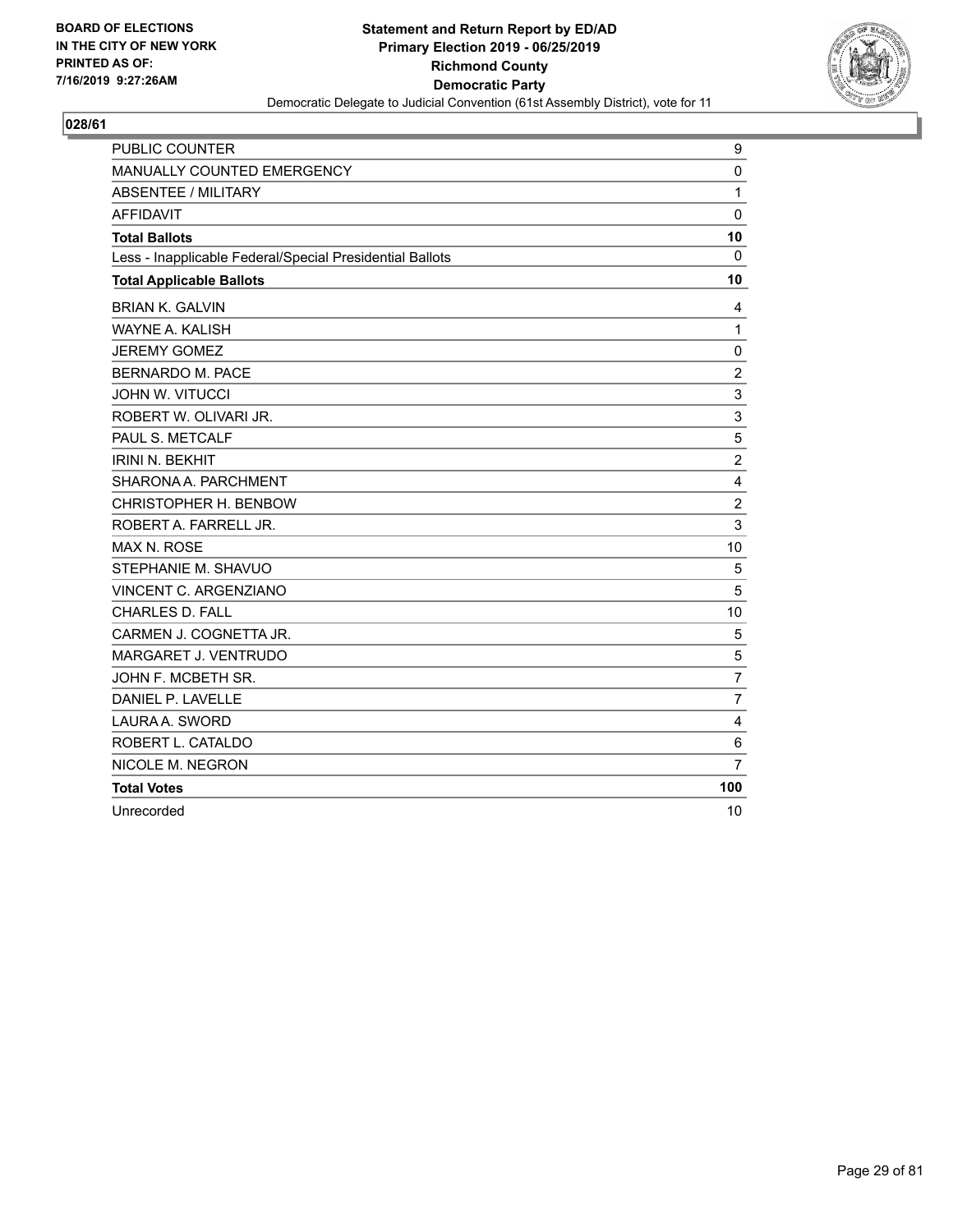

| PUBLIC COUNTER                                           | 5               |
|----------------------------------------------------------|-----------------|
| MANUALLY COUNTED EMERGENCY                               | $\mathbf 0$     |
| <b>ABSENTEE / MILITARY</b>                               | $\overline{c}$  |
| <b>AFFIDAVIT</b>                                         | 0               |
| <b>Total Ballots</b>                                     | $\overline{7}$  |
| Less - Inapplicable Federal/Special Presidential Ballots | $\mathbf 0$     |
| <b>Total Applicable Ballots</b>                          | $\overline{7}$  |
| <b>BRIAN K. GALVIN</b>                                   | 0               |
| WAYNE A. KALISH                                          | $\mathbf 0$     |
| <b>JEREMY GOMEZ</b>                                      | 3               |
| BERNARDO M. PACE                                         | $\mathbf{1}$    |
| <b>JOHN W. VITUCCI</b>                                   | $\mathbf 0$     |
| ROBERT W. OLIVARI JR.                                    | 1               |
| PAUL S. METCALF                                          | $\overline{c}$  |
| <b>IRINI N. BEKHIT</b>                                   | $\mathbf{1}$    |
| SHARONA A. PARCHMENT                                     | $\overline{c}$  |
| CHRISTOPHER H. BENBOW                                    | $\mathbf{1}$    |
| ROBERT A. FARRELL JR.                                    | $\mathbf{1}$    |
| <b>MAX N. ROSE</b>                                       | 6               |
| STEPHANIE M. SHAVUO                                      | 3               |
| VINCENT C. ARGENZIANO                                    | 3               |
| <b>CHARLES D. FALL</b>                                   | 5               |
| CARMEN J. COGNETTA JR.                                   | 5               |
| MARGARET J. VENTRUDO                                     | $6\phantom{1}6$ |
| JOHN F. MCBETH SR.                                       | $\overline{4}$  |
| DANIEL P. LAVELLE                                        | 5               |
| LAURA A. SWORD                                           | $6\phantom{1}6$ |
| ROBERT L. CATALDO                                        | 3               |
| NICOLE M. NEGRON                                         | 5               |
| <b>Total Votes</b>                                       | 63              |
| Unrecorded                                               | 14              |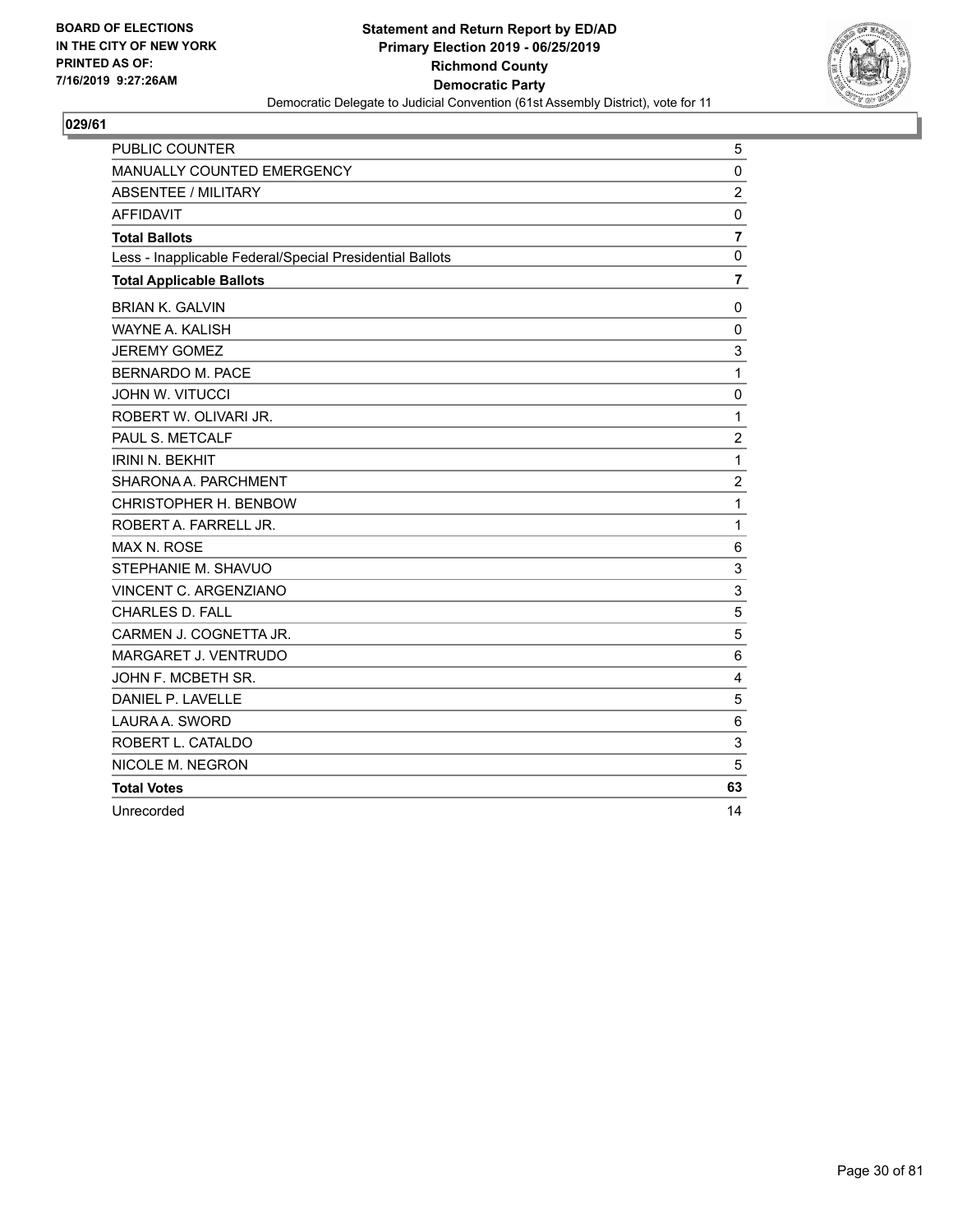

| PUBLIC COUNTER                                           | 8              |
|----------------------------------------------------------|----------------|
| <b>MANUALLY COUNTED EMERGENCY</b>                        | 0              |
| <b>ABSENTEE / MILITARY</b>                               | $\mathbf{1}$   |
| <b>AFFIDAVIT</b>                                         | 0              |
| <b>Total Ballots</b>                                     | 9              |
| Less - Inapplicable Federal/Special Presidential Ballots | $\mathbf 0$    |
| <b>Total Applicable Ballots</b>                          | 9              |
| <b>BRIAN K. GALVIN</b>                                   | $\mathbf 1$    |
| <b>WAYNE A. KALISH</b>                                   | 3              |
| <b>JEREMY GOMEZ</b>                                      | 3              |
| <b>BERNARDO M. PACE</b>                                  | $\overline{c}$ |
| <b>JOHN W. VITUCCI</b>                                   | 3              |
| ROBERT W. OLIVARI JR.                                    | $\overline{c}$ |
| PAUL S. METCALF                                          | 3              |
| <b>IRINI N. BEKHIT</b>                                   | $\overline{c}$ |
| SHARONA A. PARCHMENT                                     | $\mathbf{1}$   |
| CHRISTOPHER H. BENBOW                                    | $\overline{c}$ |
| ROBERT A. FARRELL JR.                                    | $\overline{c}$ |
| <b>MAX N. ROSE</b>                                       | $\overline{7}$ |
| STEPHANIE M. SHAVUO                                      | 4              |
| VINCENT C. ARGENZIANO                                    | 5              |
| CHARLES D. FALL                                          | 6              |
| CARMEN J. COGNETTA JR.                                   | 4              |
| MARGARET J. VENTRUDO                                     | 3              |
| JOHN F. MCBETH SR.                                       | 3              |
| DANIEL P. LAVELLE                                        | 6              |
| LAURA A. SWORD                                           | 4              |
| ROBERT L. CATALDO                                        | 3              |
| NICOLE M. NEGRON                                         | $\overline{7}$ |
| <b>Total Votes</b>                                       | 76             |
| Unrecorded                                               | 23             |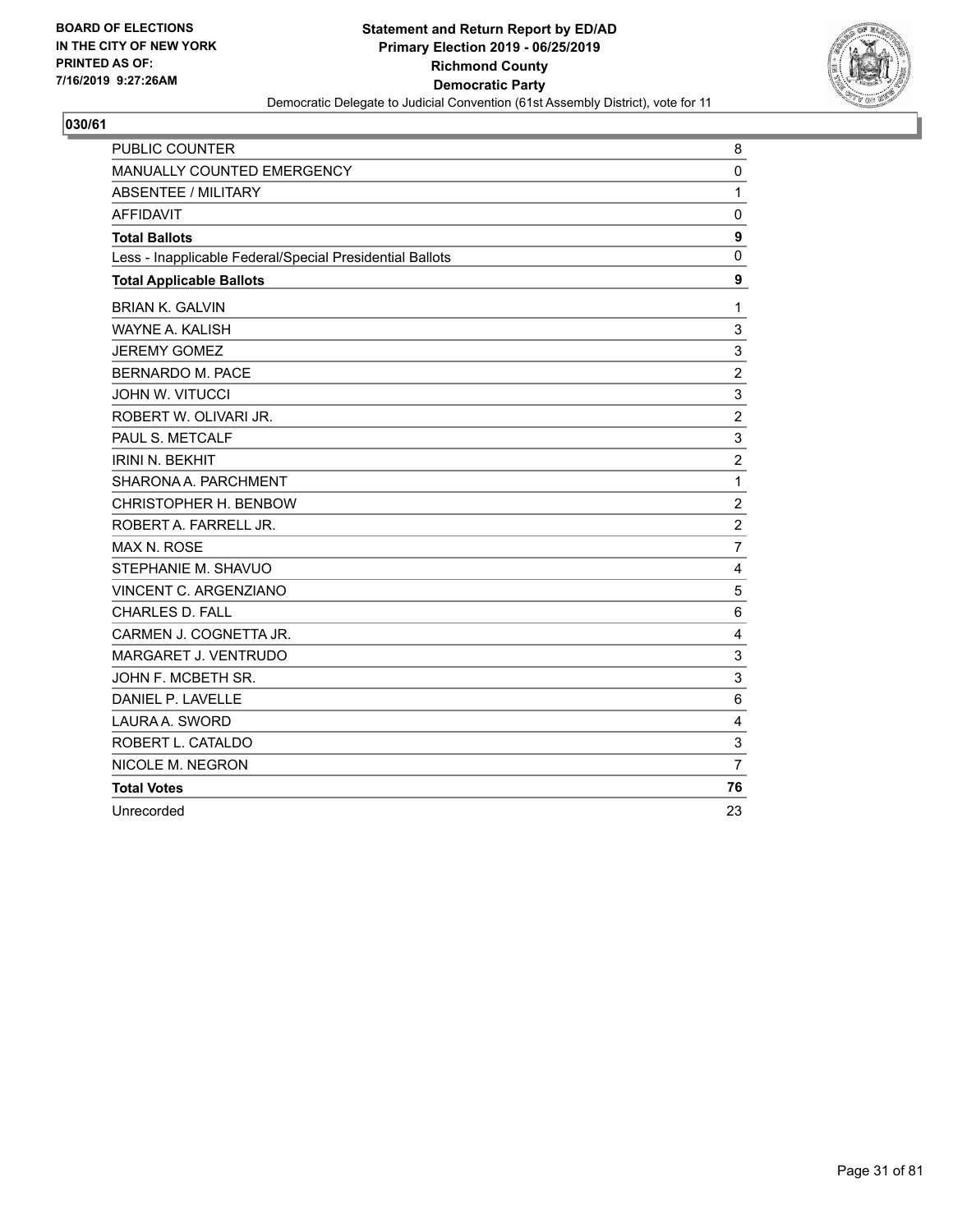

| <b>PUBLIC COUNTER</b>                                    | 10              |
|----------------------------------------------------------|-----------------|
| <b>MANUALLY COUNTED EMERGENCY</b>                        | $\mathbf 0$     |
| <b>ABSENTEE / MILITARY</b>                               | 0               |
| <b>AFFIDAVIT</b>                                         | $\mathbf 0$     |
| <b>Total Ballots</b>                                     | 10              |
| Less - Inapplicable Federal/Special Presidential Ballots | 0               |
| <b>Total Applicable Ballots</b>                          | 10              |
| <b>BRIAN K. GALVIN</b>                                   | 0               |
| WAYNE A. KALISH                                          | 0               |
| <b>JEREMY GOMEZ</b>                                      | 1               |
| <b>BERNARDO M. PACE</b>                                  | 1               |
| <b>JOHN W. VITUCCI</b>                                   | 1               |
| ROBERT W. OLIVARI JR.                                    | 1               |
| PAUL S. METCALF                                          | 0               |
| <b>IRINI N. BEKHIT</b>                                   | 0               |
| SHARONA A. PARCHMENT                                     | $\mathbf 0$     |
| CHRISTOPHER H. BENBOW                                    | 1               |
| ROBERT A. FARRELL JR.                                    | 0               |
| <b>MAX N. ROSE</b>                                       | $6\phantom{1}6$ |
| STEPHANIE M. SHAVUO                                      | $\overline{c}$  |
| VINCENT C. ARGENZIANO                                    | 1               |
| <b>CHARLES D. FALL</b>                                   | 8               |
| CARMEN J. COGNETTA JR.                                   | 1               |
| MARGARET J. VENTRUDO                                     | $\mathbf{1}$    |
| JOHN F. MCBETH SR.                                       | $\overline{7}$  |
| DANIEL P. LAVELLE                                        | $\overline{c}$  |
| LAURA A. SWORD                                           | 1               |
| ROBERT L. CATALDO                                        | 1               |
| NICOLE M. NEGRON                                         | 1               |
| <b>Total Votes</b>                                       | 36              |
| Unrecorded                                               | 74              |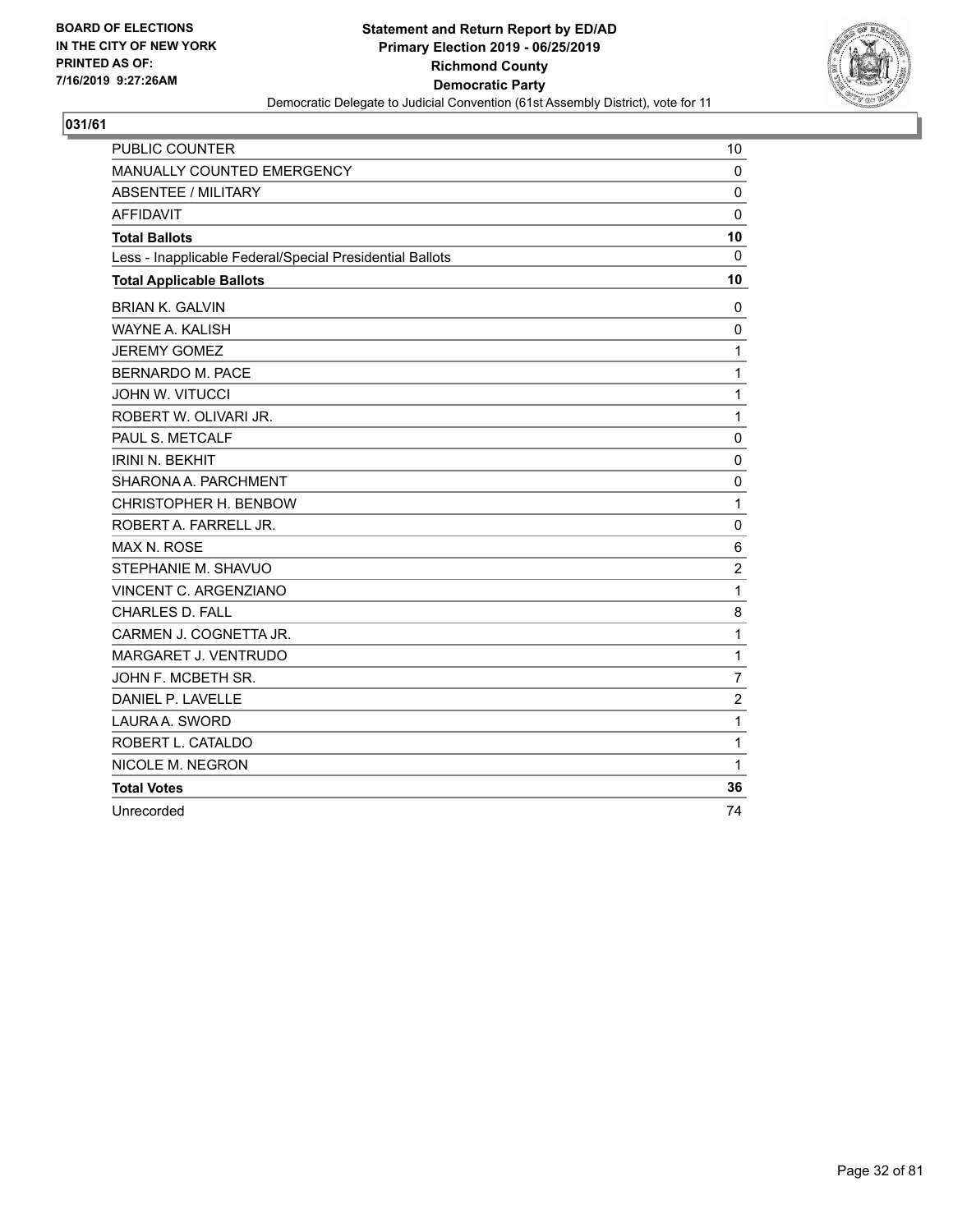

| <b>PUBLIC COUNTER</b>                                    | 18             |
|----------------------------------------------------------|----------------|
| <b>MANUALLY COUNTED EMERGENCY</b>                        | $\mathbf{0}$   |
| <b>ABSENTEE / MILITARY</b>                               | 10             |
| <b>AFFIDAVIT</b>                                         | $\mathbf 0$    |
| <b>Total Ballots</b>                                     | 28             |
| Less - Inapplicable Federal/Special Presidential Ballots | 0              |
| <b>Total Applicable Ballots</b>                          | 28             |
| <b>BRIAN K. GALVIN</b>                                   | 8              |
| <b>WAYNE A. KALISH</b>                                   | 6              |
| <b>JEREMY GOMEZ</b>                                      | 12             |
| <b>BERNARDO M. PACE</b>                                  | 8              |
| <b>JOHN W. VITUCCI</b>                                   | 8              |
| ROBERT W. OLIVARI JR.                                    | 8              |
| PAUL S. METCALF                                          | 10             |
| <b>IRINI N. BEKHIT</b>                                   | 5              |
| SHARONA A. PARCHMENT                                     | 11             |
| CHRISTOPHER H. BENBOW                                    | 4              |
| ROBERT A. FARRELL JR.                                    | 8              |
| <b>MAX N. ROSE</b>                                       | 20             |
| STEPHANIE M. SHAVUO                                      | 11             |
| VINCENT C. ARGENZIANO                                    | $\overline{7}$ |
| CHARLES D. FALL                                          | 16             |
| CARMEN J. COGNETTA JR.                                   | 15             |
| MARGARET J. VENTRUDO                                     | 12             |
| JOHN F. MCBETH SR.                                       | 11             |
| DANIEL P. LAVELLE                                        | 11             |
| LAURA A. SWORD                                           | 13             |
| ROBERT L. CATALDO                                        | 6              |
| NICOLE M. NEGRON                                         | 14             |
| <b>Total Votes</b>                                       | 224            |
| Unrecorded                                               | 84             |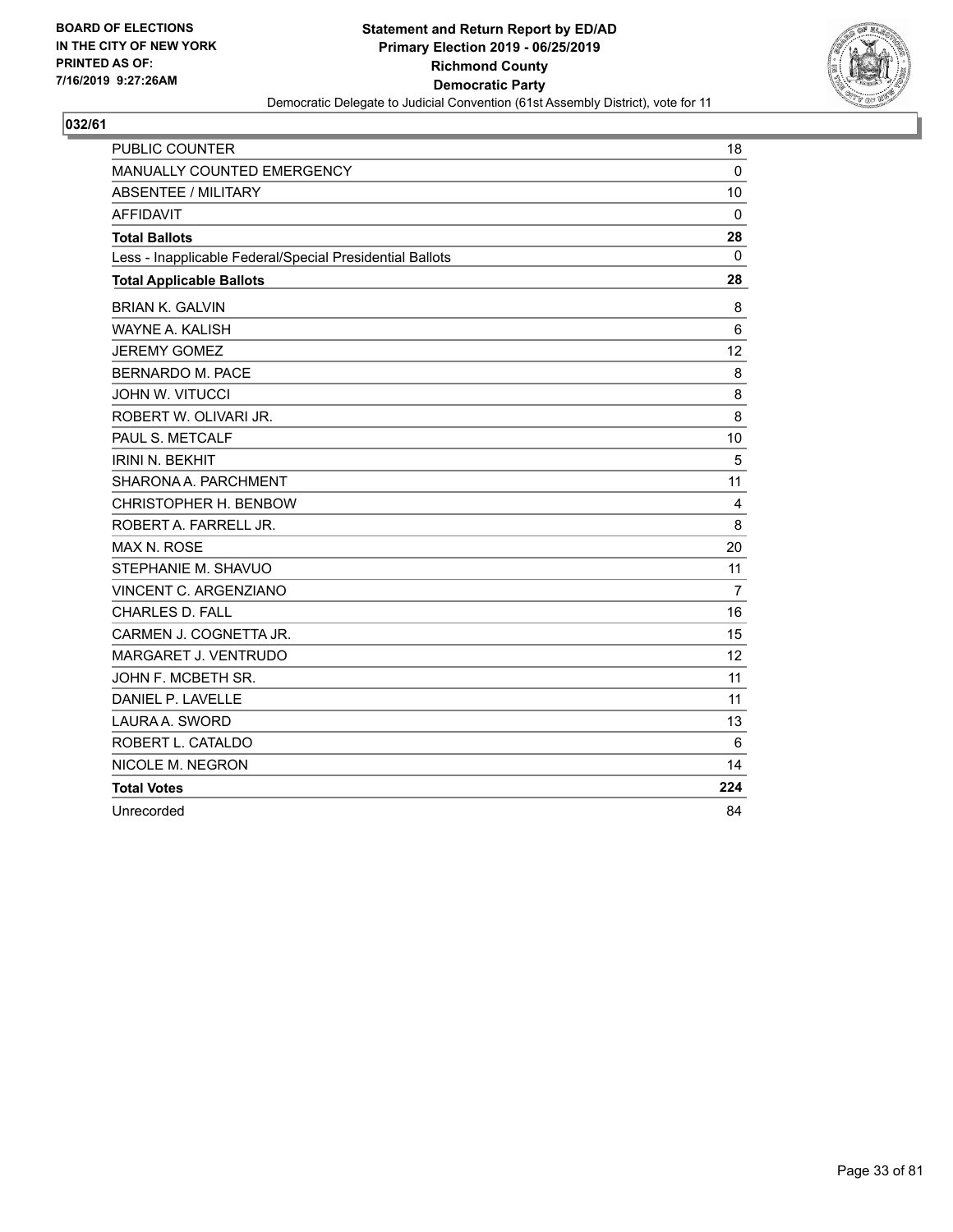

| <b>PUBLIC COUNTER</b>                                    | 13             |
|----------------------------------------------------------|----------------|
| MANUALLY COUNTED EMERGENCY                               | $\mathbf 0$    |
| ABSENTEE / MILITARY                                      | 4              |
| <b>AFFIDAVIT</b>                                         | $\Omega$       |
| <b>Total Ballots</b>                                     | 17             |
| Less - Inapplicable Federal/Special Presidential Ballots | 0              |
| <b>Total Applicable Ballots</b>                          | 17             |
| <b>BRIAN K. GALVIN</b>                                   | 2              |
| <b>WAYNE A. KALISH</b>                                   | 4              |
| <b>JEREMY GOMEZ</b>                                      | 6              |
| <b>BERNARDO M. PACE</b>                                  | 1              |
| <b>JOHN W. VITUCCI</b>                                   | $\overline{2}$ |
| ROBERT W. OLIVARI JR.                                    | 1              |
| PAUL S. METCALF                                          | 1              |
| <b>IRINI N. BEKHIT</b>                                   | 3              |
| SHARONA A. PARCHMENT                                     | 3              |
| CHRISTOPHER H. BENBOW                                    | 1              |
| ROBERT A. FARRELL JR.                                    | 3              |
| MAX N. ROSE                                              | 13             |
| STEPHANIE M. SHAVUO                                      | 8              |
| VINCENT C. ARGENZIANO                                    | $\overline{7}$ |
| <b>CHARLES D. FALL</b>                                   | 11             |
| CARMEN J. COGNETTA JR.                                   | $\overline{7}$ |
| MARGARET J. VENTRUDO                                     | 8              |
| JOHN F. MCBETH SR.                                       | 5              |
| DANIEL P. LAVELLE                                        | 8              |
| LAURA A. SWORD                                           | 9              |
| ROBERT L. CATALDO                                        | 6              |
| NICOLE M. NEGRON                                         | 11             |
| <b>Total Votes</b>                                       | 120            |
| Unrecorded                                               | 67             |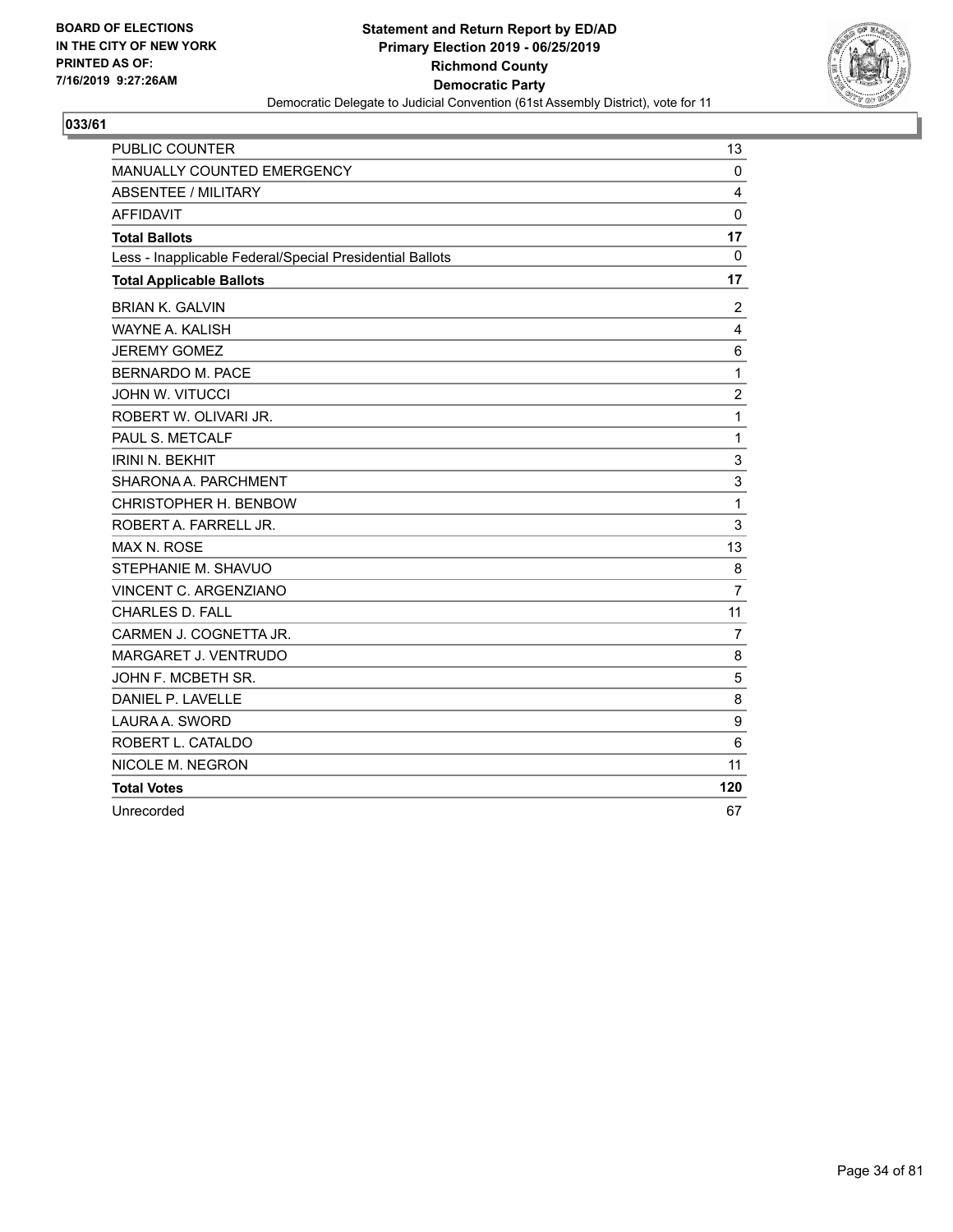

| PUBLIC COUNTER                                           | 6               |
|----------------------------------------------------------|-----------------|
| MANUALLY COUNTED EMERGENCY                               | $\mathbf 0$     |
| <b>ABSENTEE / MILITARY</b>                               | 3               |
| <b>AFFIDAVIT</b>                                         | $\mathbf 0$     |
| <b>Total Ballots</b>                                     | 9               |
| Less - Inapplicable Federal/Special Presidential Ballots | 0               |
| <b>Total Applicable Ballots</b>                          | 9               |
| <b>BRIAN K. GALVIN</b>                                   | 1               |
| WAYNE A. KALISH                                          | $\overline{c}$  |
| <b>JEREMY GOMEZ</b>                                      | $\mathbf{1}$    |
| BERNARDO M. PACE                                         | 3               |
| <b>JOHN W. VITUCCI</b>                                   | $\overline{2}$  |
| ROBERT W. OLIVARI JR.                                    | $\overline{c}$  |
| PAUL S. METCALF                                          | $\overline{2}$  |
| <b>IRINI N. BEKHIT</b>                                   | 4               |
| SHARONA A. PARCHMENT                                     | 1               |
| CHRISTOPHER H. BENBOW                                    | $\overline{c}$  |
| ROBERT A. FARRELL JR.                                    | $\overline{4}$  |
| <b>MAX N. ROSE</b>                                       | 8               |
| STEPHANIE M. SHAVUO                                      | 5               |
| VINCENT C. ARGENZIANO                                    | 3               |
| <b>CHARLES D. FALL</b>                                   | 5               |
| CARMEN J. COGNETTA JR.                                   | $6\phantom{1}6$ |
| MARGARET J. VENTRUDO                                     | $\overline{7}$  |
| JOHN F. MCBETH SR.                                       | 3               |
| DANIEL P. LAVELLE                                        | 5               |
| LAURA A. SWORD                                           | 3               |
| ROBERT L. CATALDO                                        | 5               |
| NICOLE M. NEGRON                                         | $\overline{4}$  |
| <b>Total Votes</b>                                       | 78              |
| Unrecorded                                               | 21              |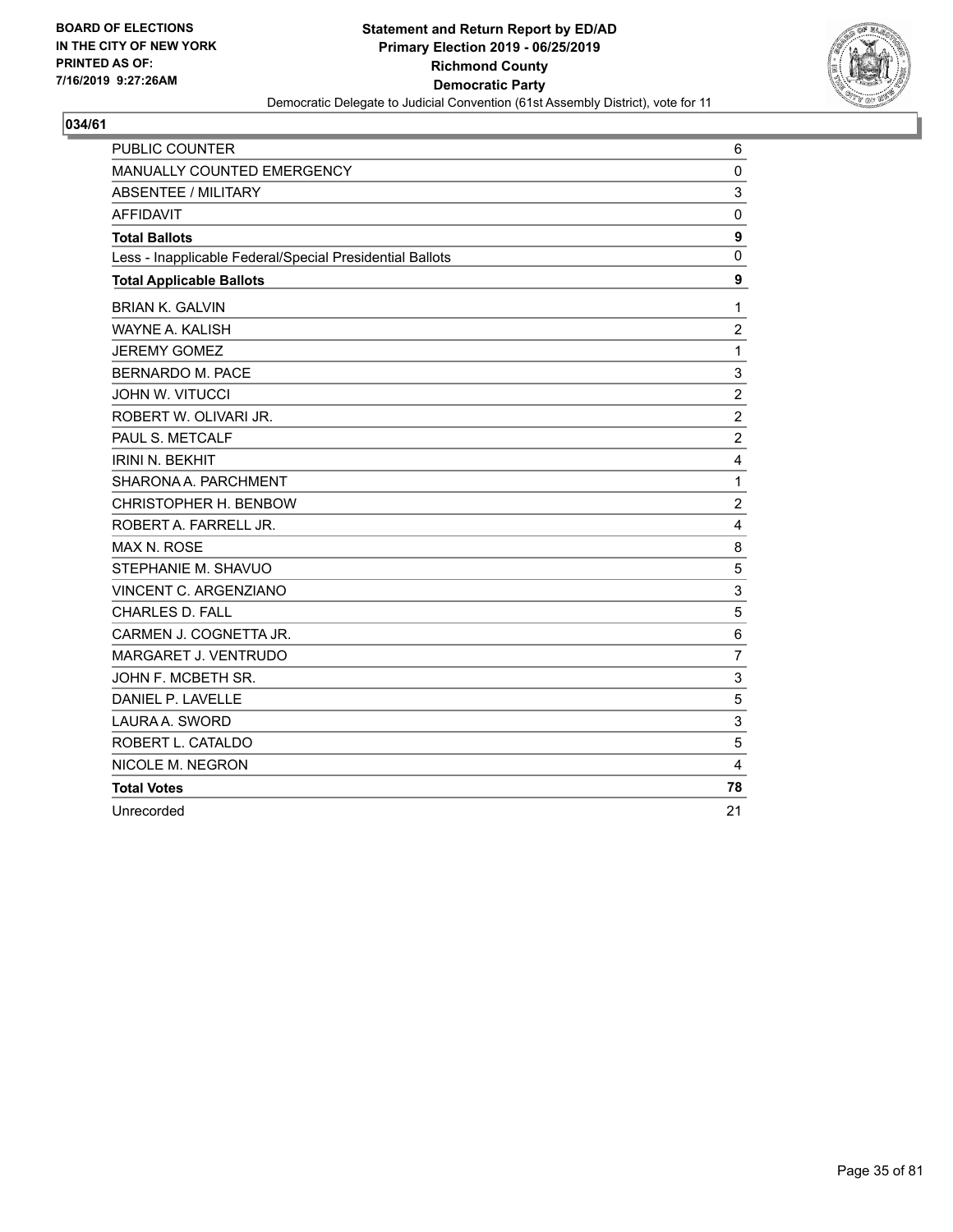

| PUBLIC COUNTER                                           | 0            |
|----------------------------------------------------------|--------------|
| MANUALLY COUNTED EMERGENCY                               | $\mathbf 0$  |
| <b>ABSENTEE / MILITARY</b>                               | $\mathbf 0$  |
| <b>AFFIDAVIT</b>                                         | 0            |
| <b>Total Ballots</b>                                     | 0            |
| Less - Inapplicable Federal/Special Presidential Ballots | $\Omega$     |
| <b>Total Applicable Ballots</b>                          | $\mathbf 0$  |
| <b>BRIAN K. GALVIN</b>                                   | $\mathbf 0$  |
| <b>WAYNE A. KALISH</b>                                   | $\mathbf 0$  |
| <b>JEREMY GOMEZ</b>                                      | $\mathbf 0$  |
| <b>BERNARDO M. PACE</b>                                  | 0            |
| JOHN W. VITUCCI                                          | $\mathbf 0$  |
| ROBERT W. OLIVARI JR.                                    | $\mathbf{0}$ |
| PAUL S. METCALF                                          | $\mathbf{0}$ |
| <b>IRINI N. BEKHIT</b>                                   | 0            |
| SHARONA A. PARCHMENT                                     | $\mathbf 0$  |
| CHRISTOPHER H. BENBOW                                    | $\mathbf 0$  |
| ROBERT A. FARRELL JR.                                    | $\mathbf 0$  |
| <b>MAX N. ROSE</b>                                       | $\mathbf 0$  |
| STEPHANIE M. SHAVUO                                      | $\mathbf 0$  |
| VINCENT C. ARGENZIANO                                    | $\Omega$     |
| <b>CHARLES D. FALL</b>                                   | $\mathbf 0$  |
| CARMEN J. COGNETTA JR.                                   | $\mathbf 0$  |
| MARGARET J. VENTRUDO                                     | $\mathbf 0$  |
| JOHN F. MCBETH SR.                                       | $\mathbf 0$  |
| DANIEL P. LAVELLE                                        | $\mathbf 0$  |
| LAURA A. SWORD                                           | $\mathbf 0$  |
| ROBERT L. CATALDO                                        | $\mathbf 0$  |
| NICOLE M. NEGRON                                         | $\mathbf 0$  |
| <b>Total Votes</b>                                       | 0            |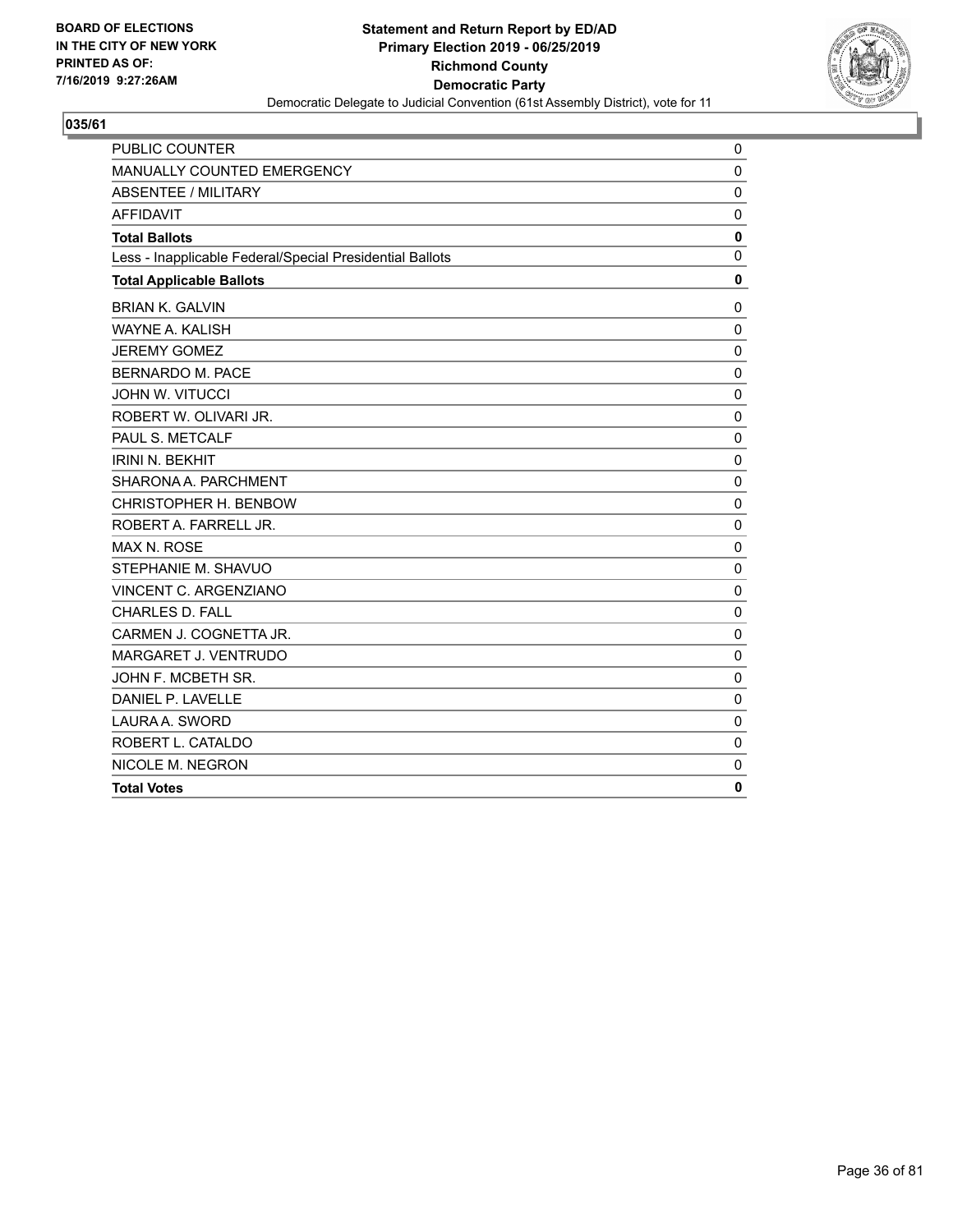

| PUBLIC COUNTER                                           | 3           |
|----------------------------------------------------------|-------------|
| MANUALLY COUNTED EMERGENCY                               | $\mathbf 0$ |
| ABSENTEE / MILITARY                                      | $\mathbf 0$ |
| <b>AFFIDAVIT</b>                                         | $\mathbf 0$ |
| <b>Total Ballots</b>                                     | 3           |
| Less - Inapplicable Federal/Special Presidential Ballots | 0           |
| <b>Total Applicable Ballots</b>                          | 3           |
| <b>BRIAN K. GALVIN</b>                                   | 0           |
| <b>WAYNE A. KALISH</b>                                   | $\Omega$    |
| <b>JEREMY GOMEZ</b>                                      | $\mathbf 0$ |
| <b>BERNARDO M. PACE</b>                                  | 0           |
| <b>JOHN W. VITUCCI</b>                                   | $\mathbf 0$ |
| ROBERT W. OLIVARI JR.                                    | $\mathbf 0$ |
| PAUL S. METCALF                                          | 0           |
| <b>IRINI N. BEKHIT</b>                                   | 0           |
| SHARONA A. PARCHMENT                                     | $\mathbf 0$ |
| CHRISTOPHER H. BENBOW                                    | 1           |
| ROBERT A. FARRELL JR.                                    | $\mathbf 0$ |
| MAX N. ROSE                                              | 3           |
| STEPHANIE M. SHAVUO                                      | $\mathbf 0$ |
| VINCENT C. ARGENZIANO                                    | $\mathbf 0$ |
| <b>CHARLES D. FALL</b>                                   | $\mathbf 0$ |
| CARMEN J. COGNETTA JR.                                   | 0           |
| MARGARET J. VENTRUDO                                     | 0           |
| JOHN F. MCBETH SR.                                       | 0           |
| DANIEL P. LAVELLE                                        | 1           |
| LAURA A. SWORD                                           | $\Omega$    |
| ROBERT L. CATALDO                                        | $\mathbf 0$ |
| NICOLE M. NEGRON                                         | 0           |
| <b>Total Votes</b>                                       | 5           |
| Unrecorded                                               | 28          |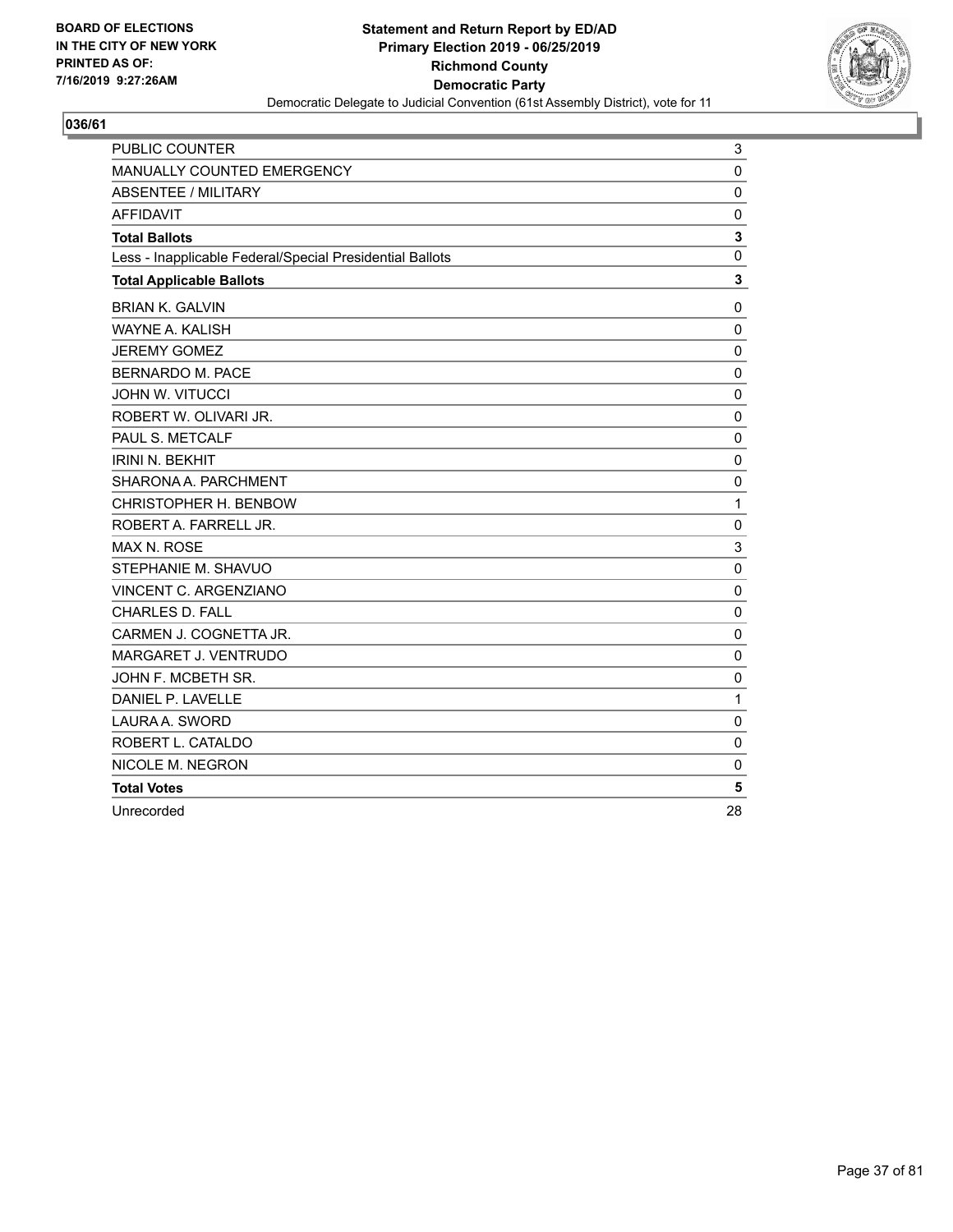

| <b>PUBLIC COUNTER</b>                                    | 16             |
|----------------------------------------------------------|----------------|
| MANUALLY COUNTED EMERGENCY                               | $\mathbf 0$    |
| <b>ABSENTEE / MILITARY</b>                               | $\overline{c}$ |
| <b>AFFIDAVIT</b>                                         | $\mathbf 0$    |
| <b>Total Ballots</b>                                     | 18             |
| Less - Inapplicable Federal/Special Presidential Ballots | 0              |
| <b>Total Applicable Ballots</b>                          | 18             |
| <b>BRIAN K. GALVIN</b>                                   | $\overline{2}$ |
| WAYNE A. KALISH                                          | 1              |
| <b>JEREMY GOMEZ</b>                                      | 1              |
| <b>BERNARDO M. PACE</b>                                  | 3              |
| <b>JOHN W. VITUCCI</b>                                   | 1              |
| ROBERT W. OLIVARI JR.                                    | 3              |
| PAUL S. METCALF                                          | $\overline{2}$ |
| <b>IRINI N. BEKHIT</b>                                   | 4              |
| SHARONA A. PARCHMENT                                     | $\overline{c}$ |
| CHRISTOPHER H. BENBOW                                    | 3              |
| ROBERT A. FARRELL JR.                                    | $\overline{4}$ |
| <b>MAX N. ROSE</b>                                       | 15             |
| STEPHANIE M. SHAVUO                                      | 7              |
| <b>VINCENT C. ARGENZIANO</b>                             | 6              |
| <b>CHARLES D. FALL</b>                                   | 12             |
| CARMEN J. COGNETTA JR.                                   | 9              |
| MARGARET J. VENTRUDO                                     | 8              |
| JOHN F. MCBETH SR.                                       | $\overline{7}$ |
| DANIEL P. LAVELLE                                        | 10             |
| LAURA A. SWORD                                           | 9              |
| ROBERT L. CATALDO                                        | 5              |
| NICOLE M. NEGRON                                         | 10             |
| <b>Total Votes</b>                                       | 124            |
| Unrecorded                                               | 74             |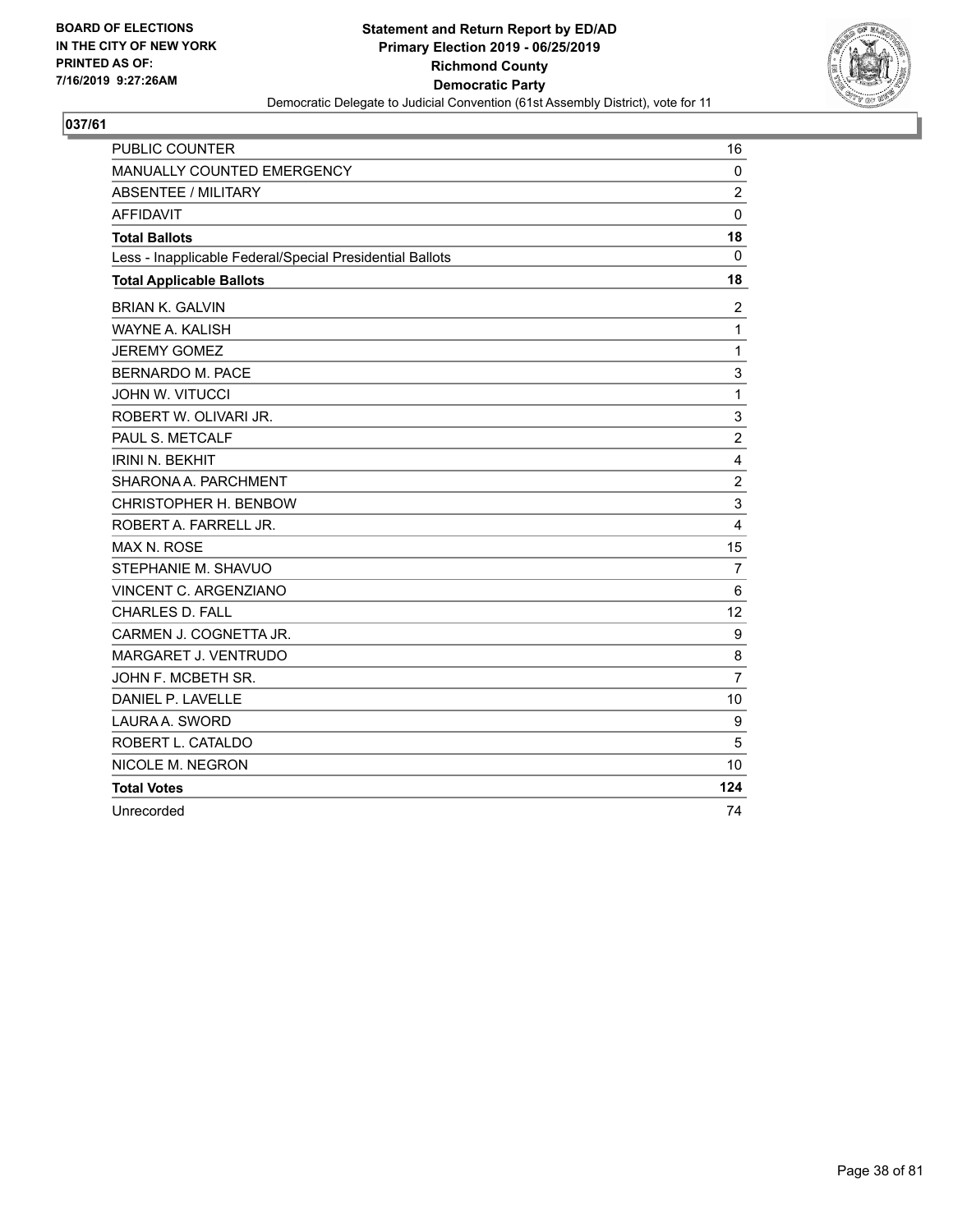

| PUBLIC COUNTER                                           | 21               |
|----------------------------------------------------------|------------------|
| MANUALLY COUNTED EMERGENCY                               | 0                |
| <b>ABSENTEE / MILITARY</b>                               | $\overline{c}$   |
| <b>AFFIDAVIT</b>                                         | $\mathbf{0}$     |
| <b>Total Ballots</b>                                     | 23               |
| Less - Inapplicable Federal/Special Presidential Ballots | $\Omega$         |
| <b>Total Applicable Ballots</b>                          | 23               |
| <b>BRIAN K. GALVIN</b>                                   | 1                |
| <b>WAYNE A. KALISH</b>                                   | $\mathbf{1}$     |
| <b>JEREMY GOMEZ</b>                                      | $\mathbf{1}$     |
| <b>BERNARDO M. PACE</b>                                  | $\mathbf{1}$     |
| <b>JOHN W. VITUCCI</b>                                   | 3                |
| ROBERT W. OLIVARI JR.                                    | $\boldsymbol{2}$ |
| PAUL S. METCALF                                          | $\overline{c}$   |
| <b>IRINI N. BEKHIT</b>                                   | $\overline{4}$   |
| SHARONA A. PARCHMENT                                     | 3                |
| CHRISTOPHER H. BENBOW                                    | 7                |
| ROBERT A. FARRELL JR.                                    | $\overline{2}$   |
| <b>MAX N. ROSE</b>                                       | 22               |
| STEPHANIE M. SHAVUO                                      | 14               |
| VINCENT C. ARGENZIANO                                    | 11               |
| <b>CHARLES D. FALL</b>                                   | 19               |
| CARMEN J. COGNETTA JR.                                   | 17               |
| MARGARET J. VENTRUDO                                     | 17               |
| JOHN F. MCBETH SR.                                       | 12               |
| DANIEL P. LAVELLE                                        | 19               |
| LAURA A. SWORD                                           | 19               |
| ROBERT L. CATALDO                                        | 13               |
| NICOLE M. NEGRON                                         | 16               |
| <b>GENA MIMOZA (WRITE-IN)</b>                            | 1                |
| <b>Total Votes</b>                                       | 207              |
| Unrecorded                                               | 46               |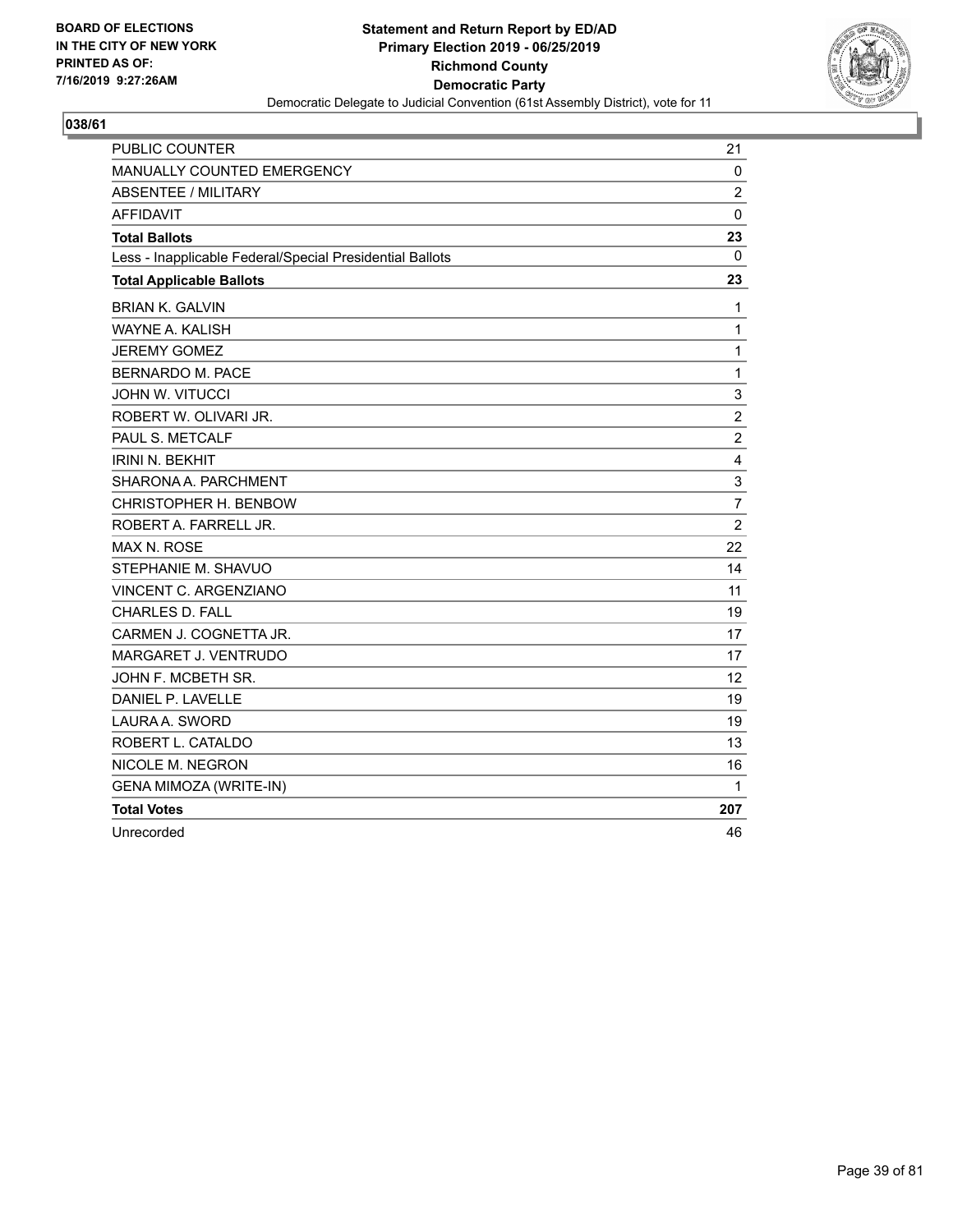

| <b>PUBLIC COUNTER</b>                                    | 41             |
|----------------------------------------------------------|----------------|
| <b>MANUALLY COUNTED EMERGENCY</b>                        | $\mathbf 0$    |
| <b>ABSENTEE / MILITARY</b>                               | $\overline{c}$ |
| <b>AFFIDAVIT</b>                                         | $\mathbf{0}$   |
| <b>Total Ballots</b>                                     | 43             |
| Less - Inapplicable Federal/Special Presidential Ballots | 0              |
| <b>Total Applicable Ballots</b>                          | 43             |
| <b>BRIAN K. GALVIN</b>                                   | $\overline{7}$ |
| WAYNE A. KALISH                                          | 4              |
| <b>JEREMY GOMEZ</b>                                      | 4              |
| <b>BERNARDO M. PACE</b>                                  | 5              |
| <b>JOHN W. VITUCCI</b>                                   | 5              |
| ROBERT W. OLIVARI JR.                                    | 24             |
| PAUL S. METCALF                                          | 6              |
| <b>IRINI N. BEKHIT</b>                                   | 6              |
| SHARONA A. PARCHMENT                                     | 4              |
| CHRISTOPHER H. BENBOW                                    | 12             |
| ROBERT A. FARRELL JR.                                    | 5              |
| <b>MAX N. ROSE</b>                                       | 36             |
| STEPHANIE M. SHAVUO                                      | 17             |
| VINCENT C. ARGENZIANO                                    | 12             |
| <b>CHARLES D. FALL</b>                                   | 26             |
| CARMEN J. COGNETTA JR.                                   | 20             |
| MARGARET J. VENTRUDO                                     | 18             |
| JOHN F. MCBETH SR.                                       | 15             |
| DANIEL P. LAVELLE                                        | 20             |
| LAURA A. SWORD                                           | 19             |
| ROBERT L. CATALDO                                        | 18             |
| NICOLE M. NEGRON                                         | 19             |
| <b>Total Votes</b>                                       | 302            |
| Unrecorded                                               | 171            |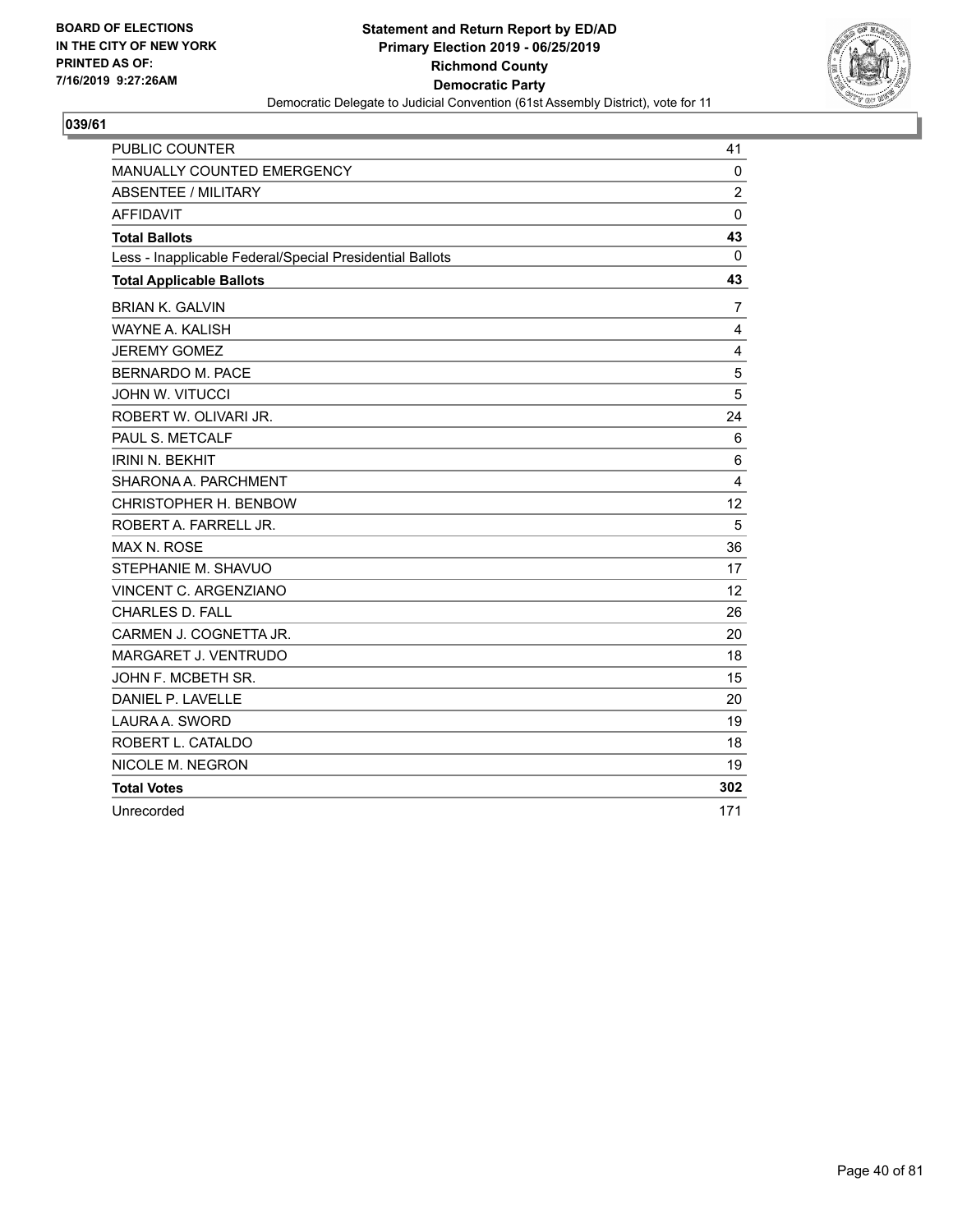

| PUBLIC COUNTER                                           | 30                      |
|----------------------------------------------------------|-------------------------|
| MANUALLY COUNTED EMERGENCY                               | 0                       |
| <b>ABSENTEE / MILITARY</b>                               | 3                       |
| <b>AFFIDAVIT</b>                                         | 0                       |
| <b>Total Ballots</b>                                     | 33                      |
| Less - Inapplicable Federal/Special Presidential Ballots | 0                       |
| <b>Total Applicable Ballots</b>                          | 33                      |
| <b>BRIAN K. GALVIN</b>                                   | 4                       |
| <b>WAYNE A. KALISH</b>                                   | 3                       |
| <b>JEREMY GOMEZ</b>                                      | $\overline{\mathbf{c}}$ |
| <b>BERNARDO M. PACE</b>                                  | 3                       |
| <b>JOHN W. VITUCCI</b>                                   | 5                       |
| ROBERT W. OLIVARI JR.                                    | 10                      |
| PAUL S. METCALF                                          | 4                       |
| <b>IRINI N. BEKHIT</b>                                   | $\overline{\mathbf{c}}$ |
| SHARONA A. PARCHMENT                                     | 3                       |
| CHRISTOPHER H. BENBOW                                    | 7                       |
| ROBERT A. FARRELL JR.                                    | 5                       |
| MAX N. ROSE                                              | 24                      |
| STEPHANIE M. SHAVUO                                      | 11                      |
| <b>VINCENT C. ARGENZIANO</b>                             | 12                      |
| <b>CHARLES D. FALL</b>                                   | 16                      |
| CARMEN J. COGNETTA JR.                                   | 18                      |
| MARGARET J. VENTRUDO                                     | 15                      |
| JOHN F. MCBETH SR.                                       | 11                      |
| DANIEL P. LAVELLE                                        | 19                      |
| LAURA A. SWORD                                           | 16                      |
| ROBERT L. CATALDO                                        | 15                      |
| NICOLE M. NEGRON                                         | 13                      |
| MICHAEL ARVANITES (WRITE-IN)                             | 1                       |
| MICHAEL SCHNALL (WRITE-IN)                               | 1                       |
| NICHOLAS POPOLO (WRITE-IN)                               | 1                       |
| THOMAS BLANCERO (WRITE-IN)                               | 1                       |
| <b>Total Votes</b>                                       | 222                     |
| Unrecorded                                               | 141                     |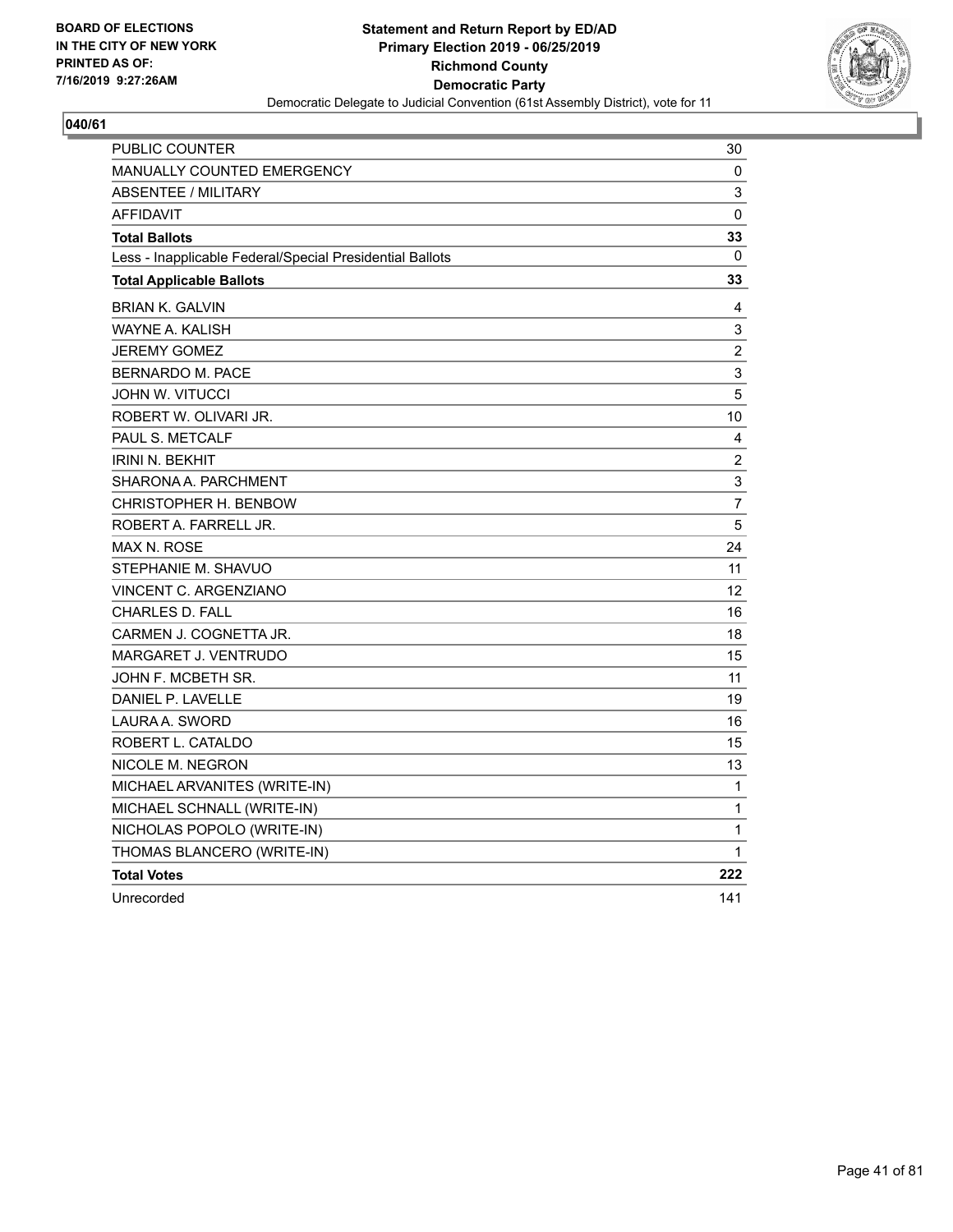

| <b>PUBLIC COUNTER</b>                                    | 5              |
|----------------------------------------------------------|----------------|
| MANUALLY COUNTED EMERGENCY                               | 0              |
| <b>ABSENTEE / MILITARY</b>                               | $\mathbf{1}$   |
| <b>AFFIDAVIT</b>                                         | $\mathbf 0$    |
| <b>Total Ballots</b>                                     | 6              |
| Less - Inapplicable Federal/Special Presidential Ballots | 0              |
| <b>Total Applicable Ballots</b>                          | 6              |
| <b>BRIAN K. GALVIN</b>                                   | 0              |
| <b>WAYNE A. KALISH</b>                                   | $\mathbf 0$    |
| <b>JEREMY GOMEZ</b>                                      | 1              |
| <b>BERNARDO M. PACE</b>                                  | 0              |
| <b>JOHN W. VITUCCI</b>                                   | $\mathbf{1}$   |
| ROBERT W. OLIVARI JR.                                    | $\mathbf{1}$   |
| PAUL S. METCALF                                          | $\overline{c}$ |
| <b>IRINI N. BEKHIT</b>                                   | 3              |
| SHARONA A. PARCHMENT                                     | 1              |
| CHRISTOPHER H. BENBOW                                    | 1              |
| ROBERT A. FARRELL JR.                                    | 0              |
| <b>MAX N. ROSE</b>                                       | $\overline{c}$ |
| STEPHANIE M. SHAVUO                                      | $\overline{c}$ |
| <b>VINCENT C. ARGENZIANO</b>                             | 3              |
| CHARLES D. FALL                                          | $\overline{c}$ |
| CARMEN J. COGNETTA JR.                                   | $\overline{c}$ |
| MARGARET J. VENTRUDO                                     | 3              |
| JOHN F. MCBETH SR.                                       | $\overline{c}$ |
| DANIEL P. LAVELLE                                        | 3              |
| LAURA A. SWORD                                           | 3              |
| ROBERT L. CATALDO                                        | $\overline{c}$ |
| NICOLE M. NEGRON                                         | 3              |
| KEVIN P. MCKERNAN (WRITE-IN)                             | $\mathbf{1}$   |
| <b>Total Votes</b>                                       | 38             |
| Unrecorded                                               | 28             |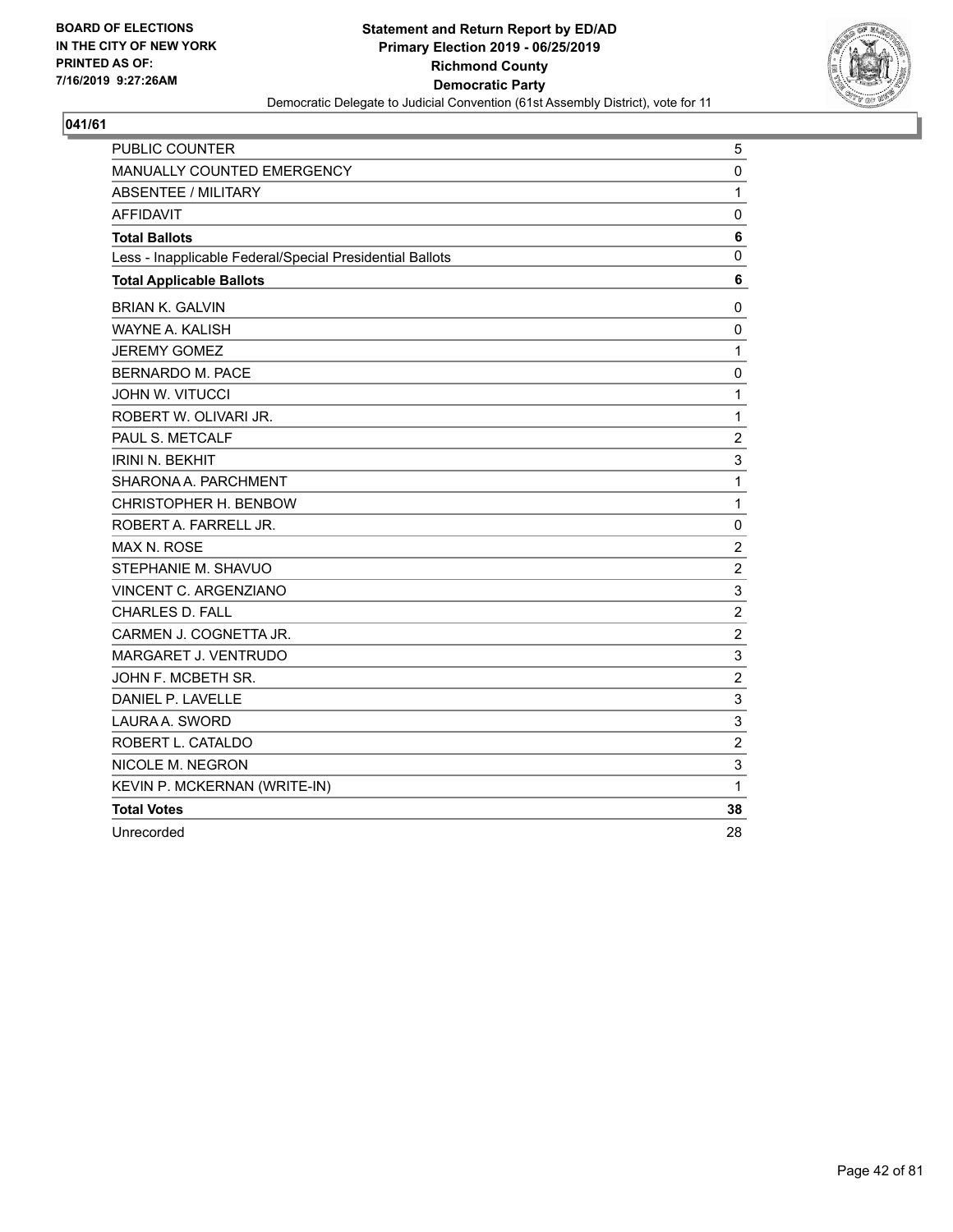

| <b>PUBLIC COUNTER</b>                                    | 14             |
|----------------------------------------------------------|----------------|
| MANUALLY COUNTED EMERGENCY                               | $\mathbf 0$    |
| <b>ABSENTEE / MILITARY</b>                               | $\overline{2}$ |
| <b>AFFIDAVIT</b>                                         | $\mathbf 0$    |
| <b>Total Ballots</b>                                     | 16             |
| Less - Inapplicable Federal/Special Presidential Ballots | $\mathbf 0$    |
| <b>Total Applicable Ballots</b>                          | 16             |
| <b>BRIAN K. GALVIN</b>                                   | $\mathbf{1}$   |
| WAYNE A. KALISH                                          | $\overline{c}$ |
| <b>JEREMY GOMEZ</b>                                      | $\mathbf{1}$   |
| BERNARDO M. PACE                                         | $\overline{c}$ |
| <b>JOHN W. VITUCCI</b>                                   | 4              |
| ROBERT W. OLIVARI JR.                                    | 5              |
| PAUL S. METCALF                                          | $\overline{c}$ |
| <b>IRINI N. BEKHIT</b>                                   | $\overline{c}$ |
| SHARONA A. PARCHMENT                                     | 3              |
| CHRISTOPHER H. BENBOW                                    | $\overline{7}$ |
| ROBERT A. FARRELL JR.                                    | $\overline{2}$ |
| <b>MAX N. ROSE</b>                                       | 12             |
| STEPHANIE M. SHAVUO                                      | 5              |
| VINCENT C. ARGENZIANO                                    | $\overline{7}$ |
| <b>CHARLES D. FALL</b>                                   | 9              |
| CARMEN J. COGNETTA JR.                                   | 9              |
| MARGARET J. VENTRUDO                                     | 9              |
| JOHN F. MCBETH SR.                                       | $\overline{7}$ |
| DANIEL P. LAVELLE                                        | 9              |
| LAURA A. SWORD                                           | 8              |
| ROBERT L. CATALDO                                        | 9              |
| NICOLE M. NEGRON                                         | 12             |
| <b>Total Votes</b>                                       | 127            |
| Unrecorded                                               | 49             |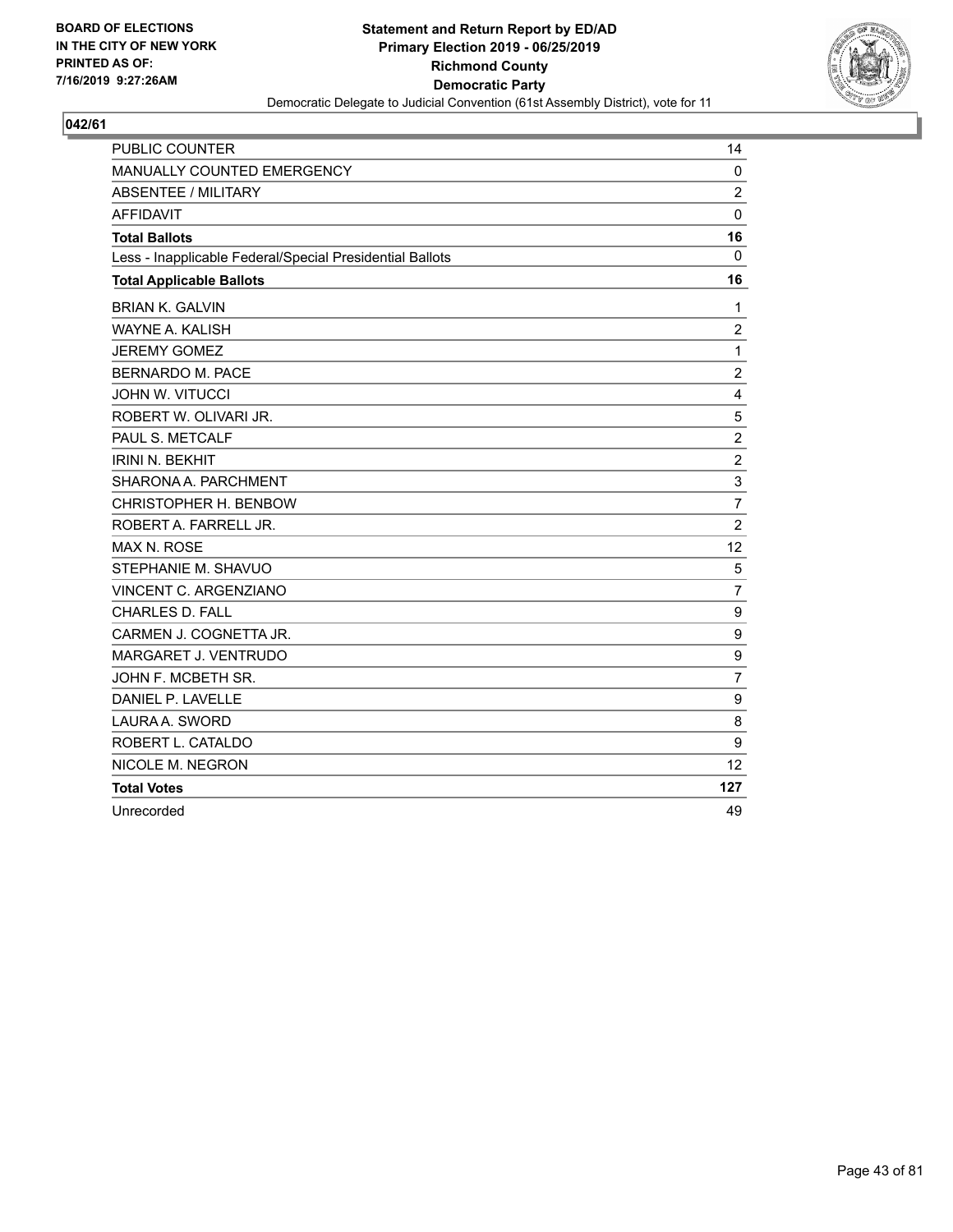

| <b>PUBLIC COUNTER</b>                                    | 10             |
|----------------------------------------------------------|----------------|
| MANUALLY COUNTED EMERGENCY                               | 0              |
| <b>ABSENTEE / MILITARY</b>                               | $\mathbf 0$    |
| <b>AFFIDAVIT</b>                                         | 0              |
| <b>Total Ballots</b>                                     | 10             |
| Less - Inapplicable Federal/Special Presidential Ballots | $\Omega$       |
| <b>Total Applicable Ballots</b>                          | 10             |
| <b>BRIAN K. GALVIN</b>                                   | 4              |
| WAYNE A. KALISH                                          | $\overline{c}$ |
| <b>JEREMY GOMEZ</b>                                      | $\overline{c}$ |
| <b>BERNARDO M. PACE</b>                                  | 3              |
| <b>JOHN W. VITUCCI</b>                                   | $\mathbf{1}$   |
| ROBERT W. OLIVARI JR.                                    | $\mathbf{1}$   |
| PAUL S. METCALF                                          | 2              |
| <b>IRINI N. BEKHIT</b>                                   | $\mathbf{1}$   |
| SHARONA A. PARCHMENT                                     | $\overline{c}$ |
| CHRISTOPHER H. BENBOW                                    | 3              |
| ROBERT A. FARRELL JR.                                    | $\mathbf{1}$   |
| <b>MAX N. ROSE</b>                                       | 6              |
| STEPHANIE M. SHAVUO                                      | 4              |
| VINCENT C. ARGENZIANO                                    | 4              |
| <b>CHARLES D. FALL</b>                                   | 6              |
| CARMEN J. COGNETTA JR.                                   | 4              |
| MARGARET J. VENTRUDO                                     | 3              |
| JOHN F. MCBETH SR.                                       | $\overline{4}$ |
| DANIEL P. LAVELLE                                        | 4              |
| LAURA A. SWORD                                           | 6              |
| ROBERT L. CATALDO                                        | 4              |
| NICOLE M. NEGRON                                         | 4              |
| KEVIN P. MCKERNAN (WRITE-IN)                             | 1              |
| <b>Total Votes</b>                                       | 72             |
| Unrecorded                                               | 38             |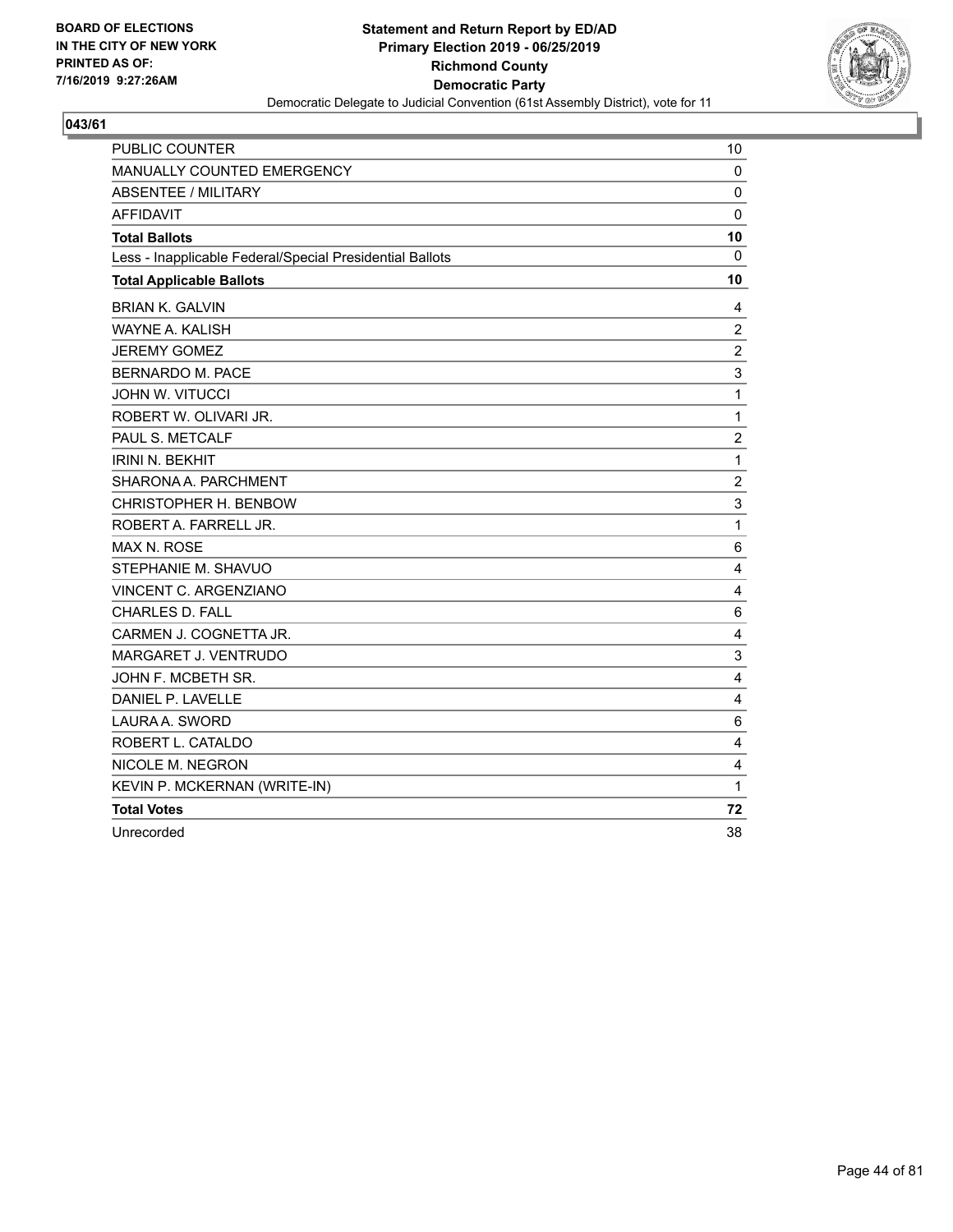

| <b>PUBLIC COUNTER</b>                                    | 8              |
|----------------------------------------------------------|----------------|
| <b>MANUALLY COUNTED EMERGENCY</b>                        | 0              |
| ABSENTEE / MILITARY                                      | $\overline{7}$ |
| <b>AFFIDAVIT</b>                                         | $\mathbf 0$    |
| <b>Total Ballots</b>                                     | 15             |
| Less - Inapplicable Federal/Special Presidential Ballots | $\mathbf 0$    |
| <b>Total Applicable Ballots</b>                          | 15             |
| <b>BRIAN K. GALVIN</b>                                   | 4              |
| <b>WAYNE A. KALISH</b>                                   | $\overline{c}$ |
| <b>JEREMY GOMEZ</b>                                      | $\mathbf{1}$   |
| <b>BERNARDO M. PACE</b>                                  | 0              |
| <b>JOHN W. VITUCCI</b>                                   | $\overline{c}$ |
| ROBERT W. OLIVARI JR.                                    | $\mathsf 3$    |
| PAUL S. METCALF                                          | $\mathbf 0$    |
| <b>IRINI N. BEKHIT</b>                                   | $\overline{2}$ |
| SHARONA A. PARCHMENT                                     | 1              |
| CHRISTOPHER H. BENBOW                                    | $\mathbf 0$    |
| ROBERT A. FARRELL JR.                                    | 5              |
| <b>MAX N. ROSE</b>                                       | 14             |
| STEPHANIE M. SHAVUO                                      | 5              |
| VINCENT C. ARGENZIANO                                    | $\overline{4}$ |
| <b>CHARLES D. FALL</b>                                   | 10             |
| CARMEN J. COGNETTA JR.                                   | 8              |
| MARGARET J. VENTRUDO                                     | 4              |
| JOHN F. MCBETH SR.                                       | 5              |
| DANIEL P. LAVELLE                                        | $\overline{7}$ |
| LAURA A. SWORD                                           | 5              |
| ROBERT L. CATALDO                                        | 4              |
| NICOLE M. NEGRON                                         | $\overline{2}$ |
| <b>Total Votes</b>                                       | 88             |
| Unrecorded                                               | 77             |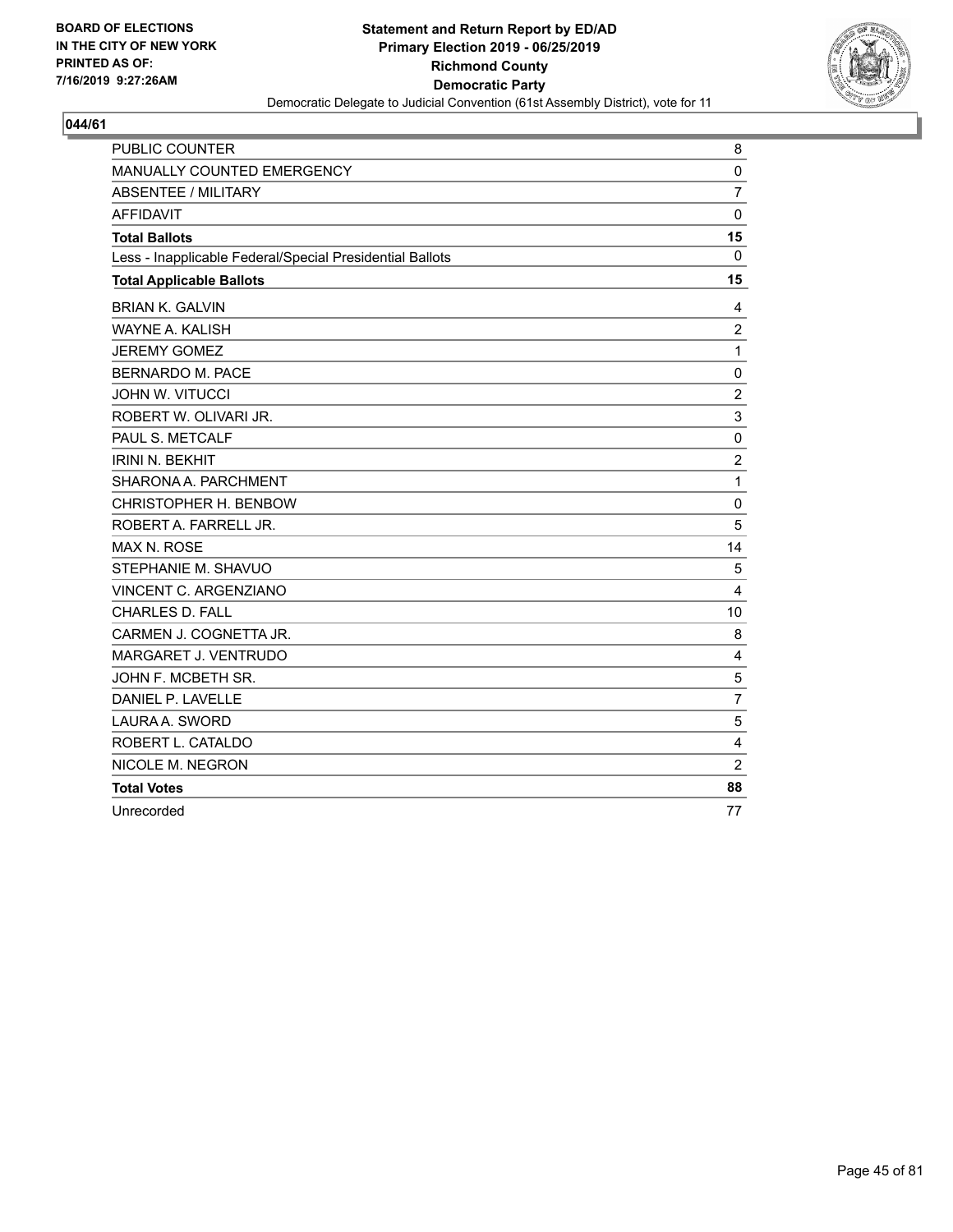

| PUBLIC COUNTER                                           | 8              |
|----------------------------------------------------------|----------------|
| MANUALLY COUNTED EMERGENCY                               | 0              |
| ABSENTEE / MILITARY                                      | $\mathbf{1}$   |
| <b>AFFIDAVIT</b>                                         | $\mathbf 0$    |
| <b>Total Ballots</b>                                     | 9              |
| Less - Inapplicable Federal/Special Presidential Ballots | 0              |
| <b>Total Applicable Ballots</b>                          | 9              |
| <b>BRIAN K. GALVIN</b>                                   | $\overline{2}$ |
| <b>WAYNE A. KALISH</b>                                   | 1              |
| <b>JEREMY GOMEZ</b>                                      | 4              |
| <b>BERNARDO M. PACE</b>                                  | $\overline{c}$ |
| <b>JOHN W. VITUCCI</b>                                   | 3              |
| ROBERT W. OLIVARI JR.                                    | $\overline{c}$ |
| PAUL S. METCALF                                          | $\overline{2}$ |
| <b>IRINI N. BEKHIT</b>                                   | 3              |
| SHARONA A. PARCHMENT                                     | 5              |
| CHRISTOPHER H. BENBOW                                    | 4              |
| ROBERT A. FARRELL JR.                                    | 1              |
| MAX N. ROSE                                              | 8              |
| STEPHANIE M. SHAVUO                                      | 4              |
| VINCENT C. ARGENZIANO                                    | 4              |
| <b>CHARLES D. FALL</b>                                   | 4              |
| CARMEN J. COGNETTA JR.                                   | 3              |
| MARGARET J. VENTRUDO                                     | 6              |
| JOHN F. MCBETH SR.                                       | 4              |
| DANIEL P. LAVELLE                                        | 3              |
| LAURA A. SWORD                                           | 8              |
| ROBERT L. CATALDO                                        | 3              |
| NICOLE M. NEGRON                                         | $\overline{7}$ |
| <b>Total Votes</b>                                       | 83             |
| Unrecorded                                               | 16             |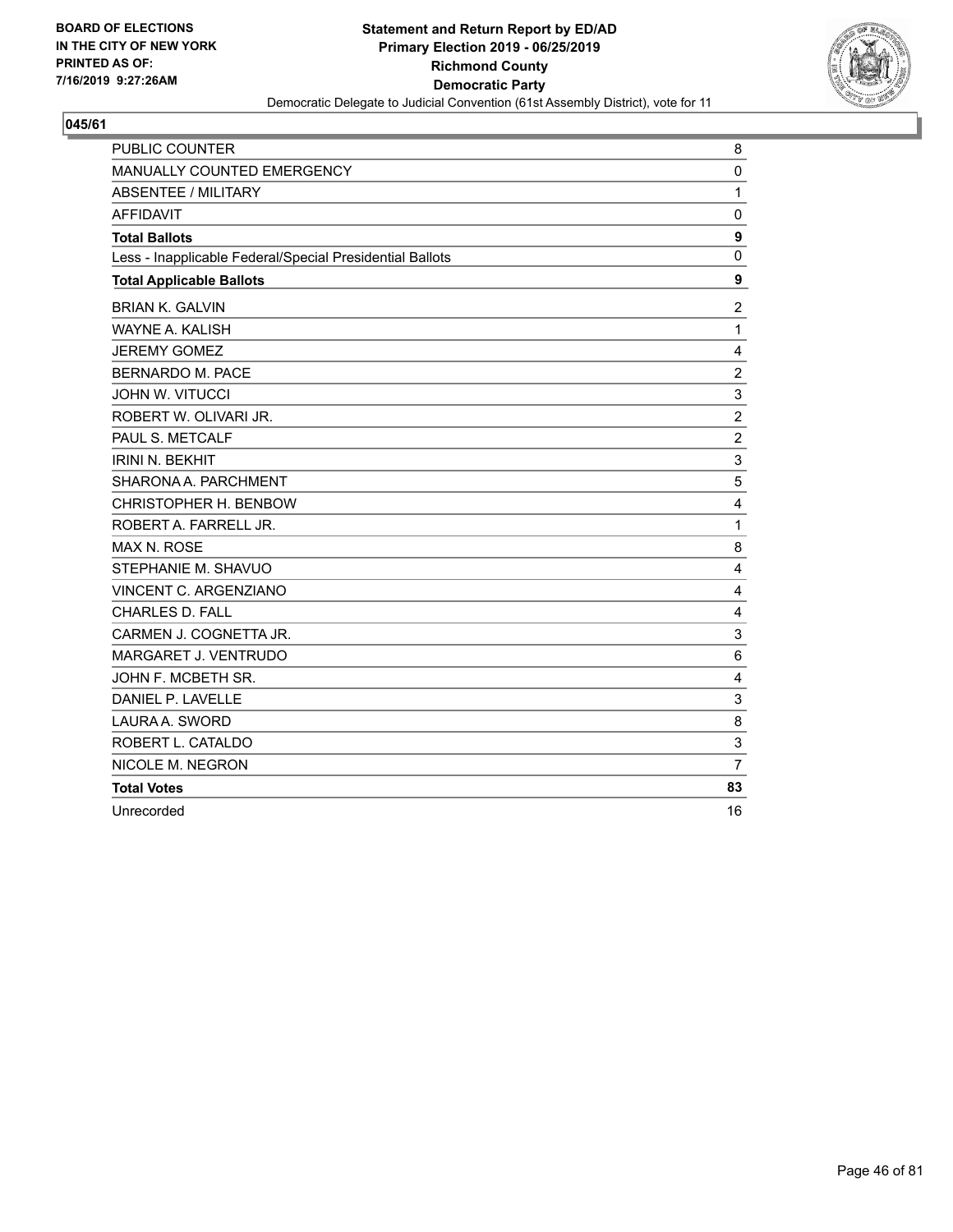

| <b>PUBLIC COUNTER</b>                                    | 13             |
|----------------------------------------------------------|----------------|
| MANUALLY COUNTED EMERGENCY                               | 0              |
| <b>ABSENTEE / MILITARY</b>                               | 1              |
| <b>AFFIDAVIT</b>                                         | $\mathbf 0$    |
| <b>Total Ballots</b>                                     | 14             |
| Less - Inapplicable Federal/Special Presidential Ballots | 0              |
| <b>Total Applicable Ballots</b>                          | 14             |
| <b>BRIAN K. GALVIN</b>                                   | 5              |
| <b>WAYNE A. KALISH</b>                                   | $\overline{2}$ |
| <b>JEREMY GOMEZ</b>                                      | $\mathbf{1}$   |
| <b>BERNARDO M. PACE</b>                                  | $\overline{c}$ |
| <b>JOHN W. VITUCCI</b>                                   | 3              |
| ROBERT W. OLIVARI JR.                                    | $\sqrt{3}$     |
| PAUL S. METCALF                                          | 3              |
| <b>IRINI N. BEKHIT</b>                                   | $\mathbf 0$    |
| SHARONA A. PARCHMENT                                     | $\mathbf{1}$   |
| CHRISTOPHER H. BENBOW                                    | $\mathsf 3$    |
| ROBERT A. FARRELL JR.                                    | 5              |
| <b>MAX N. ROSE</b>                                       | 12             |
| STEPHANIE M. SHAVUO                                      | 3              |
| VINCENT C. ARGENZIANO                                    | 4              |
| CHARLES D. FALL                                          | $\sqrt{5}$     |
| CARMEN J. COGNETTA JR.                                   | 6              |
| MARGARET J. VENTRUDO                                     | 5              |
| JOHN F. MCBETH SR.                                       | 3              |
| DANIEL P. LAVELLE                                        | 4              |
| LAURA A. SWORD                                           | 5              |
| ROBERT L. CATALDO                                        | 3              |
| NICOLE M. NEGRON                                         | 4              |
| <b>Total Votes</b>                                       | 82             |
| Unrecorded                                               | 72             |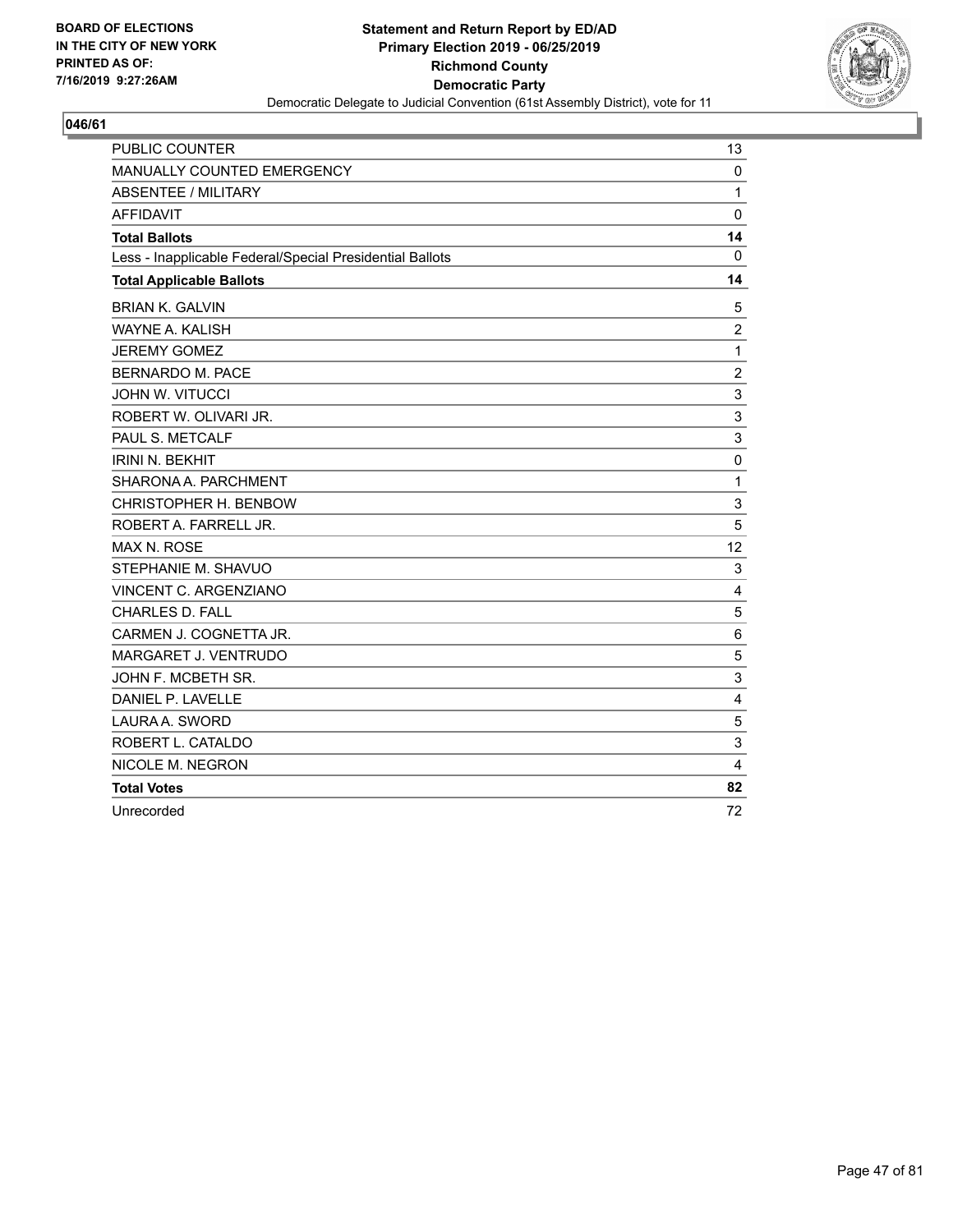

| PUBLIC COUNTER                                           | 5              |
|----------------------------------------------------------|----------------|
| MANUALLY COUNTED EMERGENCY                               | $\mathbf 0$    |
| <b>ABSENTEE / MILITARY</b>                               | 3              |
| <b>AFFIDAVIT</b>                                         | 0              |
| <b>Total Ballots</b>                                     | 8              |
| Less - Inapplicable Federal/Special Presidential Ballots | 0              |
| <b>Total Applicable Ballots</b>                          | 8              |
| <b>BRIAN K. GALVIN</b>                                   | $\overline{c}$ |
| WAYNE A. KALISH                                          | $\overline{c}$ |
| <b>JEREMY GOMEZ</b>                                      | 3              |
| BERNARDO M. PACE                                         | $\mathbf{1}$   |
| <b>JOHN W. VITUCCI</b>                                   | 4              |
| ROBERT W. OLIVARI JR.                                    | $\mathbf 0$    |
| PAUL S. METCALF                                          | 3              |
| <b>IRINI N. BEKHIT</b>                                   | 3              |
| SHARONA A. PARCHMENT                                     | 4              |
| CHRISTOPHER H. BENBOW                                    | 4              |
| ROBERT A. FARRELL JR.                                    | $\overline{c}$ |
| <b>MAX N. ROSE</b>                                       | 6              |
| STEPHANIE M. SHAVUO                                      | 3              |
| VINCENT C. ARGENZIANO                                    | $\overline{2}$ |
| <b>CHARLES D. FALL</b>                                   | 3              |
| CARMEN J. COGNETTA JR.                                   | 5              |
| MARGARET J. VENTRUDO                                     | 4              |
| JOHN F. MCBETH SR.                                       | $\overline{c}$ |
| DANIEL P. LAVELLE                                        | 4              |
| LAURA A. SWORD                                           | 4              |
| ROBERT L. CATALDO                                        | 5              |
| NICOLE M. NEGRON                                         | 3              |
| <b>Total Votes</b>                                       | 69             |
| Unrecorded                                               | 19             |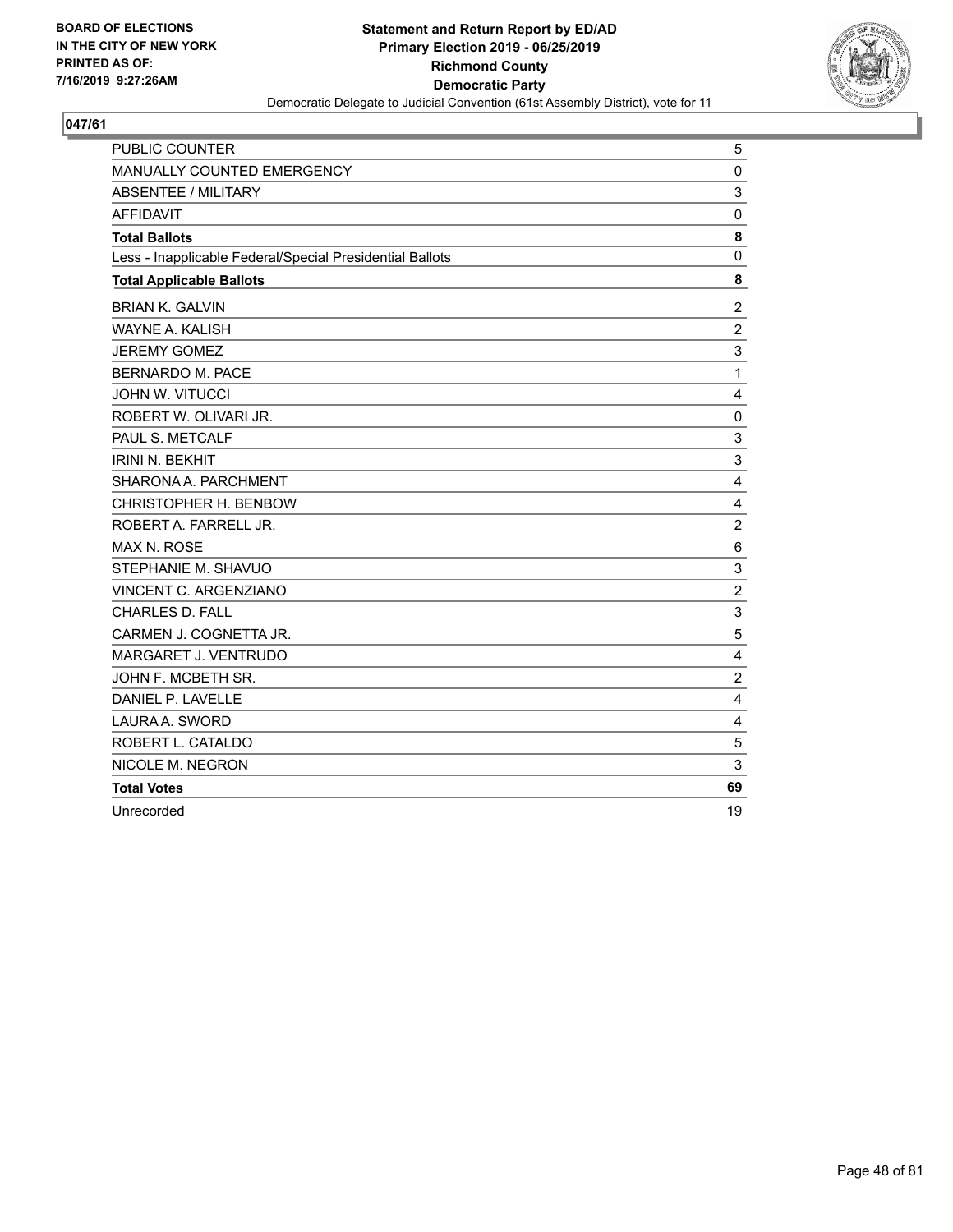

| <b>PUBLIC COUNTER</b>                                    | 6              |
|----------------------------------------------------------|----------------|
| MANUALLY COUNTED EMERGENCY                               | $\mathbf 0$    |
| <b>ABSENTEE / MILITARY</b>                               | $\mathbf{1}$   |
| <b>AFFIDAVIT</b>                                         | $\mathbf 0$    |
| <b>Total Ballots</b>                                     | $\overline{7}$ |
| Less - Inapplicable Federal/Special Presidential Ballots | $\mathbf 0$    |
| <b>Total Applicable Ballots</b>                          | $\overline{7}$ |
| <b>BRIAN K. GALVIN</b>                                   | 1              |
| WAYNE A. KALISH                                          | 0              |
| <b>JEREMY GOMEZ</b>                                      | 3              |
| <b>BERNARDO M. PACE</b>                                  | $\mathbf 0$    |
| <b>JOHN W. VITUCCI</b>                                   | 0              |
| ROBERT W. OLIVARI JR.                                    | 1              |
| PAUL S. METCALF                                          | $\mathbf 0$    |
| <b>IRINI N. BEKHIT</b>                                   | 3              |
| SHARONA A. PARCHMENT                                     | 3              |
| CHRISTOPHER H. BENBOW                                    | 0              |
| ROBERT A. FARRELL JR.                                    | 1              |
| <b>MAX N. ROSE</b>                                       | $\overline{7}$ |
| STEPHANIE M. SHAVUO                                      | $\mathbf{1}$   |
| VINCENT C. ARGENZIANO                                    | $\mathbf 0$    |
| <b>CHARLES D. FALL</b>                                   | 5              |
| CARMEN J. COGNETTA JR.                                   | 3              |
| MARGARET J. VENTRUDO                                     | 3              |
| JOHN F. MCBETH SR.                                       | 0              |
| DANIEL P. LAVELLE                                        | 0              |
| LAURA A. SWORD                                           | 4              |
| ROBERT L. CATALDO                                        | $\mathbf{1}$   |
| NICOLE M. NEGRON                                         | 3              |
| <b>Total Votes</b>                                       | 39             |
| Unrecorded                                               | 38             |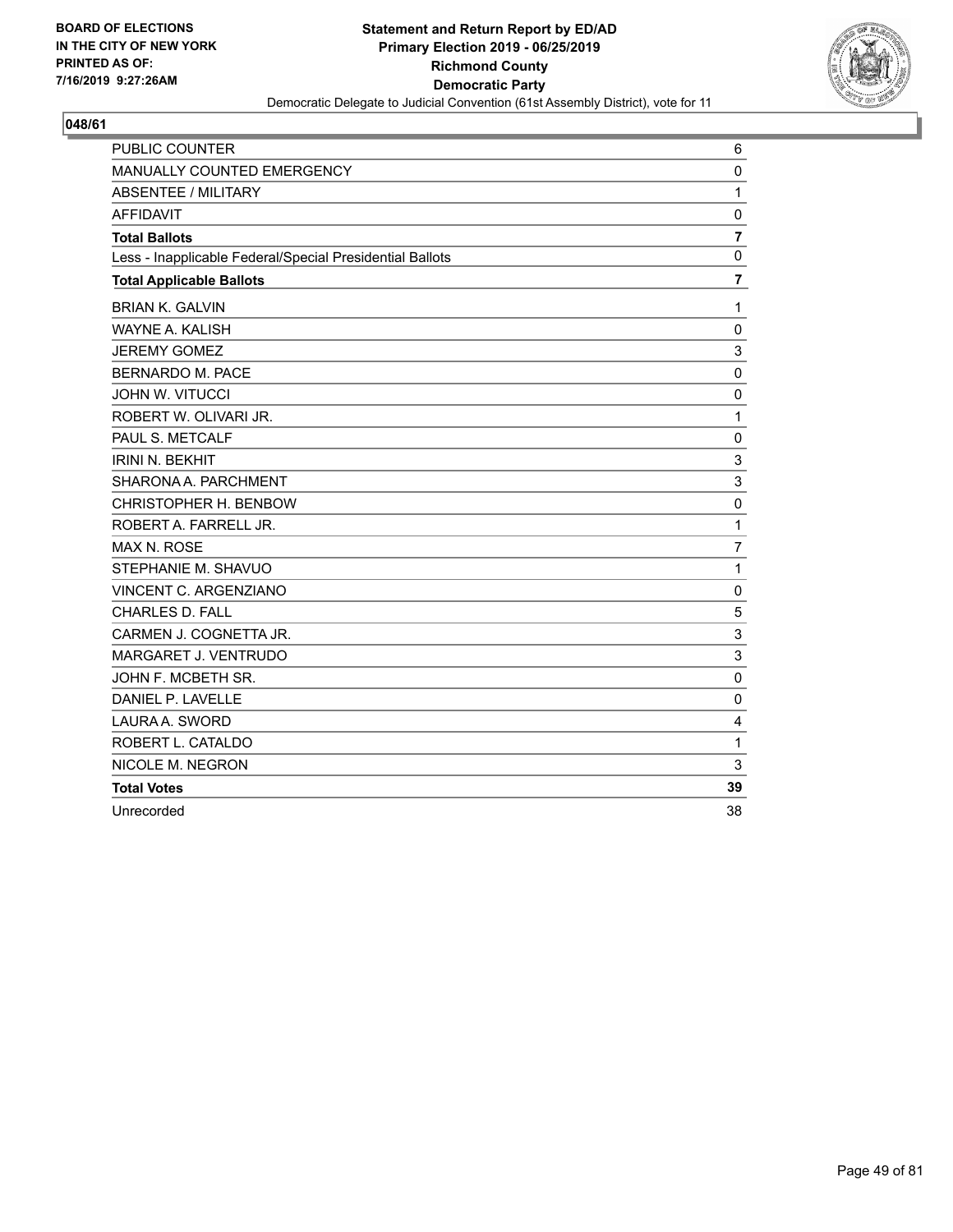

| <b>PUBLIC COUNTER</b>                                    | 26                      |
|----------------------------------------------------------|-------------------------|
| MANUALLY COUNTED EMERGENCY                               | $\mathbf 0$             |
| <b>ABSENTEE / MILITARY</b>                               | $\mathbf 0$             |
| <b>AFFIDAVIT</b>                                         | 0                       |
| <b>Total Ballots</b>                                     | 26                      |
| Less - Inapplicable Federal/Special Presidential Ballots | $\mathbf{0}$            |
| <b>Total Applicable Ballots</b>                          | 26                      |
| <b>BRIAN K. GALVIN</b>                                   | 6                       |
| <b>WAYNE A. KALISH</b>                                   | 6                       |
| <b>JEREMY GOMEZ</b>                                      | 6                       |
| <b>BERNARDO M. PACE</b>                                  | 5                       |
| <b>JOHN W. VITUCCI</b>                                   | 4                       |
| ROBERT W. OLIVARI JR.                                    | $\overline{\mathbf{4}}$ |
| PAUL S. METCALF                                          | 3                       |
| <b>IRINI N. BEKHIT</b>                                   | 6                       |
| SHARONA A. PARCHMENT                                     | 6                       |
| CHRISTOPHER H. BENBOW                                    | 4                       |
| ROBERT A. FARRELL JR.                                    | 4                       |
| <b>MAX N. ROSE</b>                                       | 19                      |
| STEPHANIE M. SHAVUO                                      | 12                      |
| VINCENT C. ARGENZIANO                                    | 6                       |
| <b>CHARLES D. FALL</b>                                   | 11                      |
| CARMEN J. COGNETTA JR.                                   | 11                      |
| <b>MARGARET J. VENTRUDO</b>                              | 11                      |
| JOHN F. MCBETH SR.                                       | 9                       |
| DANIEL P. LAVELLE                                        | 9                       |
| LAURA A. SWORD                                           | 16                      |
| ROBERT L. CATALDO                                        | 8                       |
| NICOLE M. NEGRON                                         | 17                      |
| JULIENNE VERDI (WRITE-IN)                                | 1                       |
| <b>Total Votes</b>                                       | 184                     |
| Unrecorded                                               | 102                     |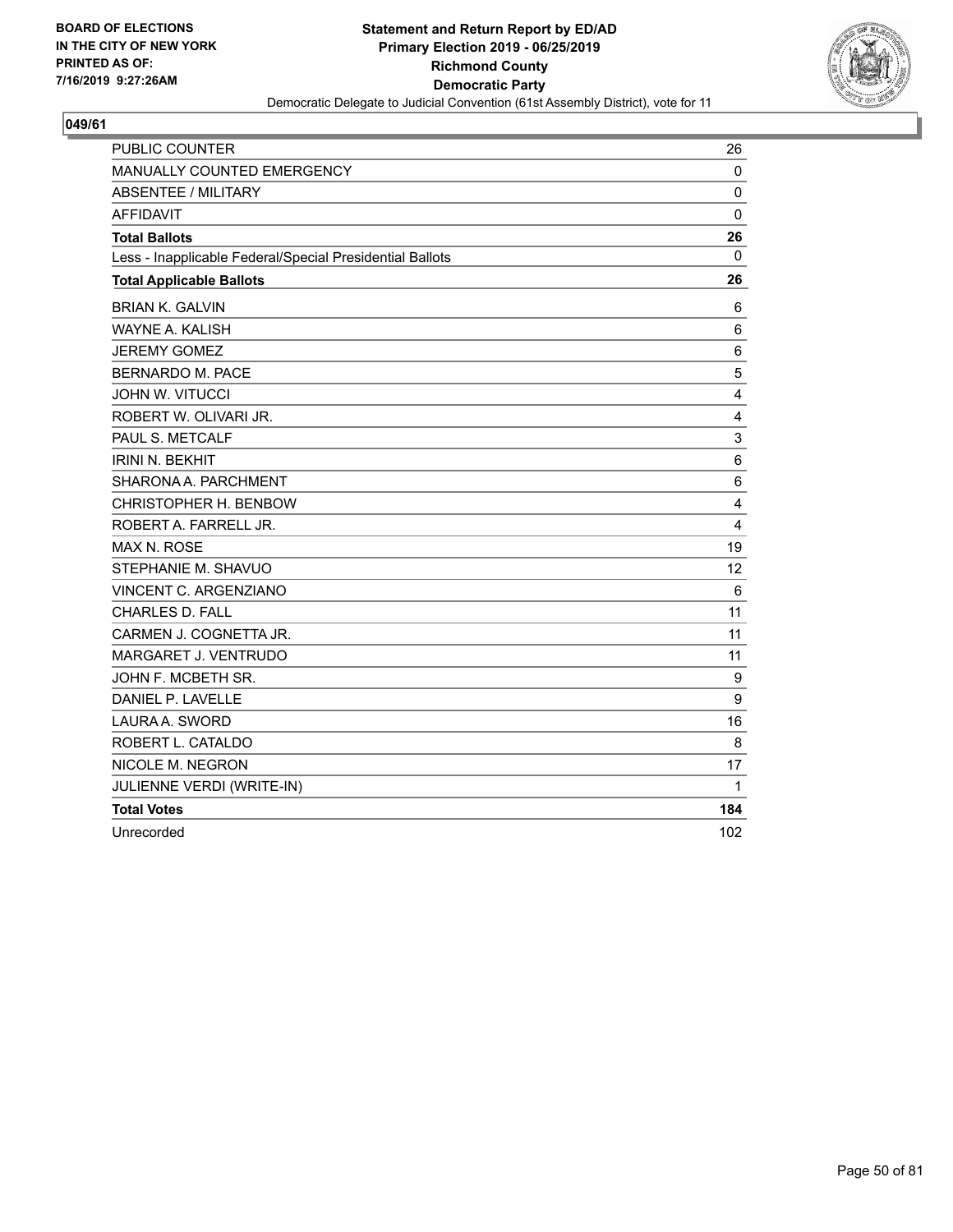

| <b>PUBLIC COUNTER</b>                                    | 16                      |
|----------------------------------------------------------|-------------------------|
| MANUALLY COUNTED EMERGENCY                               | 0                       |
| ABSENTEE / MILITARY                                      | 1                       |
| <b>AFFIDAVIT</b>                                         | $\mathbf 0$             |
| <b>Total Ballots</b>                                     | 17                      |
| Less - Inapplicable Federal/Special Presidential Ballots | $\Omega$                |
| <b>Total Applicable Ballots</b>                          | 17                      |
| <b>BRIAN K. GALVIN</b>                                   | 1                       |
| <b>WAYNE A. KALISH</b>                                   | $\mathbf 0$             |
| <b>JEREMY GOMEZ</b>                                      | $\mathbf{1}$            |
| <b>BERNARDO M. PACE</b>                                  | $\mathbf 0$             |
| <b>JOHN W. VITUCCI</b>                                   | $\overline{c}$          |
| ROBERT W. OLIVARI JR.                                    | $\mathbf{1}$            |
| PAUL S. METCALF                                          | $\pmb{0}$               |
| <b>IRINI N. BEKHIT</b>                                   | $\overline{\mathbf{c}}$ |
| SHARONA A. PARCHMENT                                     | 3                       |
| CHRISTOPHER H. BENBOW                                    | 7                       |
| ROBERT A. FARRELL JR.                                    | 1                       |
| <b>MAX N. ROSE</b>                                       | 14                      |
| STEPHANIE M. SHAVUO                                      | 5                       |
| VINCENT C. ARGENZIANO                                    | 0                       |
| <b>CHARLES D. FALL</b>                                   | 12                      |
| CARMEN J. COGNETTA JR.                                   | $\overline{2}$          |
| <b>MARGARET J. VENTRUDO</b>                              | $\overline{7}$          |
| JOHN F. MCBETH SR.                                       | 5                       |
| DANIEL P. LAVELLE                                        | 7                       |
| LAURA A. SWORD                                           | 5                       |
| ROBERT L. CATALDO                                        | $\mathbf 0$             |
| NICOLE M. NEGRON                                         | 7                       |
| MARTIN R. JAMES (WRITE-IN)                               | 1                       |
| <b>Total Votes</b>                                       | 83                      |
| Unrecorded                                               | 104                     |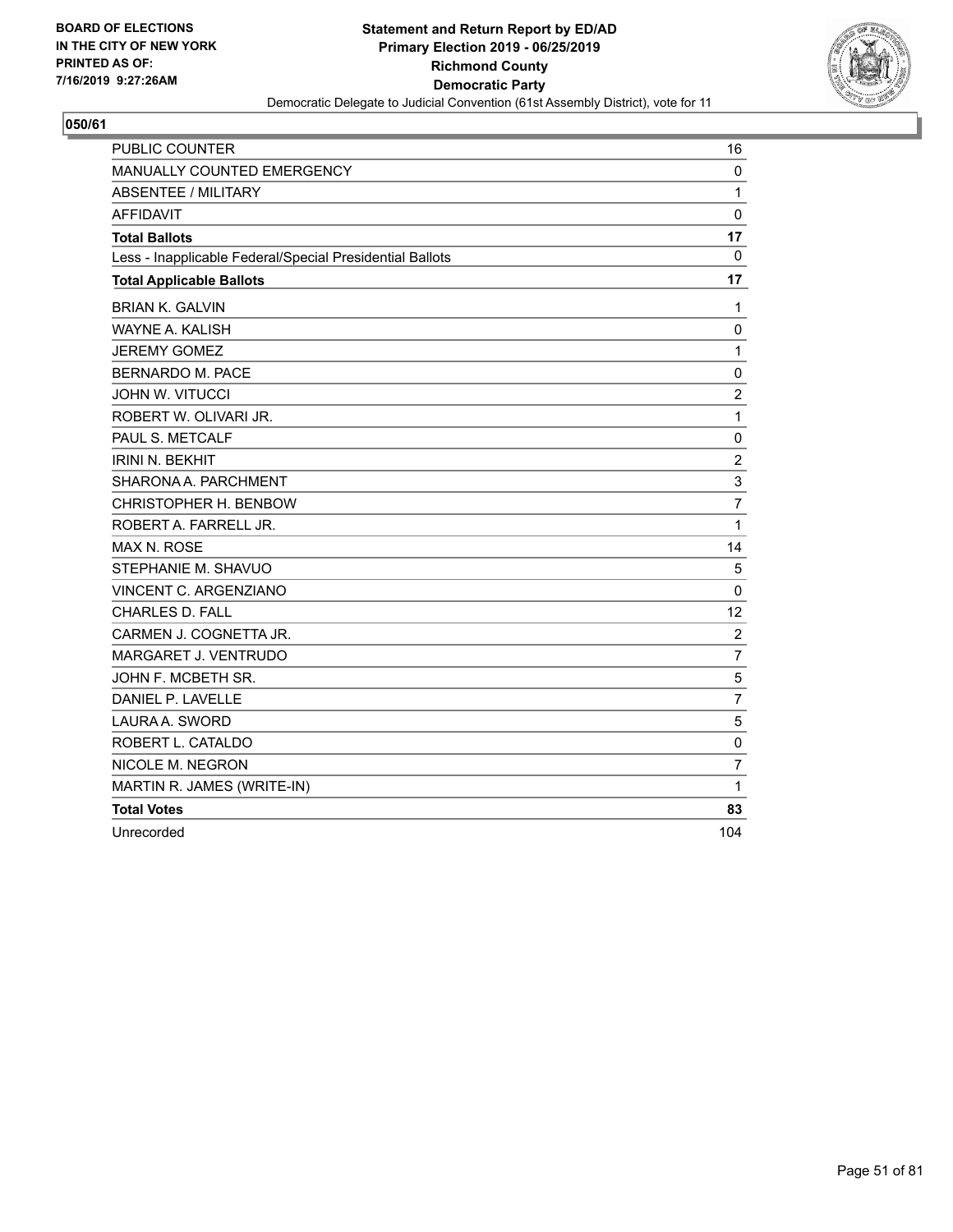

| PUBLIC COUNTER                                           | 37             |
|----------------------------------------------------------|----------------|
| MANUALLY COUNTED EMERGENCY                               | 0              |
| <b>ABSENTEE / MILITARY</b>                               | 7              |
| <b>AFFIDAVIT</b>                                         | 0              |
| <b>Total Ballots</b>                                     | 44             |
| Less - Inapplicable Federal/Special Presidential Ballots | 0              |
| <b>Total Applicable Ballots</b>                          | 44             |
| <b>BRIAN K. GALVIN</b>                                   | 5              |
| <b>WAYNE A. KALISH</b>                                   | 4              |
| <b>JEREMY GOMEZ</b>                                      | 8              |
| <b>BERNARDO M. PACE</b>                                  | 5              |
| <b>JOHN W. VITUCCI</b>                                   | 8              |
| ROBERT W. OLIVARI JR.                                    | 10             |
| PAUL S. METCALF                                          | 3              |
| <b>IRINI N. BEKHIT</b>                                   | $\overline{7}$ |
| SHARONA A. PARCHMENT                                     | 11             |
| CHRISTOPHER H. BENBOW                                    | 8              |
| ROBERT A. FARRELL JR.                                    | 5              |
| <b>MAX N. ROSE</b>                                       | 40             |
| STEPHANIE M. SHAVUO                                      | 28             |
| VINCENT C. ARGENZIANO                                    | 24             |
| <b>CHARLES D. FALL</b>                                   | 32             |
| CARMEN J. COGNETTA JR.                                   | 32             |
| <b>MARGARET J. VENTRUDO</b>                              | 34             |
| JOHN F. MCBETH SR.                                       | 27             |
| DANIEL P. LAVELLE                                        | 28             |
| LAURA A. SWORD                                           | 35             |
| ROBERT L. CATALDO                                        | 24             |
| NICOLE M. NEGRON                                         | 35             |
| ADELANKE OLISA (WRITE-IN)                                | 1              |
| <b>BOBBY DIGI OLISA (WRITE-IN)</b>                       | 1              |
| DAMILOLA OJO POWERS (WRITE-IN)                           | 1              |
| EMMANUEL SUMBO OJO (WRITE-IN)                            | 1              |
| JOHN N. SOLLAZZO (WRITE-IN)                              | 1              |
| LINDA SCHRADER (WRITE-IN)                                | 1              |
| LOUIS L. LIEDY (WRITE-IN)                                | 1              |
| MARIA SANTIAGO (WRITE-IN)                                | 1              |
| ROY MOSKOWITZ (WRITE-IN)                                 | 1              |
| STEVEN HIGGINS (WRITE-IN)                                | 1              |
| <b>Total Votes</b>                                       | 423            |
| Unrecorded                                               | 61             |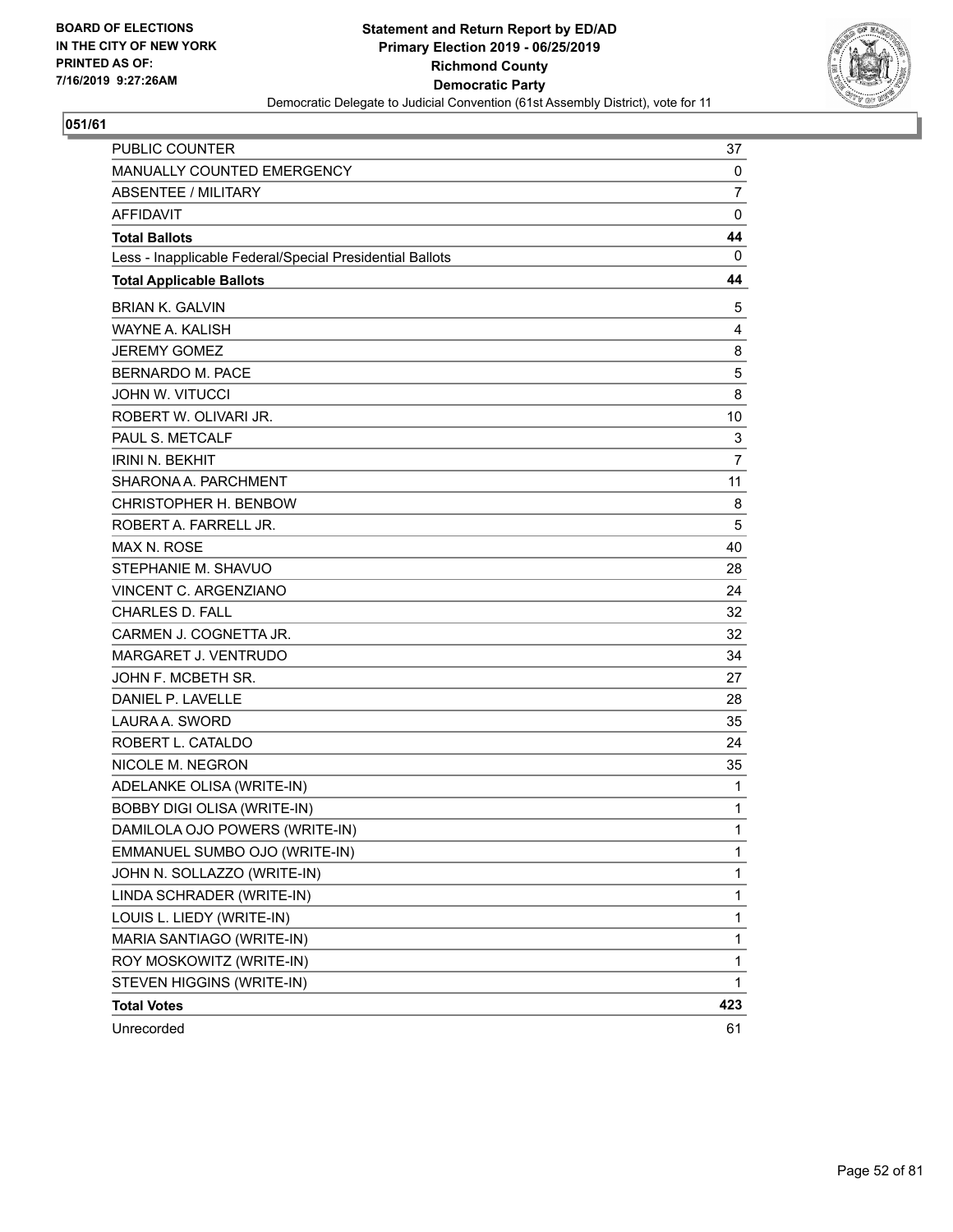

| PUBLIC COUNTER                                           | $\overline{7}$ |
|----------------------------------------------------------|----------------|
| MANUALLY COUNTED EMERGENCY                               | 0              |
| ABSENTEE / MILITARY                                      | $\overline{c}$ |
| <b>AFFIDAVIT</b>                                         | $\mathbf 0$    |
| <b>Total Ballots</b>                                     | 9              |
| Less - Inapplicable Federal/Special Presidential Ballots | $\Omega$       |
| <b>Total Applicable Ballots</b>                          | 9              |
| <b>BRIAN K. GALVIN</b>                                   | 1              |
| <b>WAYNE A. KALISH</b>                                   | $\overline{c}$ |
| <b>JEREMY GOMEZ</b>                                      | 1              |
| BERNARDO M. PACE                                         | 1              |
| <b>JOHN W. VITUCCI</b>                                   | $\overline{2}$ |
| ROBERT W. OLIVARI JR.                                    | $\mathsf 3$    |
| PAUL S. METCALF                                          | $\overline{c}$ |
| <b>IRINI N. BEKHIT</b>                                   | $\overline{2}$ |
| SHARONA A. PARCHMENT                                     | 3              |
| CHRISTOPHER H. BENBOW                                    | 5              |
| ROBERT A. FARRELL JR.                                    | $\overline{c}$ |
| <b>MAX N. ROSE</b>                                       | 9              |
| STEPHANIE M. SHAVUO                                      | 5              |
| <b>VINCENT C. ARGENZIANO</b>                             | $\overline{c}$ |
| <b>CHARLES D. FALL</b>                                   | $\overline{7}$ |
| CARMEN J. COGNETTA JR.                                   | 5              |
| MARGARET J. VENTRUDO                                     | $\overline{4}$ |
| JOHN F. MCBETH SR.                                       | $\overline{2}$ |
| DANIEL P. LAVELLE                                        | 5              |
| LAURA A. SWORD                                           | $\overline{7}$ |
| ROBERT L. CATALDO                                        | $\overline{c}$ |
| NICOLE M. NEGRON                                         | 5              |
| <b>Total Votes</b>                                       | 77             |
| Unrecorded                                               | 22             |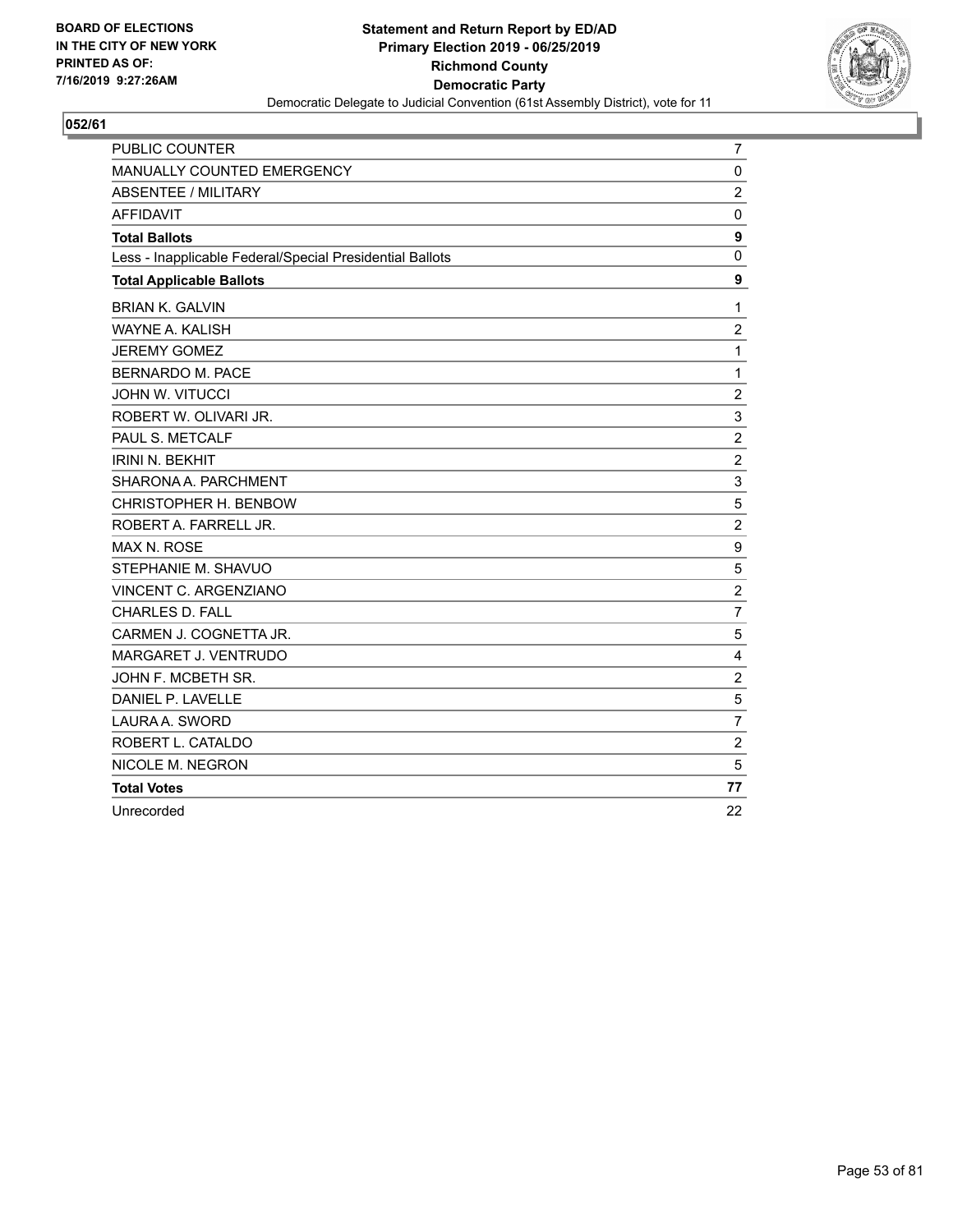

| <b>PUBLIC COUNTER</b>                                    | 38             |
|----------------------------------------------------------|----------------|
| MANUALLY COUNTED EMERGENCY                               | $\mathbf 0$    |
| <b>ABSENTEE / MILITARY</b>                               | $\overline{c}$ |
| <b>AFFIDAVIT</b>                                         | $\Omega$       |
| <b>Total Ballots</b>                                     | 40             |
| Less - Inapplicable Federal/Special Presidential Ballots | 0              |
| <b>Total Applicable Ballots</b>                          | 40             |
| <b>BRIAN K. GALVIN</b>                                   | 6              |
| WAYNE A. KALISH                                          | 3              |
| <b>JEREMY GOMEZ</b>                                      | 9              |
| <b>BERNARDO M. PACE</b>                                  | 8              |
| <b>JOHN W. VITUCCI</b>                                   | 3              |
| ROBERT W. OLIVARI JR.                                    | 4              |
| PAUL S. METCALF                                          | 4              |
| <b>IRINI N. BEKHIT</b>                                   | 0              |
| SHARONA A. PARCHMENT                                     | 4              |
| CHRISTOPHER H. BENBOW                                    | $\mathbf 0$    |
| ROBERT A. FARRELL JR.                                    | 5              |
| <b>MAX N. ROSE</b>                                       | 22             |
| STEPHANIE M. SHAVUO                                      | 11             |
| <b>VINCENT C. ARGENZIANO</b>                             | 11             |
| <b>CHARLES D. FALL</b>                                   | 20             |
| CARMEN J. COGNETTA JR.                                   | 12             |
| MARGARET J. VENTRUDO                                     | 13             |
| JOHN F. MCBETH SR.                                       | 10             |
| DANIEL P. LAVELLE                                        | 10             |
| LAURA A. SWORD                                           | 12             |
| ROBERT L. CATALDO                                        | 9              |
| NICOLE M. NEGRON                                         | 16             |
| <b>Total Votes</b>                                       | 192            |
| Unrecorded                                               | 248            |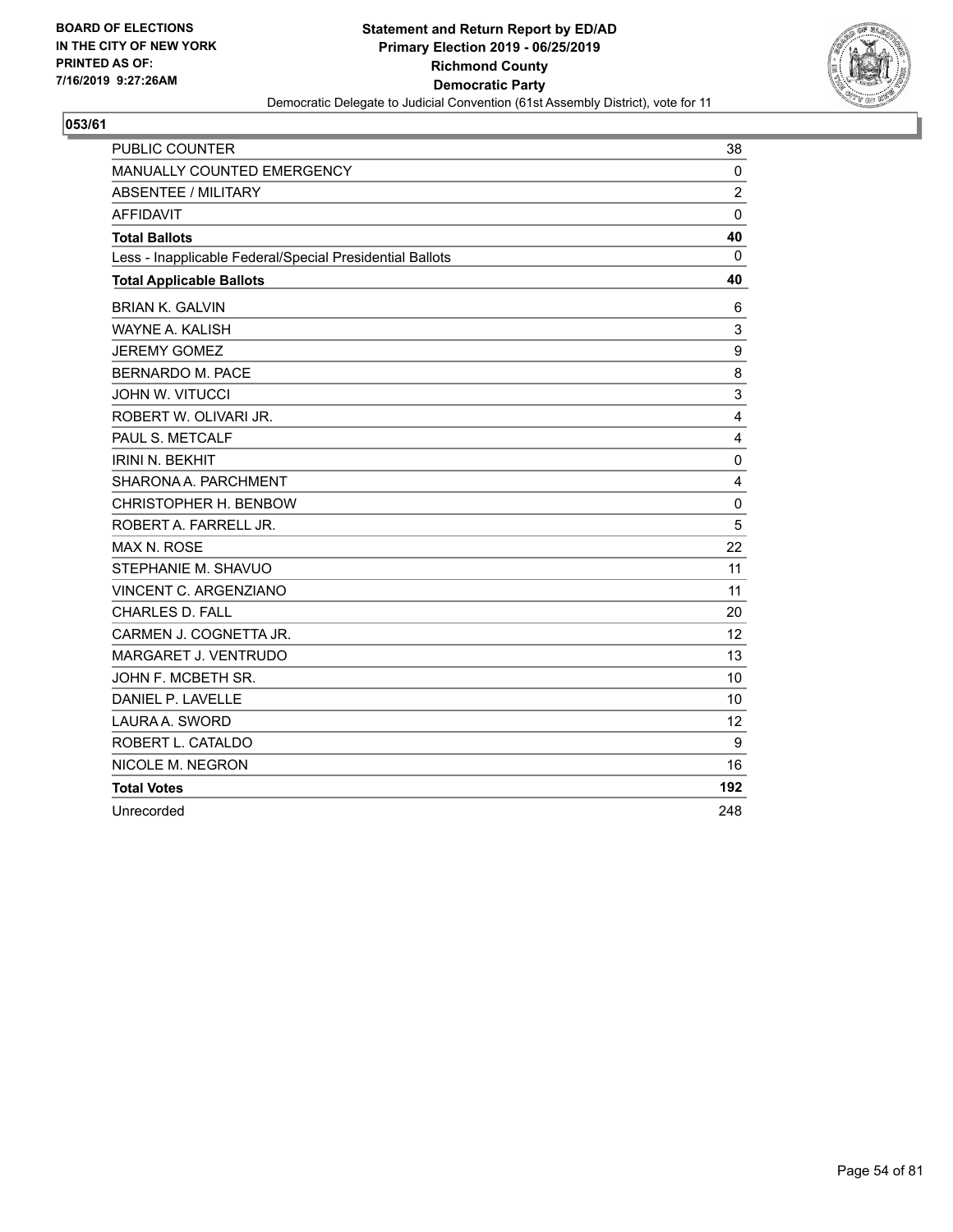

| <b>PUBLIC COUNTER</b>                                    | 20  |
|----------------------------------------------------------|-----|
| MANUALLY COUNTED EMERGENCY                               | 0   |
| <b>ABSENTEE / MILITARY</b>                               | 34  |
| <b>AFFIDAVIT</b>                                         | 0   |
| <b>Total Ballots</b>                                     | 54  |
| Less - Inapplicable Federal/Special Presidential Ballots | 0   |
| <b>Total Applicable Ballots</b>                          | 54  |
| <b>BRIAN K. GALVIN</b>                                   | 9   |
| <b>WAYNE A. KALISH</b>                                   | 8   |
| <b>JEREMY GOMEZ</b>                                      | 14  |
| <b>BERNARDO M. PACE</b>                                  | 4   |
| <b>JOHN W. VITUCCI</b>                                   | 5   |
| ROBERT W. OLIVARI JR.                                    | 9   |
| PAUL S. METCALF                                          | 4   |
| <b>IRINI N. BEKHIT</b>                                   | 9   |
| SHARONA A. PARCHMENT                                     | 8   |
| CHRISTOPHER H. BENBOW                                    | 10  |
| ROBERT A. FARRELL JR.                                    | 10  |
| <b>MAX N. ROSE</b>                                       | 23  |
| STEPHANIE M. SHAVUO                                      | 22  |
| VINCENT C. ARGENZIANO                                    | 13  |
| <b>CHARLES D. FALL</b>                                   | 18  |
| CARMEN J. COGNETTA JR.                                   | 11  |
| MARGARET J. VENTRUDO                                     | 17  |
| JOHN F. MCBETH SR.                                       | 8   |
| DANIEL P. LAVELLE                                        | 15  |
| LAURA A. SWORD                                           | 15  |
| ROBERT L. CATALDO                                        | 12  |
| NICOLE M. NEGRON                                         | 21  |
| ALEXANDER BALTOVSKI (WRITE-IN)                           | 1   |
| ANN MARIE SELTZER (WRITE-IN)                             | 1   |
| CIRO ASPERTI (WRITE-IN)                                  | 1   |
| CYNTHIA LOWNEY (WRITE-IN)                                | 1   |
| DAVID THOMAS (WRITE-IN)                                  | 1   |
| DIANE SAVINO (WRITE-IN)                                  | 1   |
| KATHLEEN MURPHY (WRITE-IN)                               | 1   |
| MICHAEL CUSICK (WRITE-IN)                                | 1   |
| PETER KILLEN (WRITE-IN)                                  | 1   |
| STEVEN SCHWALL (WRITE-IN)                                | 1   |
| TAL JASMIN (WRITE-IN)                                    | 1   |
| <b>Total Votes</b>                                       | 276 |
| Unrecorded                                               | 318 |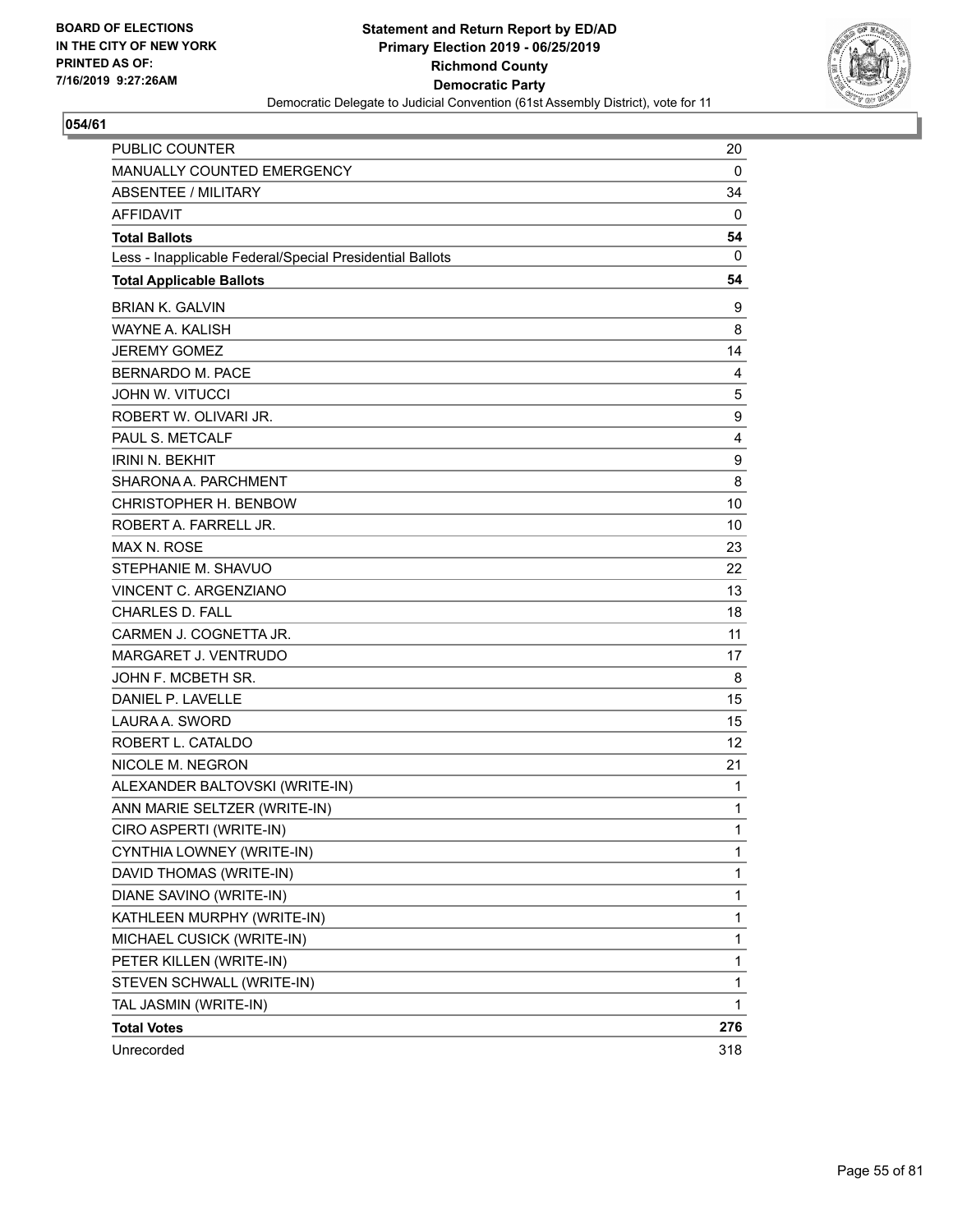

| <b>PUBLIC COUNTER</b>                                    | 23             |
|----------------------------------------------------------|----------------|
| <b>MANUALLY COUNTED EMERGENCY</b>                        | 0              |
| <b>ABSENTEE / MILITARY</b>                               | $\mathbf{1}$   |
| <b>AFFIDAVIT</b>                                         | $\mathbf{1}$   |
| <b>Total Ballots</b>                                     | 25             |
| Less - Inapplicable Federal/Special Presidential Ballots | 0              |
| <b>Total Applicable Ballots</b>                          | 25             |
| <b>BRIAN K. GALVIN</b>                                   | 4              |
| <b>WAYNE A. KALISH</b>                                   | $\overline{c}$ |
| <b>JEREMY GOMEZ</b>                                      | $\overline{7}$ |
| <b>BERNARDO M. PACE</b>                                  | $\overline{c}$ |
| <b>JOHN W. VITUCCI</b>                                   | 4              |
| ROBERT W. OLIVARI JR.                                    | 3              |
| PAUL S. METCALF                                          | 3              |
| <b>IRINI N. BEKHIT</b>                                   | 3              |
| SHARONA A. PARCHMENT                                     | 5              |
| CHRISTOPHER H. BENBOW                                    | 4              |
| ROBERT A. FARRELL JR.                                    | 3              |
| <b>MAX N. ROSE</b>                                       | 20             |
| STEPHANIE M. SHAVUO                                      | 14             |
| VINCENT C. ARGENZIANO                                    | 11             |
| <b>CHARLES D. FALL</b>                                   | 16             |
| CARMEN J. COGNETTA JR.                                   | 13             |
| MARGARET J. VENTRUDO                                     | 12             |
| JOHN F. MCBETH SR.                                       | 15             |
| DANIEL P. LAVELLE                                        | 11             |
| LAURA A. SWORD                                           | 14             |
| ROBERT L. CATALDO                                        | 9              |
| NICOLE M. NEGRON                                         | 15             |
| DEBORAH L. ROSE (WRITE-IN)                               | 1              |
| <b>Total Votes</b>                                       | 191            |
| Unrecorded                                               | 84             |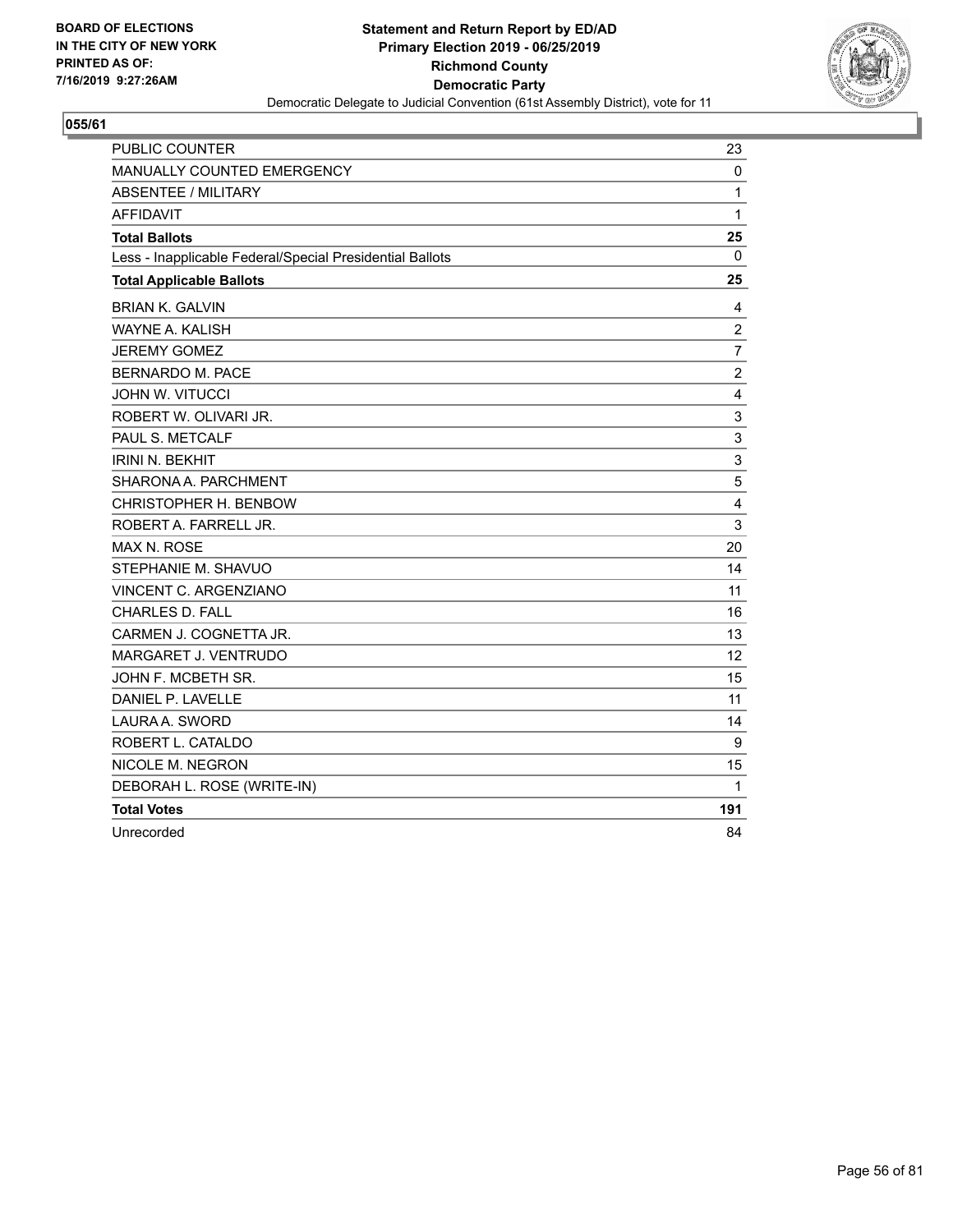

| <b>PUBLIC COUNTER</b>                                    | 13              |
|----------------------------------------------------------|-----------------|
| <b>MANUALLY COUNTED EMERGENCY</b>                        | 0               |
| ABSENTEE / MILITARY                                      | 3               |
| <b>AFFIDAVIT</b>                                         | 0               |
| <b>Total Ballots</b>                                     | 16              |
| Less - Inapplicable Federal/Special Presidential Ballots | 0               |
| <b>Total Applicable Ballots</b>                          | 16              |
| <b>BRIAN K. GALVIN</b>                                   | 3               |
| <b>WAYNE A. KALISH</b>                                   | 3               |
| <b>JEREMY GOMEZ</b>                                      | 5               |
| <b>BERNARDO M. PACE</b>                                  | 3               |
| <b>JOHN W. VITUCCI</b>                                   | 3               |
| ROBERT W. OLIVARI JR.                                    | 6               |
| PAUL S. METCALF                                          | 4               |
| <b>IRINI N. BEKHIT</b>                                   | 3               |
| SHARONA A. PARCHMENT                                     | $6\phantom{1}6$ |
| CHRISTOPHER H. BENBOW                                    | 4               |
| ROBERT A. FARRELL JR.                                    | 4               |
| MAX N. ROSE                                              | 10              |
| STEPHANIE M. SHAVUO                                      | 8               |
| VINCENT C. ARGENZIANO                                    | 4               |
| CHARLES D. FALL                                          | 8               |
| CARMEN J. COGNETTA JR.                                   | 8               |
| MARGARET J. VENTRUDO                                     | 6               |
| JOHN F. MCBETH SR.                                       | 5               |
| DANIEL P. LAVELLE                                        | 4               |
| LAURA A. SWORD                                           | 9               |
| ROBERT L. CATALDO                                        | 4               |
| NICOLE M. NEGRON                                         | $\overline{7}$  |
| <b>Total Votes</b>                                       | 117             |
| Unrecorded                                               | 59              |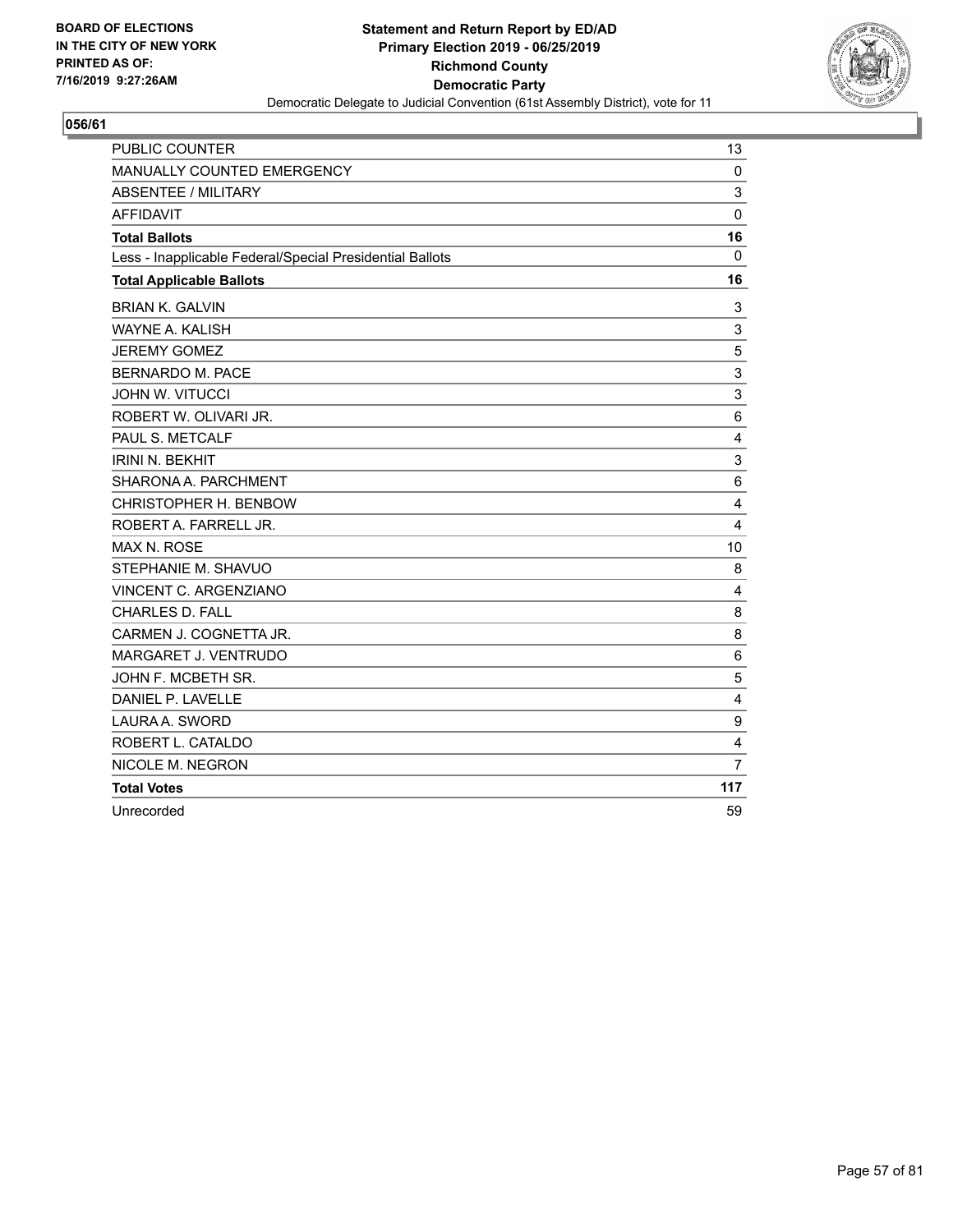

| <b>PUBLIC COUNTER</b>                                    | 12             |
|----------------------------------------------------------|----------------|
| <b>MANUALLY COUNTED EMERGENCY</b>                        | 0              |
| <b>ABSENTEE / MILITARY</b>                               | 3              |
| <b>AFFIDAVIT</b>                                         | $\mathbf 0$    |
| <b>Total Ballots</b>                                     | 15             |
| Less - Inapplicable Federal/Special Presidential Ballots | $\mathbf{0}$   |
| <b>Total Applicable Ballots</b>                          | 15             |
| <b>BRIAN K. GALVIN</b>                                   | $\overline{2}$ |
| <b>WAYNE A. KALISH</b>                                   | 3              |
| <b>JEREMY GOMEZ</b>                                      | 3              |
| <b>BERNARDO M. PACE</b>                                  | $\mathbf 1$    |
| <b>JOHN W. VITUCCI</b>                                   | 3              |
| ROBERT W. OLIVARI JR.                                    | $\overline{c}$ |
| PAUL S. METCALF                                          | 4              |
| <b>IRINI N. BEKHIT</b>                                   | 3              |
| SHARONA A. PARCHMENT                                     | 3              |
| CHRISTOPHER H. BENBOW                                    | 9              |
| ROBERT A. FARRELL JR.                                    | $\overline{c}$ |
| <b>MAX N. ROSE</b>                                       | 9              |
| STEPHANIE M. SHAVUO                                      | 11             |
| VINCENT C. ARGENZIANO                                    | 8              |
| <b>CHARLES D. FALL</b>                                   | 10             |
| CARMEN J. COGNETTA JR.                                   | 8              |
| MARGARET J. VENTRUDO                                     | 10             |
| JOHN F. MCBETH SR.                                       | 8              |
| DANIEL P. LAVELLE                                        | 9              |
| LAURA A. SWORD                                           | 12             |
| ROBERT L. CATALDO                                        | $\overline{7}$ |
| NICOLE M. NEGRON                                         | 12             |
| UNCOUNTED WRITE-IN PER STATUTE (WRITE-IN)                | 1              |
| <b>Total Votes</b>                                       | 140            |
| Unrecorded                                               | 25             |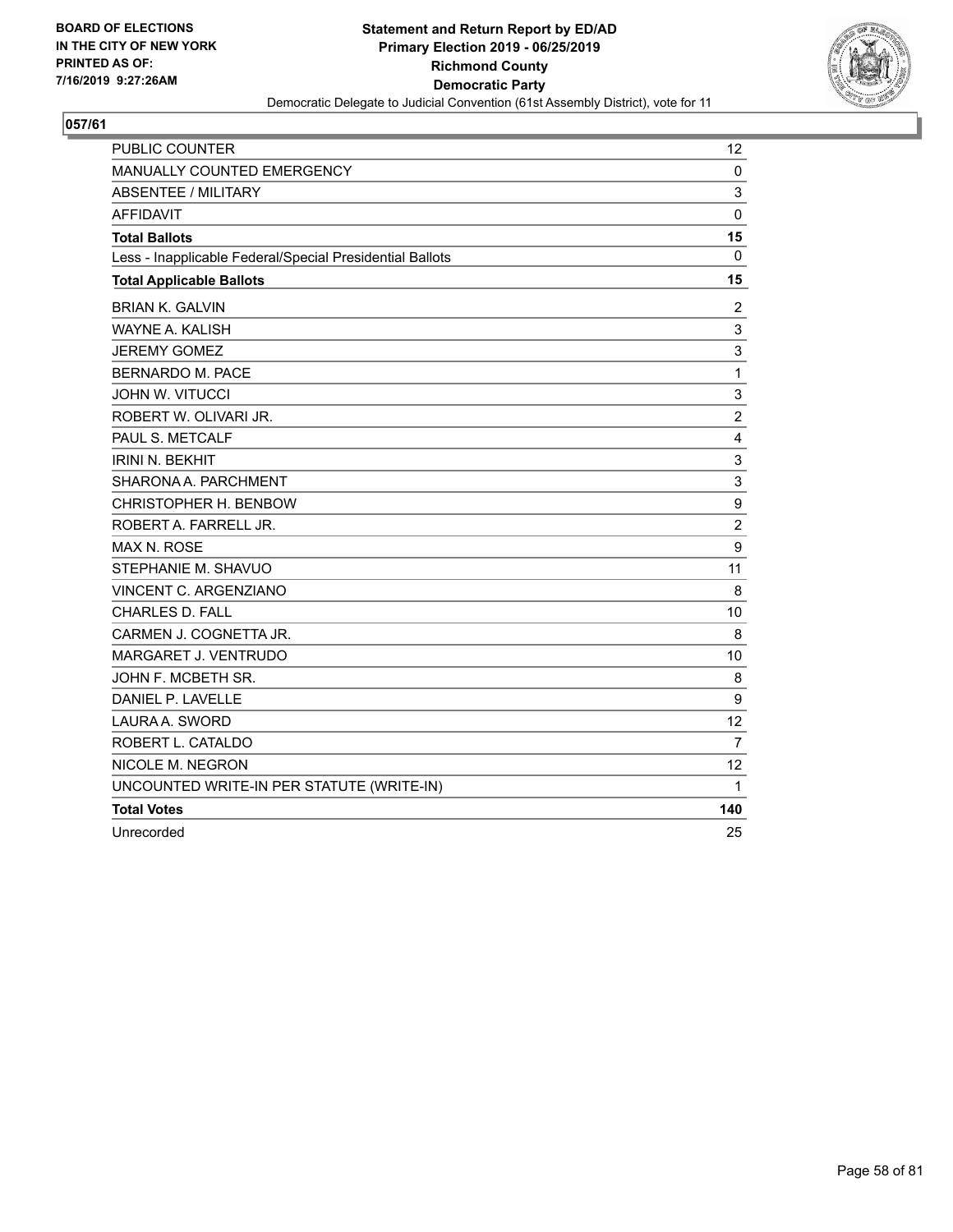

| <b>PUBLIC COUNTER</b>                                    | 7                |
|----------------------------------------------------------|------------------|
| MANUALLY COUNTED EMERGENCY                               | 0                |
| <b>ABSENTEE / MILITARY</b>                               | 3                |
| <b>AFFIDAVIT</b>                                         | $\mathbf 0$      |
| <b>Total Ballots</b>                                     | 10               |
| Less - Inapplicable Federal/Special Presidential Ballots | 0                |
| <b>Total Applicable Ballots</b>                          | 10               |
| <b>BRIAN K. GALVIN</b>                                   | 2                |
| WAYNE A. KALISH                                          | 0                |
| <b>JEREMY GOMEZ</b>                                      | 3                |
| <b>BERNARDO M. PACE</b>                                  | $\mathbf{1}$     |
| <b>JOHN W. VITUCCI</b>                                   | 0                |
| ROBERT W. OLIVARI JR.                                    | $\overline{c}$   |
| PAUL S. METCALF                                          | $\boldsymbol{2}$ |
| <b>IRINI N. BEKHIT</b>                                   | $\mathbf{1}$     |
| SHARONA A. PARCHMENT                                     | 0                |
| CHRISTOPHER H. BENBOW                                    | 3                |
| ROBERT A. FARRELL JR.                                    | $\mathbf{1}$     |
| MAX N. ROSE                                              | 9                |
| STEPHANIE M. SHAVUO                                      | $\overline{c}$   |
| VINCENT C. ARGENZIANO                                    | $\overline{c}$   |
| <b>CHARLES D. FALL</b>                                   | 5                |
| CARMEN J. COGNETTA JR.                                   | $\mathbf{1}$     |
| MARGARET J. VENTRUDO                                     | 3                |
| JOHN F. MCBETH SR.                                       | 4                |
| DANIEL P. LAVELLE                                        | $\mathbf 1$      |
| LAURA A. SWORD                                           | $\mathbf{1}$     |
| ROBERT L. CATALDO                                        | 3                |
| NICOLE M. NEGRON                                         | 3                |
| <b>Total Votes</b>                                       | 49               |
| Unrecorded                                               | 61               |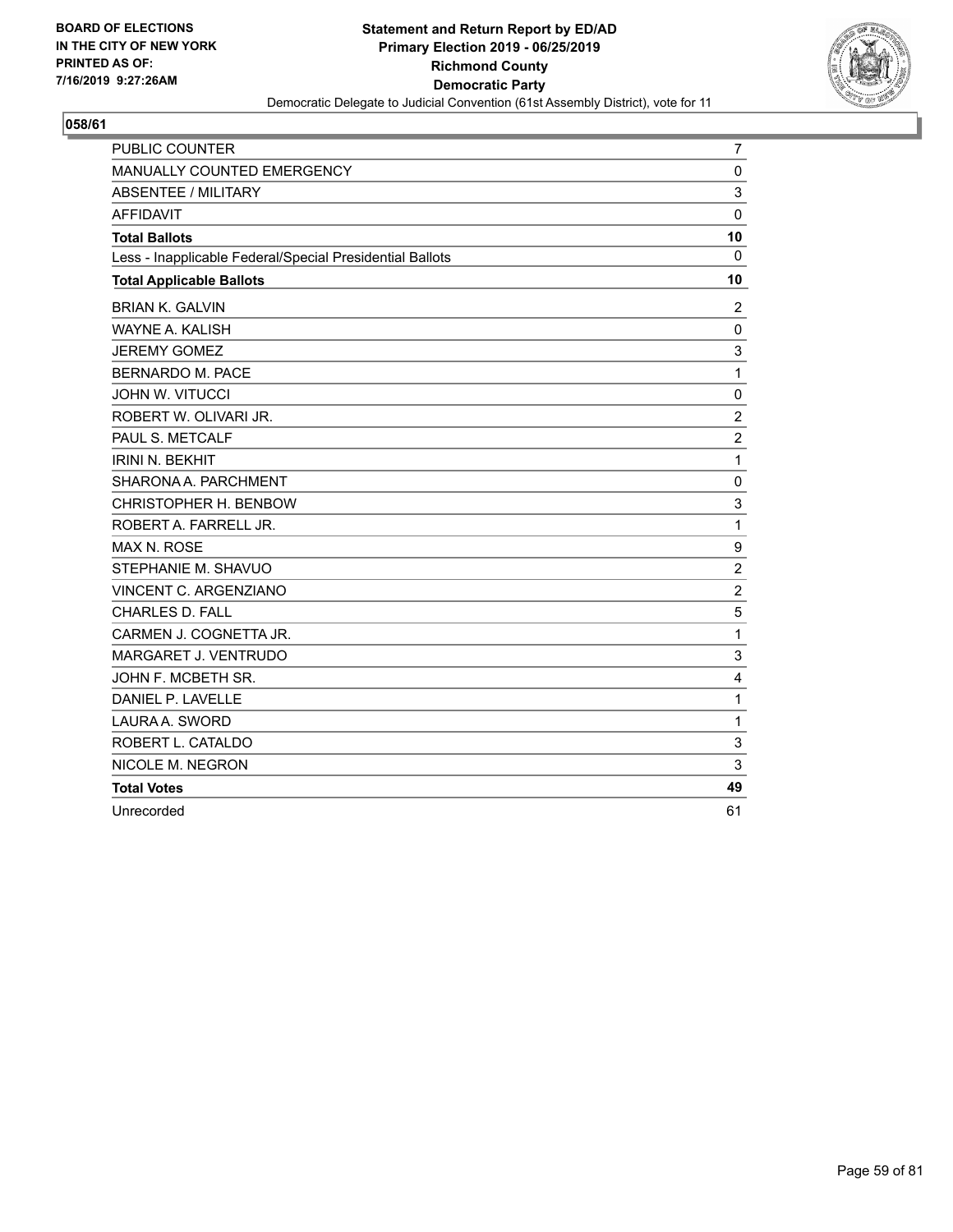

| PUBLIC COUNTER                                           | 9              |
|----------------------------------------------------------|----------------|
| <b>MANUALLY COUNTED EMERGENCY</b>                        | $\mathbf 0$    |
| ABSENTEE / MILITARY                                      | 4              |
| <b>AFFIDAVIT</b>                                         | $\mathbf 0$    |
| <b>Total Ballots</b>                                     | 13             |
| Less - Inapplicable Federal/Special Presidential Ballots | 0              |
| <b>Total Applicable Ballots</b>                          | 13             |
| <b>BRIAN K. GALVIN</b>                                   | 2              |
| WAYNE A. KALISH                                          | $\mathbf{1}$   |
| <b>JEREMY GOMEZ</b>                                      | 1              |
| <b>BERNARDO M. PACE</b>                                  | $\overline{c}$ |
| <b>JOHN W. VITUCCI</b>                                   | 1              |
| ROBERT W. OLIVARI JR.                                    | $\overline{2}$ |
| PAUL S. METCALF                                          | $\overline{2}$ |
| <b>IRINI N. BEKHIT</b>                                   | $\overline{2}$ |
| SHARONA A. PARCHMENT                                     | $\overline{4}$ |
| CHRISTOPHER H. BENBOW                                    | 1              |
| ROBERT A. FARRELL JR.                                    | 1              |
| <b>MAX N. ROSE</b>                                       | 10             |
| STEPHANIE M. SHAVUO                                      | 3              |
| <b>VINCENT C. ARGENZIANO</b>                             | 3              |
| <b>CHARLES D. FALL</b>                                   | 10             |
| CARMEN J. COGNETTA JR.                                   | 2              |
| MARGARET J. VENTRUDO                                     | $\overline{2}$ |
| JOHN F. MCBETH SR.                                       | 3              |
| DANIEL P. LAVELLE                                        | 5              |
| LAURA A. SWORD                                           | 3              |
| ROBERT L. CATALDO                                        | 3              |
| NICOLE M. NEGRON                                         | $\overline{7}$ |
| <b>GABRIEL CHENG (WRITE-IN)</b>                          | $\mathbf{1}$   |
| <b>Total Votes</b>                                       | 71             |
| Unrecorded                                               | 72             |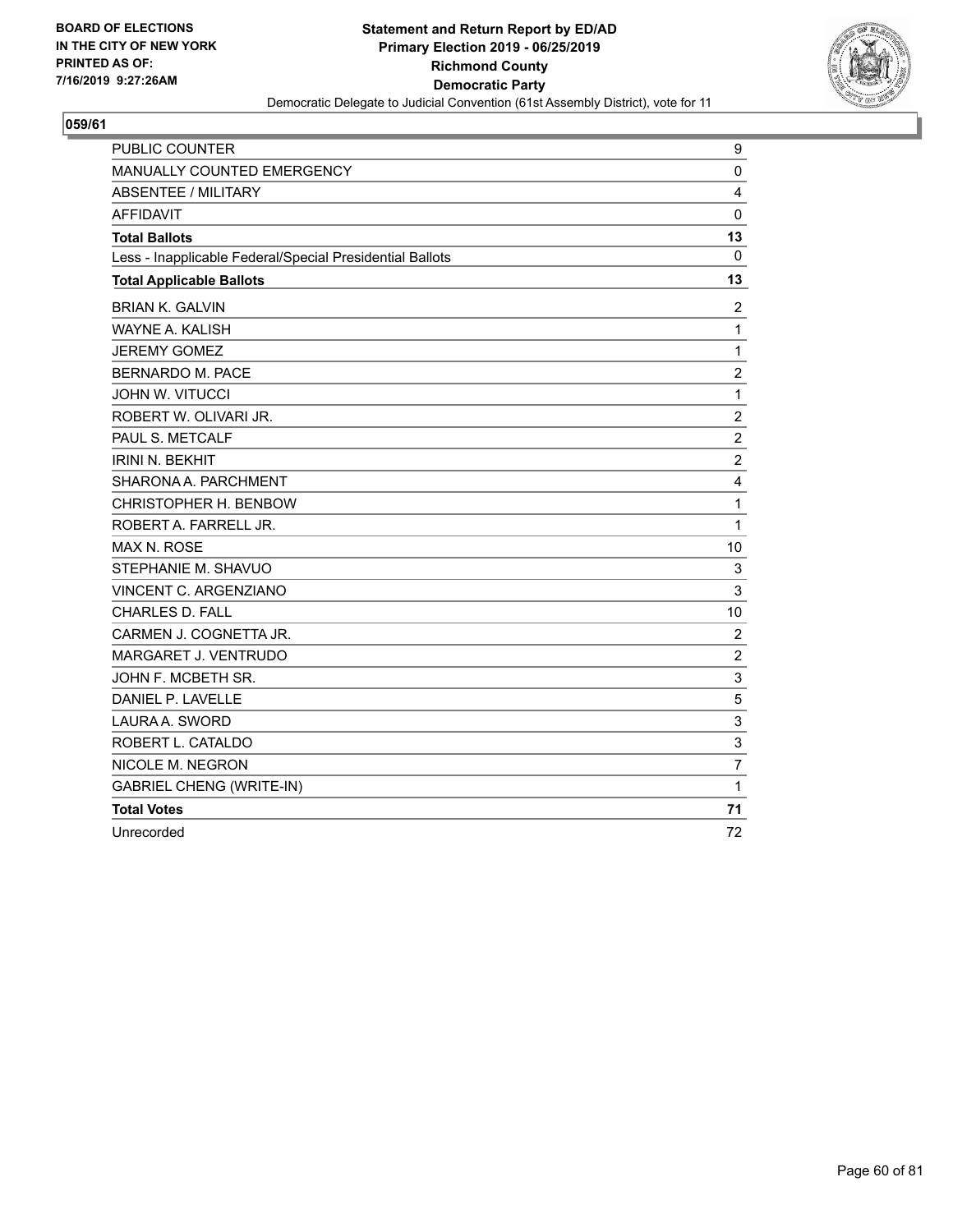

| PUBLIC COUNTER                                           | 3              |
|----------------------------------------------------------|----------------|
| MANUALLY COUNTED EMERGENCY                               | $\mathbf 0$    |
| <b>ABSENTEE / MILITARY</b>                               | 0              |
| <b>AFFIDAVIT</b>                                         | $\Omega$       |
| <b>Total Ballots</b>                                     | 3              |
| Less - Inapplicable Federal/Special Presidential Ballots | 0              |
| <b>Total Applicable Ballots</b>                          | 3              |
| <b>BRIAN K. GALVIN</b>                                   | 1              |
| WAYNE A. KALISH                                          | 1              |
| <b>JEREMY GOMEZ</b>                                      | $\overline{c}$ |
| <b>BERNARDO M. PACE</b>                                  | $\mathbf 0$    |
| <b>JOHN W. VITUCCI</b>                                   | 1              |
| ROBERT W. OLIVARI JR.                                    | $\overline{2}$ |
| PAUL S. METCALF                                          | 1              |
| <b>IRINI N. BEKHIT</b>                                   | 1              |
| SHARONA A. PARCHMENT                                     | 0              |
| CHRISTOPHER H. BENBOW                                    | $\overline{2}$ |
| ROBERT A. FARRELL JR.                                    | $\mathbf 0$    |
| <b>MAX N. ROSE</b>                                       | $\overline{2}$ |
| STEPHANIE M. SHAVUO                                      | $\mathbf 0$    |
| <b>VINCENT C. ARGENZIANO</b>                             | $\Omega$       |
| <b>CHARLES D. FALL</b>                                   | 1              |
| CARMEN J. COGNETTA JR.                                   | 1              |
| MARGARET J. VENTRUDO                                     | $\mathbf 0$    |
| JOHN F. MCBETH SR.                                       | 0              |
| DANIEL P. LAVELLE                                        | 1              |
| LAURA A. SWORD                                           | 1              |
| ROBERT L. CATALDO                                        | $\Omega$       |
| NICOLE M. NEGRON                                         | 1              |
| <b>Total Votes</b>                                       | 18             |
| Unrecorded                                               | 15             |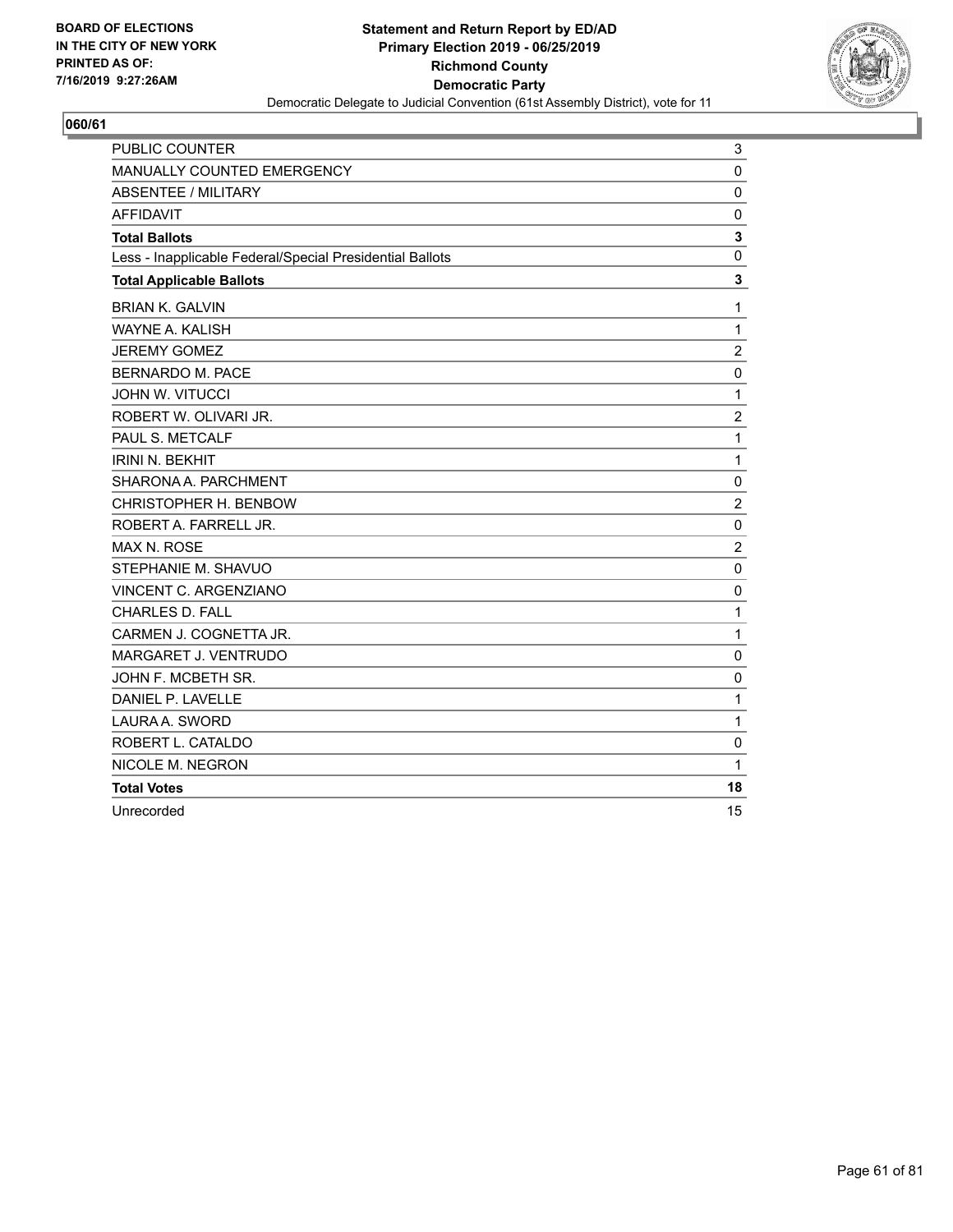

| <b>PUBLIC COUNTER</b>                                    | 23             |
|----------------------------------------------------------|----------------|
| <b>MANUALLY COUNTED EMERGENCY</b>                        | 0              |
| ABSENTEE / MILITARY                                      | 3              |
| <b>AFFIDAVIT</b>                                         | $\mathbf{0}$   |
| <b>Total Ballots</b>                                     | 26             |
| Less - Inapplicable Federal/Special Presidential Ballots | 0              |
| <b>Total Applicable Ballots</b>                          | 26             |
| <b>BRIAN K. GALVIN</b>                                   | 5              |
| WAYNE A. KALISH                                          | $\overline{c}$ |
| <b>JEREMY GOMEZ</b>                                      | 3              |
| BERNARDO M. PACE                                         | $\overline{c}$ |
| <b>JOHN W. VITUCCI</b>                                   | $\overline{c}$ |
| ROBERT W. OLIVARI JR.                                    | $\,6$          |
| PAUL S. METCALF                                          | $\mathbf{1}$   |
| <b>IRINI N. BEKHIT</b>                                   | 0              |
| SHARONA A. PARCHMENT                                     | $\mathbf{1}$   |
| CHRISTOPHER H. BENBOW                                    | $\overline{2}$ |
| ROBERT A. FARRELL JR.                                    | $\overline{2}$ |
| MAX N. ROSE                                              | 22             |
| STEPHANIE M. SHAVUO                                      | 16             |
| VINCENT C. ARGENZIANO                                    | 14             |
| <b>CHARLES D. FALL</b>                                   | 18             |
| CARMEN J. COGNETTA JR.                                   | 14             |
| MARGARET J. VENTRUDO                                     | 14             |
| JOHN F. MCBETH SR.                                       | 15             |
| DANIEL P. LAVELLE                                        | 13             |
| LAURA A. SWORD                                           | 16             |
| ROBERT L. CATALDO                                        | 13             |
| NICOLE M. NEGRON                                         | 14             |
| <b>Total Votes</b>                                       | 195            |
| Unrecorded                                               | 91             |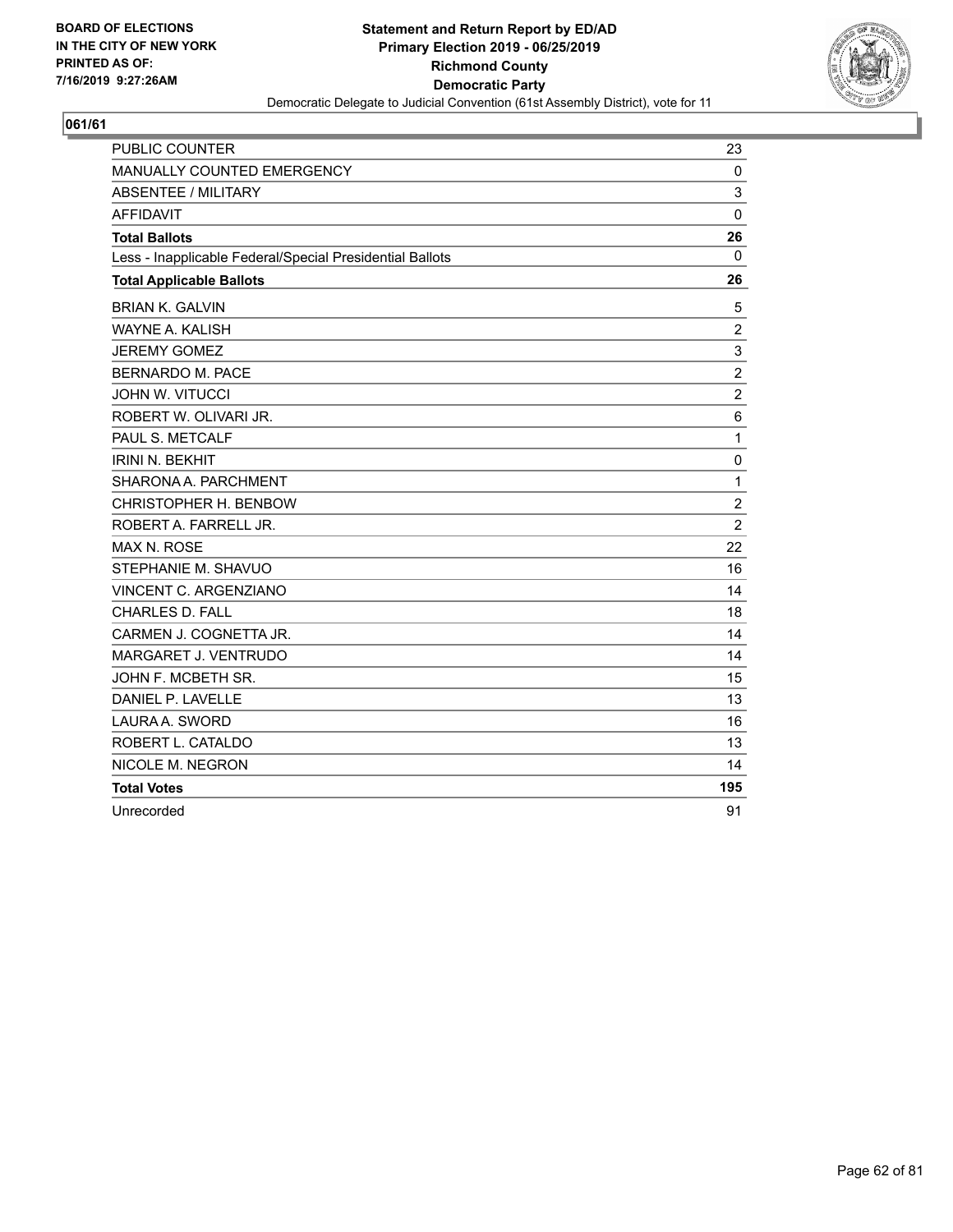

| <b>PUBLIC COUNTER</b>                                    | 17               |
|----------------------------------------------------------|------------------|
| MANUALLY COUNTED EMERGENCY                               | $\mathbf 0$      |
| <b>ABSENTEE / MILITARY</b>                               | 4                |
| <b>AFFIDAVIT</b>                                         | $\mathbf 0$      |
| <b>Total Ballots</b>                                     | 21               |
| Less - Inapplicable Federal/Special Presidential Ballots | $\mathbf 0$      |
| <b>Total Applicable Ballots</b>                          | 21               |
| <b>BRIAN K. GALVIN</b>                                   | 0                |
| <b>WAYNE A. KALISH</b>                                   | 5                |
| <b>JEREMY GOMEZ</b>                                      | $\mathbf 0$      |
| <b>BERNARDO M. PACE</b>                                  | $\mathbf{1}$     |
| <b>JOHN W. VITUCCI</b>                                   | 4                |
| ROBERT W. OLIVARI JR.                                    | 0                |
| PAUL S. METCALF                                          | $\overline{c}$   |
| <b>IRINI N. BEKHIT</b>                                   | $\boldsymbol{2}$ |
| SHARONA A. PARCHMENT                                     | 4                |
| CHRISTOPHER H. BENBOW                                    | 3                |
| ROBERT A. FARRELL JR.                                    | 1                |
| MAX N. ROSE                                              | 19               |
| STEPHANIE M. SHAVUO                                      | 17               |
| VINCENT C. ARGENZIANO                                    | 11               |
| CHARLES D. FALL                                          | 17               |
| CARMEN J. COGNETTA JR.                                   | 12               |
| MARGARET J. VENTRUDO                                     | 14               |
| JOHN F. MCBETH SR.                                       | 12               |
| DANIEL P. LAVELLE                                        | 15               |
| LAURA A. SWORD                                           | 17               |
| ROBERT L. CATALDO                                        | 16               |
| NICOLE M. NEGRON                                         | 11               |
| <b>Total Votes</b>                                       | 183              |
| Unrecorded                                               | 48               |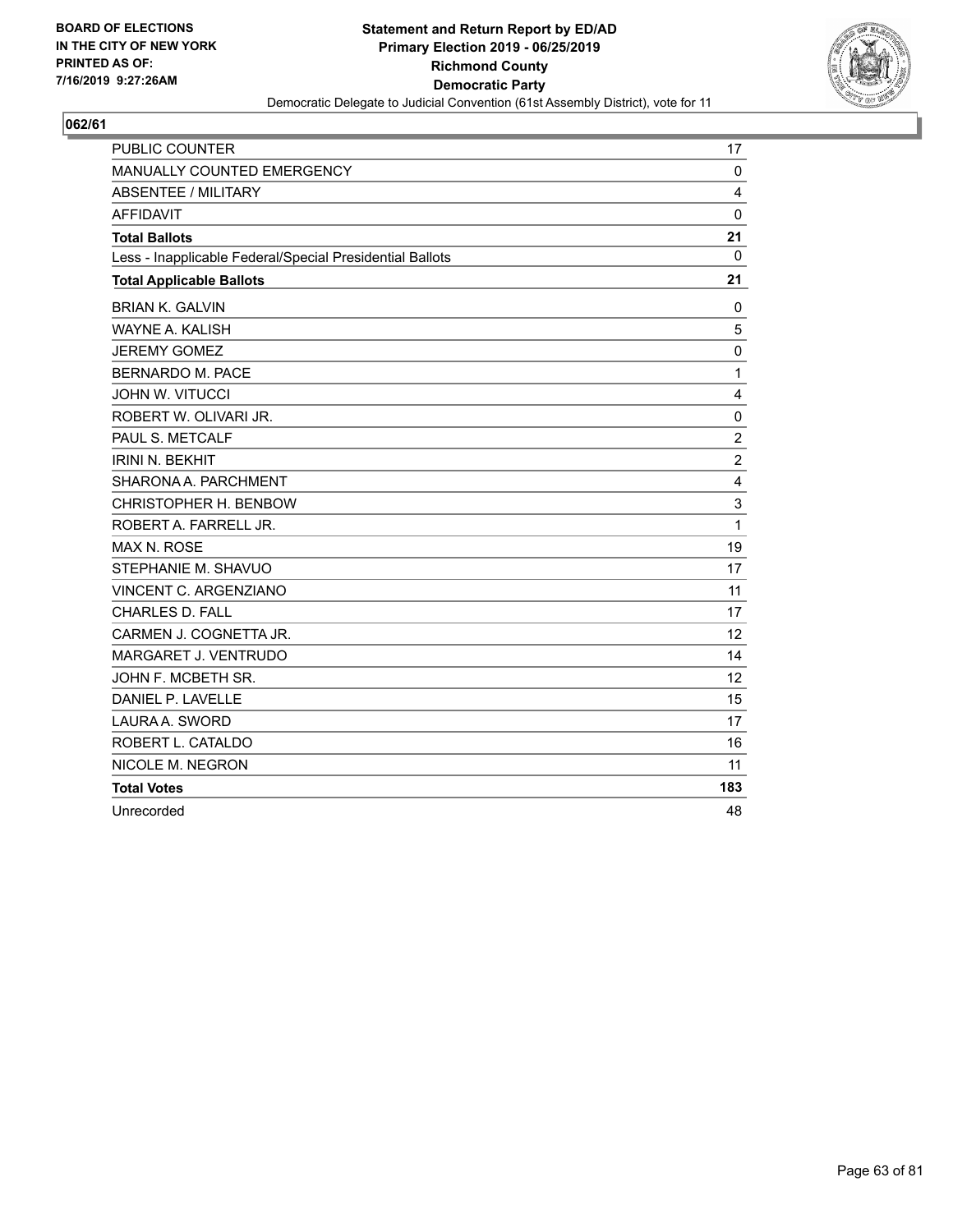

| PUBLIC COUNTER                                           | 3              |
|----------------------------------------------------------|----------------|
| MANUALLY COUNTED EMERGENCY                               | $\mathbf 0$    |
| <b>ABSENTEE / MILITARY</b>                               | 0              |
| <b>AFFIDAVIT</b>                                         | $\mathbf 0$    |
| <b>Total Ballots</b>                                     | 3              |
| Less - Inapplicable Federal/Special Presidential Ballots | $\mathbf 0$    |
| <b>Total Applicable Ballots</b>                          | $\mathbf 3$    |
| <b>BRIAN K. GALVIN</b>                                   | 0              |
| <b>WAYNE A. KALISH</b>                                   | $\Omega$       |
| <b>JEREMY GOMEZ</b>                                      | 0              |
| <b>BERNARDO M. PACE</b>                                  | 0              |
| <b>JOHN W. VITUCCI</b>                                   | $\mathbf 0$    |
| ROBERT W. OLIVARI JR.                                    | $\mathbf 0$    |
| PAUL S. METCALF                                          | $\mathbf 0$    |
| <b>IRINI N. BEKHIT</b>                                   | $\mathbf{1}$   |
| SHARONA A. PARCHMENT                                     | $\mathbf 0$    |
| CHRISTOPHER H. BENBOW                                    | $\mathbf 0$    |
| ROBERT A. FARRELL JR.                                    | $\mathbf 0$    |
| MAX N. ROSE                                              | 3              |
| STEPHANIE M. SHAVUO                                      | $\overline{c}$ |
| VINCENT C. ARGENZIANO                                    | $\overline{2}$ |
| <b>CHARLES D. FALL</b>                                   | 3              |
| CARMEN J. COGNETTA JR.                                   | $\overline{c}$ |
| MARGARET J. VENTRUDO                                     | $\overline{c}$ |
| JOHN F. MCBETH SR.                                       | $\overline{2}$ |
| DANIEL P. LAVELLE                                        | $\overline{2}$ |
| LAURA A. SWORD                                           | $\overline{2}$ |
| ROBERT L. CATALDO                                        | $\overline{c}$ |
| NICOLE M. NEGRON                                         | $\overline{2}$ |
| <b>Total Votes</b>                                       | 25             |
| Unrecorded                                               | 8              |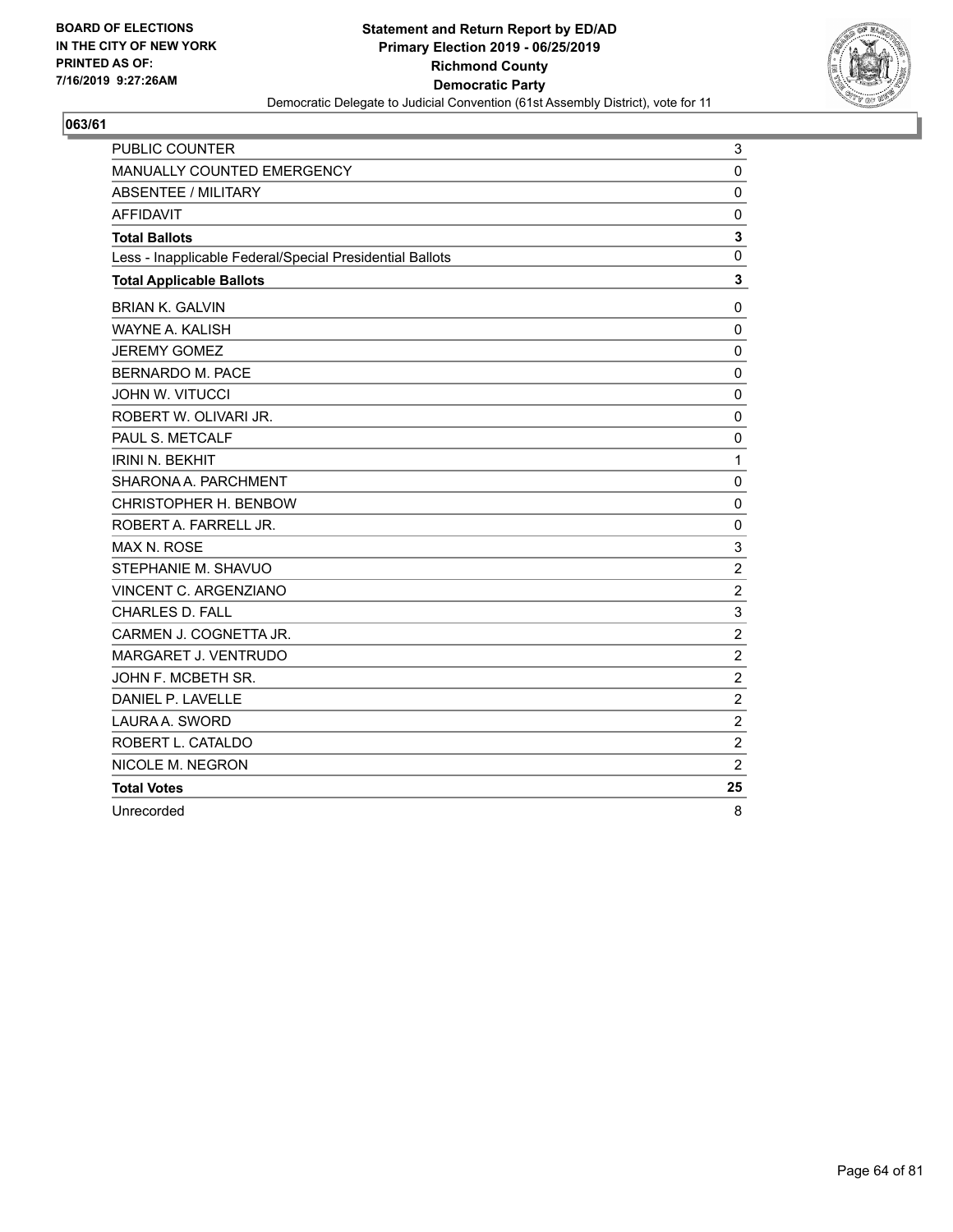

| PUBLIC COUNTER                                           | 6              |
|----------------------------------------------------------|----------------|
| MANUALLY COUNTED EMERGENCY                               | $\mathbf 0$    |
| <b>ABSENTEE / MILITARY</b>                               | $\Omega$       |
| <b>AFFIDAVIT</b>                                         | 0              |
| <b>Total Ballots</b>                                     | 6              |
| Less - Inapplicable Federal/Special Presidential Ballots | 0              |
| <b>Total Applicable Ballots</b>                          | 6              |
| <b>BRIAN K. GALVIN</b>                                   | 1              |
| WAYNE A. KALISH                                          | $\mathbf 0$    |
| <b>JEREMY GOMEZ</b>                                      | 1              |
| <b>BERNARDO M. PACE</b>                                  | $\mathbf 0$    |
| <b>JOHN W. VITUCCI</b>                                   | 1              |
| ROBERT W. OLIVARI JR.                                    | 1              |
| PAUL S. METCALF                                          | 1              |
| <b>IRINI N. BEKHIT</b>                                   | $\overline{2}$ |
| SHARONA A. PARCHMENT                                     | $\overline{2}$ |
| CHRISTOPHER H. BENBOW                                    | 1              |
| ROBERT A. FARRELL JR.                                    | $\overline{2}$ |
| MAX N. ROSE                                              | 5              |
| STEPHANIE M. SHAVUO                                      | $\overline{2}$ |
| VINCENT C. ARGENZIANO                                    | 1              |
| <b>CHARLES D. FALL</b>                                   | 4              |
| CARMEN J. COGNETTA JR.                                   | $\overline{c}$ |
| MARGARET J. VENTRUDO                                     | 1              |
| JOHN F. MCBETH SR.                                       | $\overline{2}$ |
| DANIEL P. LAVELLE                                        | $\overline{c}$ |
| LAURA A. SWORD                                           | $\overline{2}$ |
| ROBERT L. CATALDO                                        | $\overline{c}$ |
| NICOLE M. NEGRON                                         | 3              |
| <b>Total Votes</b>                                       | 38             |
| Unrecorded                                               | 28             |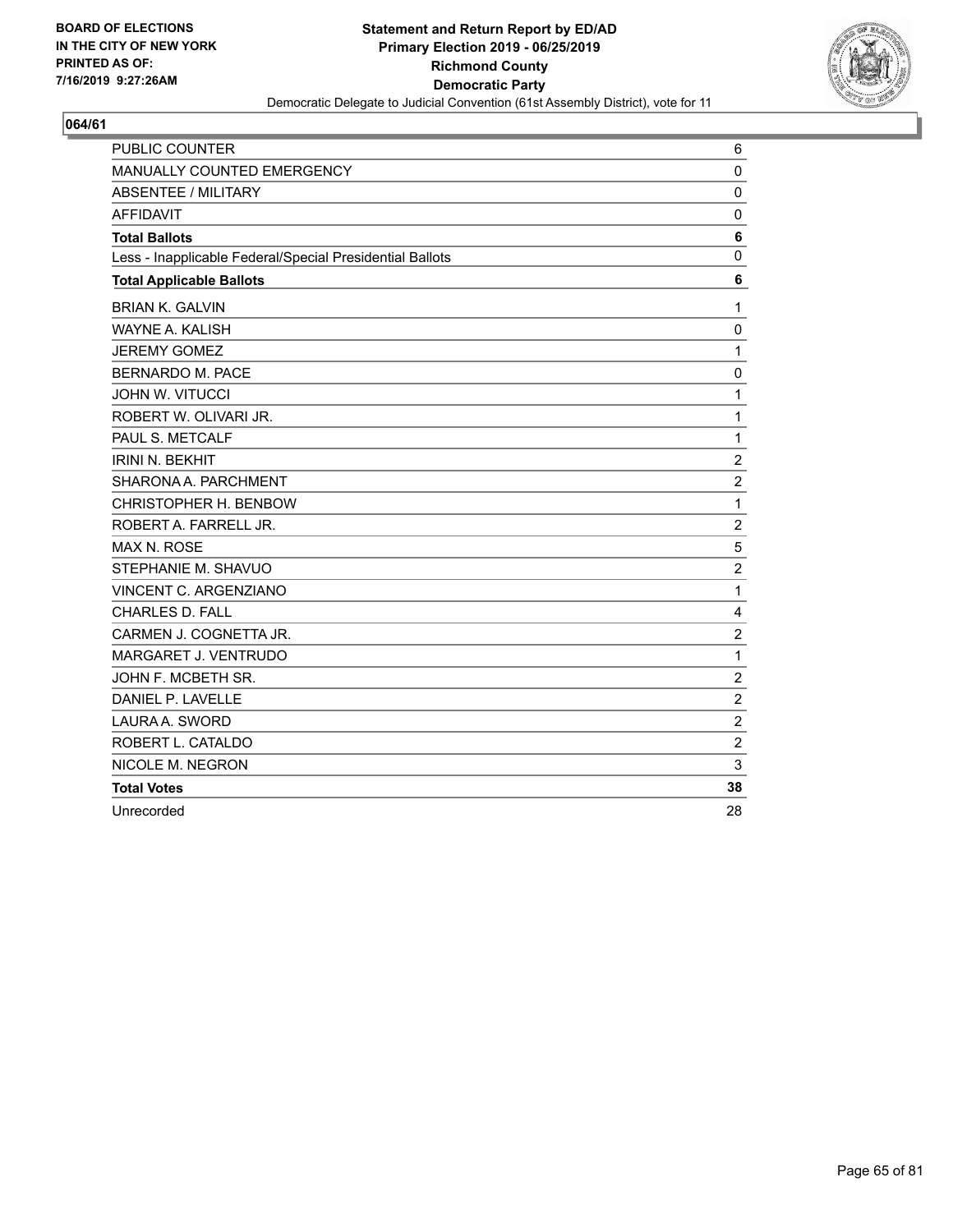

| <b>PUBLIC COUNTER</b>                                    | 23             |
|----------------------------------------------------------|----------------|
| <b>MANUALLY COUNTED EMERGENCY</b>                        | 0              |
| <b>ABSENTEE / MILITARY</b>                               | 5              |
| <b>AFFIDAVIT</b>                                         | $\Omega$       |
| <b>Total Ballots</b>                                     | 28             |
| Less - Inapplicable Federal/Special Presidential Ballots | 0              |
| <b>Total Applicable Ballots</b>                          | 28             |
| <b>BRIAN K. GALVIN</b>                                   | 9              |
| <b>WAYNE A. KALISH</b>                                   | $\overline{4}$ |
| <b>JEREMY GOMEZ</b>                                      | $\overline{7}$ |
| <b>BERNARDO M. PACE</b>                                  | $\mathbf{1}$   |
| <b>JOHN W. VITUCCI</b>                                   | 4              |
| ROBERT W. OLIVARI JR.                                    | 4              |
| PAUL S. METCALF                                          | $\mathbf 5$    |
| <b>IRINI N. BEKHIT</b>                                   | 6              |
| SHARONA A. PARCHMENT                                     | 8              |
| CHRISTOPHER H. BENBOW                                    | 8              |
| ROBERT A. FARRELL JR.                                    | 5              |
| <b>MAX N. ROSE</b>                                       | 22             |
| STEPHANIE M. SHAVUO                                      | 11             |
| <b>VINCENT C. ARGENZIANO</b>                             | 4              |
| <b>CHARLES D. FALL</b>                                   | 24             |
| CARMEN J. COGNETTA JR.                                   | 8              |
| <b>MARGARET J. VENTRUDO</b>                              | 7              |
| JOHN F. MCBETH SR.                                       | 12             |
| DANIEL P. LAVELLE                                        | 8              |
| LAURA A. SWORD                                           | 16             |
| ROBERT L. CATALDO                                        | 6              |
| NICOLE M. NEGRON                                         | 15             |
| ANN MARIE SELTZER (WRITE-IN)                             | 1              |
| <b>Total Votes</b>                                       | 195            |
| Unrecorded                                               | 113            |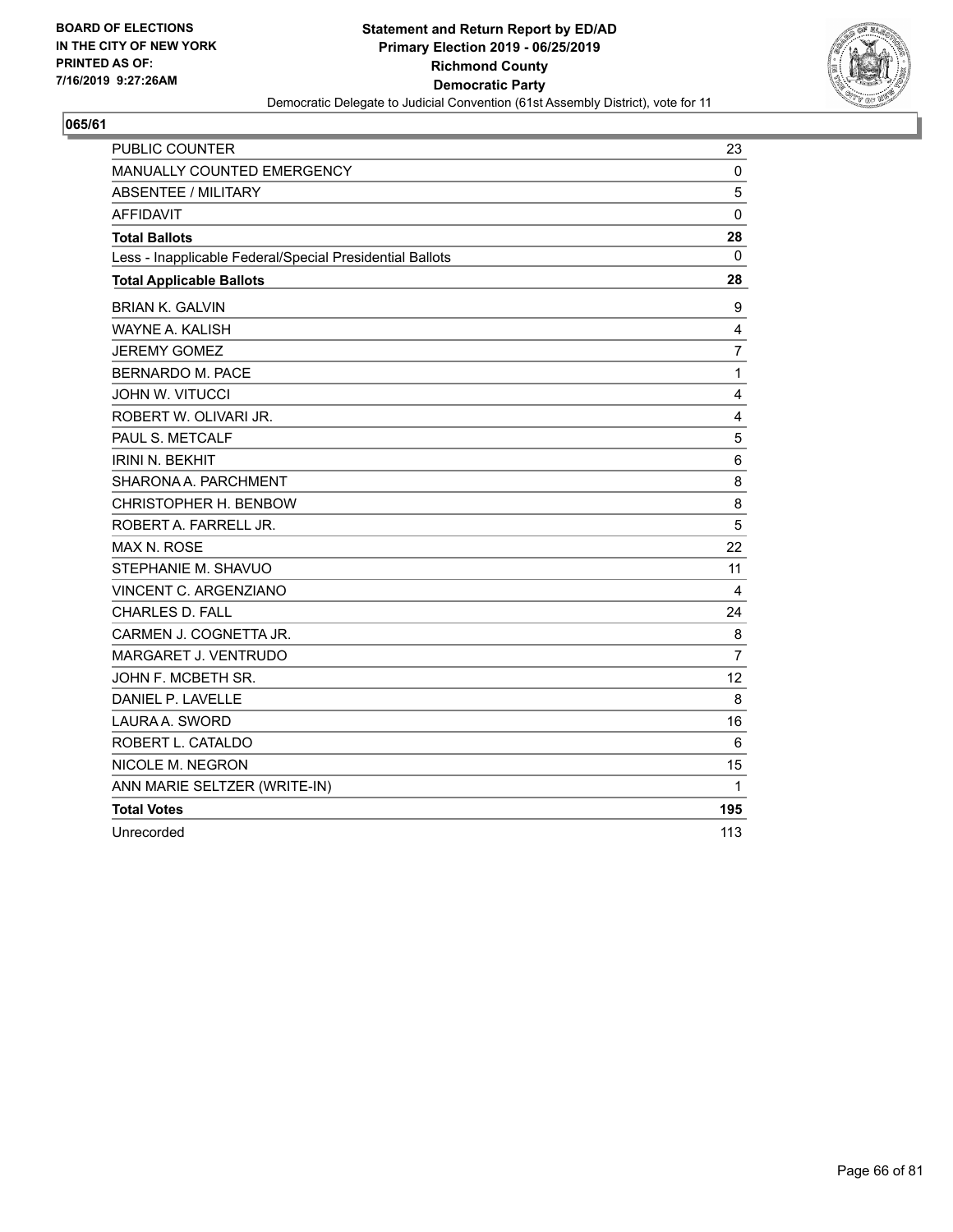

| <b>PUBLIC COUNTER</b>                                    | 25               |
|----------------------------------------------------------|------------------|
| MANUALLY COUNTED EMERGENCY                               | 0                |
| ABSENTEE / MILITARY                                      | 4                |
| <b>AFFIDAVIT</b>                                         | $\mathbf{0}$     |
| <b>Total Ballots</b>                                     | 29               |
| Less - Inapplicable Federal/Special Presidential Ballots | $\mathbf{0}$     |
| <b>Total Applicable Ballots</b>                          | 29               |
| <b>BRIAN K. GALVIN</b>                                   | 6                |
| <b>WAYNE A. KALISH</b>                                   | 11               |
| <b>JEREMY GOMEZ</b>                                      | 5                |
| BERNARDO M. PACE                                         | 6                |
| <b>JOHN W. VITUCCI</b>                                   | $\overline{7}$   |
| ROBERT W. OLIVARI JR.                                    | $\boldsymbol{9}$ |
| PAUL S. METCALF                                          | 6                |
| <b>IRINI N. BEKHIT</b>                                   | 11               |
| SHARONA A. PARCHMENT                                     | 6                |
| CHRISTOPHER H. BENBOW                                    | 8                |
| ROBERT A. FARRELL JR.                                    | $\overline{7}$   |
| <b>MAX N. ROSE</b>                                       | 24               |
| STEPHANIE M. SHAVUO                                      | 12               |
| VINCENT C. ARGENZIANO                                    | 12               |
| <b>CHARLES D. FALL</b>                                   | 16               |
| CARMEN J. COGNETTA JR.                                   | 10               |
| MARGARET J. VENTRUDO                                     | 14               |
| JOHN F. MCBETH SR.                                       | 10               |
| DANIEL P. LAVELLE                                        | 11               |
| LAURA A. SWORD                                           | 15               |
| ROBERT L. CATALDO                                        | 11               |
| NICOLE M. NEGRON                                         | 11               |
| MARYBETH MELENDEZ (WRITE-IN)                             | 1                |
| <b>Total Votes</b>                                       | 229              |
| Unrecorded                                               | 90               |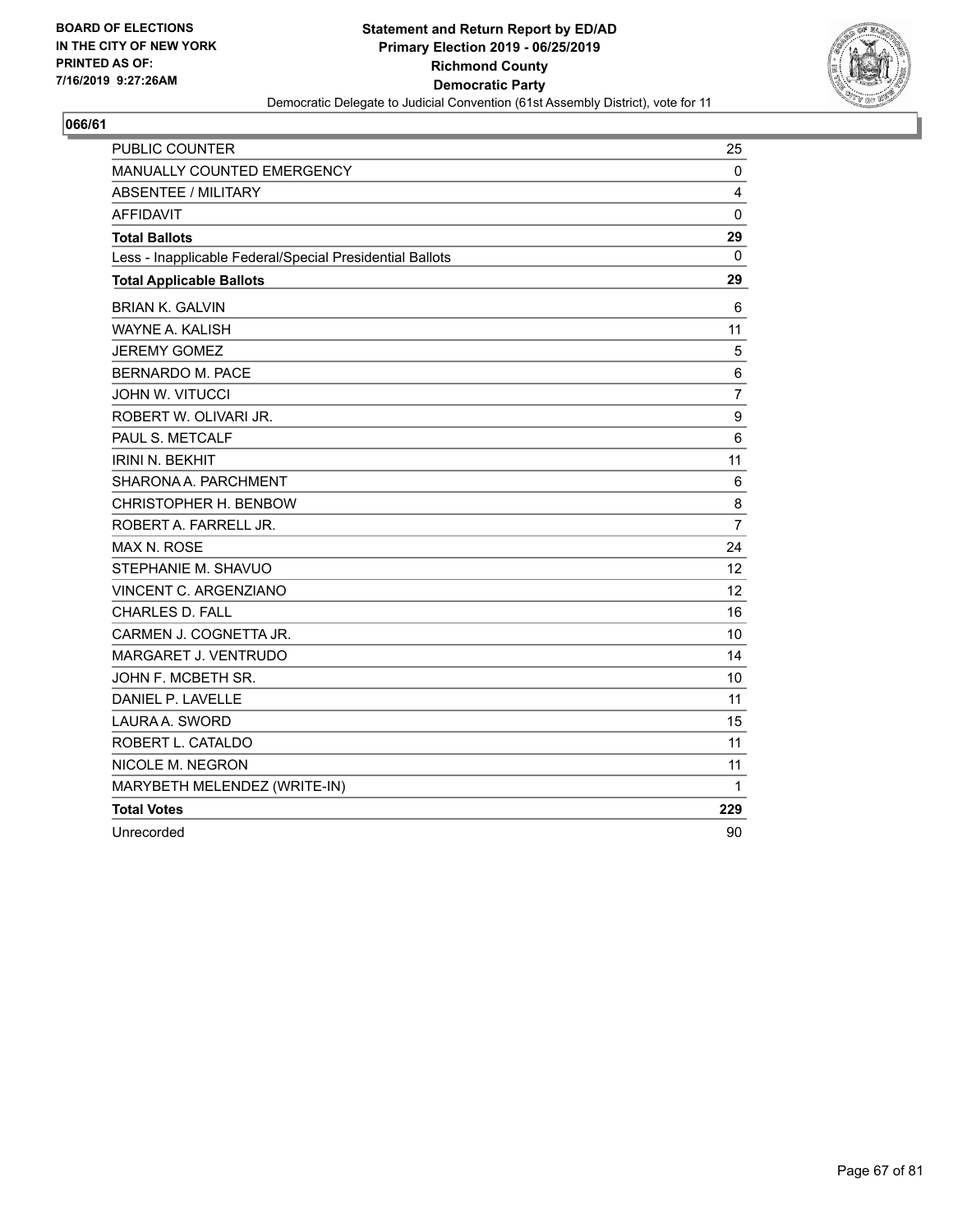

| <b>PUBLIC COUNTER</b>                                    | 11               |
|----------------------------------------------------------|------------------|
| <b>MANUALLY COUNTED EMERGENCY</b>                        | $\mathbf 0$      |
| ABSENTEE / MILITARY                                      | 5                |
| <b>AFFIDAVIT</b>                                         | $\mathbf 0$      |
| <b>Total Ballots</b>                                     | 16               |
| Less - Inapplicable Federal/Special Presidential Ballots | $\mathbf 0$      |
| <b>Total Applicable Ballots</b>                          | 16               |
| <b>BRIAN K. GALVIN</b>                                   | 2                |
| <b>WAYNE A. KALISH</b>                                   | $\mathbf{1}$     |
| <b>JEREMY GOMEZ</b>                                      | $\overline{c}$   |
| <b>BERNARDO M. PACE</b>                                  | $\boldsymbol{2}$ |
| <b>JOHN W. VITUCCI</b>                                   | $\mathbf{1}$     |
| ROBERT W. OLIVARI JR.                                    | 4                |
| PAUL S. METCALF                                          | $\mathbf 0$      |
| <b>IRINI N. BEKHIT</b>                                   | 3                |
| SHARONA A. PARCHMENT                                     | 5                |
| CHRISTOPHER H. BENBOW                                    | 1                |
| ROBERT A. FARRELL JR.                                    | $\mathbf 0$      |
| <b>MAX N. ROSE</b>                                       | 16               |
| STEPHANIE M. SHAVUO                                      | 6                |
| VINCENT C. ARGENZIANO                                    | 5                |
| <b>CHARLES D. FALL</b>                                   | 12               |
| CARMEN J. COGNETTA JR.                                   | 5                |
| MARGARET J. VENTRUDO                                     | 4                |
| JOHN F. MCBETH SR.                                       | $\overline{7}$   |
| DANIEL P. LAVELLE                                        | 6                |
| LAURA A. SWORD                                           | 8                |
| ROBERT L. CATALDO                                        | 6                |
| NICOLE M. NEGRON                                         | 9                |
| <b>Total Votes</b>                                       | 105              |
| Unrecorded                                               | 71               |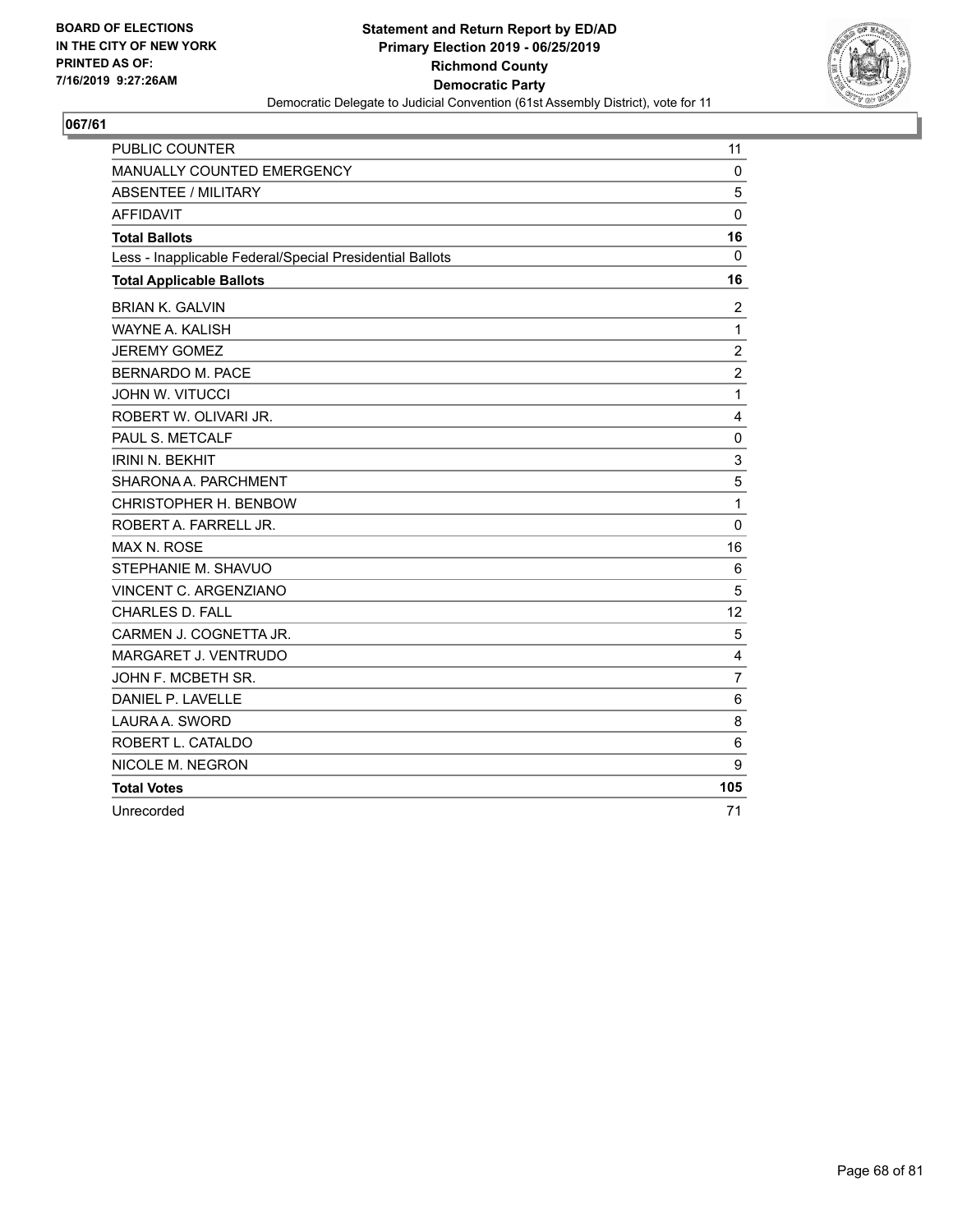

| <b>PUBLIC COUNTER</b>                                    | 8              |
|----------------------------------------------------------|----------------|
| MANUALLY COUNTED EMERGENCY                               | $\mathbf 0$    |
| ABSENTEE / MILITARY                                      | 6              |
| <b>AFFIDAVIT</b>                                         | $\mathbf 0$    |
| <b>Total Ballots</b>                                     | 14             |
| Less - Inapplicable Federal/Special Presidential Ballots | $\mathbf 0$    |
| <b>Total Applicable Ballots</b>                          | 14             |
| <b>BRIAN K. GALVIN</b>                                   | 1              |
| WAYNE A. KALISH                                          | $\mathbf 1$    |
| <b>JEREMY GOMEZ</b>                                      | 3              |
| <b>BERNARDO M. PACE</b>                                  | $\overline{c}$ |
| <b>JOHN W. VITUCCI</b>                                   | $\mathbf{1}$   |
| ROBERT W. OLIVARI JR.                                    | 1              |
| PAUL S. METCALF                                          | $\overline{c}$ |
| <b>IRINI N. BEKHIT</b>                                   | $\mathbf{1}$   |
| SHARONA A. PARCHMENT                                     | 5              |
| CHRISTOPHER H. BENBOW                                    | 1              |
| ROBERT A. FARRELL JR.                                    | 3              |
| <b>MAX N. ROSE</b>                                       | 11             |
| STEPHANIE M. SHAVUO                                      | 5              |
| VINCENT C. ARGENZIANO                                    | 3              |
| <b>CHARLES D. FALL</b>                                   | 11             |
| CARMEN J. COGNETTA JR.                                   | $\overline{7}$ |
| MARGARET J. VENTRUDO                                     | 5              |
| JOHN F. MCBETH SR.                                       | $\overline{7}$ |
| DANIEL P. LAVELLE                                        | 6              |
| LAURA A. SWORD                                           | 9              |
| ROBERT L. CATALDO                                        | 4              |
| NICOLE M. NEGRON                                         | 8              |
| <b>Total Votes</b>                                       | 97             |
| Unrecorded                                               | 57             |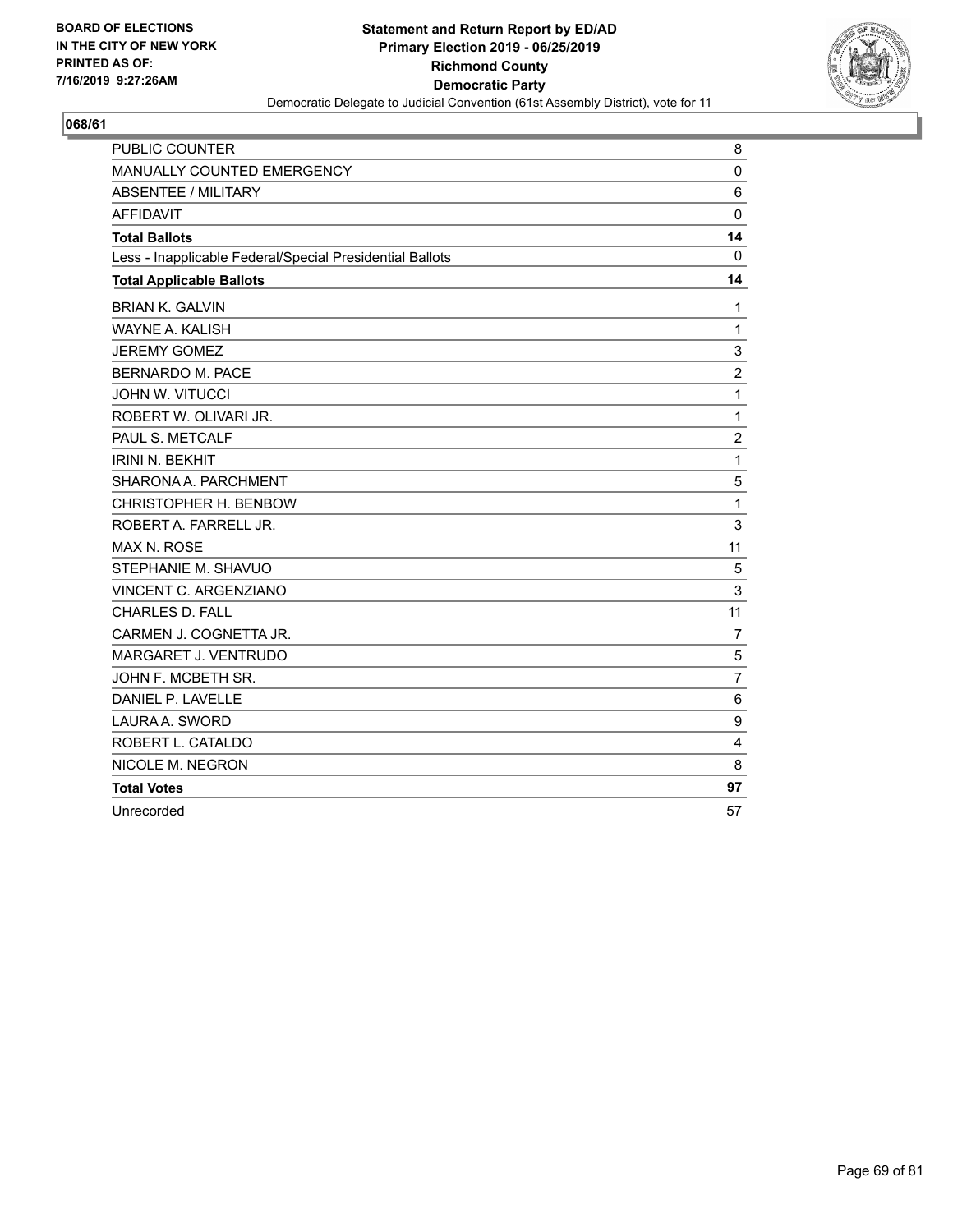

| <b>PUBLIC COUNTER</b>                                    | 16             |
|----------------------------------------------------------|----------------|
| MANUALLY COUNTED EMERGENCY                               | $\mathbf 0$    |
| ABSENTEE / MILITARY                                      | $\overline{2}$ |
| <b>AFFIDAVIT</b>                                         | $\mathbf 0$    |
| <b>Total Ballots</b>                                     | 18             |
| Less - Inapplicable Federal/Special Presidential Ballots | $\mathbf 0$    |
| <b>Total Applicable Ballots</b>                          | 18             |
| <b>BRIAN K. GALVIN</b>                                   | 4              |
| WAYNE A. KALISH                                          | $\overline{c}$ |
| <b>JEREMY GOMEZ</b>                                      | $\overline{7}$ |
| <b>BERNARDO M. PACE</b>                                  | 4              |
| <b>JOHN W. VITUCCI</b>                                   | $\overline{c}$ |
| ROBERT W. OLIVARI JR.                                    | 3              |
| PAUL S. METCALF                                          | $\overline{7}$ |
| <b>IRINI N. BEKHIT</b>                                   | $\overline{c}$ |
| SHARONA A. PARCHMENT                                     | 6              |
| CHRISTOPHER H. BENBOW                                    | $\overline{7}$ |
| ROBERT A. FARRELL JR.                                    | 5              |
| <b>MAX N. ROSE</b>                                       | 16             |
| STEPHANIE M. SHAVUO                                      | 10             |
| VINCENT C. ARGENZIANO                                    | 4              |
| <b>CHARLES D. FALL</b>                                   | 14             |
| CARMEN J. COGNETTA JR.                                   | 8              |
| MARGARET J. VENTRUDO                                     | 5              |
| JOHN F. MCBETH SR.                                       | 10             |
| DANIEL P. LAVELLE                                        | $\overline{7}$ |
| LAURA A. SWORD                                           | $\overline{7}$ |
| ROBERT L. CATALDO                                        | 4              |
| NICOLE M. NEGRON                                         | 10             |
| <b>Total Votes</b>                                       | 144            |
| Unrecorded                                               | 54             |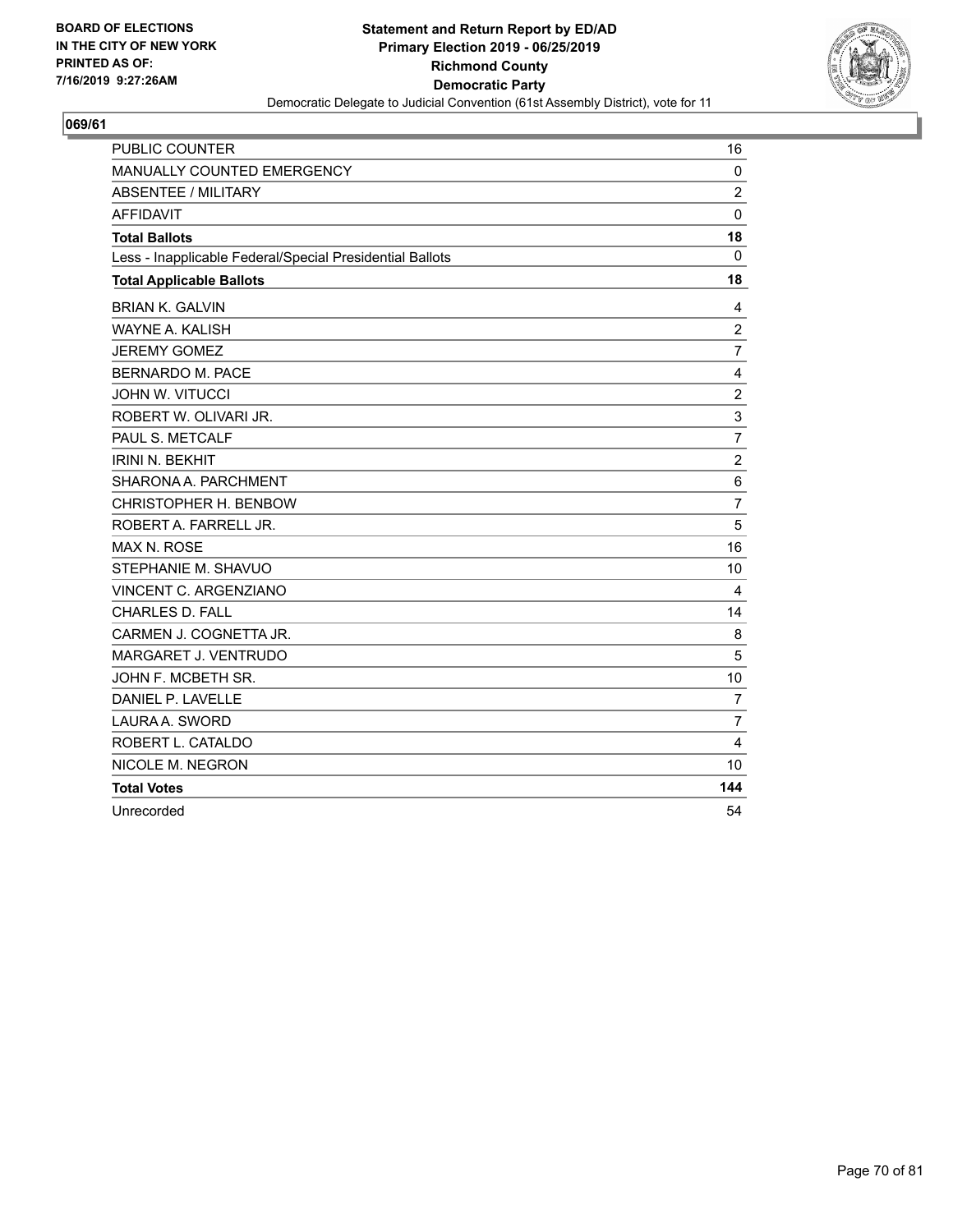

| <b>PUBLIC COUNTER</b>                                    | 17             |
|----------------------------------------------------------|----------------|
| MANUALLY COUNTED EMERGENCY                               | 0              |
| <b>ABSENTEE / MILITARY</b>                               | 3              |
| <b>AFFIDAVIT</b>                                         | $\mathbf 0$    |
| <b>Total Ballots</b>                                     | 20             |
| Less - Inapplicable Federal/Special Presidential Ballots | 0              |
| <b>Total Applicable Ballots</b>                          | 20             |
| <b>BRIAN K. GALVIN</b>                                   | 4              |
| WAYNE A. KALISH                                          | 4              |
| <b>JEREMY GOMEZ</b>                                      | 5              |
| BERNARDO M. PACE                                         | 4              |
| <b>JOHN W. VITUCCI</b>                                   | 4              |
| ROBERT W. OLIVARI JR.                                    | 3              |
| PAUL S. METCALF                                          | $\overline{7}$ |
| <b>IRINI N. BEKHIT</b>                                   | $\overline{c}$ |
| SHARONA A. PARCHMENT                                     | 4              |
| CHRISTOPHER H. BENBOW                                    | 3              |
| ROBERT A. FARRELL JR.                                    | $\overline{7}$ |
| <b>MAX N. ROSE</b>                                       | 16             |
| STEPHANIE M. SHAVUO                                      | 4              |
| VINCENT C. ARGENZIANO                                    | 4              |
| <b>CHARLES D. FALL</b>                                   | 10             |
| CARMEN J. COGNETTA JR.                                   | 6              |
| MARGARET J. VENTRUDO                                     | 4              |
| JOHN F. MCBETH SR.                                       | 6              |
| DANIEL P. LAVELLE                                        | 10             |
| LAURA A. SWORD                                           | 6              |
| ROBERT L. CATALDO                                        | 3              |
| NICOLE M. NEGRON                                         | 11             |
| <b>Total Votes</b>                                       | 127            |
| Unrecorded                                               | 93             |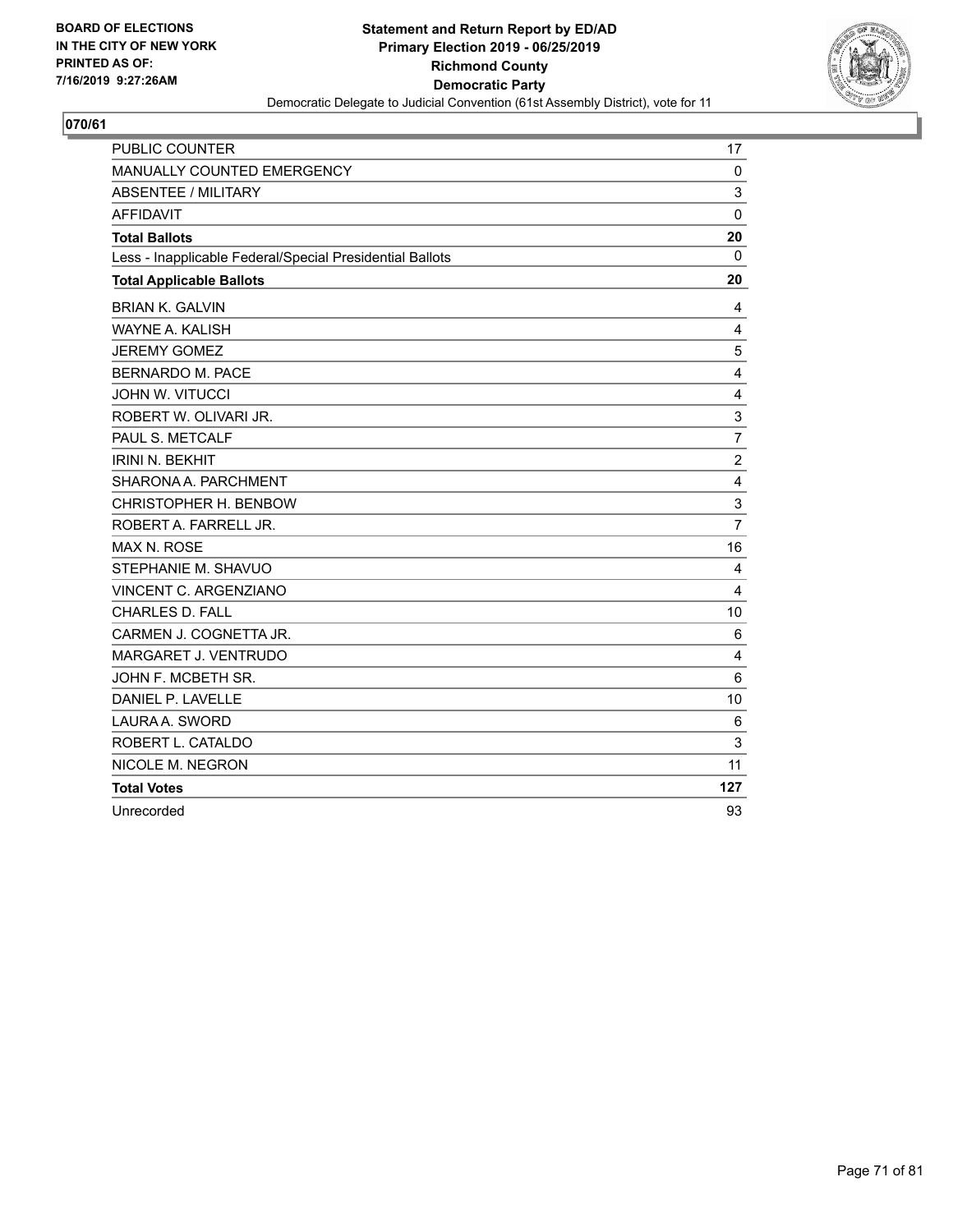

| <b>PUBLIC COUNTER</b>                                    | 17             |
|----------------------------------------------------------|----------------|
| MANUALLY COUNTED EMERGENCY                               | 0              |
| <b>ABSENTEE / MILITARY</b>                               | $\mathbf 0$    |
| <b>AFFIDAVIT</b>                                         | 0              |
| <b>Total Ballots</b>                                     | 17             |
| Less - Inapplicable Federal/Special Presidential Ballots | 0              |
| <b>Total Applicable Ballots</b>                          | 17             |
| <b>BRIAN K. GALVIN</b>                                   | 5              |
| WAYNE A. KALISH                                          | 1              |
| <b>JEREMY GOMEZ</b>                                      | 1              |
| <b>BERNARDO M. PACE</b>                                  | 1              |
| <b>JOHN W. VITUCCI</b>                                   | 6              |
| ROBERT W. OLIVARI JR.                                    | 6              |
| PAUL S. METCALF                                          | 1              |
| <b>IRINI N. BEKHIT</b>                                   | $\overline{c}$ |
| SHARONA A. PARCHMENT                                     | $\overline{c}$ |
| CHRISTOPHER H. BENBOW                                    | 1              |
| ROBERT A. FARRELL JR.                                    | $\overline{7}$ |
| <b>MAX N. ROSE</b>                                       | 15             |
| STEPHANIE M. SHAVUO                                      | 9              |
| <b>VINCENT C. ARGENZIANO</b>                             | 10             |
| <b>CHARLES D. FALL</b>                                   | 11             |
| CARMEN J. COGNETTA JR.                                   | 10             |
| MARGARET J. VENTRUDO                                     | 10             |
| JOHN F. MCBETH SR.                                       | 12             |
| DANIEL P. LAVELLE                                        | 13             |
| LAURA A. SWORD                                           | 12             |
| ROBERT L. CATALDO                                        | 11             |
| NICOLE M. NEGRON                                         | 10             |
| <b>Total Votes</b>                                       | 156            |
| Unrecorded                                               | 31             |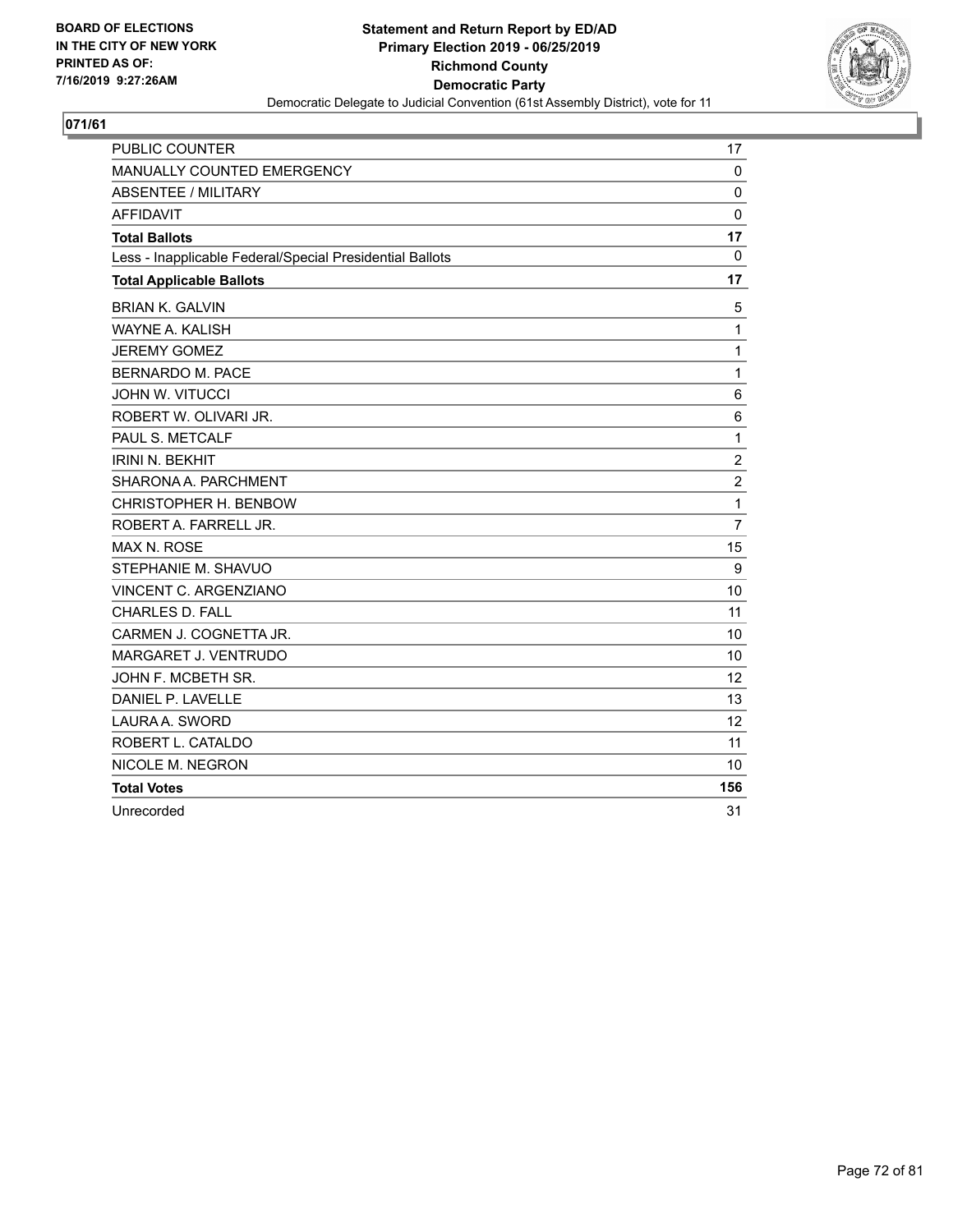

| PUBLIC COUNTER                                           | 13             |
|----------------------------------------------------------|----------------|
| <b>MANUALLY COUNTED EMERGENCY</b>                        | 0              |
| <b>ABSENTEE / MILITARY</b>                               | 6              |
| <b>AFFIDAVIT</b>                                         | 1              |
| <b>Total Ballots</b>                                     | 20             |
| Less - Inapplicable Federal/Special Presidential Ballots | 0              |
| <b>Total Applicable Ballots</b>                          | 20             |
| <b>BRIAN K. GALVIN</b>                                   | $\overline{7}$ |
| WAYNE A. KALISH                                          | 1              |
| <b>JEREMY GOMEZ</b>                                      | 6              |
| <b>BERNARDO M. PACE</b>                                  | 3              |
| <b>JOHN W. VITUCCI</b>                                   | 6              |
| ROBERT W. OLIVARI JR.                                    | $\overline{7}$ |
| PAUL S. METCALF                                          | 3              |
| <b>IRINI N. BEKHIT</b>                                   | $\overline{7}$ |
| SHARONA A. PARCHMENT                                     | $\overline{2}$ |
| CHRISTOPHER H. BENBOW                                    | 4              |
| ROBERT A. FARRELL JR.                                    | 3              |
| <b>MAX N. ROSE</b>                                       | 15             |
| STEPHANIE M. SHAVUO                                      | 6              |
| VINCENT C. ARGENZIANO                                    | $\overline{7}$ |
| <b>CHARLES D. FALL</b>                                   | 10             |
| CARMEN J. COGNETTA JR.                                   | 9              |
| MARGARET J. VENTRUDO                                     | 10             |
| JOHN F. MCBETH SR.                                       | 7              |
| DANIEL P. LAVELLE                                        | 10             |
| LAURA A. SWORD                                           | 9              |
| ROBERT L. CATALDO                                        | 8              |
| NICOLE M. NEGRON                                         | 14             |
| JULIENNE VERDI (WRITE-IN)                                | 1              |
| <b>Total Votes</b>                                       | 155            |
| Unrecorded                                               | 65             |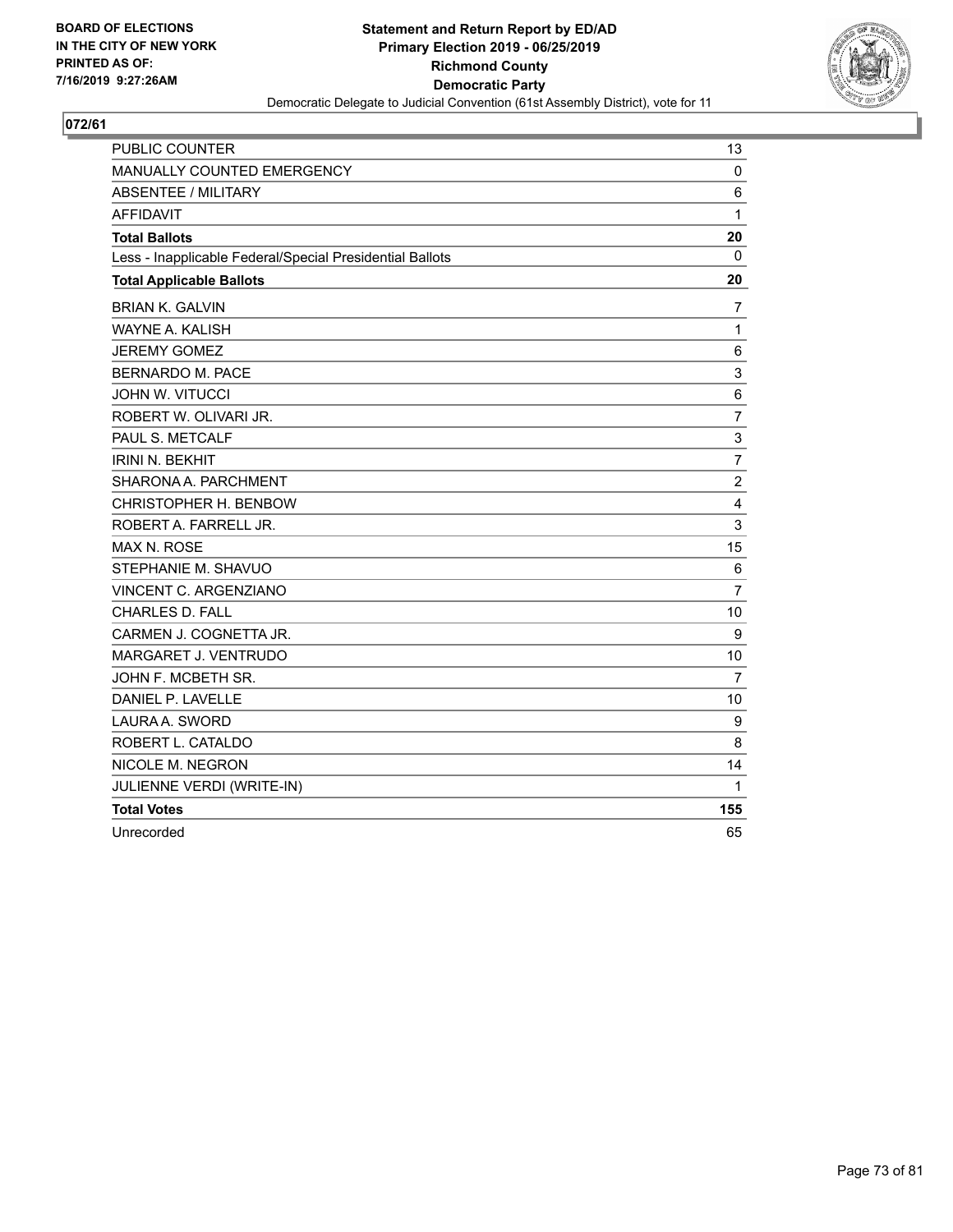

| <b>PUBLIC COUNTER</b>                                    | 17              |
|----------------------------------------------------------|-----------------|
| MANUALLY COUNTED EMERGENCY                               | $\mathbf 0$     |
| ABSENTEE / MILITARY                                      | $\mathbf{1}$    |
| <b>AFFIDAVIT</b>                                         | $\mathbf 0$     |
| <b>Total Ballots</b>                                     | 18              |
| Less - Inapplicable Federal/Special Presidential Ballots | $\mathbf 0$     |
| <b>Total Applicable Ballots</b>                          | 18              |
| <b>BRIAN K. GALVIN</b>                                   | 3               |
| WAYNE A. KALISH                                          | 4               |
| <b>JEREMY GOMEZ</b>                                      | $\overline{c}$  |
| <b>BERNARDO M. PACE</b>                                  | $\mathbf{1}$    |
| <b>JOHN W. VITUCCI</b>                                   | $\mathbf{1}$    |
| ROBERT W. OLIVARI JR.                                    | 5               |
| PAUL S. METCALF                                          | 4               |
| <b>IRINI N. BEKHIT</b>                                   | 0               |
| SHARONA A. PARCHMENT                                     | 4               |
| CHRISTOPHER H. BENBOW                                    | $\mathbf 0$     |
| ROBERT A. FARRELL JR.                                    | 5               |
| <b>MAX N. ROSE</b>                                       | 16              |
| STEPHANIE M. SHAVUO                                      | 5               |
| VINCENT C. ARGENZIANO                                    | 5               |
| <b>CHARLES D. FALL</b>                                   | 15              |
| CARMEN J. COGNETTA JR.                                   | 4               |
| MARGARET J. VENTRUDO                                     | 4               |
| JOHN F. MCBETH SR.                                       | 4               |
| DANIEL P. LAVELLE                                        | 4               |
| LAURA A. SWORD                                           | 4               |
| ROBERT L. CATALDO                                        | 3               |
| NICOLE M. NEGRON                                         | $6\phantom{1}6$ |
| <b>Total Votes</b>                                       | 99              |
| Unrecorded                                               | 99              |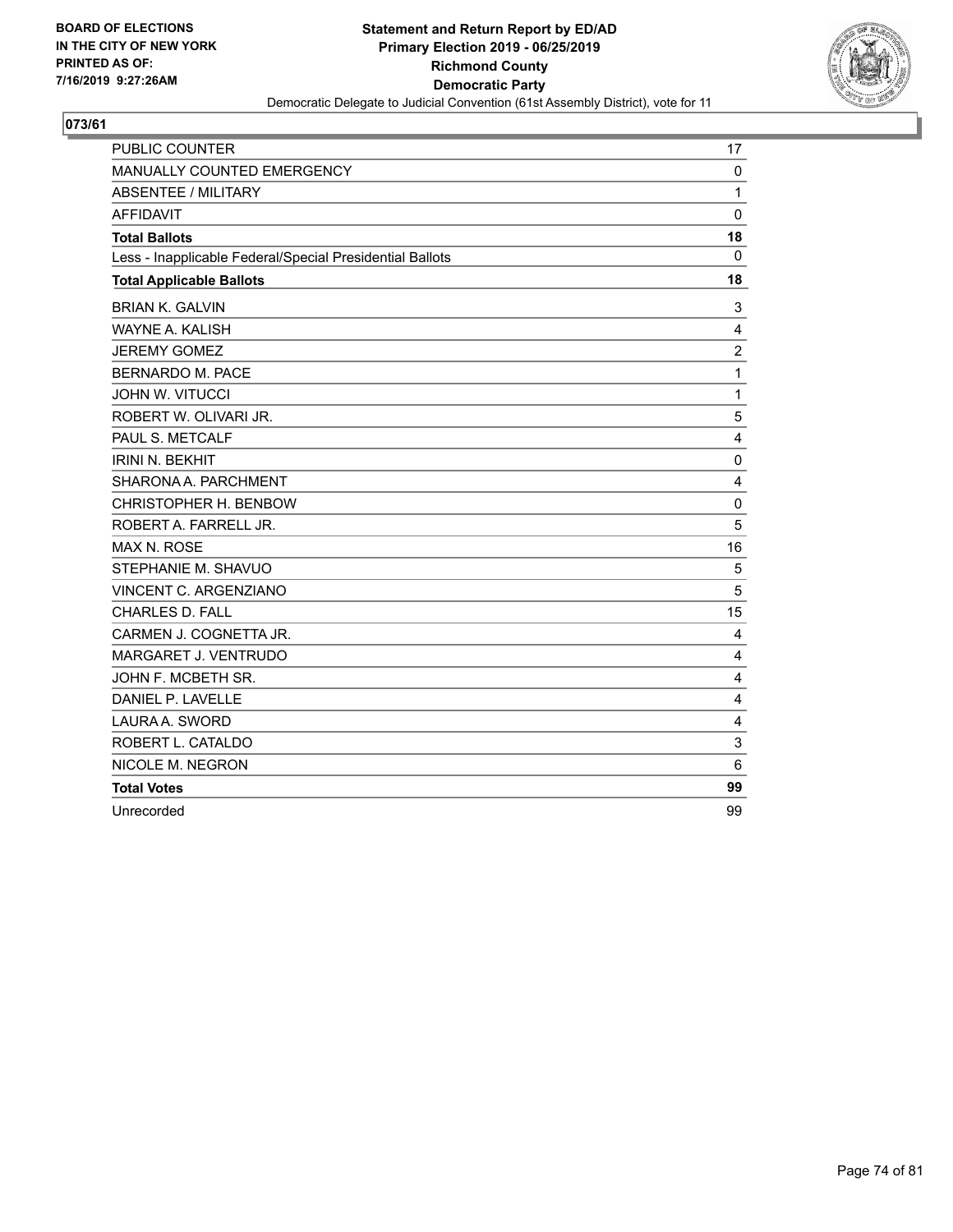

| <b>PUBLIC COUNTER</b>                                    | 29             |
|----------------------------------------------------------|----------------|
| MANUALLY COUNTED EMERGENCY                               | 0              |
| <b>ABSENTEE / MILITARY</b>                               | 3              |
| <b>AFFIDAVIT</b>                                         | $\mathbf 0$    |
| <b>Total Ballots</b>                                     | 32             |
| Less - Inapplicable Federal/Special Presidential Ballots | 0              |
| <b>Total Applicable Ballots</b>                          | 32             |
| <b>BRIAN K. GALVIN</b>                                   | 5              |
| WAYNE A. KALISH                                          | $\overline{2}$ |
| <b>JEREMY GOMEZ</b>                                      | $\overline{7}$ |
| BERNARDO M. PACE                                         | $\mathbf{1}$   |
| <b>JOHN W. VITUCCI</b>                                   | 3              |
| ROBERT W. OLIVARI JR.                                    | 3              |
| PAUL S. METCALF                                          | 3              |
| <b>IRINI N. BEKHIT</b>                                   | 3              |
| SHARONA A. PARCHMENT                                     | 5              |
| CHRISTOPHER H. BENBOW                                    | 1              |
| ROBERT A. FARRELL JR.                                    | 4              |
| <b>MAX N. ROSE</b>                                       | 26             |
| STEPHANIE M. SHAVUO                                      | 17             |
| VINCENT C. ARGENZIANO                                    | 17             |
| <b>CHARLES D. FALL</b>                                   | 24             |
| CARMEN J. COGNETTA JR.                                   | 19             |
| MARGARET J. VENTRUDO                                     | 19             |
| JOHN F. MCBETH SR.                                       | 19             |
| DANIEL P. LAVELLE                                        | 22             |
| LAURA A. SWORD                                           | 19             |
| ROBERT L. CATALDO                                        | 17             |
| NICOLE M. NEGRON                                         | 22             |
| <b>Total Votes</b>                                       | 258            |
| Unrecorded                                               | 94             |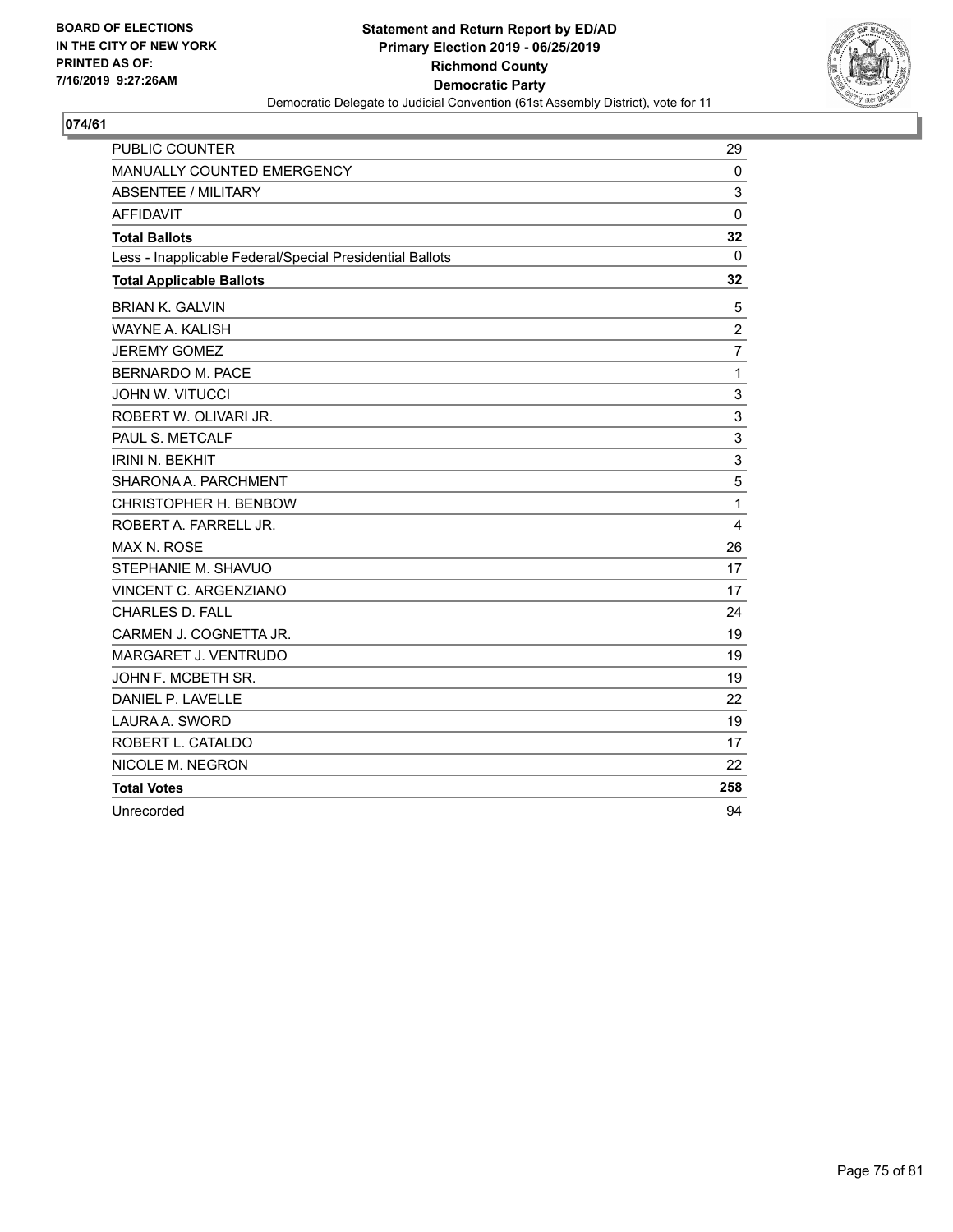

| <b>PUBLIC COUNTER</b>                                    | 20             |
|----------------------------------------------------------|----------------|
| MANUALLY COUNTED EMERGENCY                               | 0              |
| <b>ABSENTEE / MILITARY</b>                               | 3              |
| <b>AFFIDAVIT</b>                                         | 0              |
| <b>Total Ballots</b>                                     | 23             |
| Less - Inapplicable Federal/Special Presidential Ballots | 0              |
| <b>Total Applicable Ballots</b>                          | 23             |
| <b>BRIAN K. GALVIN</b>                                   | 3              |
| WAYNE A. KALISH                                          | 1              |
| <b>JEREMY GOMEZ</b>                                      | 5              |
| <b>BERNARDO M. PACE</b>                                  | $\overline{c}$ |
| <b>JOHN W. VITUCCI</b>                                   | 3              |
| ROBERT W. OLIVARI JR.                                    | 6              |
| PAUL S. METCALF                                          | 3              |
| <b>IRINI N. BEKHIT</b>                                   | 3              |
| SHARONA A. PARCHMENT                                     | 5              |
| CHRISTOPHER H. BENBOW                                    | $\overline{7}$ |
| ROBERT A. FARRELL JR.                                    | $\overline{2}$ |
| <b>MAX N. ROSE</b>                                       | 18             |
| STEPHANIE M. SHAVUO                                      | 6              |
| VINCENT C. ARGENZIANO                                    | $\mathbf{1}$   |
| <b>CHARLES D. FALL</b>                                   | 13             |
| CARMEN J. COGNETTA JR.                                   | 5              |
| MARGARET J. VENTRUDO                                     | 6              |
| JOHN F. MCBETH SR.                                       | 6              |
| DANIEL P. LAVELLE                                        | 8              |
| LAURA A. SWORD                                           | 12             |
| ROBERT L. CATALDO                                        | 3              |
| NICOLE M. NEGRON                                         | 8              |
| <b>Total Votes</b>                                       | 126            |
| Unrecorded                                               | 127            |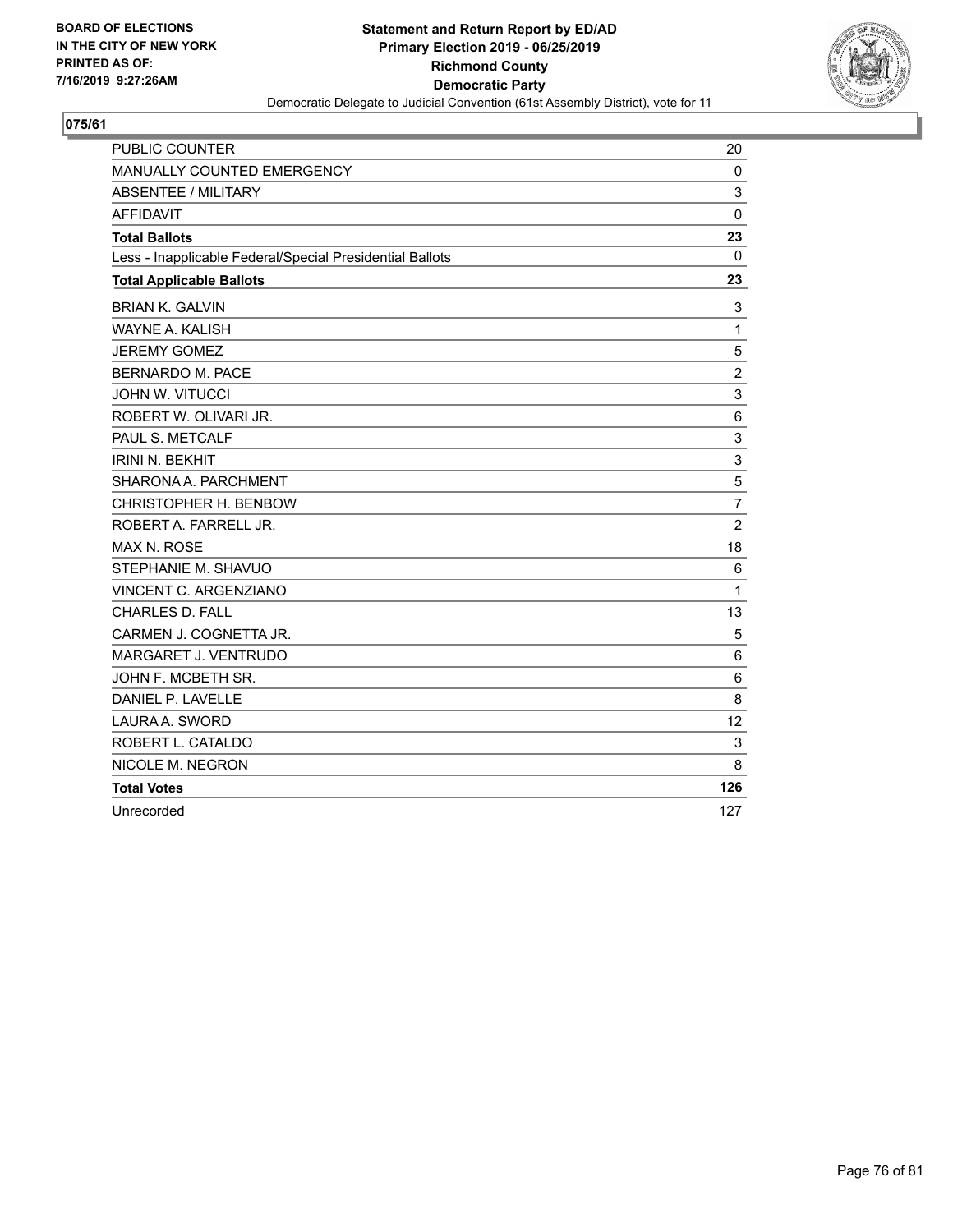

| <b>PUBLIC COUNTER</b>                                    | 28             |
|----------------------------------------------------------|----------------|
| MANUALLY COUNTED EMERGENCY                               | $\mathbf 0$    |
| <b>ABSENTEE / MILITARY</b>                               | $\overline{c}$ |
| <b>AFFIDAVIT</b>                                         | $\mathbf 0$    |
| <b>Total Ballots</b>                                     | 30             |
| Less - Inapplicable Federal/Special Presidential Ballots | 0              |
| <b>Total Applicable Ballots</b>                          | 30             |
| <b>BRIAN K. GALVIN</b>                                   | 6              |
| <b>WAYNE A. KALISH</b>                                   | 6              |
| <b>JEREMY GOMEZ</b>                                      | 4              |
| <b>BERNARDO M. PACE</b>                                  | 3              |
| <b>JOHN W. VITUCCI</b>                                   | 3              |
| ROBERT W. OLIVARI JR.                                    | 3              |
| PAUL S. METCALF                                          | $\overline{7}$ |
| <b>IRINI N. BEKHIT</b>                                   | 4              |
| SHARONA A. PARCHMENT                                     | 4              |
| CHRISTOPHER H. BENBOW                                    | 4              |
| ROBERT A. FARRELL JR.                                    | 6              |
| MAX N. ROSE                                              | 18             |
| STEPHANIE M. SHAVUO                                      | 12             |
| VINCENT C. ARGENZIANO                                    | 8              |
| <b>CHARLES D. FALL</b>                                   | 14             |
| CARMEN J. COGNETTA JR.                                   | 9              |
| MARGARET J. VENTRUDO                                     | 9              |
| JOHN F. MCBETH SR.                                       | 13             |
| DANIEL P. LAVELLE                                        | 15             |
| LAURA A. SWORD                                           | 9              |
| ROBERT L. CATALDO                                        | 11             |
| NICOLE M. NEGRON                                         | 11             |
| <b>Total Votes</b>                                       | 179            |
| Unrecorded                                               | 151            |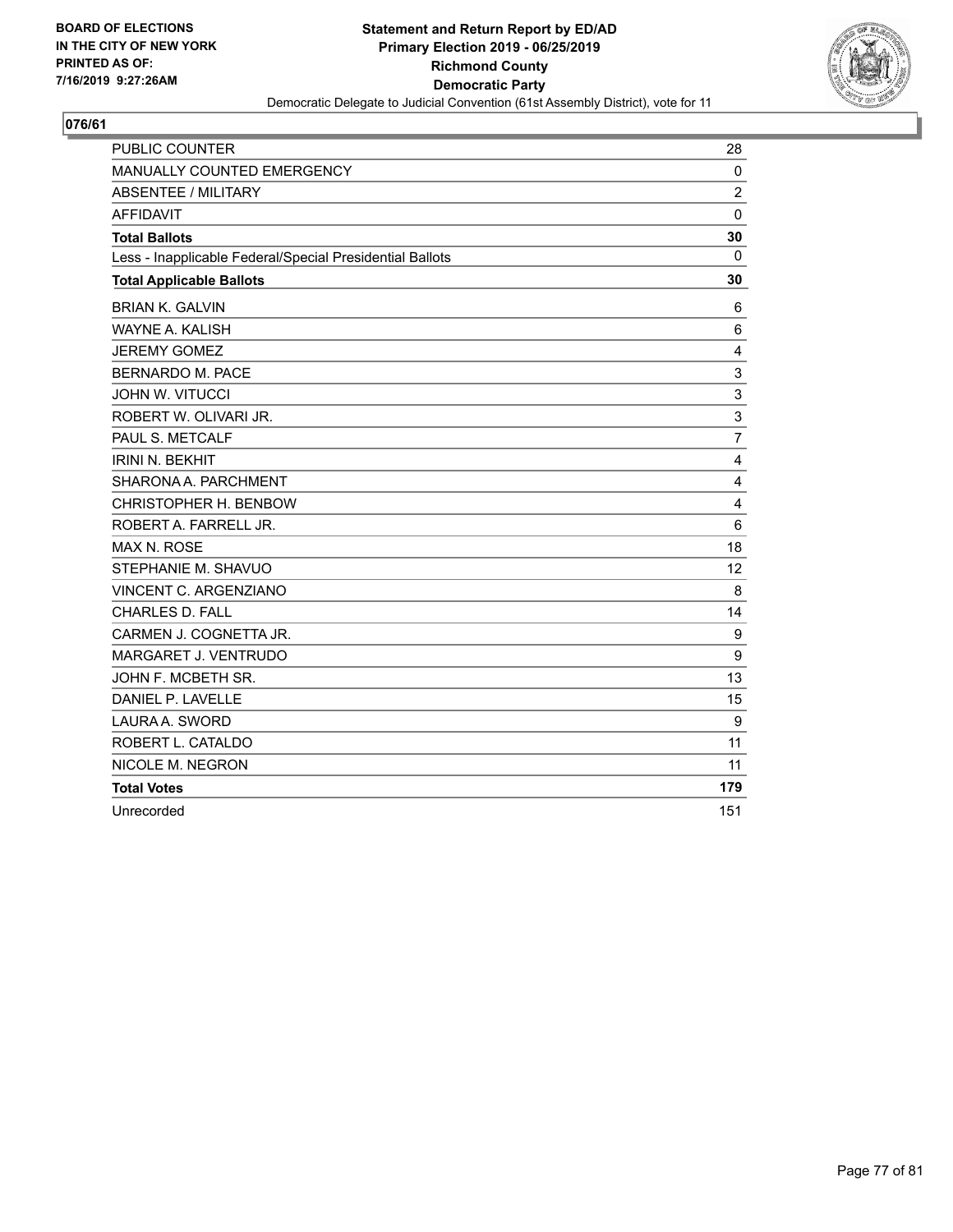

| <b>PUBLIC COUNTER</b>                                    | 22             |
|----------------------------------------------------------|----------------|
| MANUALLY COUNTED EMERGENCY                               | $\mathbf 0$    |
| <b>ABSENTEE / MILITARY</b>                               | 1              |
| <b>AFFIDAVIT</b>                                         | $\Omega$       |
| <b>Total Ballots</b>                                     | 23             |
| Less - Inapplicable Federal/Special Presidential Ballots | 0              |
| <b>Total Applicable Ballots</b>                          | 23             |
| <b>BRIAN K. GALVIN</b>                                   | 7              |
| <b>WAYNE A. KALISH</b>                                   | 5              |
| <b>JEREMY GOMEZ</b>                                      | 5              |
| <b>BERNARDO M. PACE</b>                                  | 5              |
| <b>JOHN W. VITUCCI</b>                                   | $\overline{2}$ |
| ROBERT W. OLIVARI JR.                                    | 3              |
| PAUL S. METCALF                                          | 6              |
| <b>IRINI N. BEKHIT</b>                                   | 5              |
| SHARONA A. PARCHMENT                                     | 8              |
| CHRISTOPHER H. BENBOW                                    | 5              |
| ROBERT A. FARRELL JR.                                    | 6              |
| MAX N. ROSE                                              | 17             |
| STEPHANIE M. SHAVUO                                      | 8              |
| VINCENT C. ARGENZIANO                                    | $\overline{7}$ |
| CHARLES D. FALL                                          | 13             |
| CARMEN J. COGNETTA JR.                                   | $\overline{7}$ |
| MARGARET J. VENTRUDO                                     | 9              |
| JOHN F. MCBETH SR.                                       | $\overline{7}$ |
| DANIEL P. LAVELLE                                        | 6              |
| LAURA A. SWORD                                           | 9              |
| ROBERT L. CATALDO                                        | 9              |
| NICOLE M. NEGRON                                         | 11             |
| <b>Total Votes</b>                                       | 160            |
| Unrecorded                                               | 93             |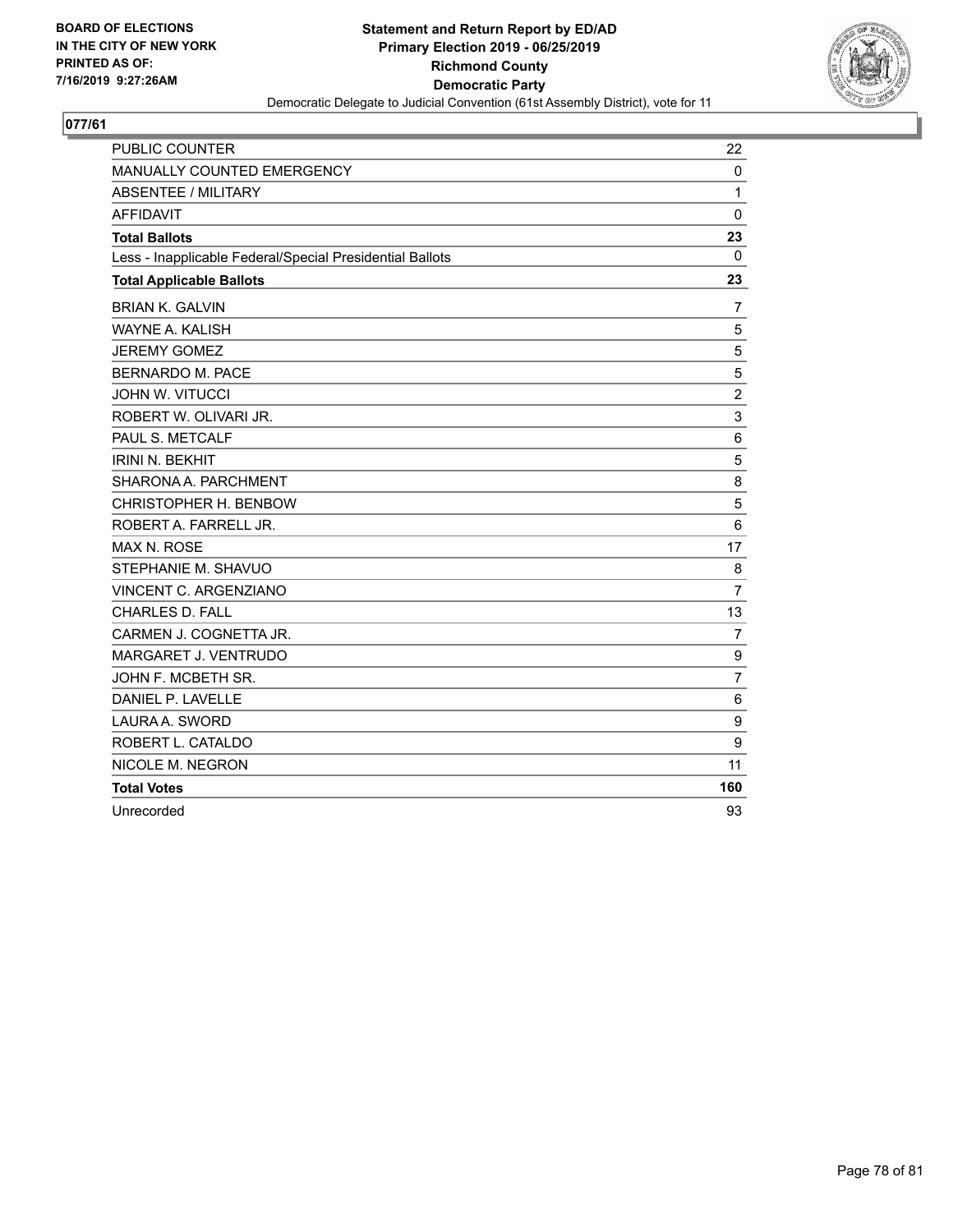

| PUBLIC COUNTER                                           | 6              |
|----------------------------------------------------------|----------------|
| <b>MANUALLY COUNTED EMERGENCY</b>                        | $\mathbf 0$    |
| <b>ABSENTEE / MILITARY</b>                               | 3              |
| <b>AFFIDAVIT</b>                                         | $\Omega$       |
| <b>Total Ballots</b>                                     | 9              |
| Less - Inapplicable Federal/Special Presidential Ballots | 0              |
| <b>Total Applicable Ballots</b>                          | 9              |
| <b>BRIAN K. GALVIN</b>                                   | $\overline{4}$ |
| WAYNE A. KALISH                                          | $\overline{4}$ |
| <b>JEREMY GOMEZ</b>                                      | 3              |
| <b>BERNARDO M. PACE</b>                                  | 4              |
| <b>JOHN W. VITUCCI</b>                                   | 4              |
| ROBERT W. OLIVARI JR.                                    | 3              |
| PAUL S. METCALF                                          | 4              |
| <b>IRINI N. BEKHIT</b>                                   | 3              |
| SHARONA A. PARCHMENT                                     | $\sqrt{3}$     |
| CHRISTOPHER H. BENBOW                                    | 5              |
| ROBERT A. FARRELL JR.                                    | 3              |
| <b>MAX N. ROSE</b>                                       | 3              |
| STEPHANIE M. SHAVUO                                      | $\overline{2}$ |
| VINCENT C. ARGENZIANO                                    | $\overline{2}$ |
| <b>CHARLES D. FALL</b>                                   | $\overline{c}$ |
| CARMEN J. COGNETTA JR.                                   | 1              |
| MARGARET J. VENTRUDO                                     | 1              |
| JOHN F. MCBETH SR.                                       | $\overline{2}$ |
| DANIEL P. LAVELLE                                        | 3              |
| LAURA A. SWORD                                           | $\overline{c}$ |
| ROBERT L. CATALDO                                        | $\overline{c}$ |
| NICOLE M. NEGRON                                         | 1              |
| <b>Total Votes</b>                                       | 61             |
| Unrecorded                                               | 38             |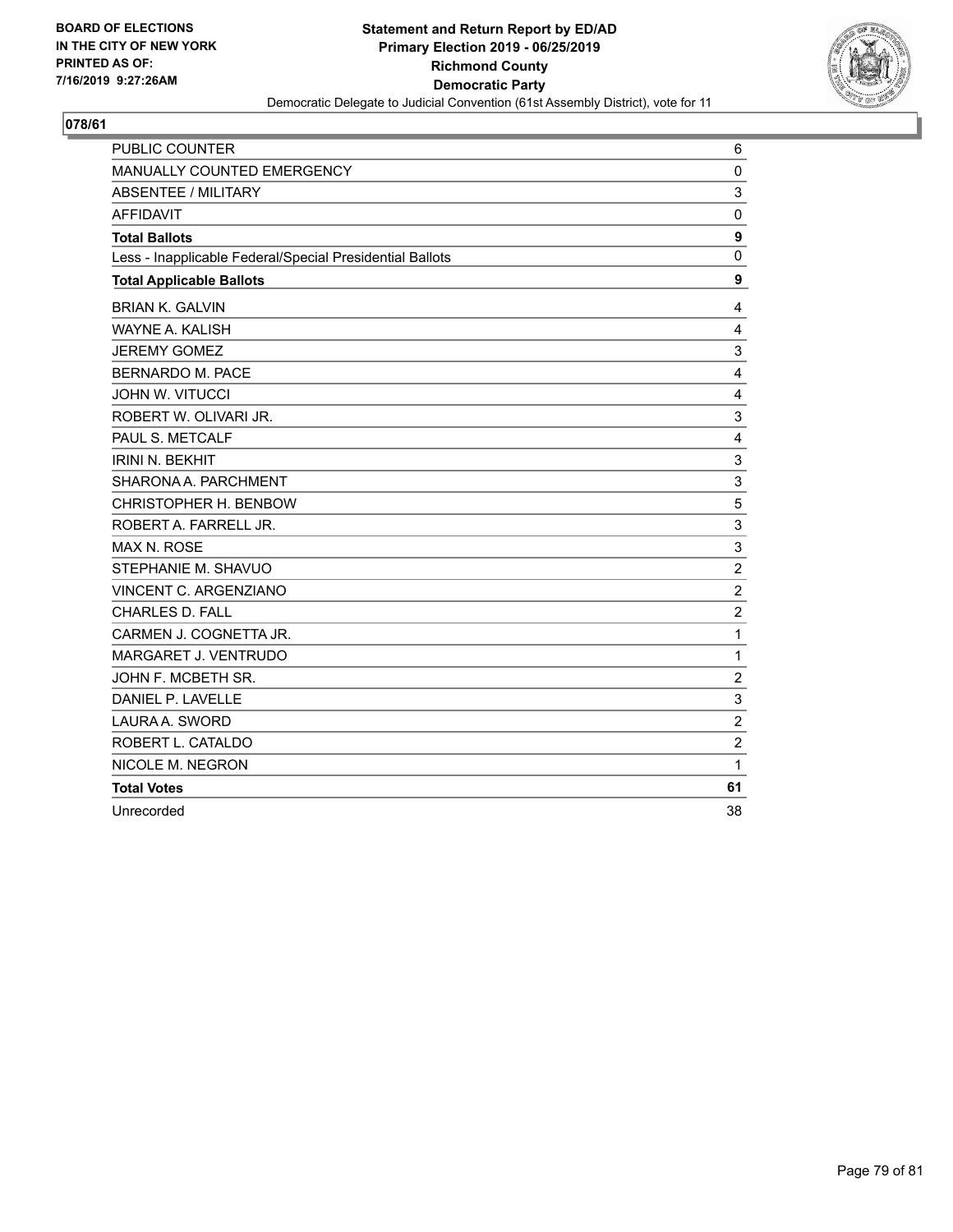

| PUBLIC COUNTER                                           | 0            |
|----------------------------------------------------------|--------------|
| MANUALLY COUNTED EMERGENCY                               | $\mathbf 0$  |
| <b>ABSENTEE / MILITARY</b>                               | $\mathbf 0$  |
| <b>AFFIDAVIT</b>                                         | 0            |
| <b>Total Ballots</b>                                     | 0            |
| Less - Inapplicable Federal/Special Presidential Ballots | $\mathbf{0}$ |
| <b>Total Applicable Ballots</b>                          | $\mathbf 0$  |
| <b>BRIAN K. GALVIN</b>                                   | $\mathbf 0$  |
| <b>WAYNE A. KALISH</b>                                   | $\mathbf 0$  |
| <b>JEREMY GOMEZ</b>                                      | $\mathbf 0$  |
| <b>BERNARDO M. PACE</b>                                  | 0            |
| JOHN W. VITUCCI                                          | $\mathbf 0$  |
| ROBERT W. OLIVARI JR.                                    | $\mathbf{0}$ |
| PAUL S. METCALF                                          | $\mathbf{0}$ |
| <b>IRINI N. BEKHIT</b>                                   | 0            |
| SHARONA A. PARCHMENT                                     | $\mathbf 0$  |
| CHRISTOPHER H. BENBOW                                    | $\mathbf 0$  |
| ROBERT A. FARRELL JR.                                    | $\mathbf 0$  |
| <b>MAX N. ROSE</b>                                       | $\mathbf 0$  |
| STEPHANIE M. SHAVUO                                      | $\mathbf 0$  |
| VINCENT C. ARGENZIANO                                    | $\mathbf{0}$ |
| <b>CHARLES D. FALL</b>                                   | $\mathbf 0$  |
| CARMEN J. COGNETTA JR.                                   | $\mathbf 0$  |
| MARGARET J. VENTRUDO                                     | $\mathbf 0$  |
| JOHN F. MCBETH SR.                                       | $\mathbf 0$  |
| DANIEL P. LAVELLE                                        | $\mathbf 0$  |
| LAURA A. SWORD                                           | $\mathbf 0$  |
| ROBERT L. CATALDO                                        | $\mathbf 0$  |
| NICOLE M. NEGRON                                         | $\mathbf 0$  |
| <b>Total Votes</b>                                       | 0            |